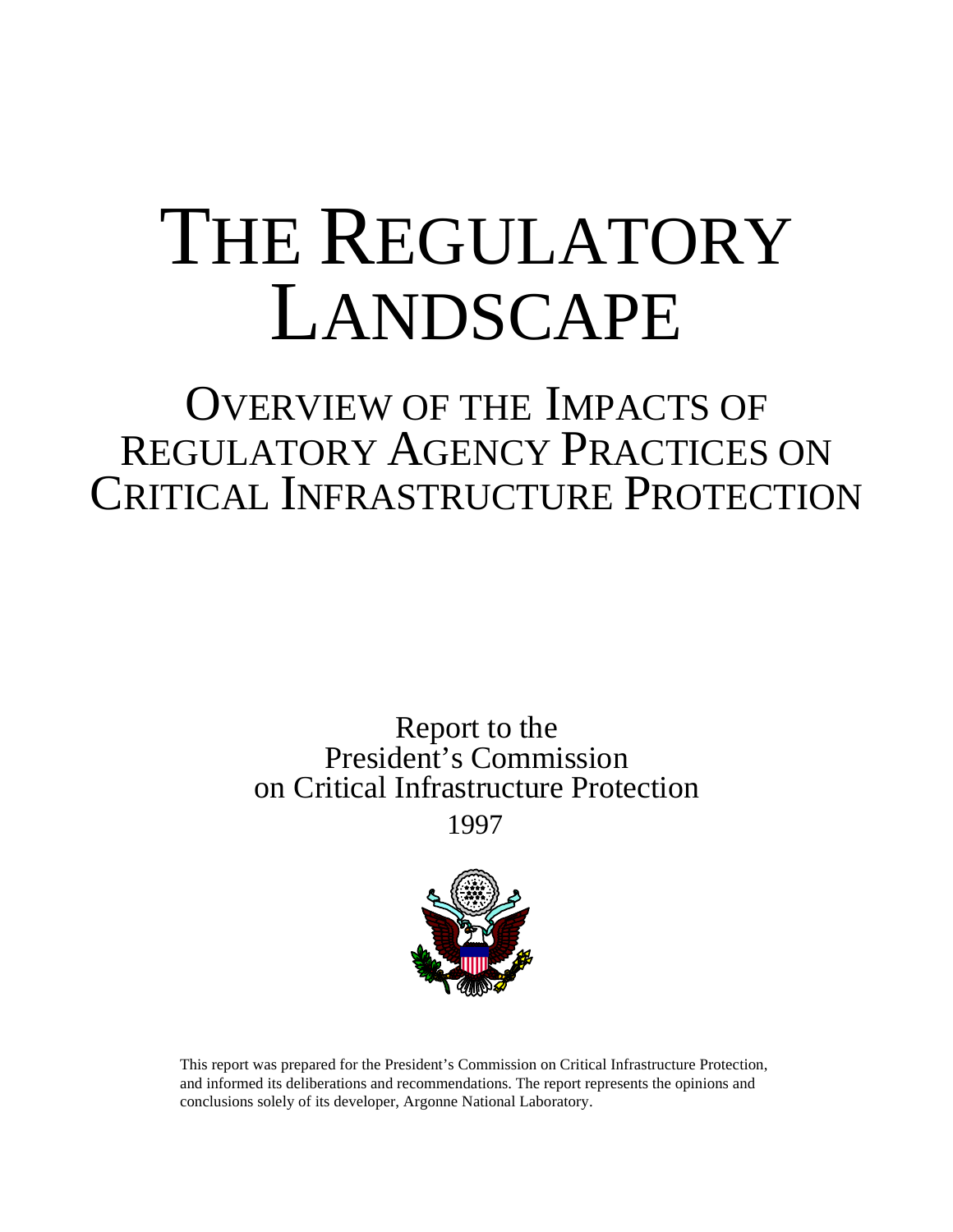# **Acknowledgments**

The *Legal Foundations* series of reports of the President's Commission on Critical Infrastructure Protection (PCCIP) resulted from the concerted efforts and hard work of several individuals. The Commission gratefully acknowledges Commissioner Stevan D. Mitchell and Assistant General Counsel Elizabeth A. Banker for their leadership and important contributions in developing the *Legal Foundations* series of reports. Their research, writing and analytical contributions were essential to the success of the effort.

The Commission also acknowledges Lee M. Zeichner, Esq. of LegalNet Works Incorporated and his staff, for conceptualizing and maintaining the legal issues database and for providing tireless research support. Finally, the Commission acknowledges the contributions of Senior Consultant Paul Byron Pattak for his deft editing of this compilation.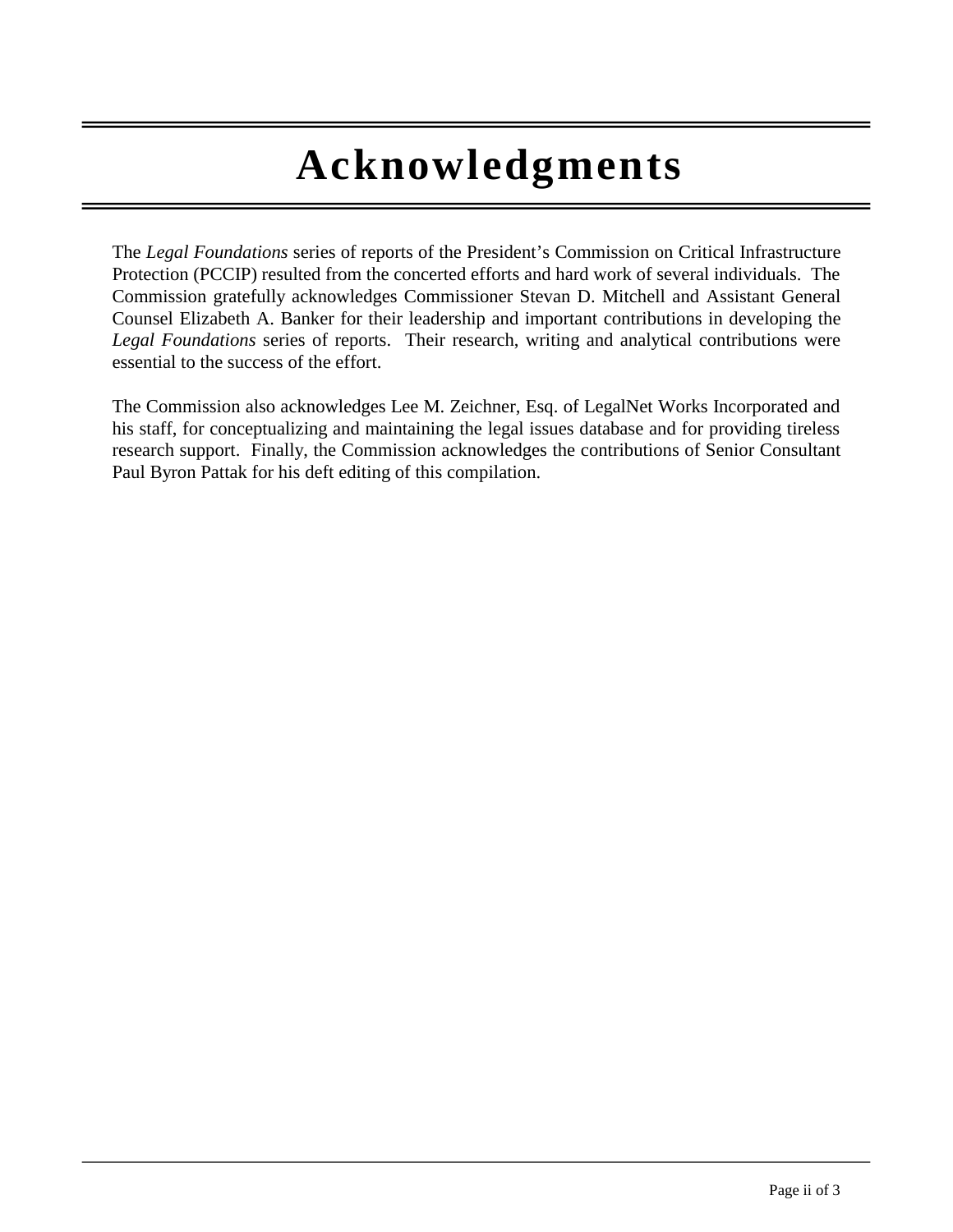# **Preface**

Executive Order 13010 established the President's Commission on Critical Infrastructure Protection (PCCIP) and tasked it with assessing the vulnerabilities of, and threats to, eight named critical infrastructures and developing a national strategy for protecting those infrastructures from physical and cyber threats. The Executive Order also required that the PCCIP consider the legal and policy issues raised by efforts to protect the critical infrastructures and propose statutory and regulatory changes necessary to effect any subsequent PCCIP recommendations.

To respond to the legal challenges posed by efforts to protect critical infrastructures, the PCCIP undertook a variety of activities to formulate options and to facilitate eventual implementation of PCCIP recommendations by the Federal government and the private sector. The PCCIP recognized that the process of infrastructure assurance would require cultural and legal change over time. Thus, these activities were undertaken with the expectation that many would continue past the life of the PCCIP itself.

The *Legal Foundations* series of reports attempts to identify and describe many of the legal issues associated with the process of infrastructure assurance. The reports were used by the PCCIP to inform its deliberations. The series consists of 12 reports:

- *1. Legal Foundations: Studies and Conclusions*
- *2. The Federal Legal Landscape*
- *3. The Regulatory Landscape*
- *4. Legal Authorities Database*
- *5. Infrastructure Protection Solutions Catalog*
- *6. Major Federal Legislation*
- *7. Adequacy of Criminal Law and Procedure (Cyber)*
- *8. Adequacy of Criminal Law and Procedure (Physical)*
- *9. Privacy and the Employer-Employee Relationship*
- *10. Legal Impediments to Information Sharing*
- *11. Federal Government Model Performance*
- *12. Approaches to Cyber Intrusion Response*

and two special studies:

- *Information Sharing Models*
- *Private Intrusion Response*

*Legal Foundations: Studies and Conclusions* is the overall summary report. It describes the other reports, the methodologies used by the researchers to prepare them, and summarizes the possible approaches and conclusions that were presented to the PCCIP for its consideration. The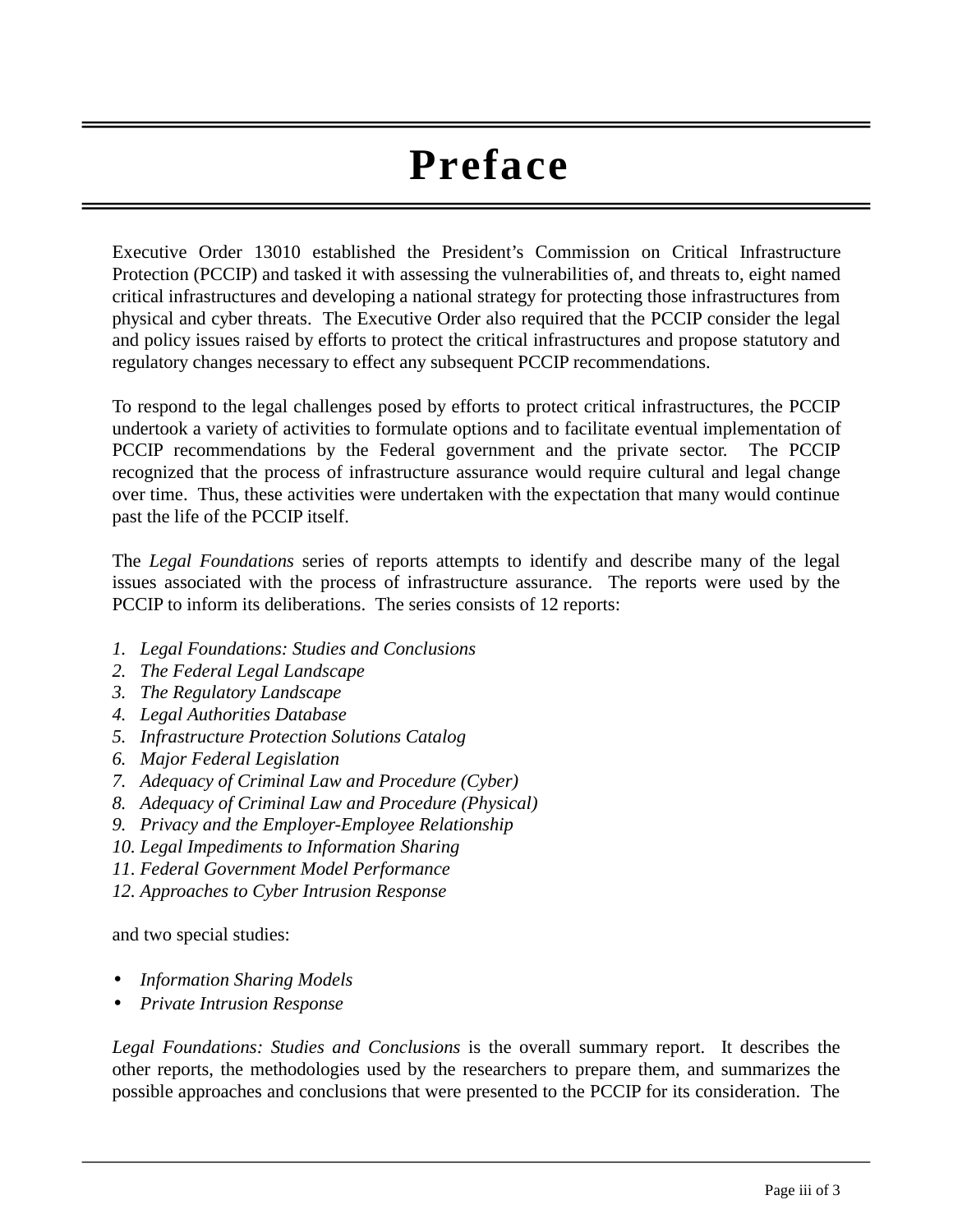series has been sequenced to allow interested readers to study in detail a specific area of interest. However, to fully appreciate the scope of the topics studied and their potential interaction, a review of the entire series is recommended.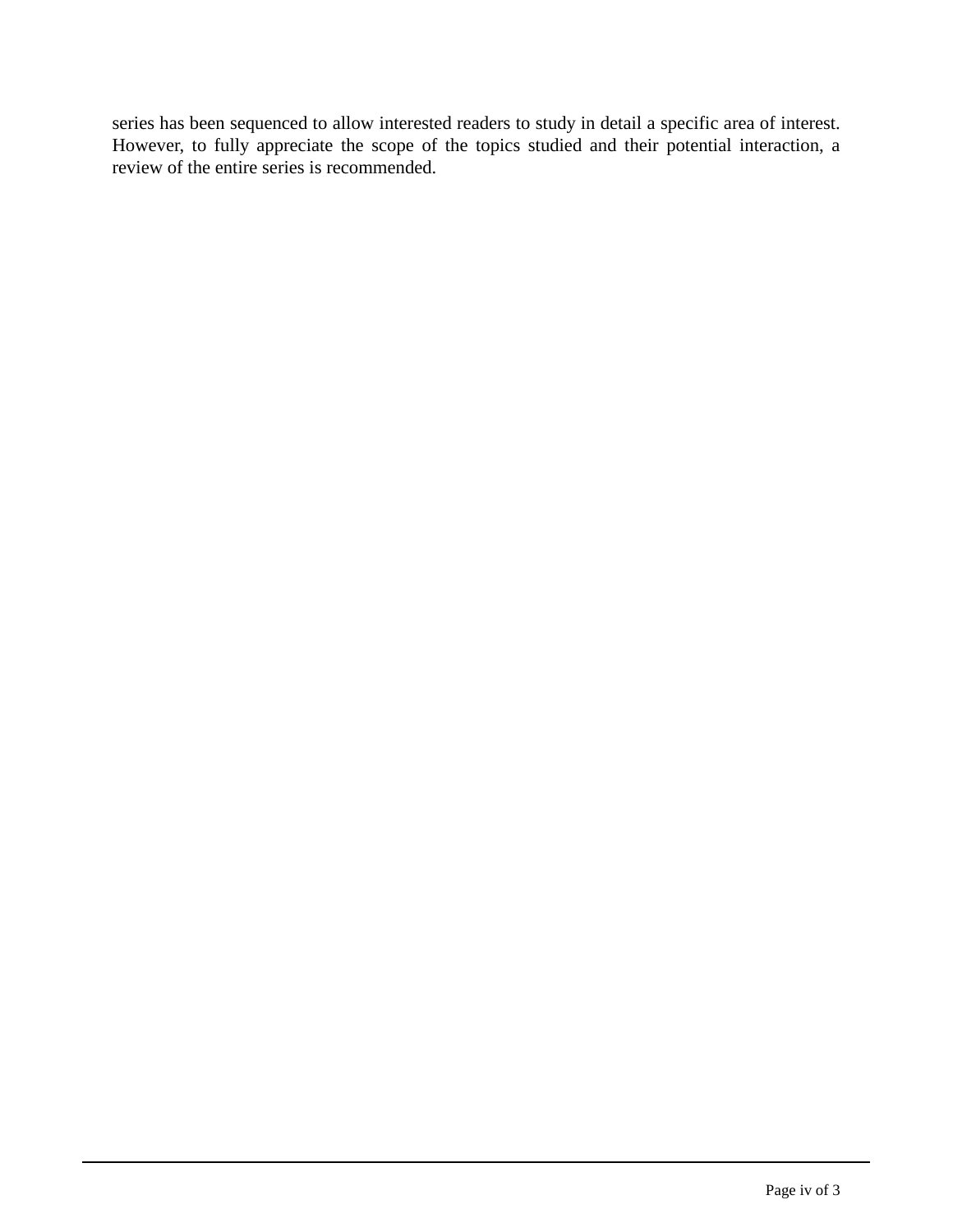# **OVERVIEW OF THE IMPACTS OF REGULATORY AGENCY PRACTICES ON CRITICAL INFRASTRUCTURE PROTECTION**

# **TABLE OF CONTENTS**

|   | 3 INFORMATION AND TELECOMMUNICATIONS INFRASTRUCTURE 13                      |  |
|---|-----------------------------------------------------------------------------|--|
|   |                                                                             |  |
|   |                                                                             |  |
|   |                                                                             |  |
|   |                                                                             |  |
|   |                                                                             |  |
|   |                                                                             |  |
|   |                                                                             |  |
|   |                                                                             |  |
|   |                                                                             |  |
|   |                                                                             |  |
|   |                                                                             |  |
|   |                                                                             |  |
|   |                                                                             |  |
|   |                                                                             |  |
|   |                                                                             |  |
|   |                                                                             |  |
|   |                                                                             |  |
|   |                                                                             |  |
|   |                                                                             |  |
|   |                                                                             |  |
|   |                                                                             |  |
| 8 |                                                                             |  |
|   |                                                                             |  |
|   |                                                                             |  |
|   |                                                                             |  |
|   |                                                                             |  |
|   |                                                                             |  |
|   |                                                                             |  |
|   |                                                                             |  |
|   |                                                                             |  |
|   | Appendix: Acronyms, Agencies and Associations, Statutes and Regulations 125 |  |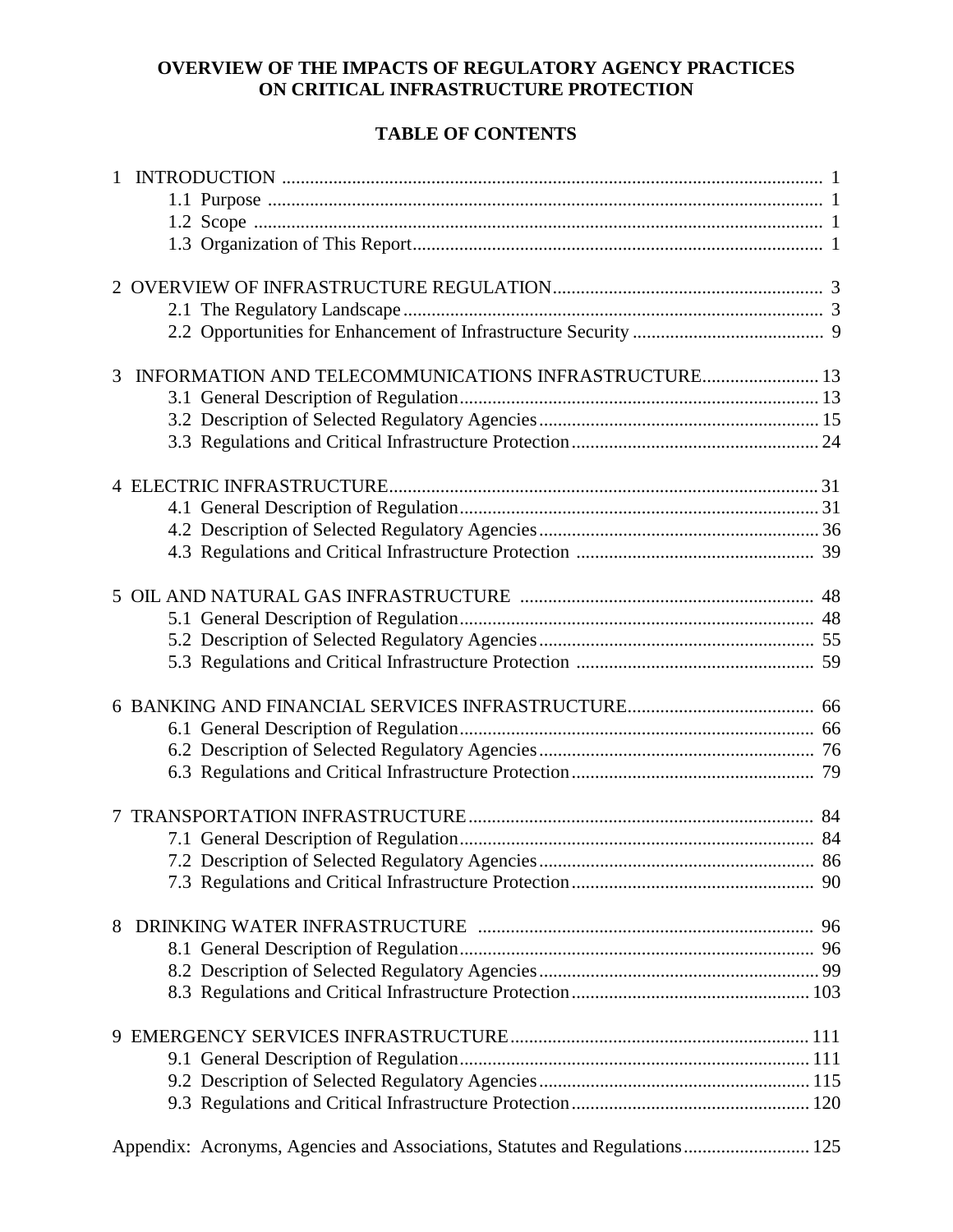# **OVERVIEW OF THE IMPACTS OF REGULATORY AGENCY PRACTICES ON CRITICAL INFRASTRUCTURE PROTECTION**

# **1 INTRODUCTION**

# **1.1 Purpose**

The purpose of this study is to provide an understanding of the relationship between protection of critical infrastructure and the regulatory environment in which the infrastructure operates. This understanding will allow policy makers to target key areas in the search for solutions to the problem of assuring protection of our nation's critical infrastructures.

Specific objectives of this study are to:

- Provide a general overview of the regulatory practices of federal, state and local regulatory bodies that govern the operation of seven critical infrastructures;
- Identify current trends in regulatory reform as they affect critical infrastructures;
- Profile key representative agencies involved in developing and enforcing regulatory requirements in these seven areas;
- Analyze the effects of current regulatory schemes on critical infrastructure protection in the regulated industries; and
- Suggest approaches and measures to consider in developing regulatory measures for critical infrastructure protection.

# **1.2 Scope**

The scope of this study is limited to seven of the critical infrastructures identified in Executive Order 13010: telecommunications, electrical power systems, gas and oil delivery and storage, banking and finance, transportation, water supply systems, and emergency services. Each of these infrastructures represents an industry that is subject to extensive regulation by federal, state and local agencies.

# **1.3 Organization of This Report**

The remainder of this report is organized into eight sections. Section 2 provides an overview of the entire field of infrastructure regulation, identifying common themes and significant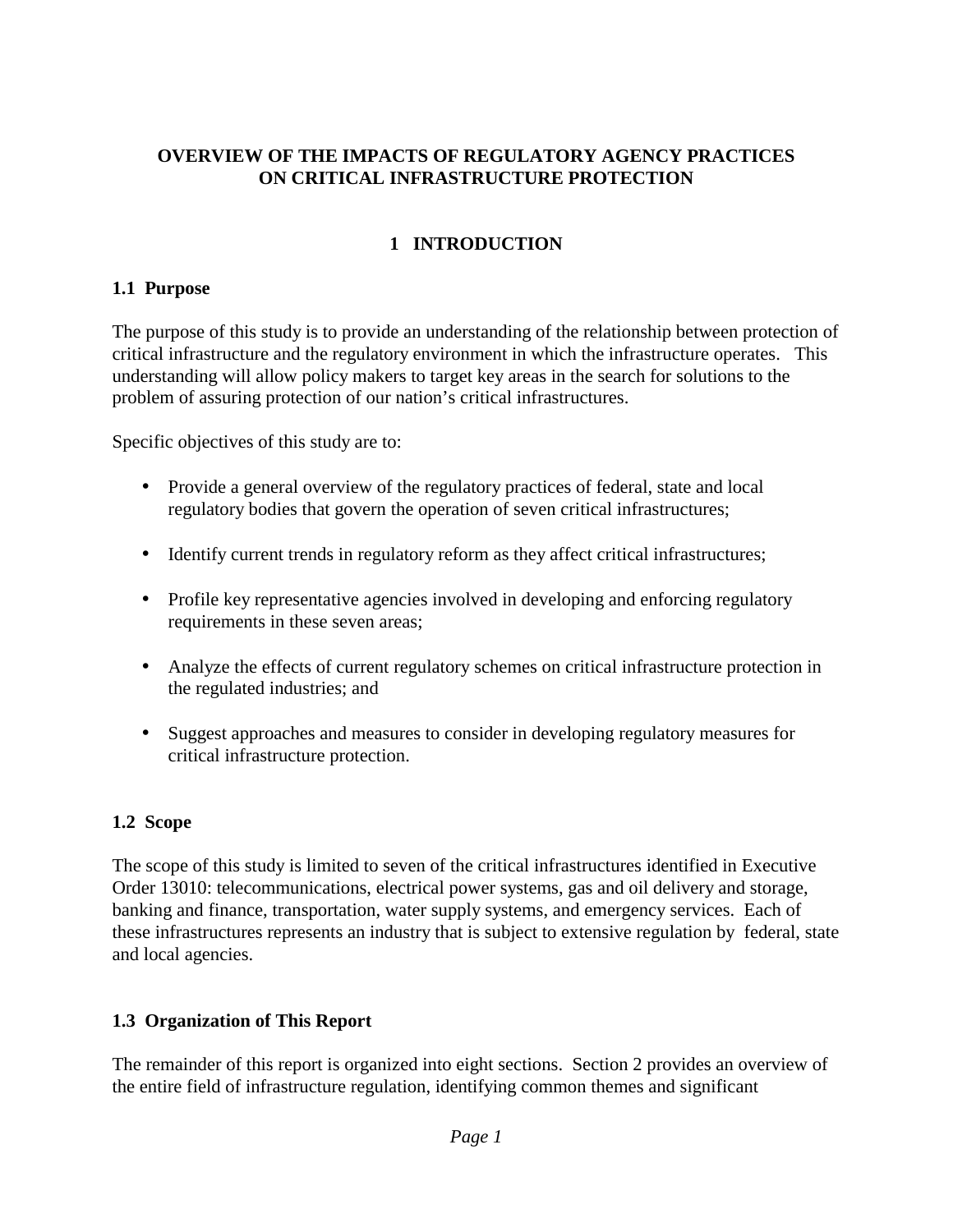# *Introduction*

distinctions among the different infrastructure sectors and their regulatory environments. Overall regulatory trends are highlighted, as well as recurrent themes that appear among the suggested measures for improvement. Sections 3 through 9 contain individual treatments of the infrastructures. For each infrastructure, the following items are provided:

- A "snapshot" overview of the current regulatory situation, covering the full regulatory field for that industry at the federal, state and local level.
- An analysis of regulatory trends at work. Most infrastructures have experienced considerable regulatory changes in the past two decades; the effects of these changes in some cases are still playing out.
- Detailed studies of a sample of regulatory agencies. For each infrastructure, a handful of regulatory agencies were selected for more detailed profiling, to provide a feel for how the regulatory system works in that industry. Selections were based on the following factors: (1) spanning the entire field of the infrastructure; (2) covering the spectrum of government levels (federal, state, local); (3) recognizing diversity of approaches; and (4) highlighting innovative or model approaches. For each agency profiled, there is a discussion of its regulatory jurisdiction, authority, and regulatory methods, and a summary of the pertinent regulations.
- An evaluation of the effect of regulatory practices on critical infrastructure protection. Elements of the regulatory systems that appear to enhance or detract from infrastructure assurance are identified. Examples of elements that enhance protection include direct security requirements, such as restricted access, background checks on employees, and emergency planning. Also included are requirements that are aimed at protecting the system against other hazards (e.g., harsh weather) but incidentally have the effect of reducing vulnerability against hostile action; for example, requirements for physical protection of equipment or system redundancy. Examples of elements that may *reduce*  protection include requirements that force disclosure of sensitive information that hostile elements might use to identify vulnerable points.
- Suggested strategies to promote infrastructure assurance objectives through regulatory means. This section provides suggestions on strategies for enhancing critical infrastructure protection, without doing harm to the overall objectives of particular regulatory schemes. In light of the current trend toward deregulation, in many cases these strategies focus on cooperative industry standard setting, rather than development of traditional "command and control" regulations.

This report also includes an appendix listing relevant acronyms, agencies, associations and statutes.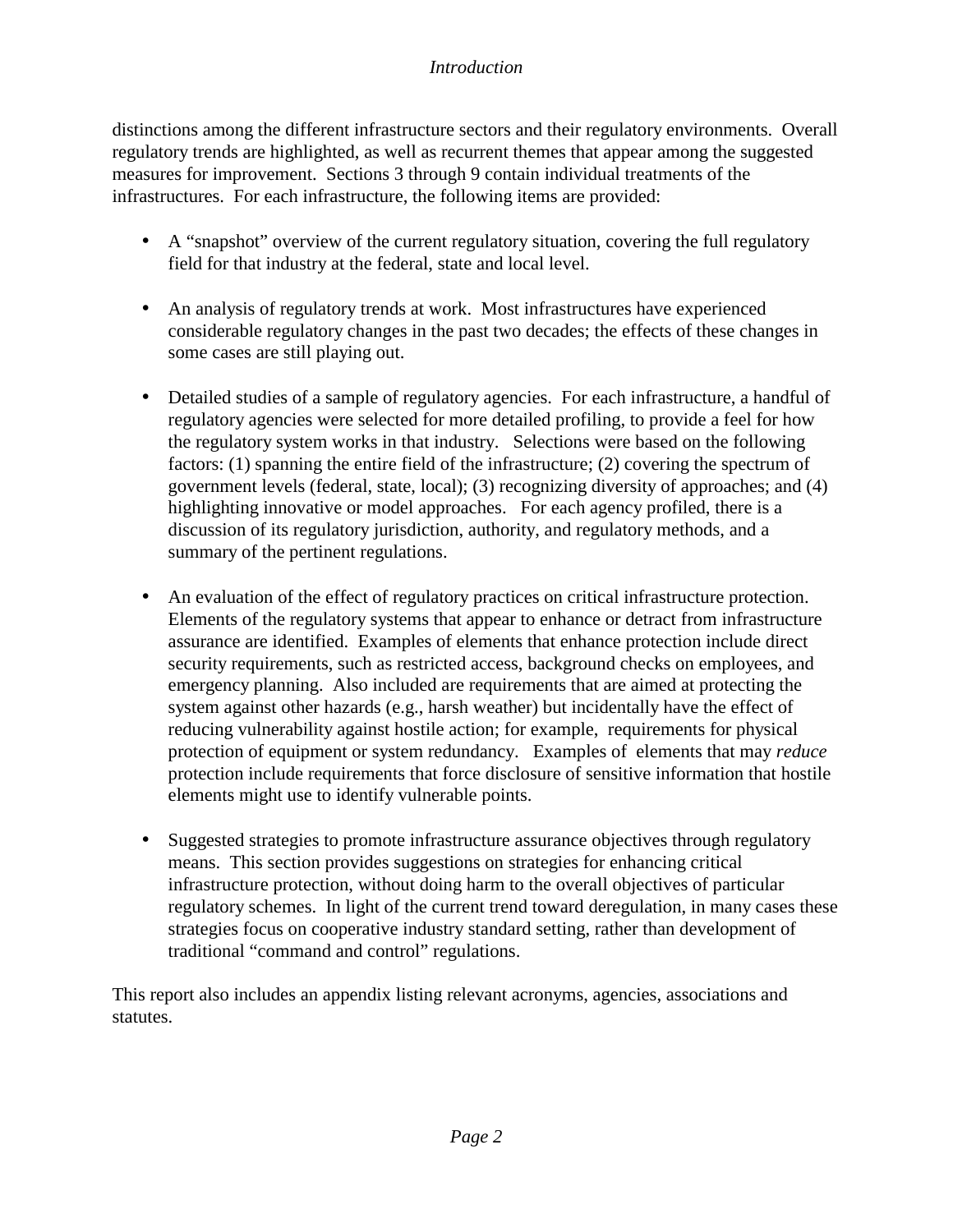# **2 OVERVIEW OF INFRASTRUCTURE REGULATION**

# **2.1 The Regulatory Landscape**

#### **2.1.1 Historical Development of Infrastructure Regulation**

Our critical infrastructure is the product of a long process of co-evolution between government and industry. Every aspect of the infrastructure, from its physical configuration down to patterns of ownership, reflects the influence of past and present government controls. These controls in turn originated in response to three main concerns: access to service, market power, and safety. These three issues cut across many different infrastructures.<sup>1</sup>

#### Access to Service

Promoting universal access to service has long been a feature of utility regulation, and is a stated goal of most utility-regulation statutes.<sup>2</sup> A prominent example of this policy was the establishment of a program of assistance to rural electric cooperatives under the Rural Electrification Act of 1936 (Pub. L. 74-605) for the express purpose of serving rural areas that might not otherwise be economic for utilities to serve. Similar policies have heavily shaped the development of the natural gas, telecommunications, and transportation industries.

Universal access has been perceived as a desirable social goal for several reasons: it provides the basis for economic growth, increases the standard of living, and generally brings the benefits of our social investment in infrastructure to the largest possible population. In addition, for some types of infrastructure, there is a positive feedback mechanism such that the more widespread the system is, the more useful it becomes. For example, as more people and businesses become reachable by telephone, the more valuable a telephone is. People come to rely on the telephone,

<sup>&</sup>lt;sup>1</sup> For example, the Illinois Public Utilities Act provides for "adequate, efficient, reliable, environmentally safe and least-cost public utility services. . . ." (220 ILCS 5/1-102). The Communications Act of 1934 (48 Stat. 1064, as amended) established the Federal Communications Commission (FCC) "For the purpose of regulating interstate and foreign commerce in communication by wire and radio so as to make available, so far as possible, to all the people of the United States a rapid, efficient, Nation-wide, and world-wide wire and radio communication service, with adequate facilities at reasonable charges, for the purpose of the national defense, [and] for the purpose of promoting safety of life and property through the use of wire and radio communications . . ." (47 U.S.C. § 151).

<sup>&</sup>lt;sup>2</sup> See footnote 1.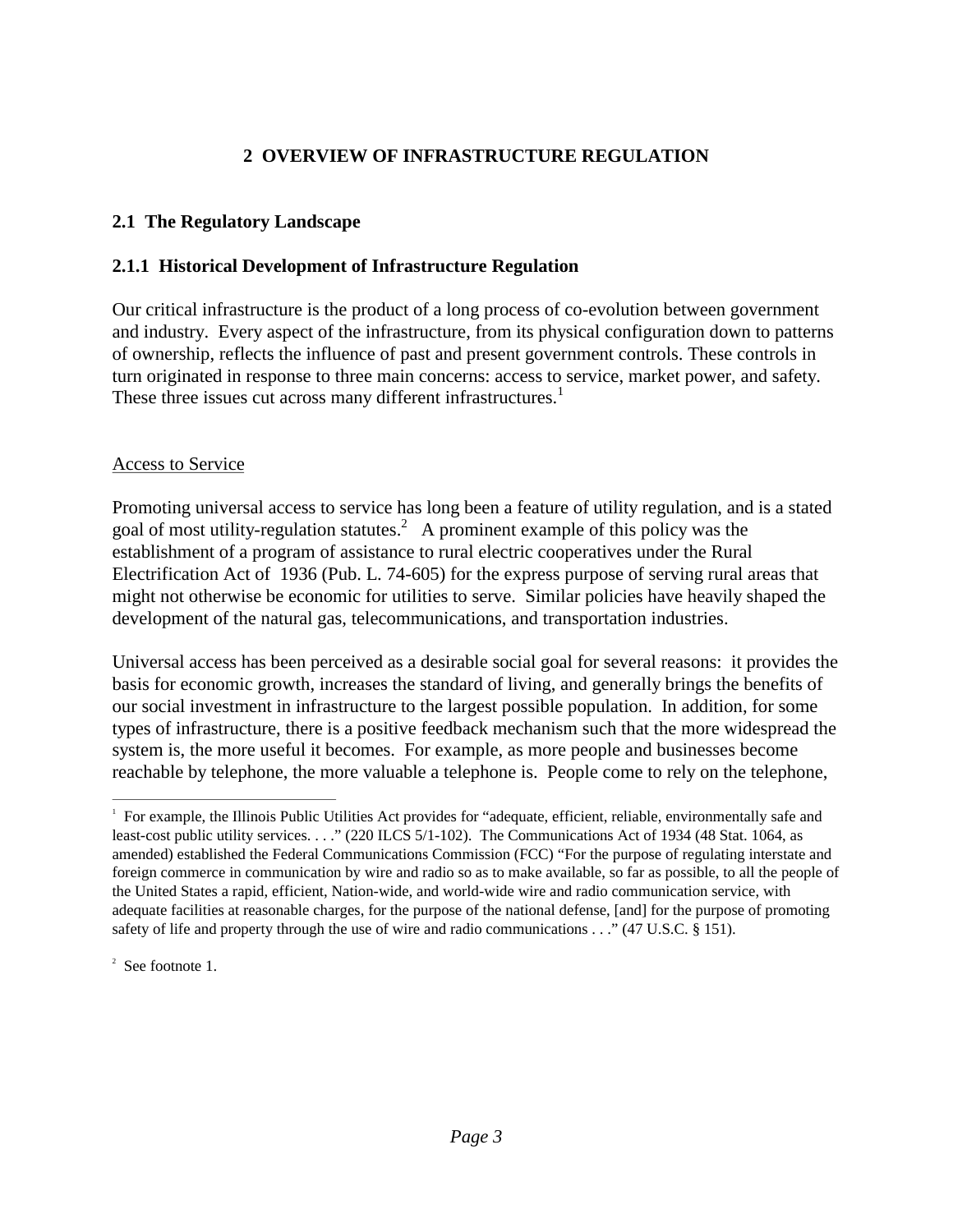and the pressure on each household (and especially each business) to have one increases. Similarly, the more extensive the road system, the more valuable a car becomes as a means of getting places.

# Market Power

Most of the infrastructures studied involve the transport of something such as electricity, gas, or water from a few production points, through main trunk lines, then through a very finely divided and extensive distribution network to individual users. Setting up such a system involves a huge capital investment, and in most cases also involves a delegation of governmental authority in order to condemn easements that spread across the landscape. The required investment in physical infrastructure creates a barrier to entering the market. On the one hand, no company would want to lay out such an investment without some assurance that it will pay off. On the other hand, once completed, the infrastructure investment puts the supplier in a position of power with respect to both customers and competition — to compete, another company would have to duplicate the delivery network. It would not be practical, nor desirable from a public policy standpoint, for another company to begin stringing wires or laying pipelines that are redundant with the existing network. But from the customers' standpoint, there is no choice but to deal with the company whose pipe, or wire, or railroad comes to town. The term "natural monopoly" was coined by economists to describe this situation.<sup>3</sup> Regulators have traditionally approached this situation by granting franchises to serve particular areas, thus assuring the company of demand, and at the same time regulating prices so as to protect the captive consumers from the effects of monopoly pricing.

# **Safety**

Another factor that historically drove development of regulation is concern over safety. Power lines, pipelines, water supplies, railroads, airlines, etc. all carry the potential for disaster if not built, maintained and operated correctly. The community has an interest in ensuring that the companies performing these activities have the technical competence to manage their facilities in a safe manner. Thus, specifications for equipment, installation, operating practices, and employee qualifications became a common purview of infrastructure regulation.<sup>4</sup>

# Banking and Financial Services

Regulation of banking and financial services has followed a somewhat different path and reflects different priorities than the regulatory systems sketched above. For one thing, it has a much

<sup>&</sup>lt;sup>3</sup> See, for example, discussion of natural monopolies in Kenneth E. Train, *Optimal Regulation*, MIT Press, Cambridge, Massachusetts, 1991, pg.1 *et seq.* 

<sup>&</sup>lt;sup>4</sup> See, for example, the Illinois Gas Pipeline Safety Act, 220 ILCS 20/3(b): "Standards established under this Act may apply to the design, installation, inspection, testing, construction, extension, operation, replacement, and maintenance of pipeline facilities."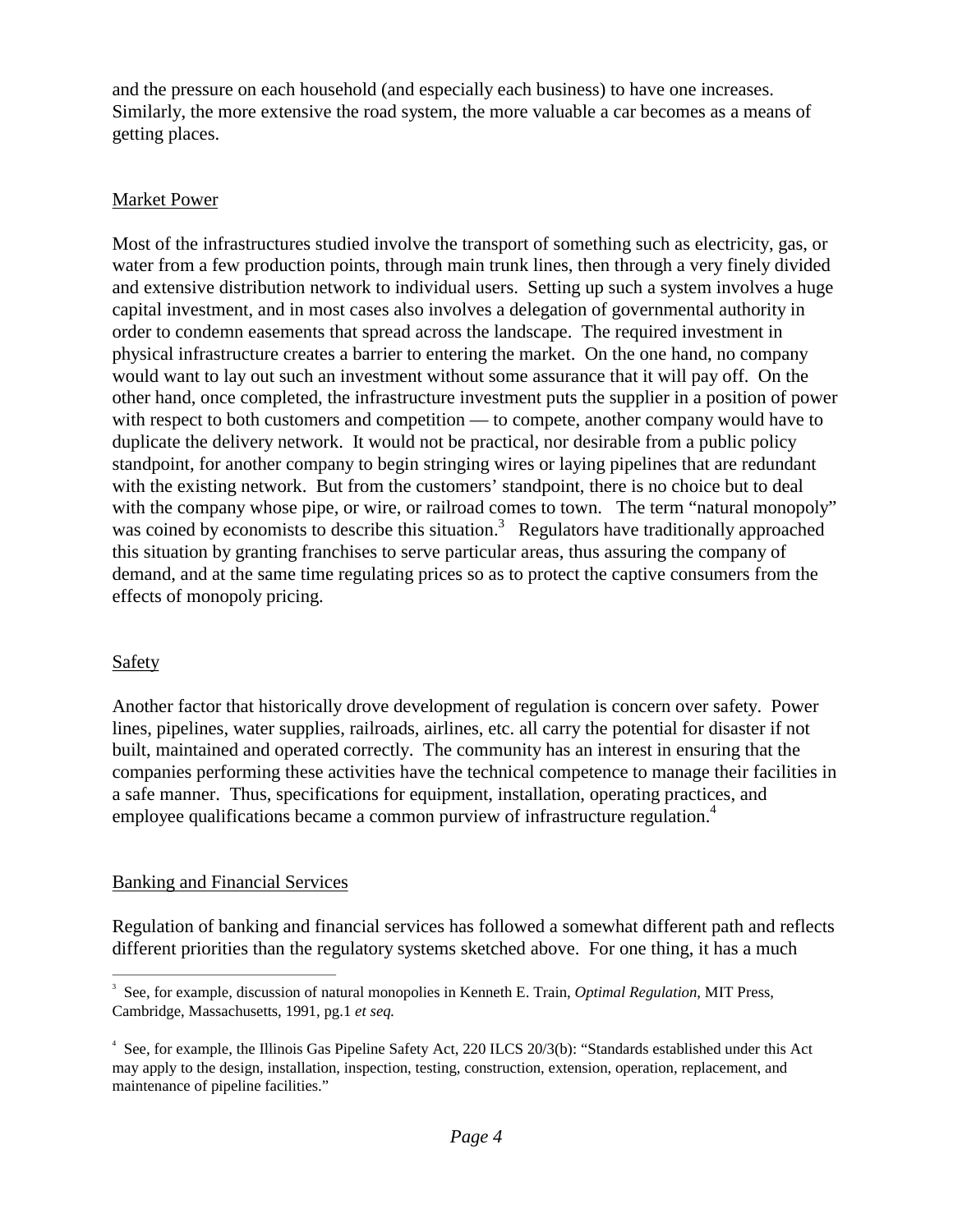#### *Overview of Infrastructure Regulation*

longer history: the government's role in banking long preceded the technologies that gave rise to the oil, gas, electric, and telecommunications industries. Also, the challenges posed by regulation of banking are substantially different than those associated with the other infrastructures. Regulation of banking and financial services is primarily aimed at (1) protecting depositors and investors; (2) providing a steady source of funds for investment in economic ventures; (3) maintaining a stable currency; and (4) providing an atmosphere of stability, trust and legal enforcement that will foster healthy economic growth. These goals are pursued through regulatory measures designed to ensure full and fair disclosure of information to investors, prevent banks and savings institutions from taking undue risks, and ensure the safety of deposited funds. The government also actively manages financial markets through control of interest rates and money supply, and through budgetary measures.

#### Emergency Services

Regulation of emergency services also differs significantly from regulation of the other infrastructures, since emergency services are primarily provided by governmental entities. A majority of emergency services are provided by local fire and police departments, public health services, and local medical services. The effectiveness of these organizations is subject to local political review and control rather than the pervasive, nationally based regulatory systems found in other infrastructures. With minor exceptions, only in the last couple of decades has the federal government established a major role in emergency planning and response.<sup>5</sup>

# **2.1.2 Current Trends in Regulation**

All of the infrastructures have undergone major regulatory changes in recent years. The rationales underlying the original regulatory schemes have not been abandoned. However, in most of the infrastructures there have been major efforts to open markets and increase competition.<sup>6</sup> The major trends are summarized below.

# Restructuring of Utilities

Starting in the 1970s, the traditional utility regulatory schemes began to be perceived as overly restrictive, stifling competition and in some cases causing artificial shortages of the commodities

<sup>&</sup>lt;sup>5</sup> See discussion and notes regarding regulatory trends in Section 2.1.2.

<sup>6</sup> Although the historical goals of universal service and economics have not been explicitly disowned, some observers have pointed out that they conflict with the current emphasis on market competition. See, for example, Robert M.Frieden, *Dialing for Dollars: Should the FCC Regulate Interstate Telephony?*, 23 Rutgers Comp. & Tech. Law J. 47, note 16: "Presently, the universal service system is incompatible with the procompetitive efforts required by the Telecommunications Act . . . The current universal service system is a patchwork quilt of implicit and explicit subsidies. These subsidies are intended to promote telephone subscribership, yet they do so at the expense of deterring or distorting competition."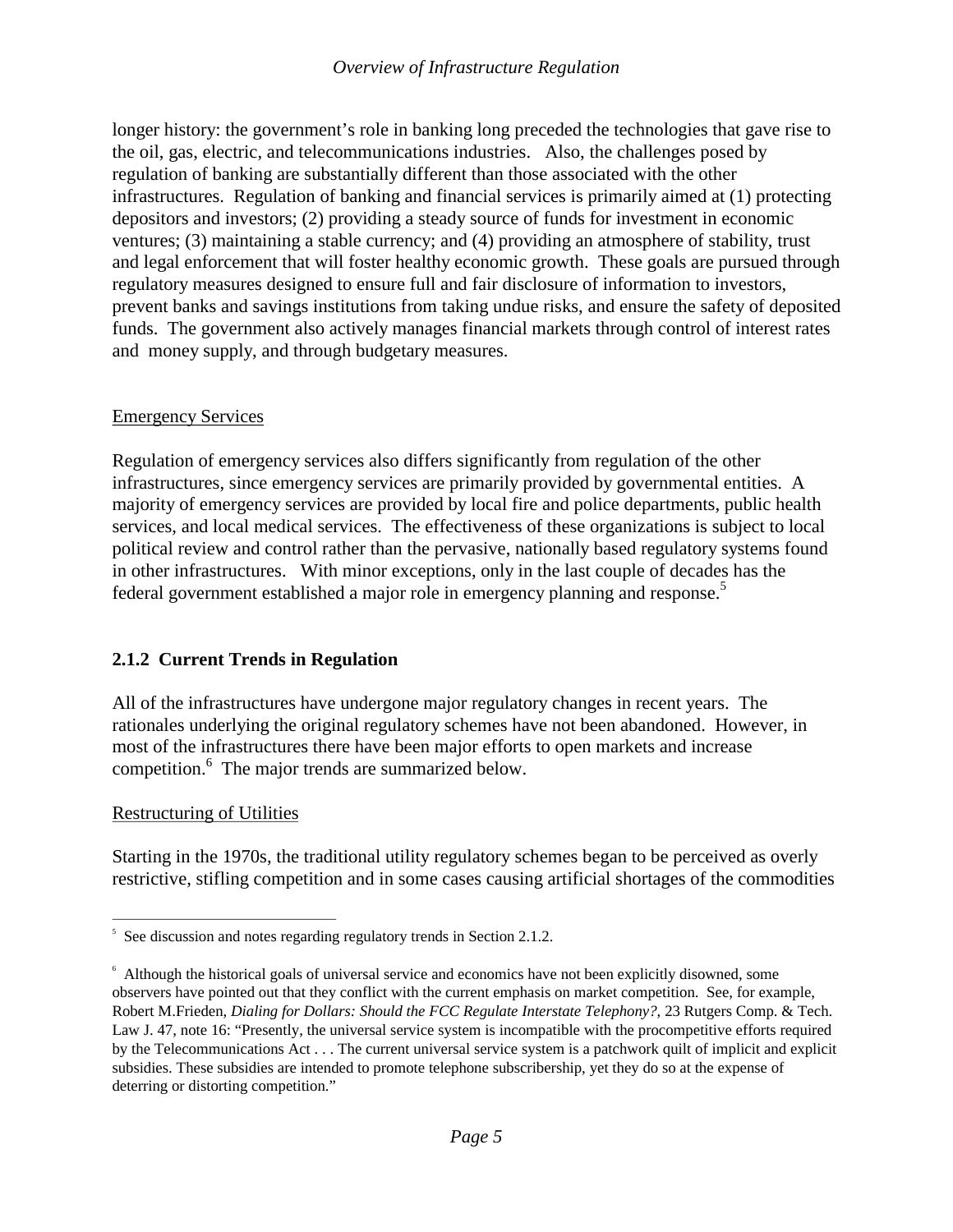they were supposed to assure. A series of reforms was initiated, with the primary goal of increasing opportunities for competition and market forces to balance supply and demand. The reform process and its consequences are still playing out today. Although the reform process is commonly referred to as "deregulation," that is not an entirely accurate characterization. "Industry restructuring" is perhaps a more accurate term.

Industry restructuring refers to the fact that in many areas, including at least telecommunications, electricity, gas and oil, and rail transport, the effect of the recent changes has been to segment the industry into two or three parts. For example, AT&T divested its local telephone companies while retaining its long-distance service. The natural gas industry is being segmented into natural gas producers, interstate pipeline companies, and local distribution companies. Companies that were once "vertically integrated" from production facilities to ultimate consumers, are now broken up into separate units that either produce, transport, or distribute to individual customers. The purpose and effect of this restructuring has been to create separate markets for the bulk production and transport segments. Thus for example a large industrial consumer of natural gas is no longer tied to the local gas company; it can now purchase bulk quantities directly from a supplier and then contract with a pipeline company to have it transported to the factory.

This type of change puts suppliers and bulk transporters in the position of competing for business and lets market forces set prices, driving increases in efficiency and decreases in cost. Bulk pricing is in some sense deregulated. However, there is still a considerable regulatory presence. In fact, some transporters and local distributors might consider themselves to be less autonomous than before, in that they are now obliged to provide their services for the benefit of other corporate entities. For example, electric companies must now make their transmission lines available for other companies (their competitors) to send power to large customers (who were formerly *their* customers). Railroads must allow passage of competing shippers' freight over their tracks. Arrangements, procedures, liabilities, and rates for these transactions are still subject to regulatory control through the filing of tariffs.

# Application of Risk Management Techniques

Under recent Congressional direction, some agencies are incorporating elements of risk management technique into their regulatory schemes. For example, the Accountable Pipelines Safety and Partnership Act of 1996 (Pub. L. 104-304) calls for the U.S. Department of Transportation (DOT) to perform risk assessments and cost-benefit analyses when setting pipeline safety standards. It also establishes a voluntary risk management demonstration program. Under this program, participating pipeline operators will have the opportunity to submit risk management plans designed to achieve an equivalent or greater overall level of safety (as compared with strict compliance with DOT standards) at lower cost. Another example is found in water monitoring. The U.S. Environmental Protection Agency (EPA) has proposed regulations for reform of chemical monitoring regulations under the Safe Drinking Water Act.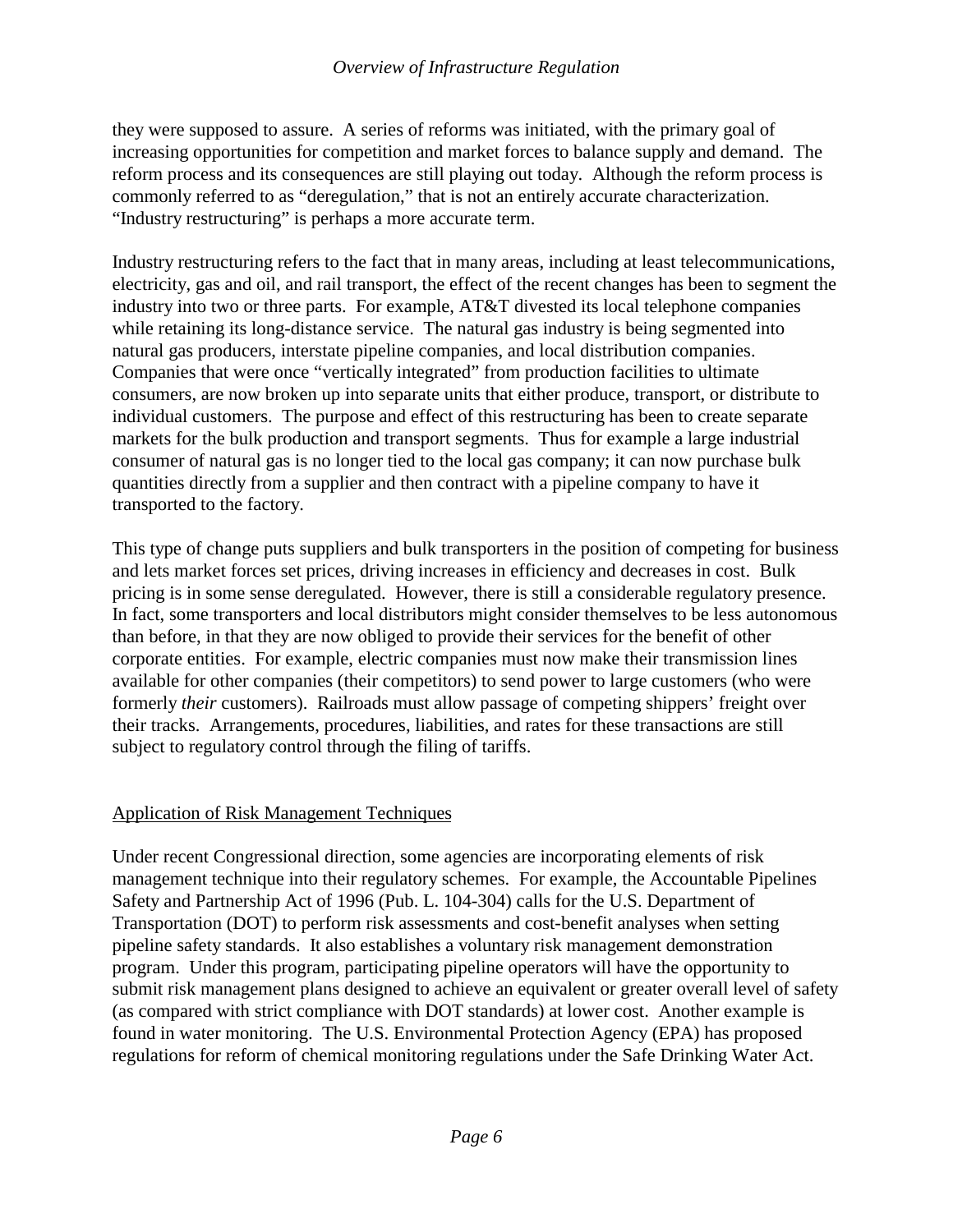Under this proposed rule, drinking water suppliers would be able to tailor their monitoring programs to achieve the maximum safety benefit at the lowest cost, on the basis of risk analysis.<sup>7</sup>

#### Growth of Technological Emergency Response Capabilities

A major development in the regulation of emergency services has been the growth of specialized programs aimed at technological hazards. Governmental interest in this area was stimulated by technological disasters such as the nuclear power plant accidents at Three Mile Island and Chernobyl and the chemical releases at Bhopal, India and Institute, West Virginia. Subsequent regulatory action has included programs to promote radiological emergency preparedness at the state and local level,<sup>8</sup> a national hazardous material-response program,<sup>9</sup> a program to stimulate state and local hazardous material planning,<sup>10</sup> workplace safety rules for emergency responders,<sup>11</sup> and numerous requirements for emergency planning on the part of industrial firms handling hazardous materials.<sup>12</sup>

# Reduction of Banking and Financial Service Restrictions

Recent changes in banking and financial service regulations have tended to reduce the degree of compartmentalization that had previously been imposed on the industry. By repealing part of the Glass-Steagall Act, Congress has allowed banks to grow larger and branch across state lines, subject to concentration limits, state laws, and evaluation of the companies. Further changes in the law allowed bank holding companies to own more than one kind of banking enterprise, so that small banks and mortgage lending institutions began to be combined under centralized regional management. However, such combinations are potentially subject to regulation by many agencies. In addition, banks are now permitted to offer types of financial services and investment opportunities that they previously could not.<sup>13</sup>

<sup>10</sup> 40 CFR 355.

 $11$  29 CFR 1910.120(q).

<sup>12</sup> EPA regulations issued under the Resource Conservation and Recovery Act (RCRA) [applying to facilities that store or process hazardous waste (40 CFR 265.56)], Clean Air Act (CAA) [release prevention and response for hazardous air pollutants (40 CFR 68; 61 FR 31668, June 20, 1996; 61 FR 16958; and 61 FR 31730)], and Clean Water Act (CWA) [oil spill prevention and response (40 CFR 112)] all contain provisions addressing emergency preparedness.

<sup>7</sup> U.S. EPA, *Drinking Water Monitoring Requirements for Certain Chemical Contaminants -- Chemical Monitoring Reform (CMR) and Permanent Monitoring Relief (PMR), Part II*, 62 FR 36100, July 3, 1997.

<sup>8</sup> See NRC regulations at 10 CFR 50, App. E and FEMA regulations at 44 CFR 350 *et seq.* 

<sup>9</sup> National Contingency Plan, 40 CFR 300 *et seq.* 

<sup>&</sup>lt;sup>13</sup> Riegle-Neal Interstate Banking and Branching Efficiency Act of 1994 (Pub.L. 103-328, 108 Stat. 2338).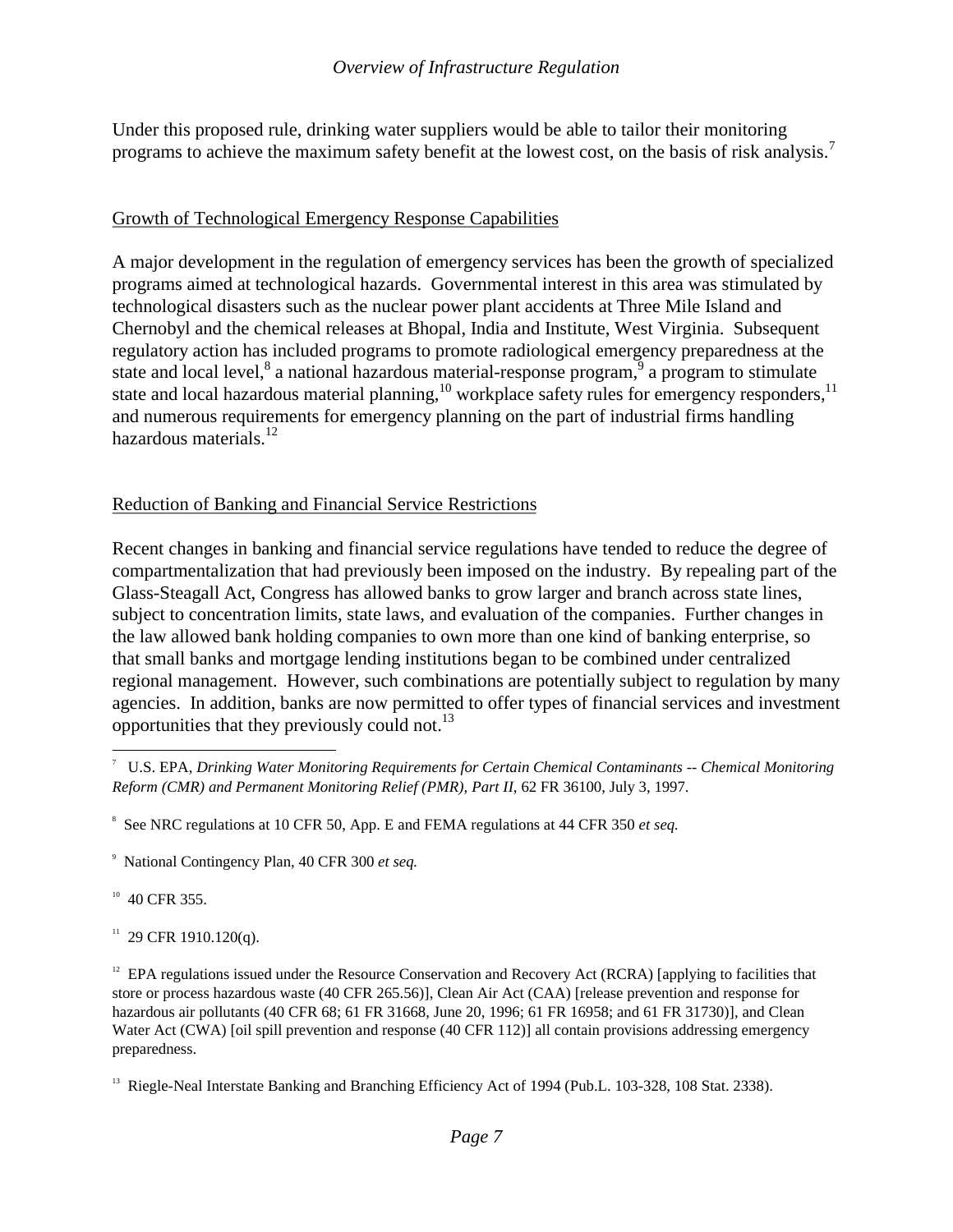#### Regulation of the Internet

The Internet has experienced exponential growth, and is currently estimated to have at least several tens of millions of users worldwide. At the same time, the types of uses to which it is put are also multiplying. From the initial postal-like exchange of written messages and data, use of the Internet has diversified to include commercial transactions, advertising, financial transactions, and real-time audio and video transmission, among others. The Internet itself is rapidly becoming a vital part of our critical infrastructure.

Regulation of the Internet is still mostly at the discussion stage. Of the steps that have been taken, some have failed in the courts. However, it may be expected that the next several years will bring increased regulatory attention to at least certain types of Internet activities. A few such areas are outlined below.

- • *Regulation of moral content*. Congress's attempt to sanction pornography on the Internet was declared unconstitutional by the Supreme Court in *Reno, Attorney General of the United States et al. v. American Civil Liberties Union et al.*, 117 S. Ct. 2329, June 26, 1997. In so doing, the Court identified First Amendment interests in Internet transmissions that will make it difficult to enforce regulations on the moral content of messages.
- *Telephony*. Given sufficient data transmission rates, users with appropriate equipment and software can use the Internet to conduct real-time audio exchanges; i.e. to mimic a telephone. Telephone service representatives have argued to the Federal Communications Commission (FCC) that Internet service providers performing this function should be subject to the same regulatory obligations imposed on telephone companies.14
- *Advertising*. Many home pages, particularly the popular search engines, are accompanied by advertising messages. Such advertising bears certain similarities to broadcast or print media advertisements; however, it differs in that the particular ad that appears to the user can be selected based on information about that particular user's preferences, patterns of Internet use, or demographic profile. Application of truth-in-advertising standards and other regulatory measures to Internet advertising has been approached differently by different jurisdictions.<sup>15</sup>

<sup>14</sup> See Frieden, *supra* note 6.

<sup>&</sup>lt;sup>15</sup> As discussed by Dan L. Burk in *Federalism in Cyberspace*, 28 Conn. L. Rev. 1095 (Summer 1996), " Of course, even without the enactment of new laws or regulations, there are already on the books plenty of laws that states might apply to the Internet, including consumer protection statutes and other public law to police online behavior and commerce. The Minnesota Attorney General's office in particular has been very aggressive in pursuing what it considers to be online violations of Minnesota law, filing a flurry of lawsuits against out-of-state advertisers and service providers. The Illinois Attorney General's office is equally eager to get into the cyberspace game. By contrast, the Attorney General of Florida, has opined that because of the novel nature of the Net, forays into online enforcement of current law would be premature."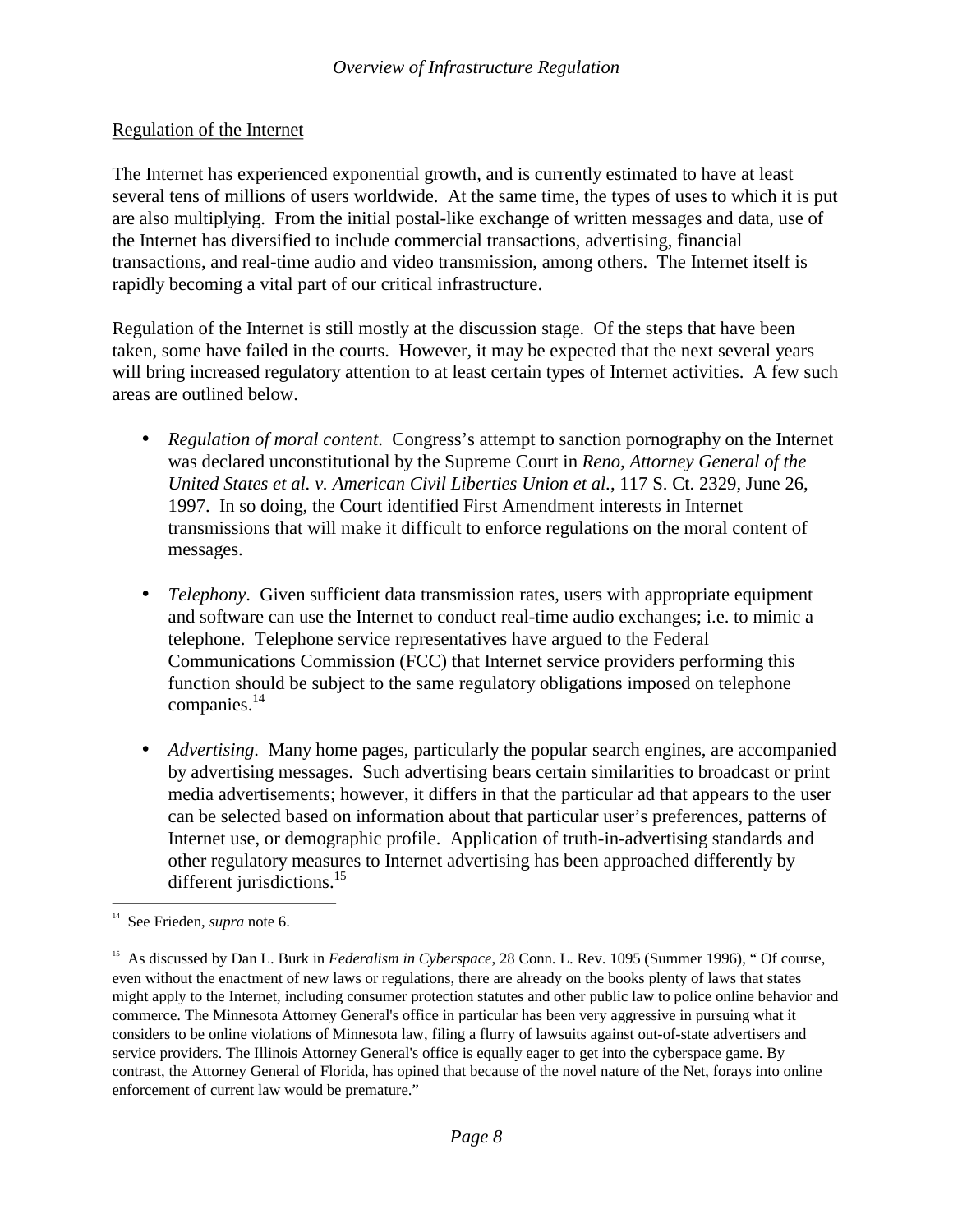• *Commercial transactions.* As commerce on the Internet grows, regulations and legal norms will be developed to ensure that the system can be relied on, and that transactions will proceed according to a well understood set of expectations. As stated by one scholar,

> Businesses of all types routinely use the Internet for a variety of commercial transactions, and consumer services have begun to appear. At present, commercial traffic on the network generally culminates in an exchange of physical goods, and it is presently possible to access a variety of mailorder catalogs online, to arrange for purchase of music, books, fast food delivery, even flowers. Unlike transactions involving physical goods, delivery of digitized information products such as music, photographs, novels, motion pictures, multimedia works, and software can be accomplished entirely within the network itself. Such information products already represent a sizeable portion of the gross national product of developed nations. That portion is likely to increase world-wide, and the Internet will facilitate such increases. And, where there is commerce to be had, regulation is sure to follow.<sup>16</sup>

# **2.2 Opportunities for Enhancement of Infrastructure Security**

# **2.2.1 Current Regulatory Requirements for Critical Infrastructure Protection**

A survey of the regulatory environment for critical infrastructure reveals that there are relatively few instances where regulations directly address protection against hostile acts. Nuclear power plant operators are required to be prepared against a "design basis threat" described in some detail in terms of the numbers of persons involved, vehicles and weaponry at their disposal, types of expertise at their command, and cooperation by insiders.17 These regulations make sense in the context of a nuclear power plant, where the consequences of an incident can be severe, the target is highly valuable and visible, and the facility is relatively defensible. The result is that nuclear power plants have multiple security perimeters, fencing, monitoring equipment, and round-the-clock security forces. Similar considerations and requirements apply, to varying degrees, at liquefied natural gas (LNG) storage facilities<sup>18</sup> and airports.<sup>19</sup> However, it is questionable whether this type of approach could be practically employed in other infrastructure contexts. Most elements of critical infrastructure are by their nature more spread out and less defensible than these facilities.

 $16$  *Id.* 

 $17$  10 CFR 73(a)(1).

<sup>18 49</sup> CFR 193.2001 *et seq.* 

<sup>&</sup>lt;sup>19</sup> 14 CFR Part 107.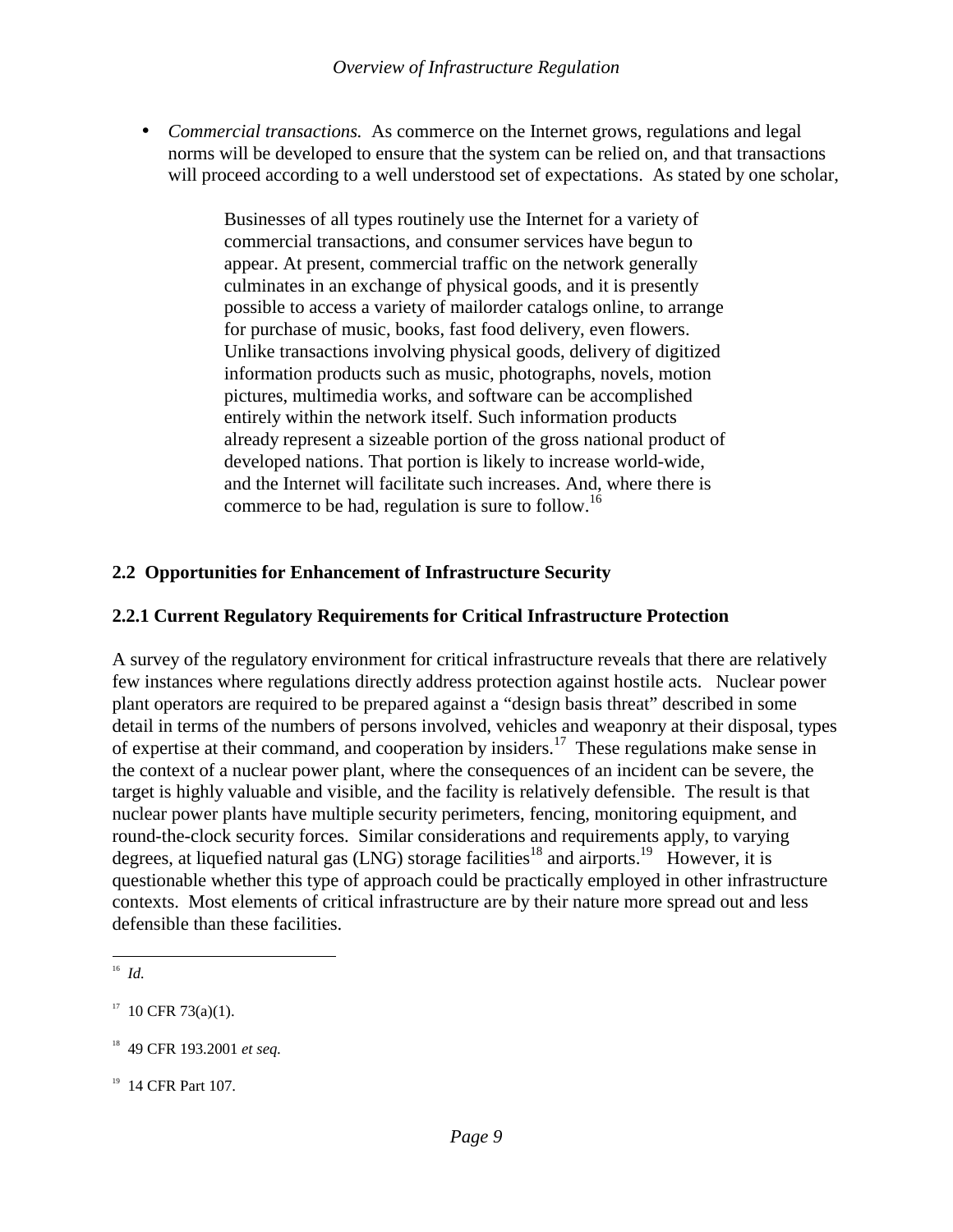Many critical infrastructures are subject to regulatory requirements that have the effect of making the system more resistant to attack, even though they are aimed at reducing vulnerability to natural or accidental threats. For example, natural gas mains are required to be buried below ground. Burial protects them from ordinary threats such as storms or vehicle accidents; and it incidentally makes them less accessible to saboteurs. In fact, the more densely populated the area they go through, the deeper they are required to be buried. Similar examples are found in other infrastructures.

- Electrical substations are required to be fenced and locked, primarily to protect the public from accidental electrocution but also to prevent vandalism.
- Transmission line towers are built to exacting technical standards to prevent wind damage. Their robust construction also makes them generally more difficult to knock over, by whatever means.
- Certain types of protection are required for watersheds and surface water reservoirs that serve as drinking water supplies. These are primarily aimed at preventing contamination of drinking water supplies by pollution from runoff, migration from hazardous waste sites, or other types of conventional industrial pollution.

These and other standards that provide incidental protection from hostile acts are concerned exclusively with physical threats. Protection from cyber threats was not found to be addressed among the regulatory systems surveyed.

# **2.2.2 Proposals for Regulatory Measures to Enhance Infrastructure Protection**

As noted, at present there are few regulatory measures directed at protection of critical infrastructures from hostile actions. Development of such measures will require careful review and analysis of costs, benefits, and options for achieving the desired level of assurance. Any proposal for regulatory action would have to be individually fitted into the existing regulatory system for that infrastructure. However, review of the current regulatory schemes for each infrastructure suggests a small number of themes that are common to multiple infrastructures areas in which it may be worthwhile to seek regulatory solutions to problems of infrastructure protection. These recurrent themes are described below.

 1. *Information protection*. In several areas, the operation of regulatory schemes causes information about the industry (e.g., schematic diagrams outlining networks of pipelines or power lines, or summaries of contingency planning) to be collected at a centralized location. Such concentrated information might be of interest to individuals intending to disrupt the system. Interviews with industry representatives indicated that they are concerned about this possibility. In one area — airport security — regulatory initiative has already been taken to impose controls over sensitive information.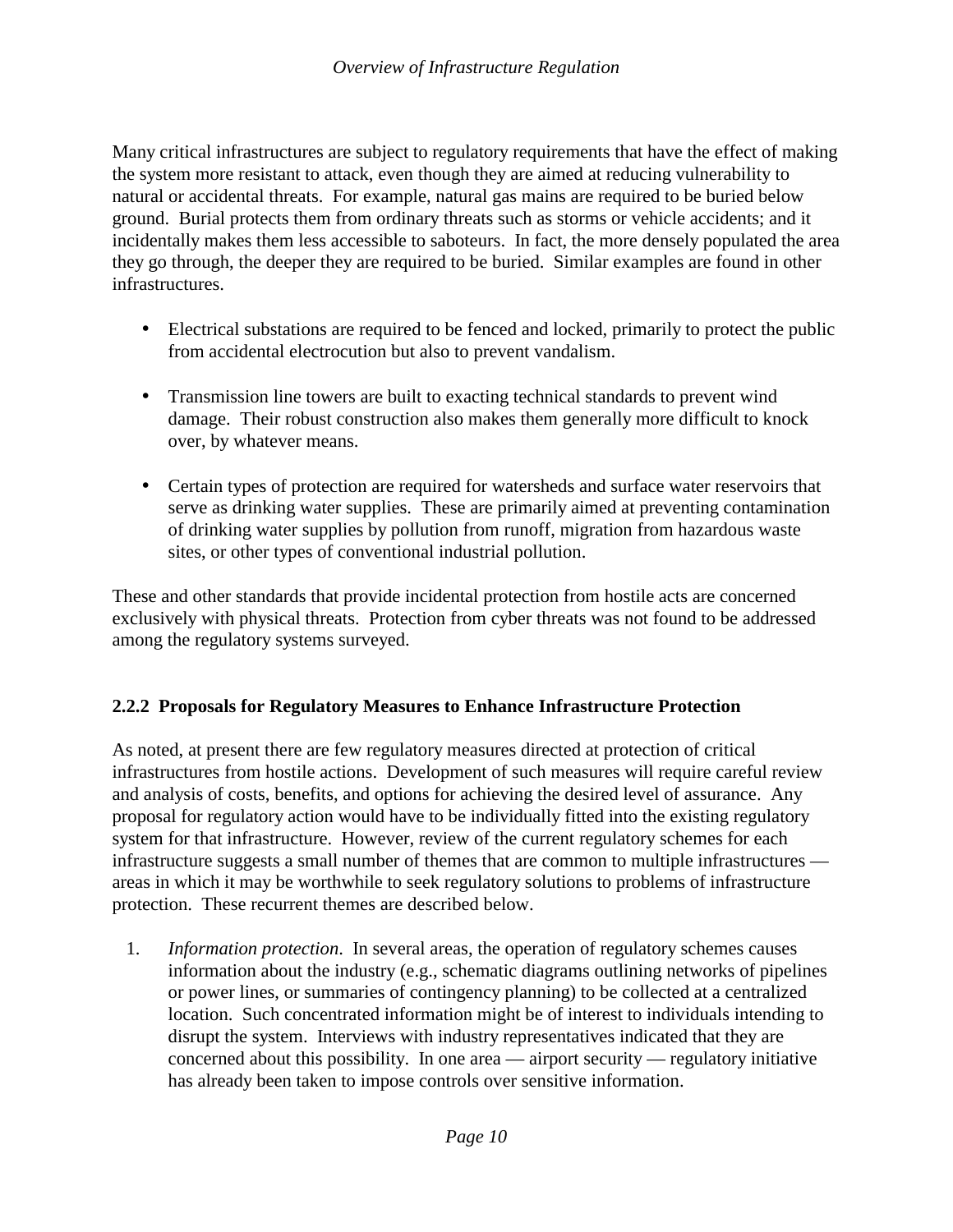- 2. *Contingency planning*. Most utilities, and certainly emergency services, already perform contingency planning to prepare for disasters. Such planning is generally supplemented by drills and exercises to hone response capabilities. However, preparedness efforts are based on responding to identified scenarios. The types of scenarios considered are often limited to natural disasters or technological problems of an accidental nature. Preparedness for malevolent acts could be enhanced by including that type of scenario among those considered in developing emergency plans.
- 3. *Preservation of redundancy*. In several industries, recent regulatory changes may reduce the level of redundancy in the infrastructure. As competition places greater premiums on economic efficiency, existing equipment is being used to capacity. There is more traffic on fewer lines. The result is less margin for dealing with disruptions to the system. Incentives for retaining reserve capacity could enhance the resiliency of infrastructure networks, possibly preventing small disturbances from being amplified into regional or national problems.
- 4. *Protection from cyber threats*. Reliance on computerized information systems is increasing. This trend is most pronounced in the telecommunications and banking areas, but is also present in all of the infrastructures in varying degrees. Electrical grids, oil and gas valves, and municipal water systems are all operated remotely by means of computerized data transmission. Security measures have been implemented in order to protect critical data and functions; however, there is little regulatory oversight of this area. There is a need for study in this area, to identify vulnerabilities, and determine for each infrastructure whether there may be an appropriate role for government-mandated or industry-based standards regarding cyber security.

# **2.2.3 Availability of Regulatory Leverage**

In order to implement measures for infrastructure protection, it is necessary to have a mechanism for introducing new ideas or practices on a national scale. For some infrastructures, the regulatory field has a strong federal or coordinated industry presence that provides a convenient means for introducing new initiatives. In other areas, however, regulatory control is fragmented among many state and local jurisdictions, making it difficult to promulgate widespread change. For example, the EPA provides strong leadership in regulation of drinking water supply systems. Although most enforcement is conducted by states, they more or less uniformly adopt the EPA standards; any regulatory changes adopted by the EPA are soon echoed at the state level. Other aspects of water system regulation are covered by a set of industry-developed standards (promulgated by the American Water Works Association) that have been widely adopted by state agencies. Among electric utilities, the North American Electric Reliability Council, an industry organization, promulgates standards for contingency planning and operations that are uniformly followed. On the other hand, there does not appear to be any analogous forum in the oil industry. Although there is a substantial federal presence in oil industry regulation, it is split among several different agencies, and in fact much of the detailed control of production and safety standards takes place at the state level. It can be difficult to determine whose regulations apply to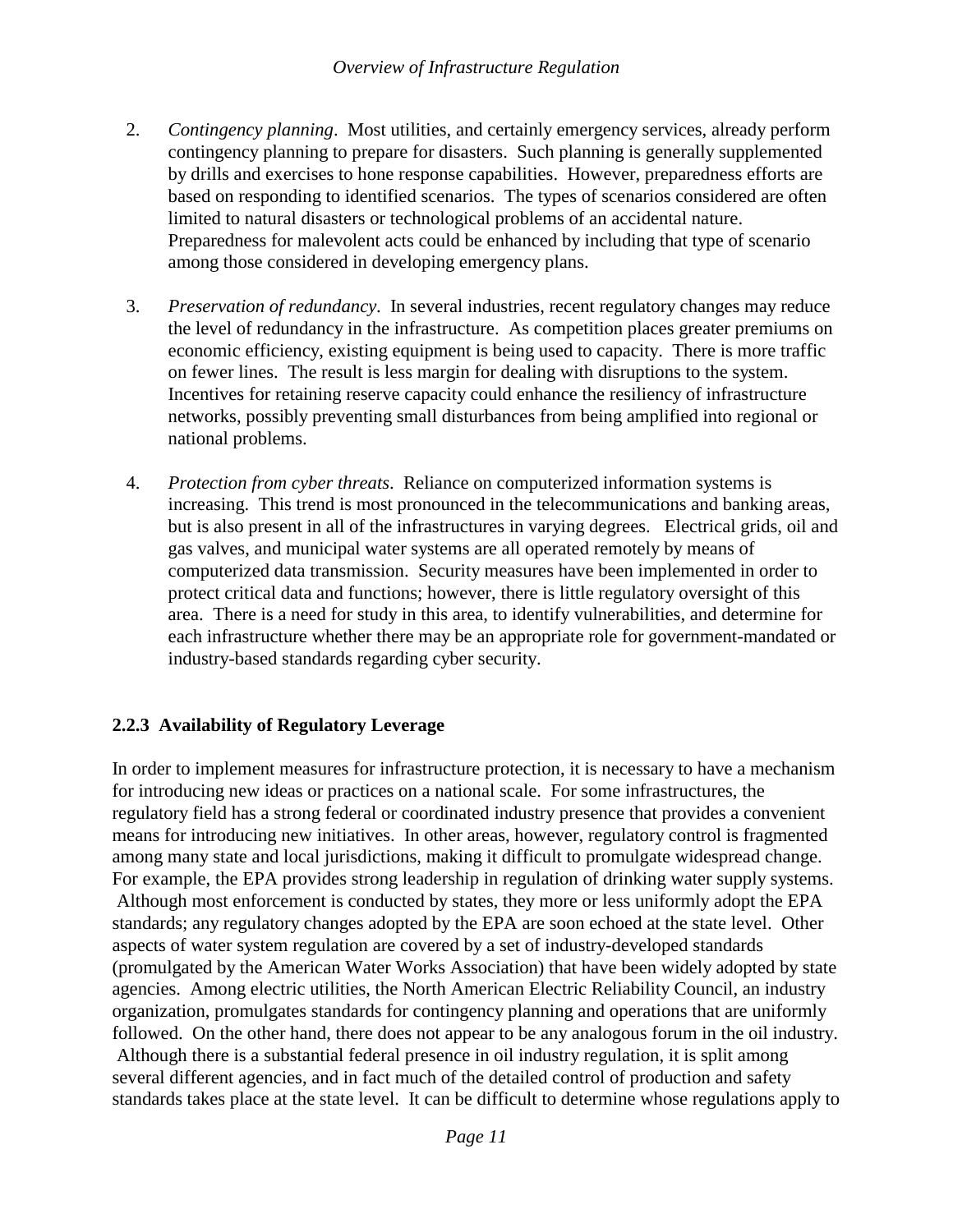certain particular pipes or valves. In considering opportunities for implementing change, it will be important for policy makers to consider what forums are available to disseminate their ideas to the industry.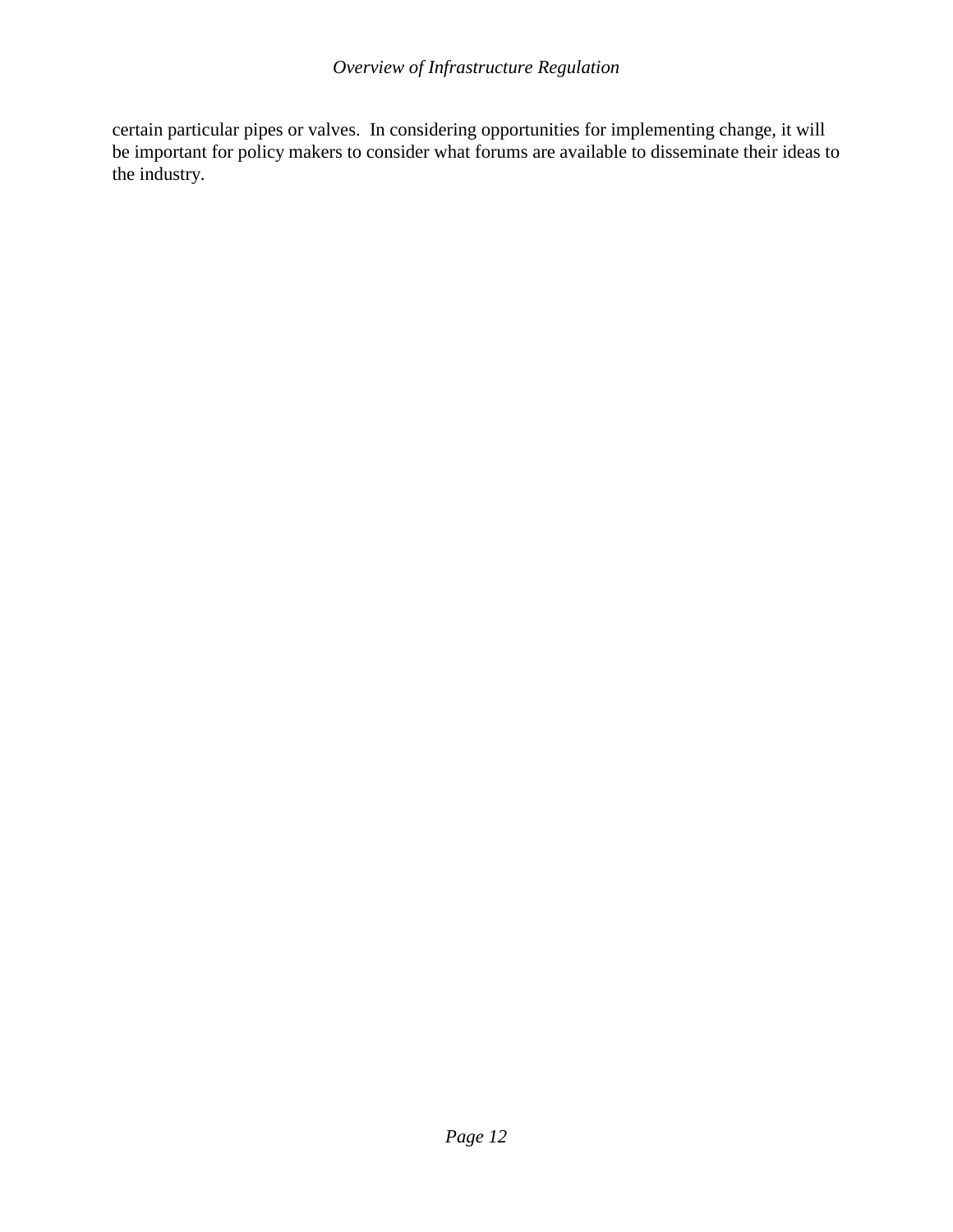# **3 INFORMATION AND TELECOMMUNICATIONS INFRASTRUCTURE**

#### **3.1 General Description of Regulation**

#### **3.1.1 Current Regulatory Environment**

Federal regulation of wireline and wireless communication of voice, data, and image signals within the United States is authorized by the Communications Act of 1934 (the Act) (47 U.S.C.A. 47), as amended by the Telecommunications Act of 1996 (1996 Act) (Pub. L. 104-104, 110 Stat. 56). The Act established the Federal Communications Commission (FCC), as the body to execute and enforce its provisions.

With regard to national infrastructure policy, a role is also performed by the National Telecommunications and Information Administration (NTIA) which was created in 1970 within the U.S. Department of Commerce (DOC). Through its Office of Policy Analysis and Development, it plays the role of "principal advisor to the President on telecommunications policies."20 As one of its primary policy functions, the NTIA was directed by Congress to foster "national safety and security, economic prosperity, and the delivery of critical social services through telecommunications."<sup>21</sup> The NTIA has filed numerous comments in matters docketed before the FCC to express the Administration's desires with regard to deregulation of the industry, particularly as to the assurance of universal access to telecommunications service at affordable rates. $22$ 

<sup>&</sup>lt;sup>20</sup> 47 U.S.C.A. § 901(b)(6) and DOC World Wide Web home page, National Telecommunications and Information Administration, Office of Policy Analysis and Development, at http://www.ntia.doc.gov/opadhome/opadhome/html.

<sup>&</sup>lt;sup>21</sup> 47 U.S.C.A. § 901(c).

 $22$  See, for example, Reply Comments of the National Telecommunications and Information Agency, May 30, 1996, *In the Matter of the Local Competition Provisions in the Telecommunications Act of 1996*, CC Docket No. 96-98.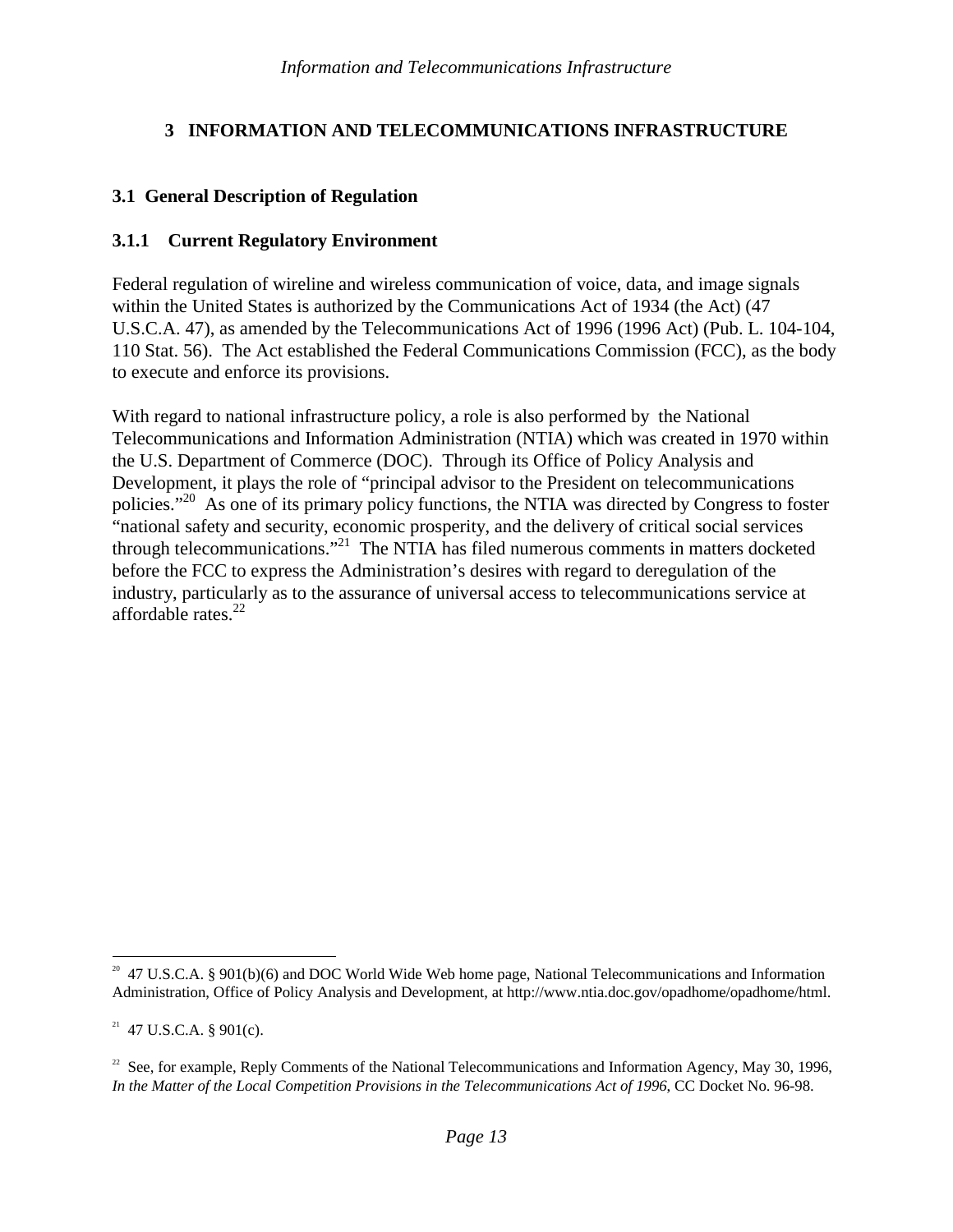In addition to the federal presence, all 50 states have some form of regulatory body that addresses telecommunications; generally it is a public utility commission (PUC) or a subpart thereof. For the most part, these state agencies are concerned with facility siting, equipment siting, and rate setting, but a growing number are addressing access and continuity of service.<sup>23</sup> They generally focus on promoting and accommodating commerce while ensuring the most democratic distribution of service economically permissible.

# **3.1.2 Current Trends in Regulation**

At present, the information and telecommunications infrastructure is experiencing deregulation as a result of the 1996 Act. The primary objective of deregulation was to stimulate increased competition in the industry so as to ensure the lowest feasible service prices to individuals and businesses.

The stated intent of the 1996 Act was "to promote competition and reduce regulation in order to secure lower prices and higher quality services for American telecommunications consumers and encourage the rapid deployment of new telecommunications technologies.<sup> $24$ </sup> The deregulatory content of the 1996 Act opens markets by imposing new obligations for interconnection, unbundling of services, and resale of infrastructure access on existing providers of local exchange services.

Implementation of the provisions of the 1996 Act will require development of new business models for telecommunications to address costing and business practices in an industry that was previously highly oligopolistic. In recognition that local exchange markets will not immediately become competitive, Congress imposed immediate telemessaging and electronic publishing requirements on local exchange carriers aimed at detecting and preventing improper cost allocation, discrimination, or other anticompetitive conduct. The provisions of the 1996 Act are being implemented by the FCC through a series of hearings and subsequent orders.

Simultaneous with deregulation of the industry, there is a continuing and growing wave of new products and services being introduced. Emerging technologies such as synchronous optical networks, new wireless access with personal communications services, satellite nets, and advanced intelligent networks, when coupled with smaller, cheaper, and more powerful

<sup>&</sup>lt;sup>23</sup> See, for example, (1) Illinois Code of Statutes, Chapter 220 (220 ILCS), 5/13-102; (2) *Implementing the Telecommunications Act '96*, Washington Utilities and Transportation Commission, summary of report findings, November 30, 1996; (3) California Public Utilities Code, Chapter 4, Article 8, Paragraphs 851-856 (Universal Service); (4) New Jersey Board of Public Utilities, Ratepayer Advocate Recommendations, Section V, *Definition of University Servic*e; (5) Public Utility Commission of Texas, Rule ¶23.97 relating to interconnection for local exchange service; (6) Report of the Public Utility Commission of Texas, references to universal, nondiscriminatory service as defined by the U.S. Telecommunications Act of 1996; and (7) *Texas Register* (20 TexReg 8777), October 24, 1995.

 $24$  See Telecommunications Act of 1996, P.L. 104-104, February 8, 1996.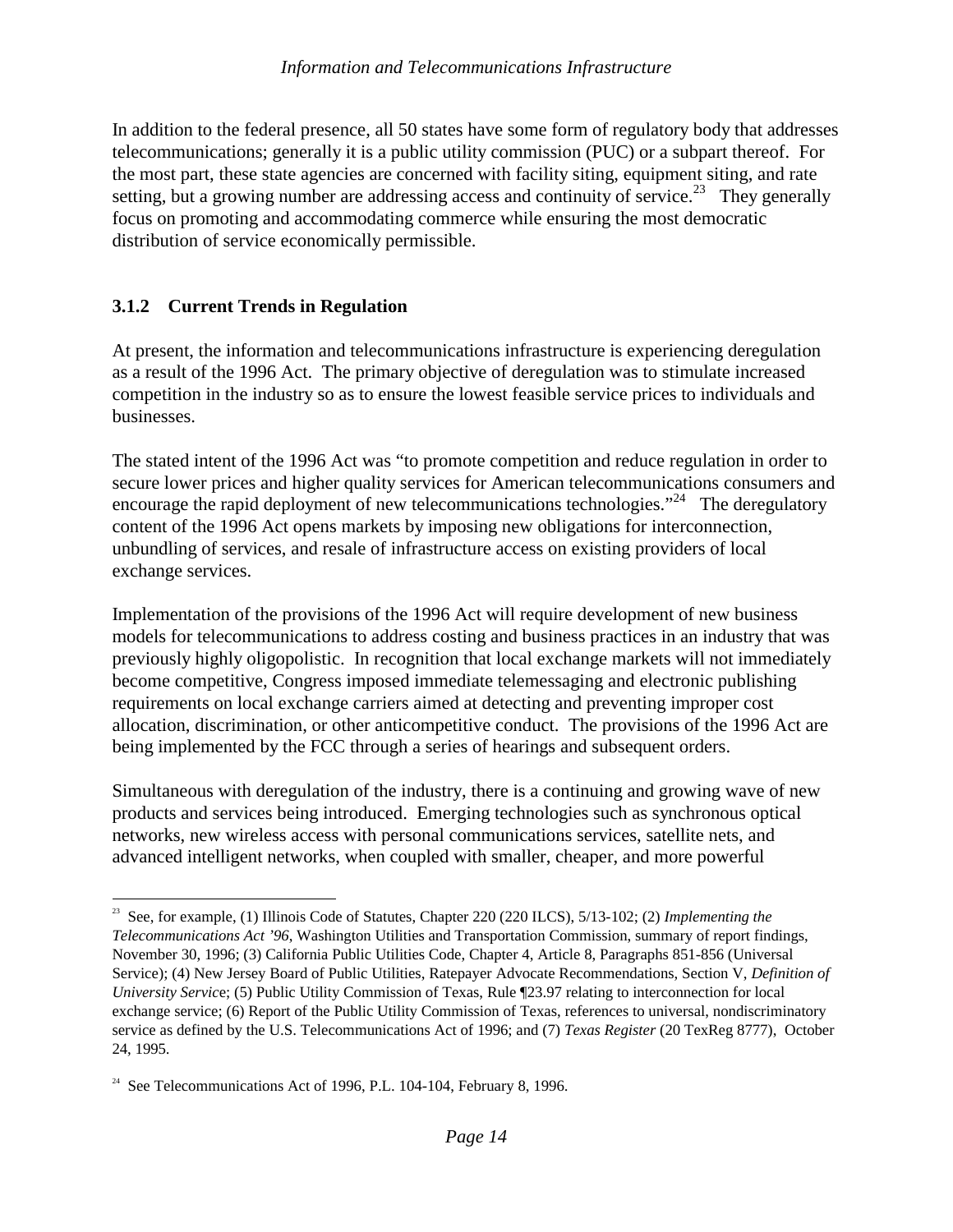#### *Information and Telecommunications Infrastructure*

computers, will change communication and information access in ways that are not yet fully clear. There will be a greater number of independent service providers, furnishing a greater variety of services and products to the end user, presumably at lower costs. This variety will make any systemwide security initiatives more difficult to develop and enforce. Each new technology will create additional challenges for regulators to balance service and security objectives.

In any communication system, there is a tradeoff between security and access. These conflicting goals are reflected in the statutes that set regulatory policy. For example, the principal objectives of the Act include service to "so far as possible . . . all the people of the United States." The Act also states as primary objectives the provision of communication services for the purposes of national defense and promoting safety of life and property. Most of the state statutes also contain language about the importance of both nondiscriminatory service and public safety. Resolving conflicts between the desire for a highly available, reliable, and affordable system for the general public, and the need for a secure, responsive, and reliable system for national security, law enforcement, and emergency response agencies will be a great challenge for the regulators.<sup>25</sup>

The greater part of the national telecommunications infrastructure is owned by private companies. These companies also possess the largest portion of the technical and operational expertise required to maintain the infrastructure. Federal and state regulators have long recognized these facts and have used the expertise of the system operating companies to help develop polices and regulations. The disaggregation of the industry brought about by the 1996 Act will bring in many new players at the local service level, with greatly varying degrees of expertise. Few if any of these new players will have the capital or expertise to address infrastructure assurance unless it directly relates to their service delivery. Any successful plan for accomplishing both the service and security objectives of the 1996 Act will require both (1) close coordination among the federal and state agencies involved and (2) the assumption of many of the tasks involved in managing the consequences of failure of infrastructure protection by the newly deaggregated telecommunications industry. Encouraging and embracing this industrial assumption of risk will involve a rethinking of traditional regulatory schemes, which have as one main tenet to keep individual service providers self-sufficient, and which discourage pooling of assets and activities.

 $25$  As was pointed out in an assessment of the impact of these technologies on military operations, "the characteristic that gives any system its potency — that the parts of a system enhance the effectiveness of one another — also make some systems susceptible to catastrophic failure if one of their central parts can be jeopardized." (Admiral William Owen, U.S.N. [retired], former Vice Chairman of the Joint Chief of Staffs, with Martin Libicki, in the introduction to *Dominant Battlespace Knowledge*, the National Defense University, Washington, D.C., 1995, pg. 11).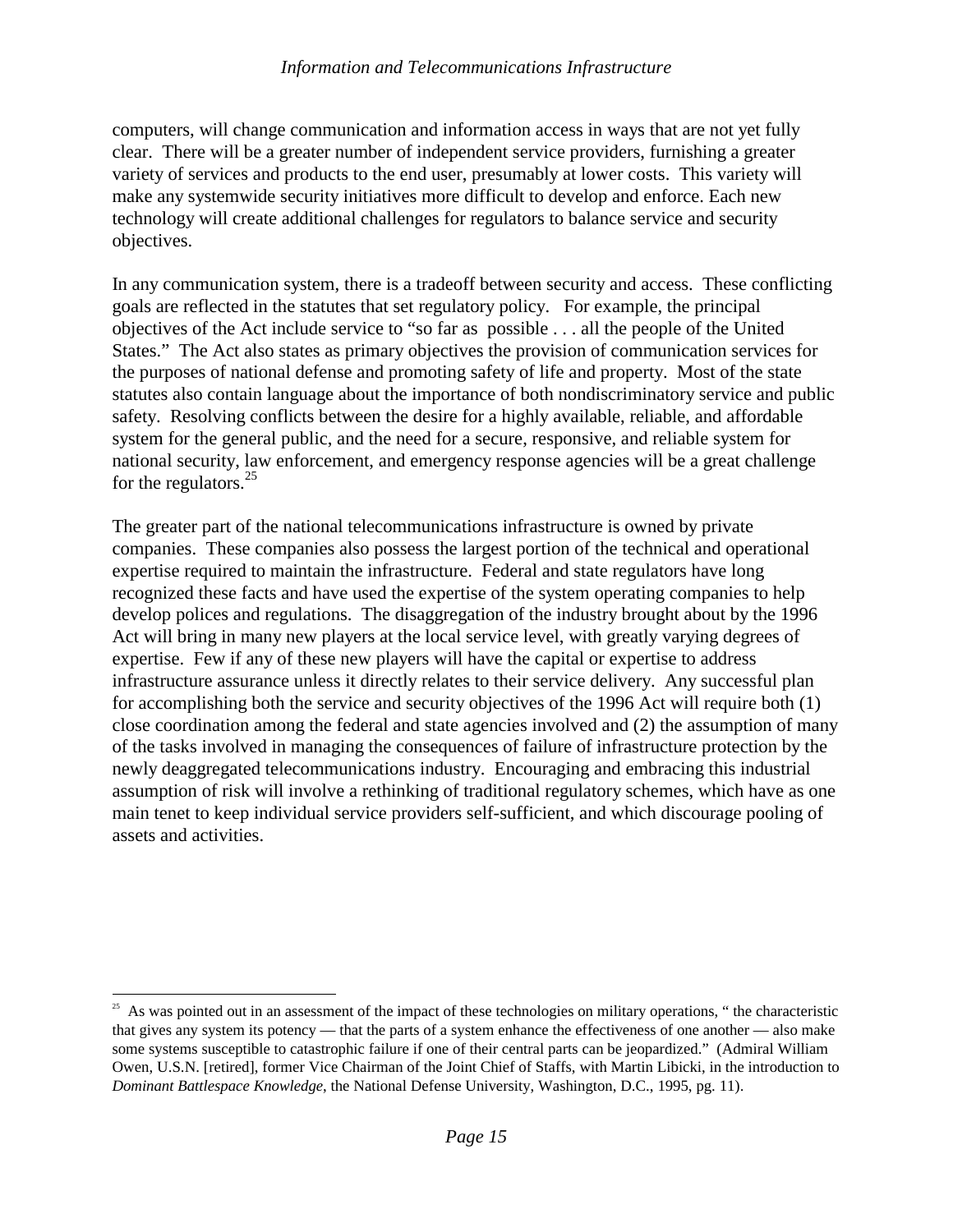# **3.2 Description of Selected Regulatory Agencies**

# **3.2.1 Selection Method**

The FCC is the primary agency for federal regulation of the communications infrastructure. It is the principal interface between the federal government and the many public and private entities that make up the telecommunications industry. Even in areas where it does not exercise direct regulatory authority, the FCC is a "persuasive presence" promoting a coherent policy.

The state agencies selected for analysis represent various approaches to regulation of the telecommunications industry. They are among the states cited as exhibiting "leadership on the primary journey that will lead to the information superhighway."<sup>26</sup>

# **3.2.2 Agency Descriptions**

# **3.2.2.1 Federal Communications Commission**

#### Authority and Jurisdiction

The Act is the primary source of authority for the FCC. As stated in the Act, the jurisdiction of the FCC pertains to:

all interstate and foreign communications by wire or radio and all interstate and foreign transmission of energy by radio, which originates and/or is received within the United States, and to all persons engaged within the United States in such communication or such transmission of energy by radio, and to the licensing and regulating of all radio stations. . .

The term "radio" has long since been interpreted to include all forms of transmission of electromagnetic energy for purposes of carrying information within the United States.<sup>27</sup> The FCC views its mission as being to "encourage competition in all communications markets and to protect the public interest."<sup>28</sup>

# Techniques of Regulation

The FCC, like most regulatory bodies, has both quasi-legislative and quasi-judicial authority. It establishes and enforces administrative regulations but can also take testimony, subpoena

 $28$  Ibid.

<sup>26</sup>*State Report on Citizen Participation*, Center for Policy Alternatives, Washington, D.C., August 1994.

<sup>&</sup>lt;sup>27</sup> Mission statement, FCC home page at http://www.fcc.gov.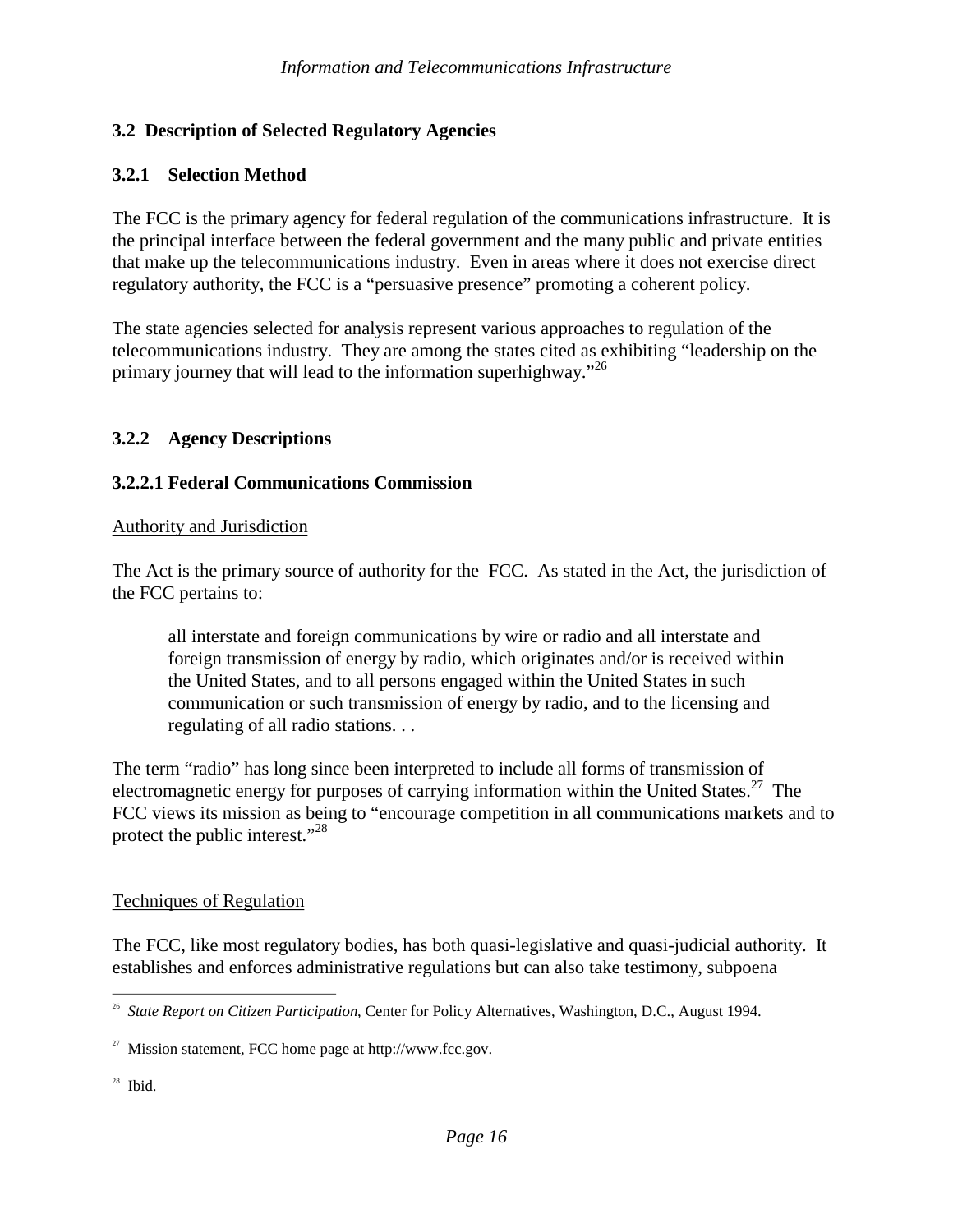witnesses and records, and issue decisions and orders. Although it has a direct investigative and enforcement capability, the principal regulatory technique used by the FCC is rulemaking, in which the provisions of applicable federal law are applied to a specific matter brought before the commission. The subject matter of a rulemaking may be a clarification or specification of the law for all parties<sup>29</sup>; establishment of a federal rule for governance of a particular part of the communication spectrum<sup>30</sup>; a ruling on a controversy concerning a regulated company or companies<sup>31</sup>; or any other matter that the FCC feels can be properly brought before it.

# **3.2.2.2 Other Federal Agencies and Departments**

While the FCC has sole authority for regulating the interstate communications systems in the U.S., it is not alone in having responsibilities and duties that affect the operation and security of those systems. Within the federal criminal code, there are now provisions for investigation of fraud and related activity in connection with computers.<sup>32</sup> Among the "related activities" covered by this new statute are those computer crimes generally associated with the term "hacking," which result in threats to national security or financial damage to any person, corporate or real. This statute expanded the role of the Federal Bureau of Investigation (FBI), the U.S. Secret Service, and other federal and state law enforcement agencies with respect to investigating misuse of the national information infrastructure. In addition to these civilian agencies, the U.S. Department of Defense (DOD) has become more active in the last five years in investigating computer crimes involving defense property and personnel.

# **3.2.2.3 California Public Utilities Commission**

# Authority and Jurisdiction

The California Public Utilities Code (CPUC) (CalStat, Title 70 *et seq.*) is the foundation of regulation in California. The CPUC was developed from the Railroad Commission Amendment of 1911, establishing a constitutionally mandated Railroad Commission, which became the California Public Utilities Commission (the Commission) in 1946.

 The jurisdiction of the Commission has long since been extended generally to water, waste disposal, electrical generation and service, natural gas, and all forms of transportation. Under the

<sup>&</sup>lt;sup>29</sup> Op. cit., *In the Matter of Implementation of the Local Competition Provisions in the Telecommunications Act of 1996*.

 $30$  For example, FO Docket No. 91-171/91-301, FCC 94-288, establishing portions of 47 CFR Parts 0, 11, 73, and 76.

<sup>&</sup>lt;sup>31</sup> For example, DA Docket No. 97-1019, *In the Matter of Bellsouth Cellular and GTE Wireless, and AT&T Wireless Services, Inc*.

<sup>&</sup>lt;sup>32</sup> 18 U.S.C.A. §1030.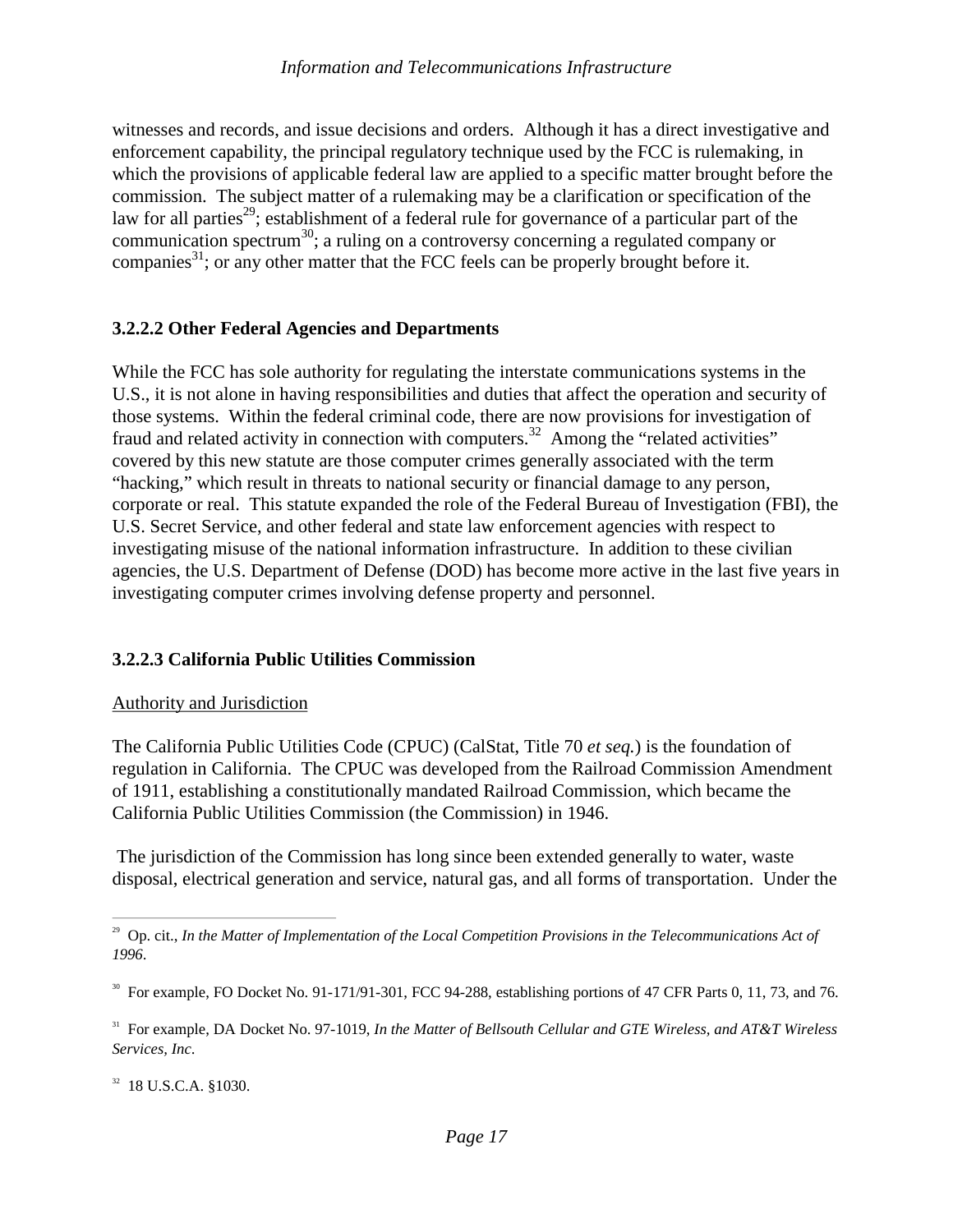CPUC, the Commission has broad powers to regulate safety, standards of service, and rates in regulated industries. Part 2, Chapter 10, of the CPUC, entitled "Telephone Corporations," gives the Commission authority to regulate telephone service and equipment.

# Techniques of Regulation

The five commissioners, who make all policy, procedural, and rulemaking decisions, are appointed by the governor of California, with the advise and consent of the state senate, for staggered six-year terms. The Commission has quasi-legislative and quasi-judicial powers over regulated companies. The guiding principal for the Commission is to "benefit ratepayers through lower rates, new and improved utility products and services, and protect consumers where competition otherwise does not."33 In meeting this objective, the Commission "balances the public interest and need for reliable, safe utility services at reasonable rates with the need to assure that utilities operate efficiently, remain financially viable, and provide their stockholders with an opportunity to earn a fair return on investment."

The Commission has a Telecommunications Division, composed of three branches responsible for advocacy, advisory, and compliance activities. These branches and their specific responsibilities are as follows:

- The Carrier Branch is responsible for processing tariffs of local exchange carriers, competitive local carriers, nondominant interexchange carriers, and wireless service providers. Thus this branch oversees price setting for all local commercial companies that provide telecommunications services to the public. The Carrier Branch also enforces compliance with Commission decisions and with service and reliability standards. In addition, it reviews general orders of the Commission to ensure that they reflect the competitive environment and changing regulatory structure for the telecommunications industry.
- The Market Structure Branch is responsible for implementation and oversight of Commission rulings regarding local competitive issues. This Branch reviews, analyzes, and advises the Commission about carrier-to-carrier arrangements and interconnecting agreements, competitive costing, pricing, and unbundling of services. This Branch also reviews utility applications for mergers, divestitures, and acquisitions.
- The Public Programs Branch is responsible for oversight and implementation of special issue programs (such as those for the disabled, elderly, and bedridden), service assurance for the needy, and pay telephones. This Branch also develops and implements consumer protection and education programs, and it reviews, analyzes, and implements the Universal Service program for California.

<sup>&</sup>lt;sup>33</sup> Unless otherwise noted, all quotes in this section are from "About the CPUC," at ftp.cpuc.ca.gov.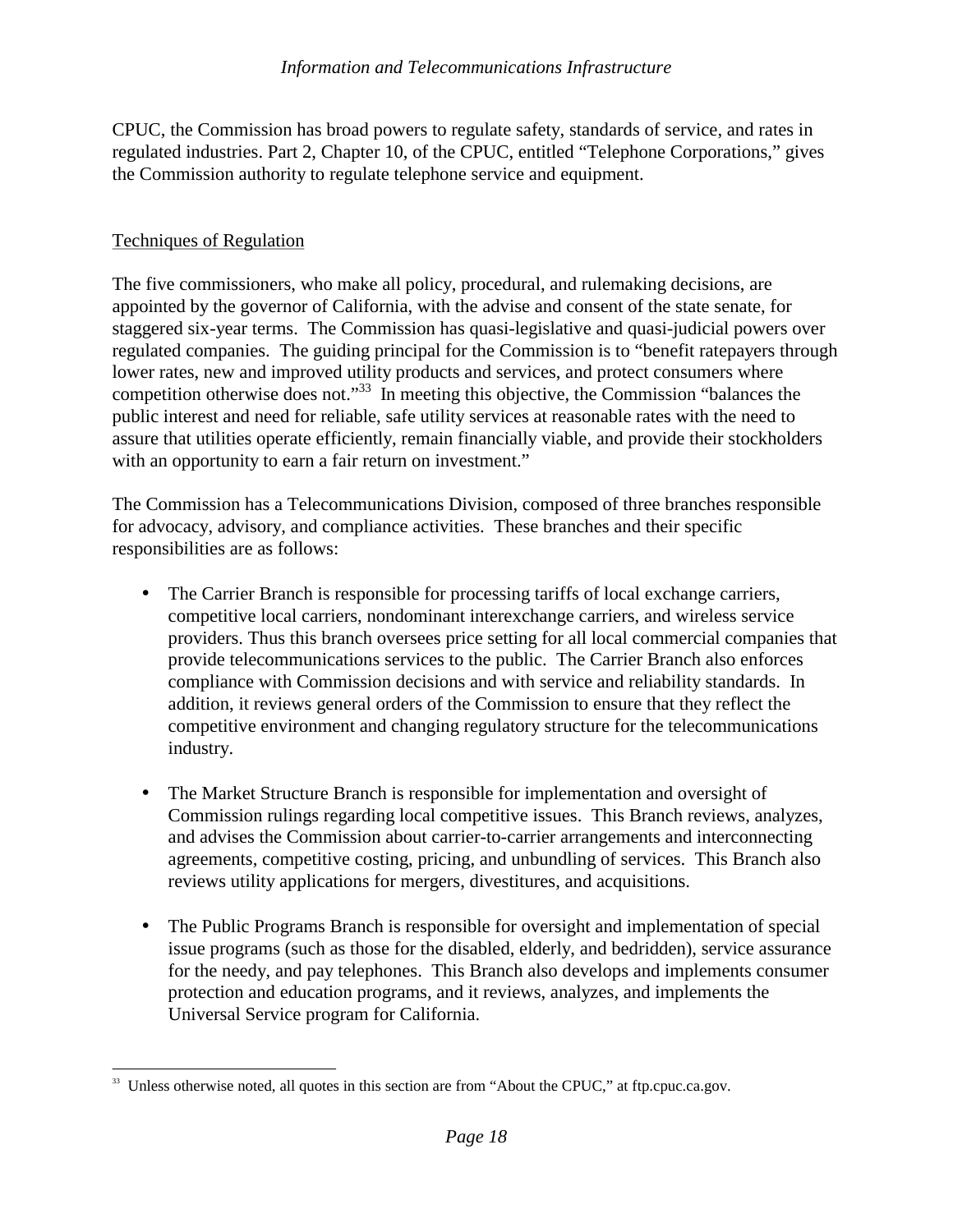The Commission has also formed a federal/state legislative team to actively coordinate responses to legislation and proposed legislation.

# **3.2.2.4 Illinois Commerce Commission**

# Authority and Jurisdiction

The Illinois Public Utilities Act lays out the structure and authority for regulation of telephone public utilities in Illinois (220 ILCS 5/1-101 *et seq.*). Under the Act, the Illinois Commerce Commission (the Commission) has a general mandate to assure safe and efficient operation of utilities and has powers to investigate accidents and enforce administrative orders related to safety equipment and practices. In general, however, the Commission's authority focuses on financial and economic matters, including rate setting, rather than public health and safety. The Commission determines acceptable rates and charges on the basis of a prescribed formula and a hearing process. The Commission has issued rules and regulations concerning the rate-setting process and other aspects of its oversight of utilities.

The Commission is responsible for general supervision of all public utilities and is authorized to inquire into the management of such utilities and to keep itself informed as to the manner and method in which the utilities' business is conducted.<sup>34</sup> This supervision covers the utilities' general condition, capitalization, and the manner in which their plant, equipment, and other property is managed, conducted, and operated. The Commission is responsible for ensuring that utilities provide adequate, reliable service and otherwise comply with the Illinois Public Utilities Act. However, the Act specifically limits the Commission's authority so as not to overlap with that of other agencies. The Commission may not enforce requirements that are vested in another entity.

Every public utility must obtain a certificate of public convenience and necessity from the Commission before transacting business within the state or beginning any construction of any new plant, equipment, property, or facility. A certificate will be issued only if the public utility demonstrates that the proposed construction is necessary to provide adequate, reliable, and efficient service to its customers. Every public utility must furnish to the Commission any information required by the Commission, including maps, profiles, reports, documents, books, account, papers, and records that in any way relate to its property or affect its business, and inventories of its property.

<sup>&</sup>lt;sup>34</sup> A public utility is defined as anyone that owns, controls, operates, or manages, within the State of Illinois, directly or indirectly, for public use, any plant, equipment, or property used or to be used for, or in connection with, the production, storage, transmission, sale, delivery , or furnishing of heat, cold, power, electricity, water, or light, except for those public utilities owned or operated by any political subdivision, public institute of higher education, or municipal corporation of the state. The definition of public utilities also does not include water companies that are purely mutual concerns having no rates or charges for service but that pay the operating expenses by assessment upon the members of such a company and no other person.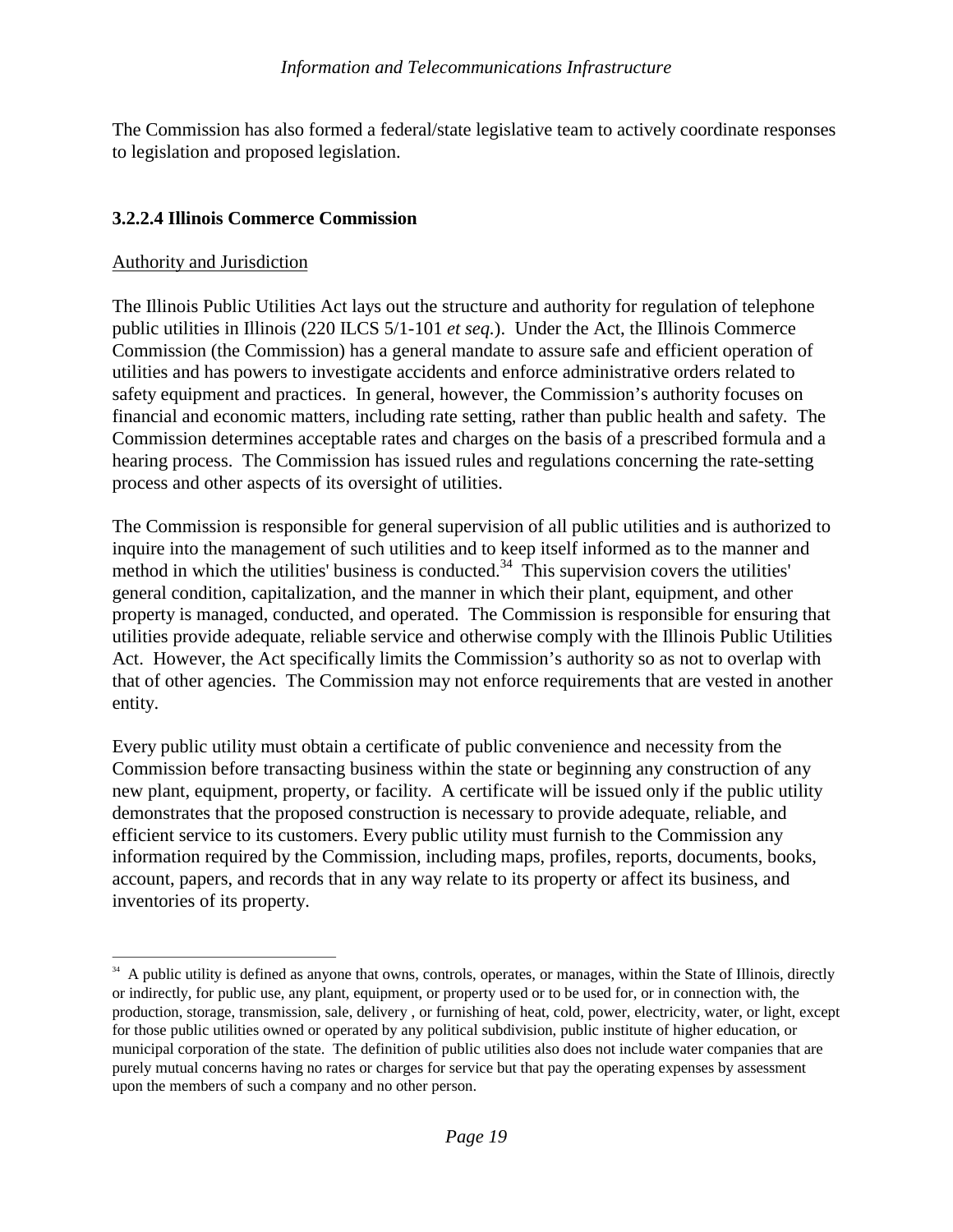#### *Information and Telecommunications Infrastructure*

The Commission is authorized to conduct management audits or investigations of utilities if necessary. Upon complaint or during a rate proceeding, the Commission may investigate claims of poor service and reliability, but generally only in connection with fiscal responsibility and to determine the return on investment the company may receive in its rates. Claims for damages resulting from service outages, or other cases where a public utility has failed to comply with any provision of the Illinois Public Utilities Act or any rule, regulation, order, or decision of the Commission, are not within the jurisdiction of the Commission and must be brought in the Illinois Circuit Court.

The Commission also has the authority to investigate all accidents involving utility property or activities that result in loss of life or injury to a person or property. The Commission then has the authority to issue orders or recommendations to the utility concerning the accident circumstances. This provision is rarely used. If the Commission determines, after hearing, that the practices, equipment, or service of any public utility, or the methods of distribution, storage, or supply employed by the public utility are unsafe, improper, inadequate, or insufficient, the Commission may issue an administrative order, decision, rule, or regulation requiring corrective action by the utility.

The Commission can issue administrative orders to require public utilities to comply with the Illinois Public Utilities Act or any rule, regulation, or order issued by the Commission. If the utility does not comply with such order, the Commission may file an action or proceeding in the appropriate Illinois circuit court. Any public utility or other corporation, that fails to comply with the provisions of the Illinois Public Utilities Act or Commission rules, regulations, or orders is subject to a civil penalty of not less than \$500 nor more than \$2,000 for each and every offense. Every person who fails to comply with the provisions of the Illinois Public Utilities Act or any order, rule, or regulation of the Commission is also guilty of a Class A misdemeanor.

The Commission has additional responsibilities for regulation of "telecommunications rates and services" under the Universal Telephone Service Protection Law of 1985 (which amended the Illinois Public Utilities Act, 220 ILCS 5/13-100). The duties of the Commission in this regard, as set out in 5/13-301 *et seq*., are to participate in all federal programs intended to preserve or extend and monitor universal service. The authorities and powers of the Commission under the Illinois Public Utilities Act, such as issuing certificates of service authority, establishing rates and charges, and conducting general oversight, are applicable to all noncompetitive telecommunications services. Certain sections of the above law also apply to competitive telecommunications rates and services. System security issues are not addressed in this portion of the Illinois law; however, the Telecommunications Facility Fire and Emergency Act (220 ILCS 45/0.01 *et seq*.) requires appropriate measures to prevent major interruptions of telecommunications services. The implementing regulations for this Act are discussed below in Section 3.3.1.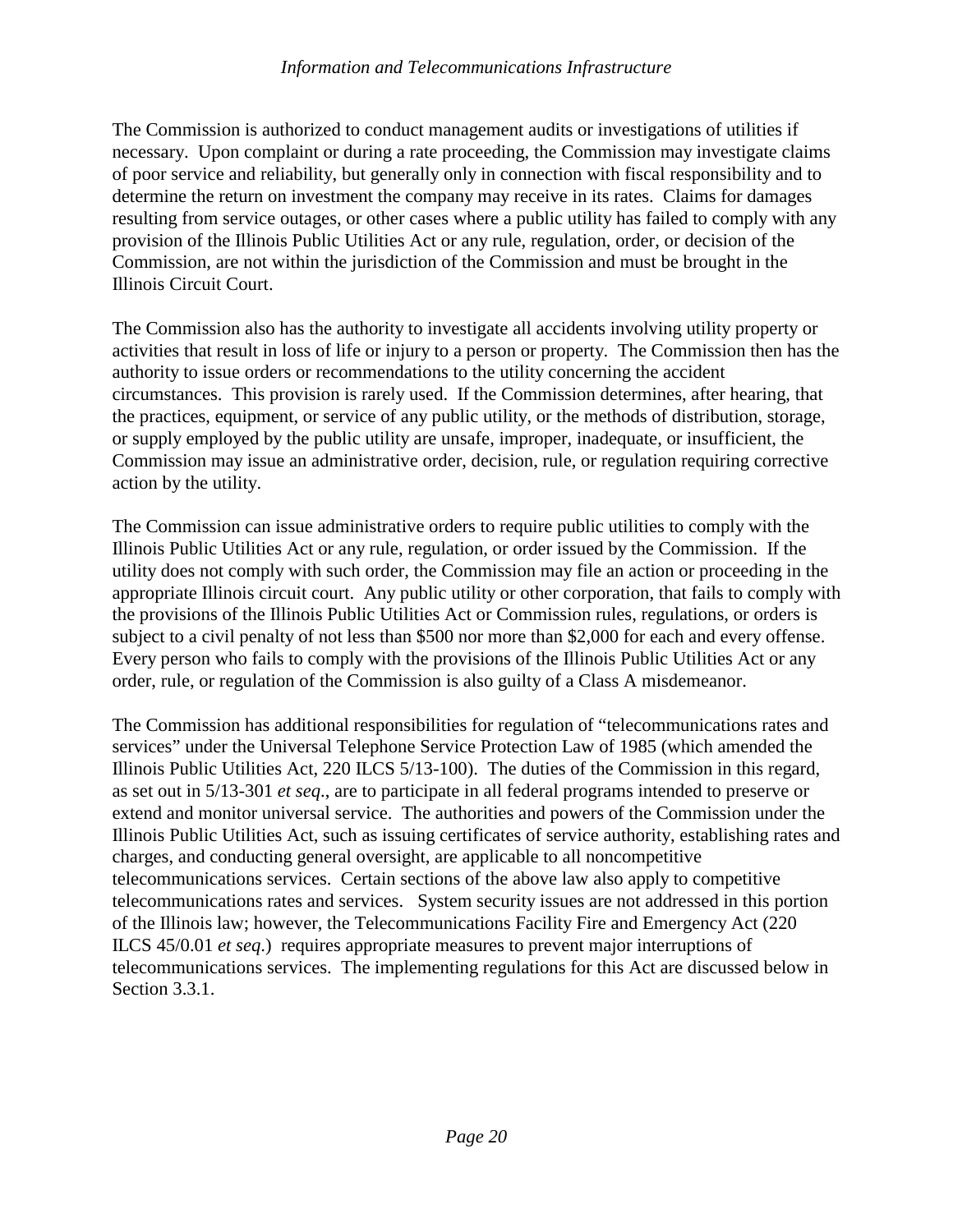Also of particular interest in the context of the information and telecommunications infrastructure, 5/4-201 of Chapter 220 states that:

It shall be the duty of the Commission, at the direction and discretion of the Chairman, to assemble and maintain an electronic trespass enforcement assistance staff consisting of experts in computer systems, electronics, and other professional disciplines to aid public utilities, businesses, individuals, and law enforcement agencies in detecting and preventing electronic trespass violations and enforcing the provisions of Section 16-9 of the "Criminal Code of 1961," approved July 28, 1961, as amended or any other relevant statute.

This provision has not been implemented. The Commission has, however, been very active with the Office of the Attorney General in developing the Illinois Commission on Electronic Commerce (ICEC) and the resultant draft Illinois Electronic Writing and Signature Act. At present, the focus of the ICEC and the draft legislation is to further the commercial use of emerging electronic media by legally defining documents, records, and signatures in their electronic form and by specifying how and under what conditions such electronic versions of legal instruments can be used in place of their physical counterparts and how the public can be protected when it relies on such electronic instruments.

# Techniques of Regulation

The Commission carries out its duties through (1) hearings to determine compliance with applicable laws and its own rules, (2) publication of reports on the status of the regulated industries, and (3) rate setting procedures for all providers of regulated services in the state. The Commission also conducts and publishes studies on a variety of subjects as directed by the Illinois General Assembly. For the purposes of this report, the most pertinent of these studies are those concerned with the classification of new services and with the implications of regulating multiple certificates of service authority for intermarket service areas and local exchange services. It is in these areas of local service delivery where the emphasis on ensuring universal service and unbundled services will have the greatest impact on infrastructure protection. New technologies are being rapidly introduced into telecommunications, often in the form of new services. If a narrow view of classification of services is taken, complications in providing adequate measures of security will increase. For example, a regulatory viewpoint that fails to accommodate the convergence of video, information delivery and processing, communication, and entertainment product delivery will not have the scope necessary to correctly address system reliability and performance.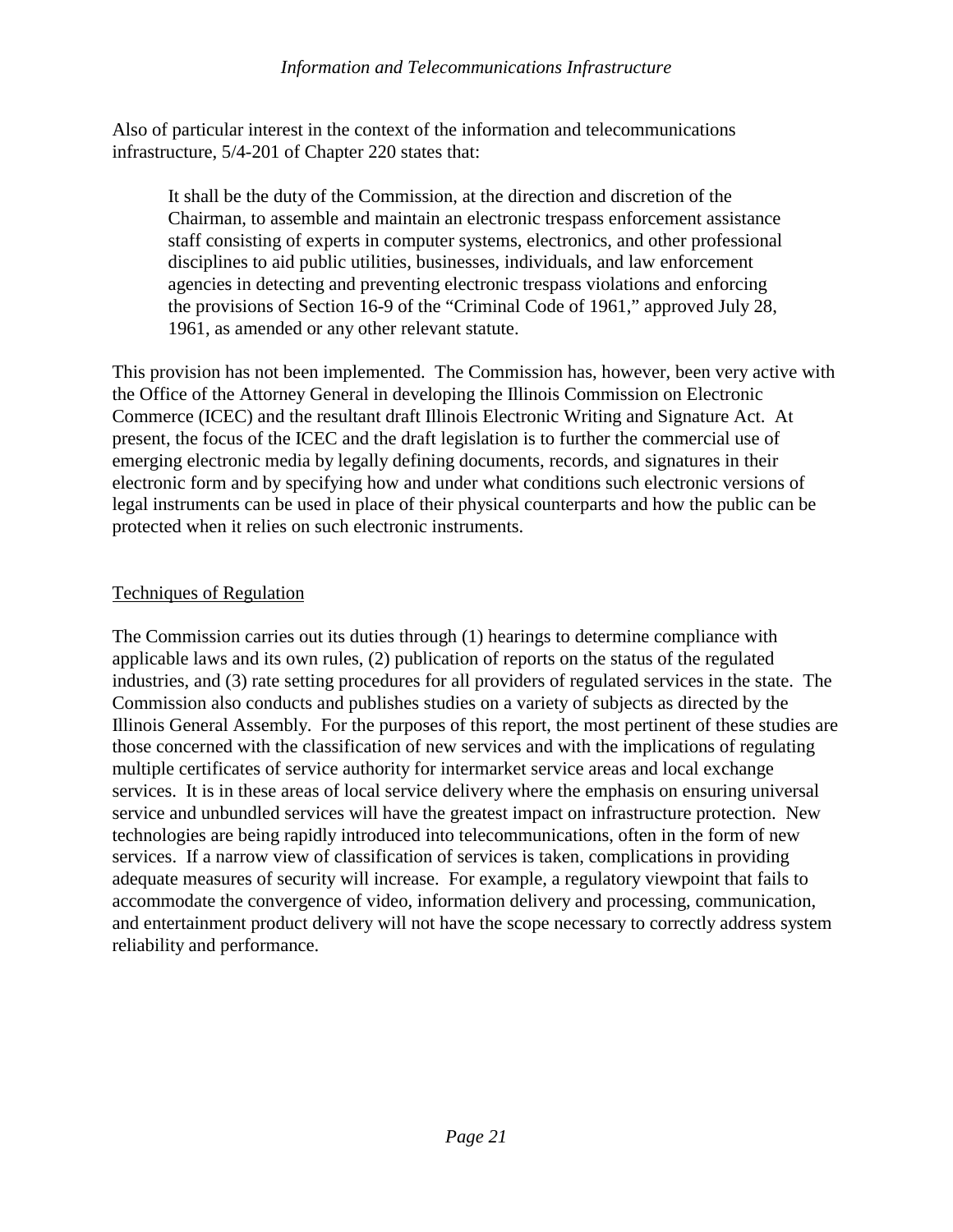# **3.2.2.5 New Jersey Board of Public Utilities**

# Authority and Jurisdiction

The New Jersey Board of Public Utilities (NJBPU or the Board) was put in place by then-Governor Woodrow Wilson in 1911 for the purpose of setting rates, approving financing, and setting service standards for all regulated industries. The agency is autonomous in its decision making with regard to the energy, transportation, commercial, and consumer services and telecommunications industries that it regulates.

The Board is in the process of completing a reorganization plan begun in 1995. The reorganization is intended to increase the efficiency of its operations while emphasizing consumer issues such as affordability of service, safety, reliability, and economic issues such as maintaining the value of shareholder investment in utility companies.

As prescribed in New Jersey law, the duties and authority of the NJBPU are to:

- 1. Maintain universal telecommunications service at affordable rates;
- 2. Ensure that customers pay only reasonable charges for local exchange telecommunications services, which shall be available on a nondiscriminatory basis;
- 3. Ensure that rates for noncompetitive telecommunication services do not subsidize the competitive ventures of providers of telecommunications service; and
- 4. Provide diversity in the supply of telecommunications services and products in telecommunications markets throughout the state.

The law also gives the NJBPU the authority to approve alternative forms of regulation in order to address changes in technology and the structure of the telecommunications industry, modify the regulation of competitive services, and promote economic development.<sup>35</sup>

Nowhere in the Title 48 is system security or protection addressed. Section 2-23, entitled *Safe, Adequate Service*, states that the Board can require a utility to provide such service but limits the objective of such a requirement to environmental protection.

# Techniques of Regulation

The NJBPU carries out its duties principally by means of hearings and rulemaking focused on rate setting, tax policy for utility services, industry restructuring, stranded assets, expanding

<sup>&</sup>lt;sup>35</sup> New Jersey Permanent Statutes, Title 48.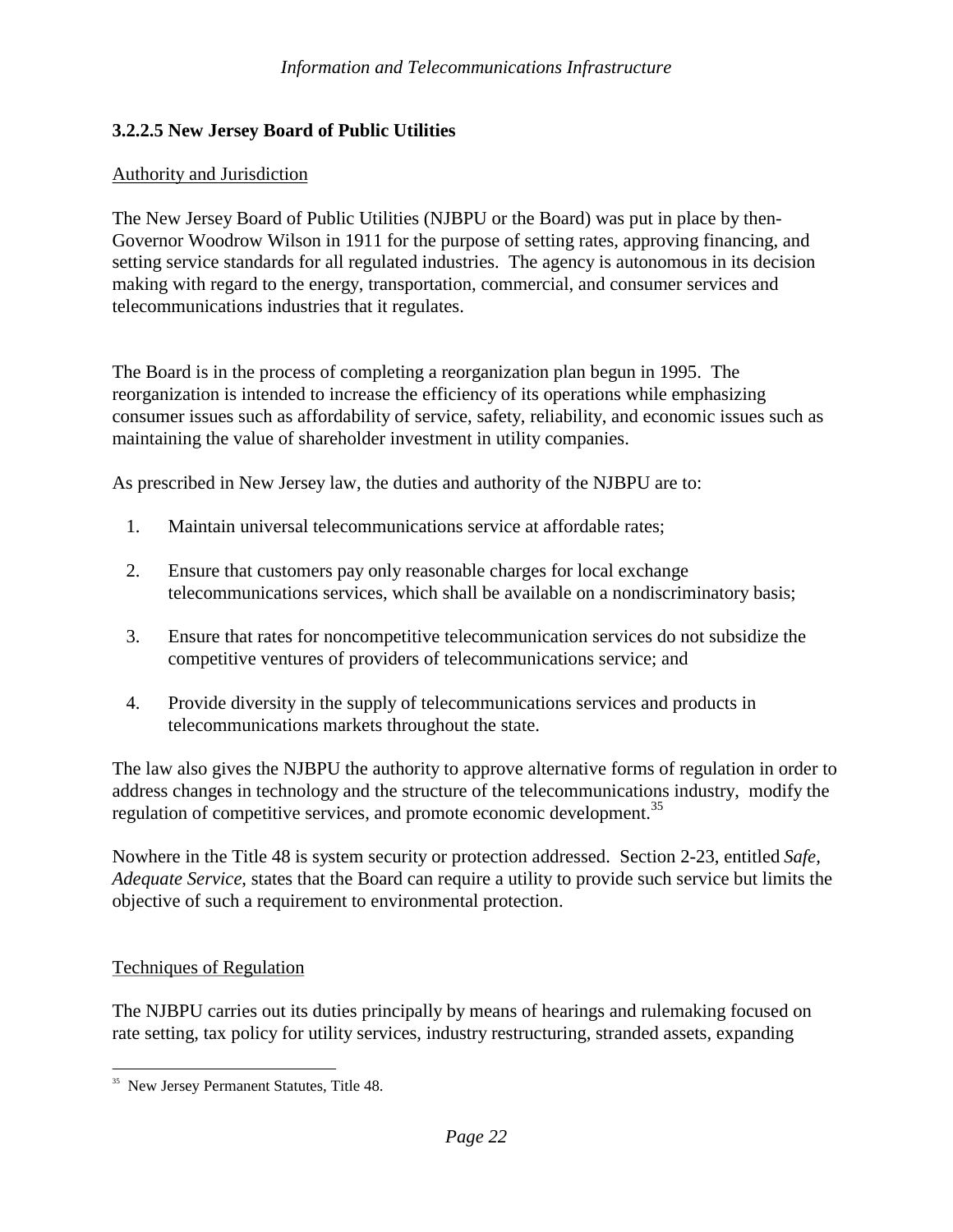competition, and economic development. There are no records available of any hearings held or studies made by the Board with specific regard to infrastructure reliability or protection.

# **3.2.2.6 Public Utility Commission of Texas**

# Authority and Jurisdiction

In 1995, the legislature of Texas adopted a new Public Utility Regulatory Act (PURA95), which directed a substantial reorganization of the Public Utility Commission of Texas (PUCT or the Commission). The Commission as reestablished consists of three commissioners, appointed by the governor for staggered, six-year terms, with the advise and consent of the state senate. The powers and duties of the PUCT include establishing "a comprehensive regulatory system which is adequate to the task of regulating public utilities . . . to assure rates, operations, and services which are just and reasonable to the consumers and to the utilities."

Under PURA95, the jurisdiction of the PUCT is limited to regulation of electrical energy (Title II) and telecommunications (Title III). Within that context, the PUCT is given significant authority to carry out the objectives of PURA95 with regard to enhancing competition in local service. For example, the provisions of §§1.101, 3.001, 3.051, and 3.458 would appear to give the Commission jurisdiction to require all holders of certificates of convenience and necessity to actively work toward redundant interconnection. PURA95 does not make any specific reference to system security or infrastructure protection. The Commission has adopted a policy of monitoring industry compliance with FCC orders with regard to priority of restoration of service after an interruption. The PUCT *Emergency Procedures for Telephone Utilities* requires local exchange companies to report service outages of four hours or more that affect:

- 50% of the toll circuits serving an exchange,
- 50% of the extended area service circuits serving an exchange,
- 50% of a central office, or
- 20% or more of an exchange's wire center access lines.

These procedures also require that in the event of a major emergency (e.g., loss of major portions of local service due to fire, floods, hurricanes, freezing, sabotage, or war), the PUCT is to be notified as soon as possible. However, according to a respondent at the PUCT staff, no specific state response plan standards have been established by the PUCT. The PUCT is relying on the industry to meet emergency response needs by reliability standards and the return-to-service prioritization determined under federal guidelines. The Commission has appointed one of its members to represent Texas on the National Network Reliability Council.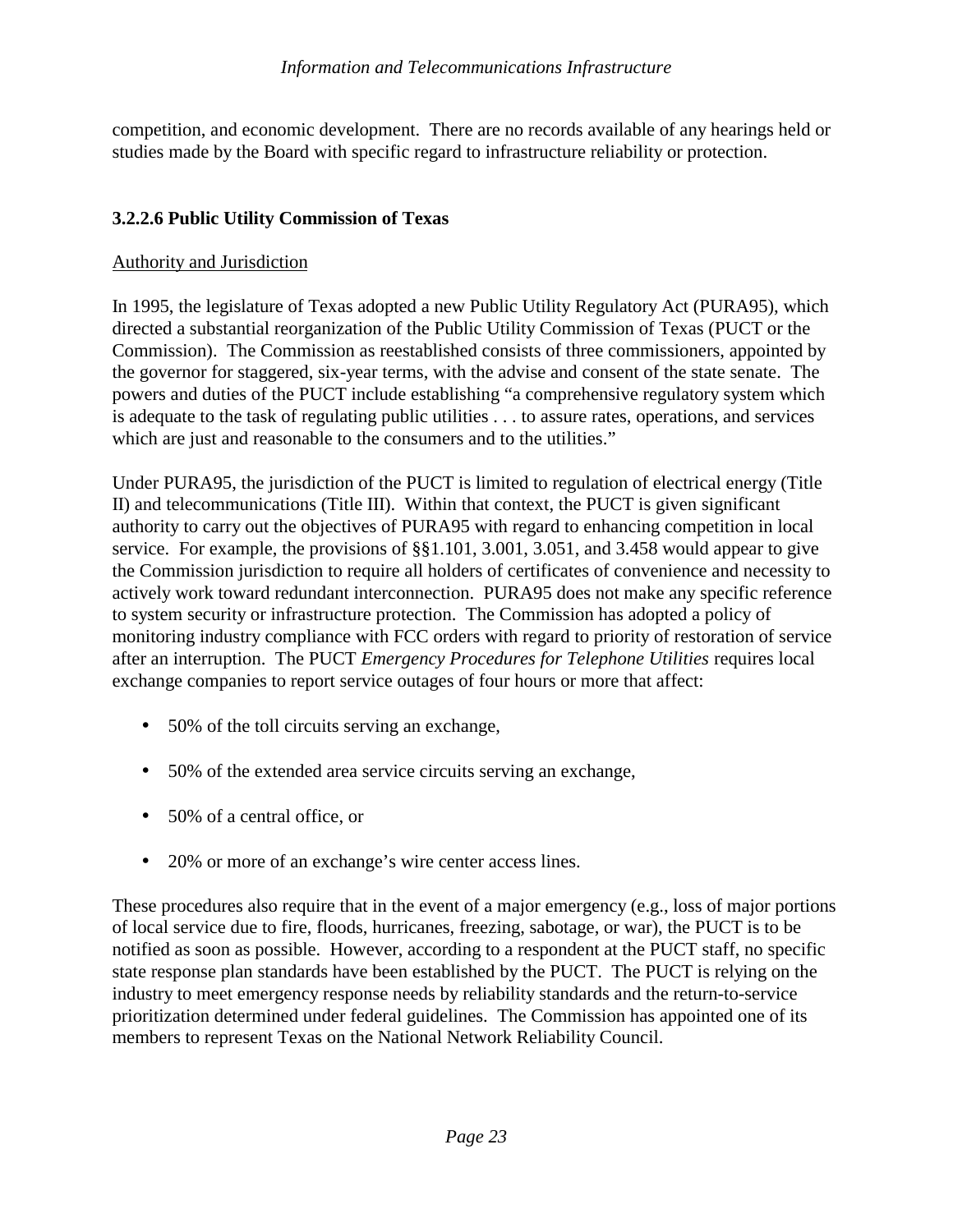# Techniques of Regulation

Under the PURA95, the PUCT carries out its responsibilities principally through the ratemaking process. The PUCT uses economic incentives to gain its objectives of quality and reliability of service, universal availability, and financial stability for the industry. System security has not been a stated objective for the ratemaking process. The PUCT is required to report periodically to the state legislature on a variety of subjects. Infrastructure protection is not included in any of these reports. PUCT staff indicated that assessing and addressing security and infrastructure protection are implicitly made the responsibilities of the industry, not the PUCT.

# **3.3 Regulations and Critical Infrastructure Protection**

# **3.3.1 Impact of Regulations on Critical Infrastructure Protection**

#### Threats to Information and Communications Infrastructure

To assess the impacts of regulations on information and communications infrastructure assurance, it is necessary to characterize the types of threats being considered. Appropriate protective measures may depend on the type of threat contemplated, although some measures may be common to all threats. Threats to information and communications may be divided into three types:

- 1. *System destruction*. Hostile elements might attempt to destroy a data bank or communication system so that it cannot be used at all (e.g., bring down a local [big city] telephone network or long distance service). This type of threat might involve either physical assault (e.g. bombing a key facility) or cyber attack.
- 2. *Corruption or destruction of data (cyber threat)*. Hostile elements might attempt to corrupt or delete information in key systems. For example, they might try to disrupt banking, commerce, or utilities by "hacking" into particular systems and introducing false or misleading data, deleting data, or deliberately manipulating the system in certain ways (e.g., turning off power grids or disrupting market trading)
- *3. Unauthorized access to information*. Hostile elements might attempt to use information systems to obtain data that is classified, proprietary, or "private" in the personal sense. While potentially harmful, such actions fall more appropriately under the category of national or industrial espionage rather than terrorism.
- *4. Theft of service.*
- 5. *Service abuse*.

Discussions of information security may focus on one type of threat or encompass all of them. "Access" to a computer system is often discussed, on the basis of the assumption that it may lead to any on of the three consequences above.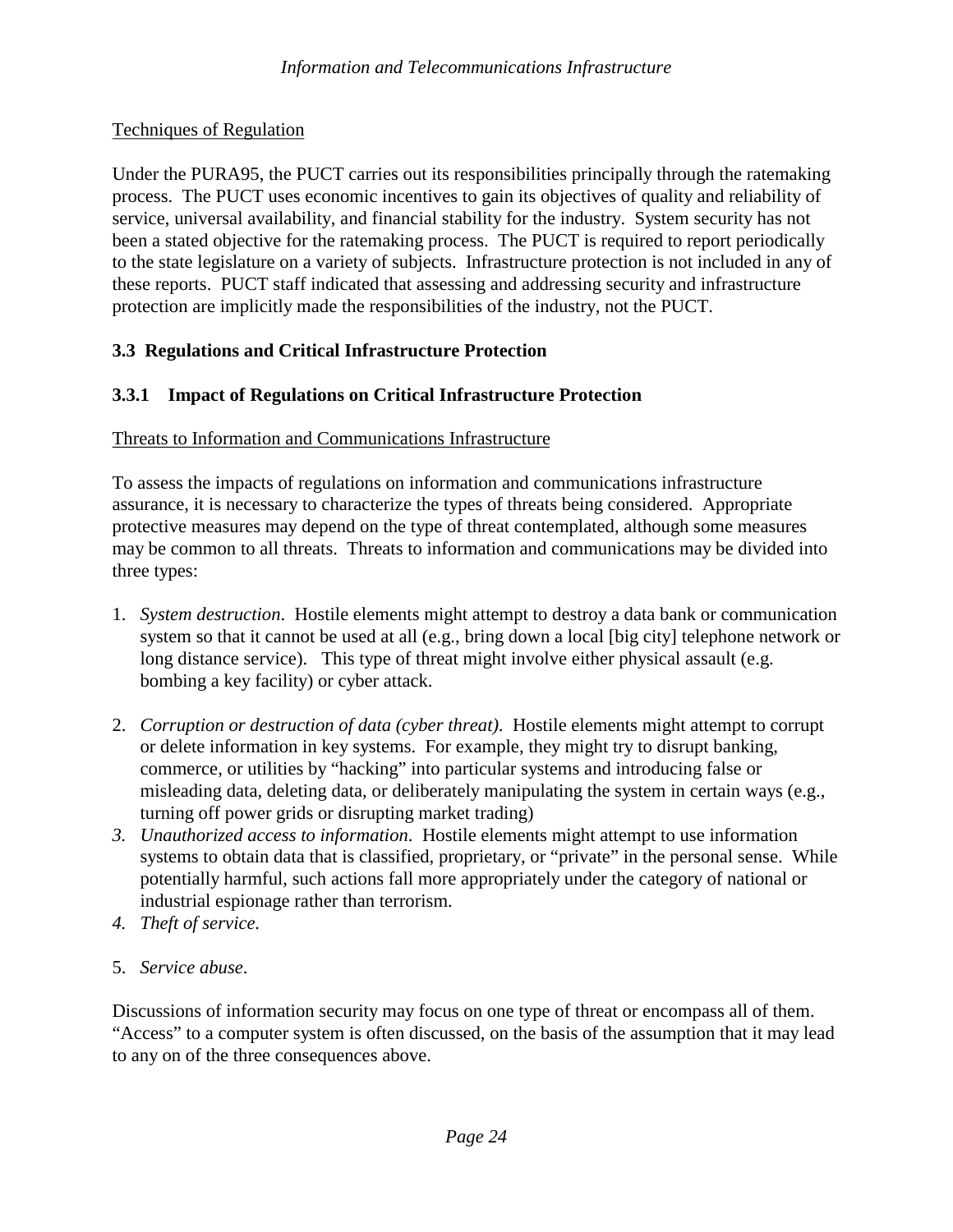# Impacts of Current Regulations

As indicated by the sample of regulatory agencies discussed in Section 3.2, few regulations directly address information and communication system security. At the federal level, there are criminal sanctions for tampering with the Public Switched Network (PSN) and national security information. These penal statutes promote system protection by deterring some who would intentionally tamper with the PSN.

Law enforcement agencies, intelligence agencies, and the military all have specific regulations regarding operational security (OPSEC), system security (SYSEC), and information security (INFOSEC). However, these regulations address only data and systems under the direct control of the government and only indirectly affect security standards for the PSN.

Apart from standards for systems used by the government and those directly related to national security, the development of standards that specify protection of data is in its infancy. Current regulations emphasize system reliability rather than system protection. To a significant degree, all of the equipment standards, frequency separation specifications, and reliability measures do affect system security, but only tangentially.

At the state level, the regulatory bodies focus primarily on economic considerations. State regulators are principally concerned with consumer protection and investor confidence. They must ensure that telecommunications service is available to the greatest number of people for whom such service can be economically provided. Additionally, they must ensure that investors in utility securities have confidence in the health of their utilities and will thus accept favorable interest rates on the bonds and debentures that must be sold to finance the needed infrastructure. Security *per se* has not been a major concern. A notable exception is the State of Illinois, which adopted security requirements for telephone switching stations after an accidental fire caused a significant disruption of service.

A fire at a switching facility in Hinsdale, Illinois, resulted in a serious, extended loss of telephone service over a large suburban area. In response, the Illinois Commerce Commission, in conjunction with the Office of the State Fire Marshal and the Illinois Emergency Management Agency, promulgated special rules for telephone utilities (83 IAC 785). These rules require all switching facilities to have physical security in the form of a door lock, card control entry, or security guard to prevent unauthorized entry or malicious disruption of service. Each facility must have a lock box system to facilitate access to the telecommunications equipment during an emergency situation. Each telephone utility must develop procedures providing for the continued operation of its services in the event of natural or human-caused disasters, including priority restoration of critical services such as police, fire departments, hospitals, and 911 service. In addition, each utility must notify the Illinois Emergency Management Agency of any major service outage expected to last 12 hours or more. Each switching facility must have a direct alarm monitoring communication channel to a fire department. All electrical service to switching facilities must meet fire code requirements.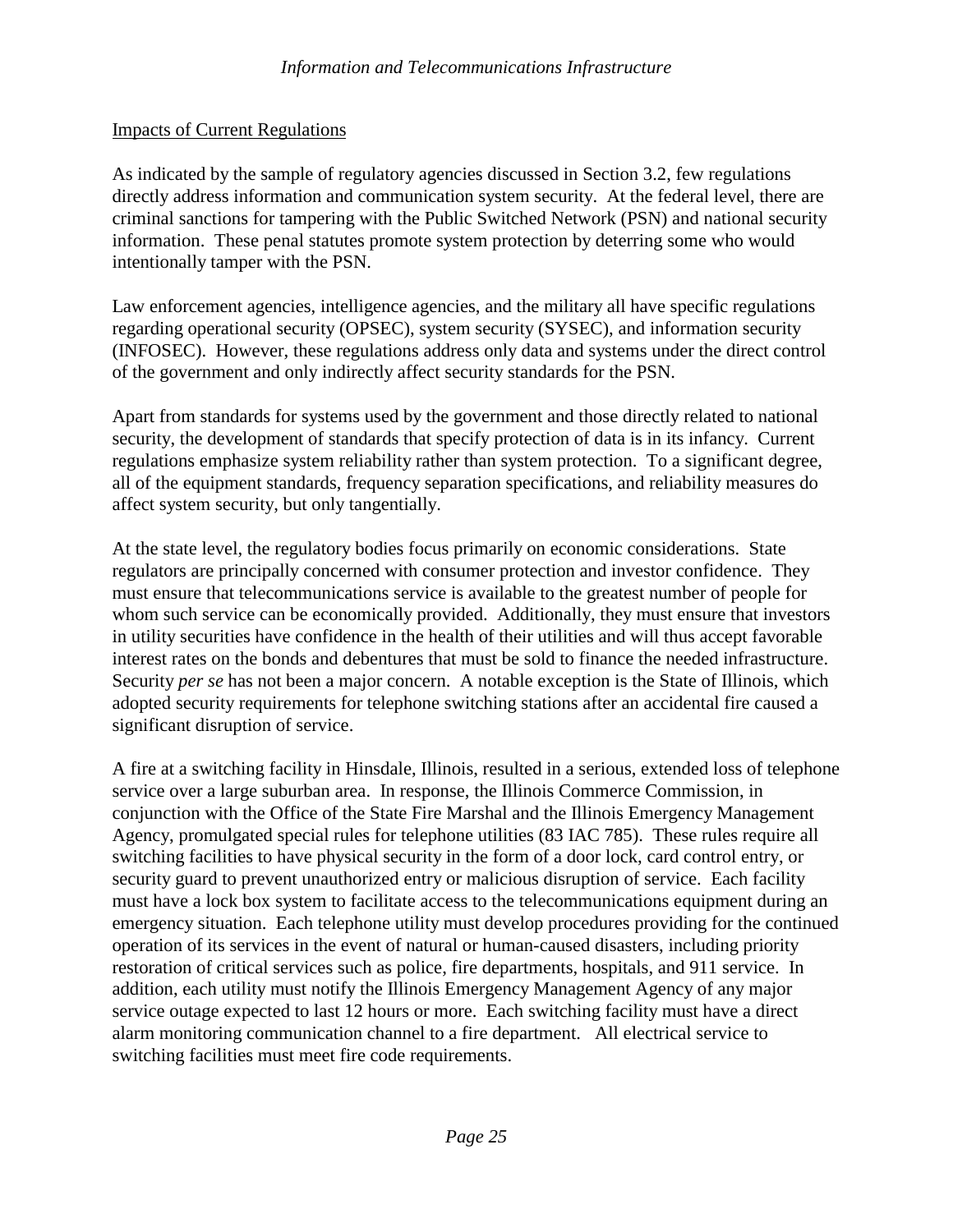#### *Information and Telecommunications Infrastructure*

In addition, the ICC requires central offices to have a reserve battery supply of five hours in locations where emergency power generators are not installed and three hours where they are. In central offices that have more than 3,000 working lines, a permanent power generator must be installed. There are also requirements to ensure that emergency systems (911 service) are not interrupted, which include physical security for all vital equipment to prevent malicious disruption of service, and wherever practical, underground service entrances for electric and telephone service.

# Effect of Deregulation and Technical Change

In the last decade, there have been a great multiplication of information and communication services, brought about partly through industry deregulation and partly through the development of many new technologies and products. The popularization of cell phones, cable television, satellite communications, home computers, the Internet, distributed computer networks, electronic banking, and many other products and services has greatly increased the role of the information and communications industry in business and personal life. This trend is anticipated to continue for at least the next decade as well.

In the communications industry, one result of this trend may be an increase in the natural resiliency of the infrastructure. Twenty-five years ago, essentially all general-purpose personal and business communications were conducted via a single company's network. This system worked well and incorporated some redundancy and safeguards against breakdown. However, it is far different from the current situation, in which multiple long-distance providers have independent trunk networks, cellular telephones, and widespread access to the Internet. There are now many more ways to get a message from point A to point B. In addition, local telephone service is currently being deregulated, and it is anticipated that this will lead to further redundancy in local networks, as independent local nets and switching equipment are installed. In this respect, the information and communications industry may differ from other infrastructures (such as gas distribution or rail transport), where deregulation appears to be leading to decreased capacity margins and reductions in the physical redundancy of the system.

Another effect of the current regulatory climate is that protection of information and communications is a major private-sector activity, undertaken by commercial and industrial firms. Firms performing information-intensive work have developed methods of data protection and transmission to ensure privacy and have a reservoir of expertise in this area. There are tremendous business incentives to protect vital information, and the market has responded with methods and equipment for doing so. All this has occurred without benefit of regulatory intervention or standards.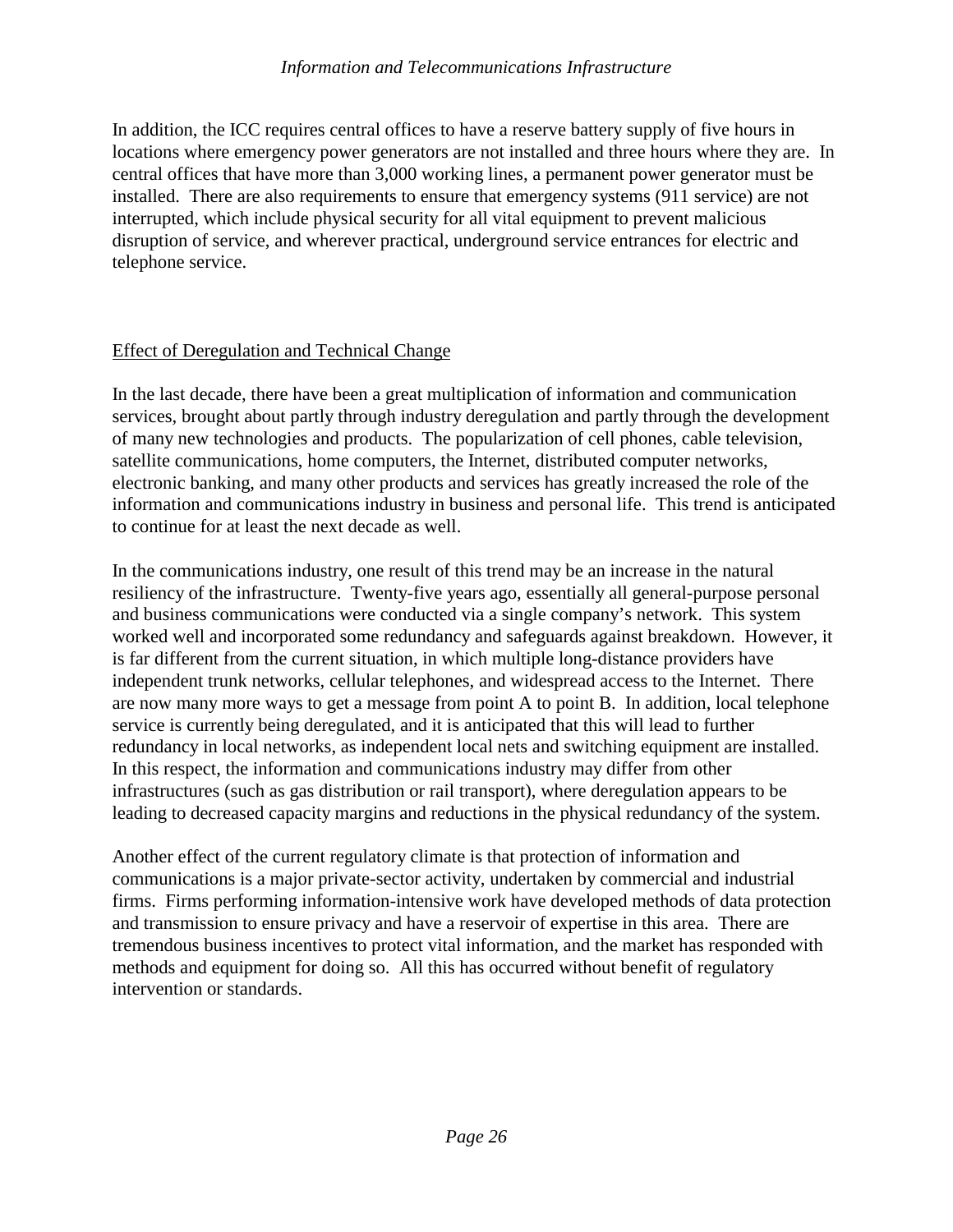# **3.3.2 Measures for Improvement**

#### Governmental Recommendations

A number of federal-level groups have been studying information and communications security and have developed recommendations on how to proceed. The National Communications System  $(NCS)^{36}$  has recommended further study to identify and characterize the nature of the threat to our national information infrastructure. In addition, the NCS has recommended that government and industry cooperate to develop:

- Protocols for industry-government information exchange regarding threats and risk;
- Protocols and mechanisms for information protection that are cost-effective and will not unduly impede communications;
- Statutes and regulations to implement such protocols, as needed; and
- Priorities for investment in infrastructure to reduce vulnerability.

The Network Reliability and Interoperability Council (NRIC), an FCC-chartered group, has studied telecommunications network accessibility and security. This group warns that "without a full range of security measures in place, both systems and data are in danger of misuse, corruption, and loss of confidentiality."<sup>37</sup> The NRIC has developed recommendations on government-industry cooperation that are somewhat similar to the NCS recommendations. In addition, the NRIC has recommended expansion of reporting requirements for outages and suspected attempts at intrusion. In interviews, members of the NRIC and FCC staff expressed concern that the reporting standards for outages affecting especially important classes of service such as major airports, military installations, government facilities, nuclear power plants, and 911 special facilities<sup>38</sup> were not rigorous enough for the growing complexity of the system. There was a strong consensus that an improved automated reporting system, with a greater ability to discriminate among kinds of system interferences and outages, was needed. Such a system would need to be augmented with regulatory language requiring additional and more finely focused data capture. Changes of this kind are unlikely to occur if left strictly to the competitive pressures of a deregulated industry.

The NTIA has focused on protection of personal information. The NTIA has recommended that

<sup>&</sup>lt;sup>36</sup> The NCS was established in 1963 to provide oversight of systems to support critical diplomatic, military, and intelligence communication. It has assumed a prominent place in discussions of current vulnerabilities of the national communications and information infrastructure.

 $37$  NRIC Focus Group 1, item 3.01.01.04, opened 2/18/97.

<sup>&</sup>lt;sup>38</sup> 47 CFR 63.100.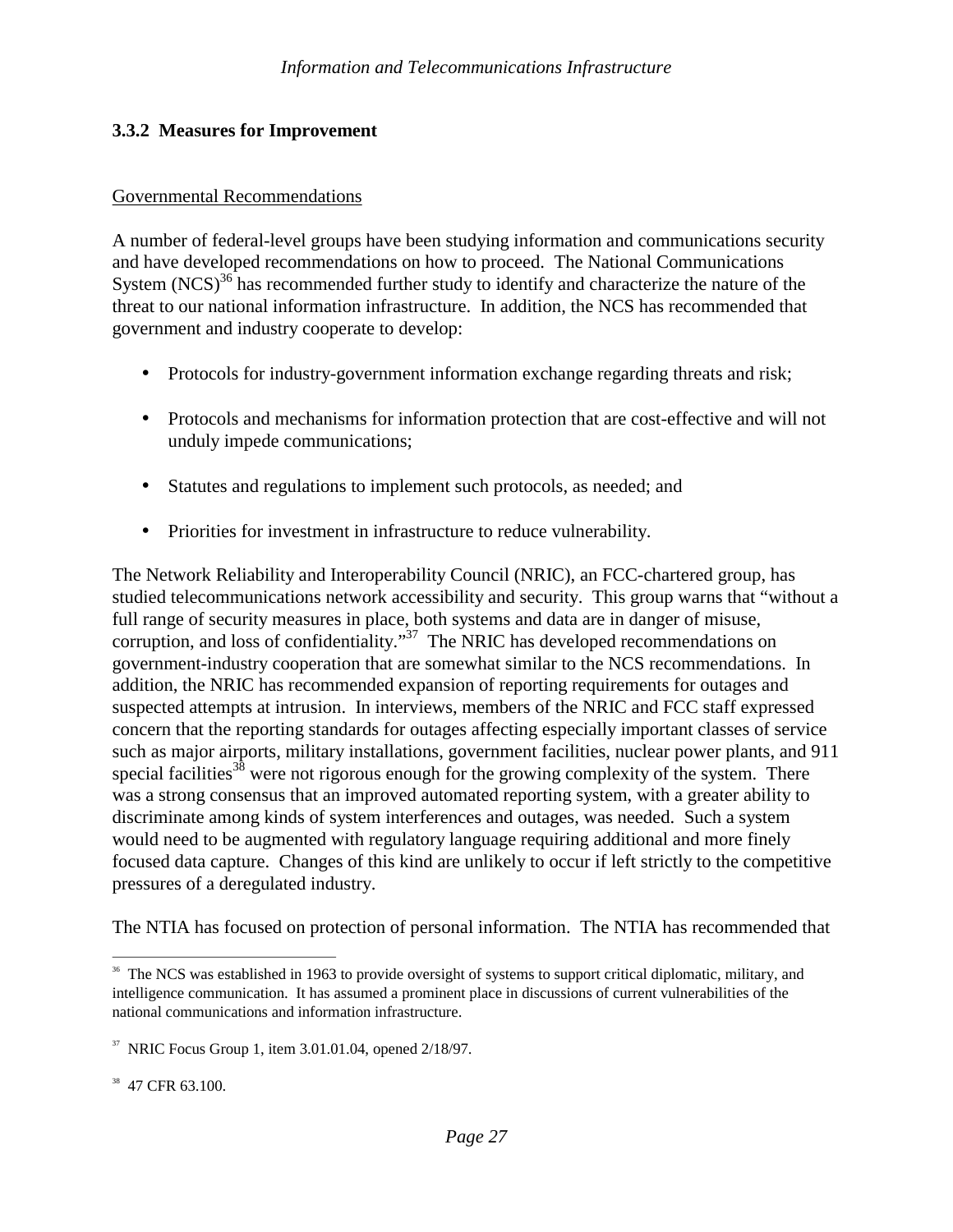national standards be developed for the collection, use, and disclosure of telecommunicationsrelated personal information. Such information includes personal telephone numbers and addresses linked in databases with employment, age, income level, marital status, purchasing habits, health records, and other highly personal data.

# Industry Perspective

Interviews with numerous industry executives, cited throughout this section, have shown that the industry is quite cognizant of the need for infrastructure protection. System security is considered vital to the industry's economic interests. However, members of the industry are wary of federal regulation. They consider themselves to be the appropriate entities to address system security issues. They favor innovative and energetic development of new "best practices" (which are industrywide methods of dealing with operational security and reliability issues) and "standards" (which are industrywide technical requirements for dealing with functional performance issues). Representatives of both established carriers and new entrants see the need for incentives that will bring them together in a community of interest to develop standards and best practices.

#### Recommended Actions

The rate of technological change in the information and communications industry makes it necessary to adopt new approaches to regulation. If federal and state regulators follow the traditional process of hearings, followed by promulgation of rules, followed by amendment of the rules to adjust to emerging needs, they may be caught in a control loop in which their actions will lag behind reality to such a degree as to be ineffective or even harmful.<sup>39</sup> Instead of the usual top-down regulatory approach, the opportunity presented by the 1996 Act should be used to facilitate standard setting on the part of industry. This effort will involve (1) permitting firms to cooperate on security measures without fear of antitrust prosecution and (2) punishing those who abuse the cooperative nature of the system as a means to circumvent competition.

The appropriate roles for the government to take in protecting the emerging telecommunications and information infrastructure are as follows. First, it must articulate a clear statement of the priority of such protection over the competing goals of fostering competition, growth, and universal service. Second, it must establish criteria that target public and private development of solutions to technical issues in infrastructure assurance. Third, it must provide a mechanism through which the stakeholders in the infrastructure can exchange information about the nature and extent of threats to the infrastructure.

<sup>&</sup>lt;sup>39</sup> The FCC has always relied on the industry for technical support in crafting federal rules and guidelines. As long as there were relatively few members in the industry and the industry members could stay ahead of the introduction of new technologies that altered the regulatory landscape, there was adequate "slack" in the process to allow thoughtful development of these national rules and guidelines. Both the pace of change and the increasing number of actors have made this process very difficult to manage.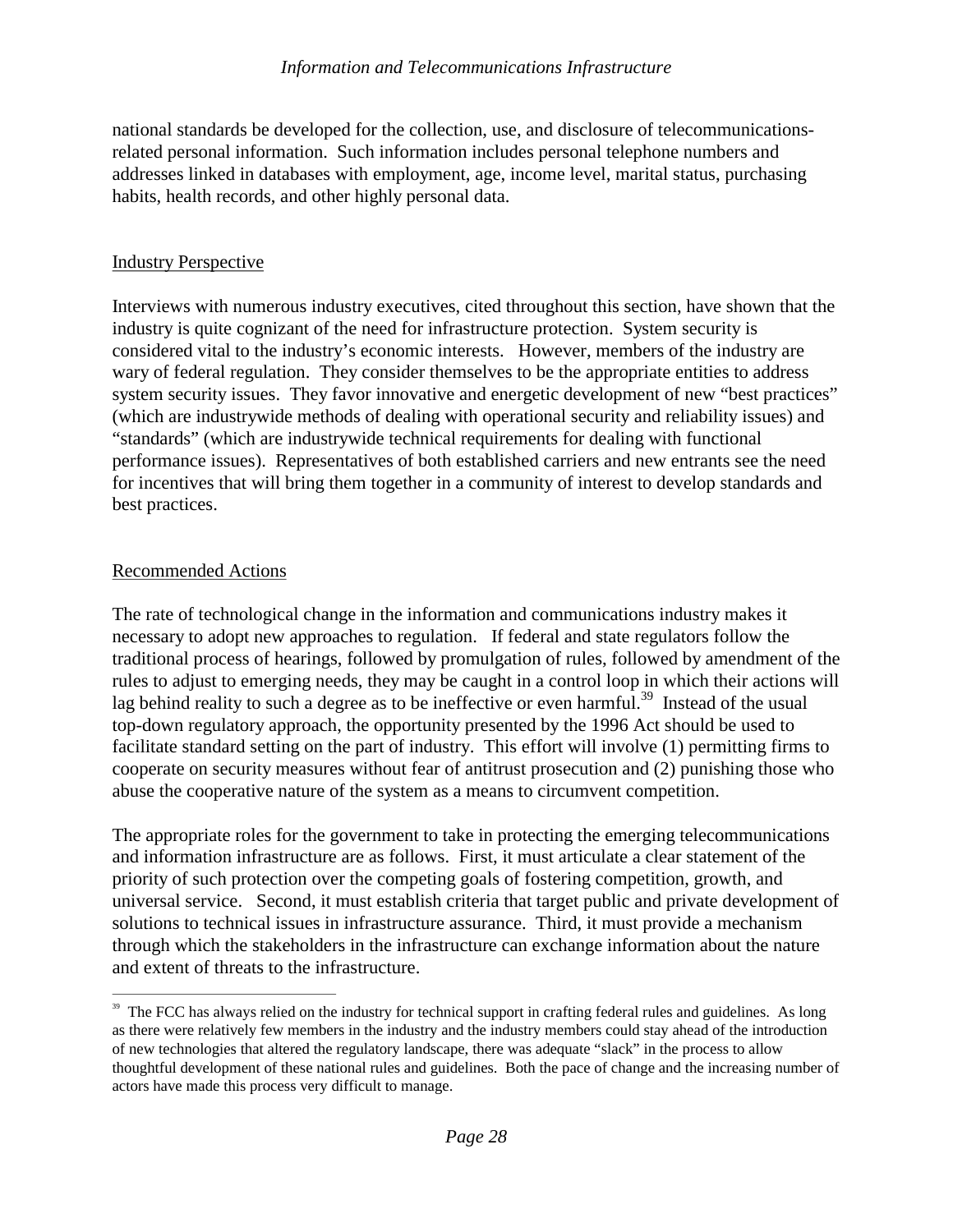In developing a national policy that addresses both physical and cyber security, the FCC is the best candidate to act as convener of the community of interest. However, the objective should not be codification of the resulting policy into agency rules, which would then need to be under constant review and amendment. To provide the appropriate guidance with flexibility, the most promising approach is to create a government-industry council, modeled after the NRIC<sup>40</sup> and charged with addressing infrastructure protection issues. This group would be responsible for integrating the recommendations of the federal, state, and industry into measures for improvement, such as best practices, standards, and research and development objectives. The forum body should be organized and staffed so that its activities are ongoing and continuous, with the statements and objectives constantly under review.

Such a council should view its purpose as developing policies aimed at providing the greatest degree of choice among telecommunications services and products, to the greatest number of people possible, with the greatest degree of security and reliability that is technically and economically feasible. This is not an easy task, but it can be done if the federal government regards issuance of rules and regulations as a recourse of last resort, to be used only when community development of standards, statements of best practice, and research objectives prove to be unwieldy, unreliable, or unproductive.

See a similar quasi-regulatory structure and function in the discussions of the role of the North American Electric Reliability Council (NERC) for the electric industry in Sections 4.1.1 and 4.3.1. 40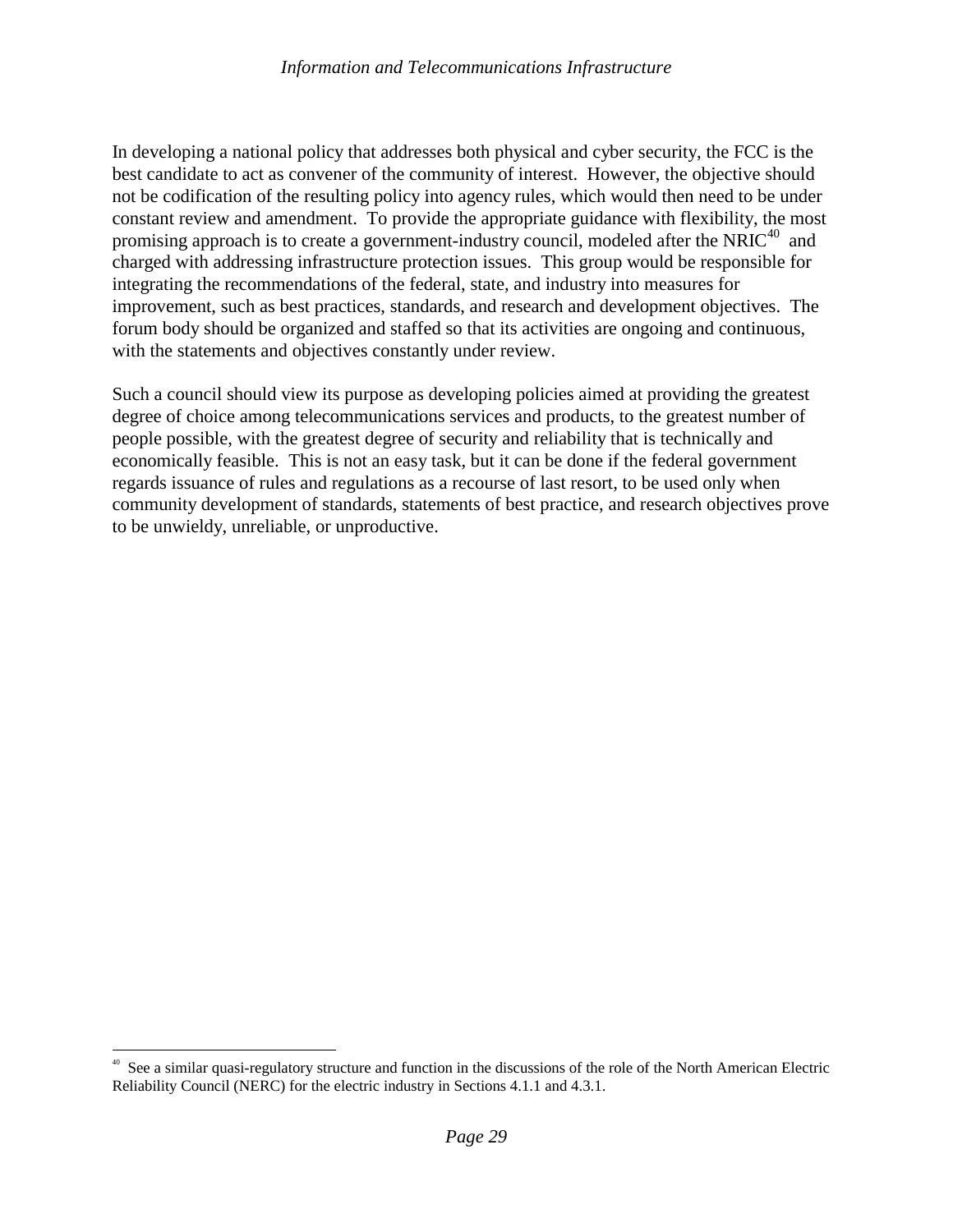[This page intentionally left blank.]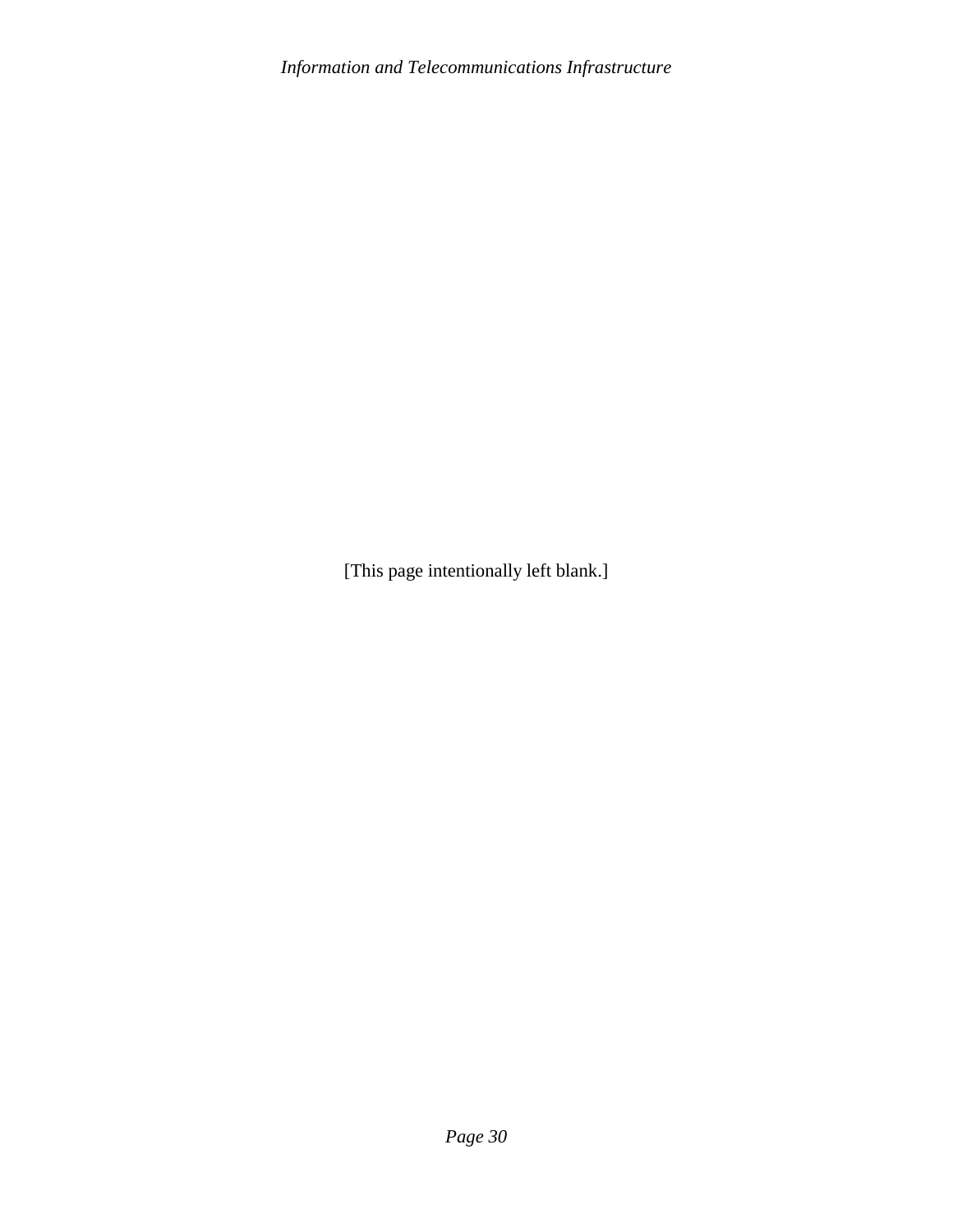# **4 ELECTRIC INFRASTRUCTURE**

# **4.1 General Description of Regulation**

# **4.1.1 Current Regulatory Environment**

#### Industry Overview

The U.S. electrical infrastructure is designed and operated to provide electrical power to industrial, commercial, and residential customers. It is composed of power generating facilities, high-voltage bulk power transmission lines that carry power over long distances, substations that "step down" the voltage for local distribution, and local distribution networks that carry the power to end users. At the level of generating and bulk transmission, the facilities are interconnected to form networks. Electricity generation and distribution are actively managed (in real time) on a regional basis to maintain an even supply of power to all users.

The majority of the U.S. bulk power system has evolved into three major networks (power grids), which include smaller groupings or power pools. The major networks consist of extra-highvoltage connections between individual utilities designed to permit the transfer of electrical energy from one part of the network to another and between one utility and another. These transfers rely on contractual arrangements and adequate transmission capacity. The three networks are (1) the Eastern Interconnected System, consisting of the eastern two-thirds of the United States (to the Rocky Mountains); (2) the Western Interconnected System, consisting primarily of the Southwest and areas west of the Rocky Mountains; and (3) the Texas Interconnected System, consisting of a significant portion of Texas. The Texas Interconnect is not interconnected with the other two networks (except for certain direct-current lines). The Eastern and Western Interconnects have limited connections to each other. The Eastern and Western Interconnects are completely integrated with most of Canada and have links to the Quebec Province power grid. The Western and Texas Interconnects are linked with different parts of Mexico.

The business units that make up the electrical infrastructure include public, private, and cooperative entities. The ownership structure of this infrastructure is in part the result of past and present federal programs. For example, the Rural Electrification Act of 1936 (Pub. L. 74-605) set up the mechanism for creating rural electric cooperatives. Rural cooperatives are consumerowned and operated nonprofit utilities. They operate only in rural areas and are generally unregulated for the production and transmission of electricity within their own territories. These rural cooperatives can be small concerns serving a farming community or can be large companies providing electric service to consumers in several states. The federal government also has established a number of power administrations that generate and sell electricity. Federal generating facilities are normally hydroelectric dams, but the Tennessee Valley Authority (TVA)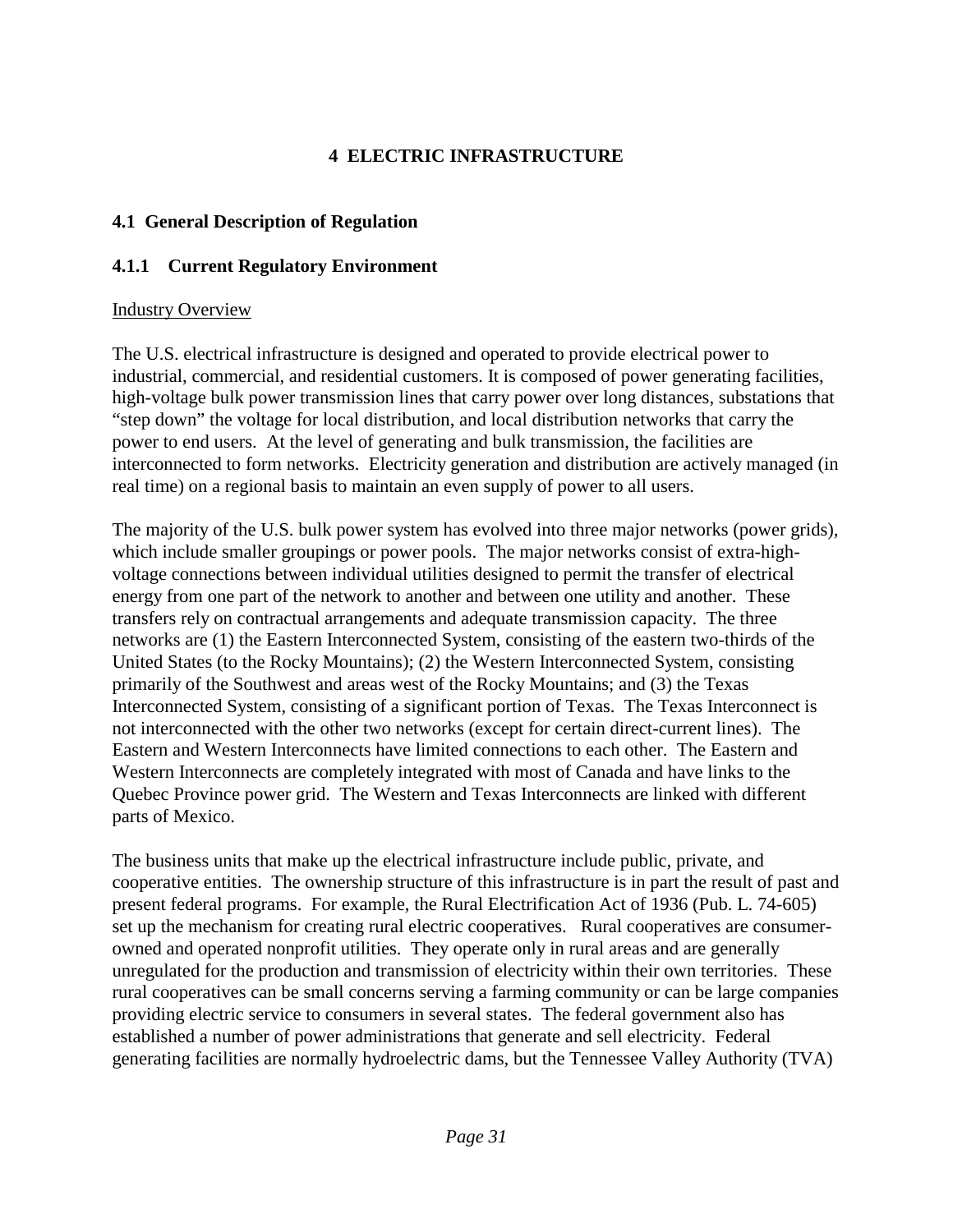also operates other types of power plants. In addition to the federal power administrations, there are numerous state and local government power systems, primarily municipal systems. Some of these do not generate their own power but instead purchase it from another utility and perform only local distribution. The remainder of the infrastructure is owned and operated by investorowned utilities. Investor-owned utilities constitute the majority of the infrastructure. The business structure of these entities has been shaped by legal constraints. The Public Utility Holding Company Act of 1935 (PUHCA) (15 U.S.C.A. §§ 79-79z), enacted to eliminate holding company abuses, required them to be composed of a single integrated public utility system located in and serving a single geographic area.

#### Overview of Current Regulatory Scheme

Electric utilities are regulated by both federal and state agencies. The Federal Energy Regulatory Commission (FERC) regulates the interstate wholesale transmission and sale of electricity, and issues construction permits for power plants and transmission facilities.<sup>41</sup> This permitting process takes into consideration both the public need and the utility's ability to meet public demand for electricity and comply with all applicable state and federal regulations. These permits are issued in the form of FERC Orders, which are enforceable in the U.S. district court of appropriate jurisdiction. FERC also exercises its economic regulation of electric utilities through approval of electricity rates and corporate structure (18 CFR 35). FERC has the authority to order interconnections between utilities when it is determined to be for the public good (18 CFR  $32$ ).<sup>42</sup> FERC also exercises plenary policy-setting authority through the issuance of general orders. A recent example is the orders implementing wholesale market deregulation (FERC Orders 888 and 889). Those orders are discussed in more detail below.

State public utility commissions (PUCs) have jurisdiction over the intrastate retail sale of electricity. Usually, a state PUC must issue a permit, license, or certificate to an electric utility before it can begin construction and operation of a generating facility or transmission line. This permitting process is economic in nature and usually involves a determination that there is a public need for the electricity to be generated and that construction of the plant is a prudent investment by the utility. The order may set out specific directions concerning the financing of the construction and the treatment of the completed plant and the related construction expenses in the utility's ratemaking dockets. The order may require that certain construction standards and operational procedures be followed.43 Many states regulate the erection of transmission lines, including the height, tower construction, and spacing of the lines along the utility's easement. In

<sup>&</sup>lt;sup>41</sup> Federal Power Act, 16 U.S.C.A. §791 et seq., and implementing regulations at 18 CFR Part 4.

<sup>&</sup>lt;sup>42</sup> The Department of Energy (DOE) also has authority (under  $\S$  202(c) of the FPA) to order temporary interconnections between electric utilities during emergency situations such as unexpected outages or breakdowns of facilities.

<sup>&</sup>lt;sup>43</sup> Except for nuclear power plants, which receive a separate license from the U.S. Nuclear Regulatory Commission (NRC) and comply with NRC construction standards and operational procedures.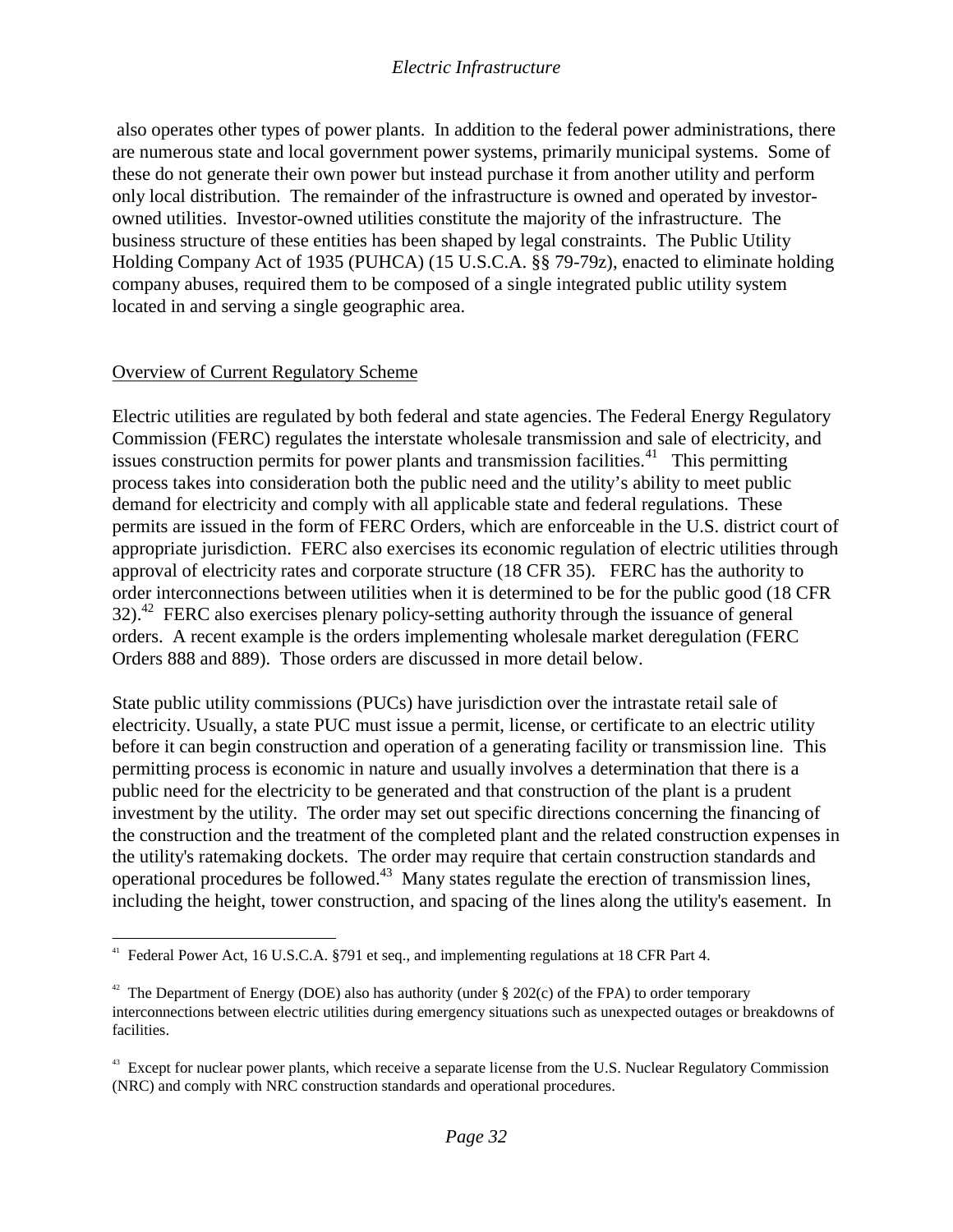some cases, municipalities may have additional regulations that must be met in erecting or burying electrical distribution lines within the city limits.

Utilities with nuclear power plants are also under the jurisdiction of the U.S. Nuclear Regulatory Commission (NRC). The Atomic Energy Act of 1954 (42 U.S.C.A. §§ 2011-2296) authorizes the NRC to regulate the safety aspects of the construction and operation of nuclear power plants.44 The NRC promulgates regulations, issues construction and operation licenses, maintains on-site inspection teams, and issues enforcement actions when license conditions or its regulations are violated.

Although not a regulatory body, a major player in electric reliability is the North American Electric Reliability Council (NERC). NERC is a voluntary association of utilities formed in 1968 in response to the Northeast blackout of 1965. NERC's mission is to promote the reliability of the electric supply for North America by reviewing lessons learned; monitoring the existing system for compliance with NERC policies, standards, principles, and guidelines; and establishing forward-looking policies, standards, principles, and guidelines to assure the future reliability of bulk power systems. NERC is proactive in assuring continued reliability of the power system. As discussed below, despite the presence of federal and state regulatory bodies, NERC has become the major influence on electric system security.

# **4.1.2 Current Trends in Regulation**

Federal regulation of electric utilities dates back to 1935, with the enactment of PUHCA and the FPA. The Federal Power Commission (FPC) was created to oversee interstate transmission and wholesale of electricity. Its authority was later transferred to FERC.

The recent changes to electric industry regulation started with the Public Utility Regulatory Policies Act of 1978 (PURPA). Passed in response to uncertainty in the energy market in the 1970s, it allowed nonutility facilities to generate and sell electricity on the wholesale market. These qualifying facilities (QFs), either cogenerators or small power producers, sell their excess energy to public utilities pursuant to contracts that by law set the rate at the purchasing utility's "avoided cost." QFs are exempt from rate and accounting regulation by FERC, regulation by the Security and Exchange Commission, and rate, financial and organizational regulation by the state.

The Energy Policy Act of 1992 (EPACT) amended the FPA and further expanded competition within the wholesale market by allowing exempt wholesale generators (EWGs), which, once they

<sup>&</sup>lt;sup>44</sup> The Atomic Energy Act of 1946 (60 Stat. 755) established the Atomic Energy Commission (AEC) to administer the transfer of nuclear power development from the military to the civilian government. The 1946 Act was changed substantially by the Act of 1954. In 1974, Congress abolished the AEC and replaced it with two agencies: the NRC, which is responsible for safety and licensing, and the Energy Research and Development Administration (ERDA), which was responsible for promotion and development of nuclear power. ERDA was later absorbed by the U.S. Department of Energy (DOE).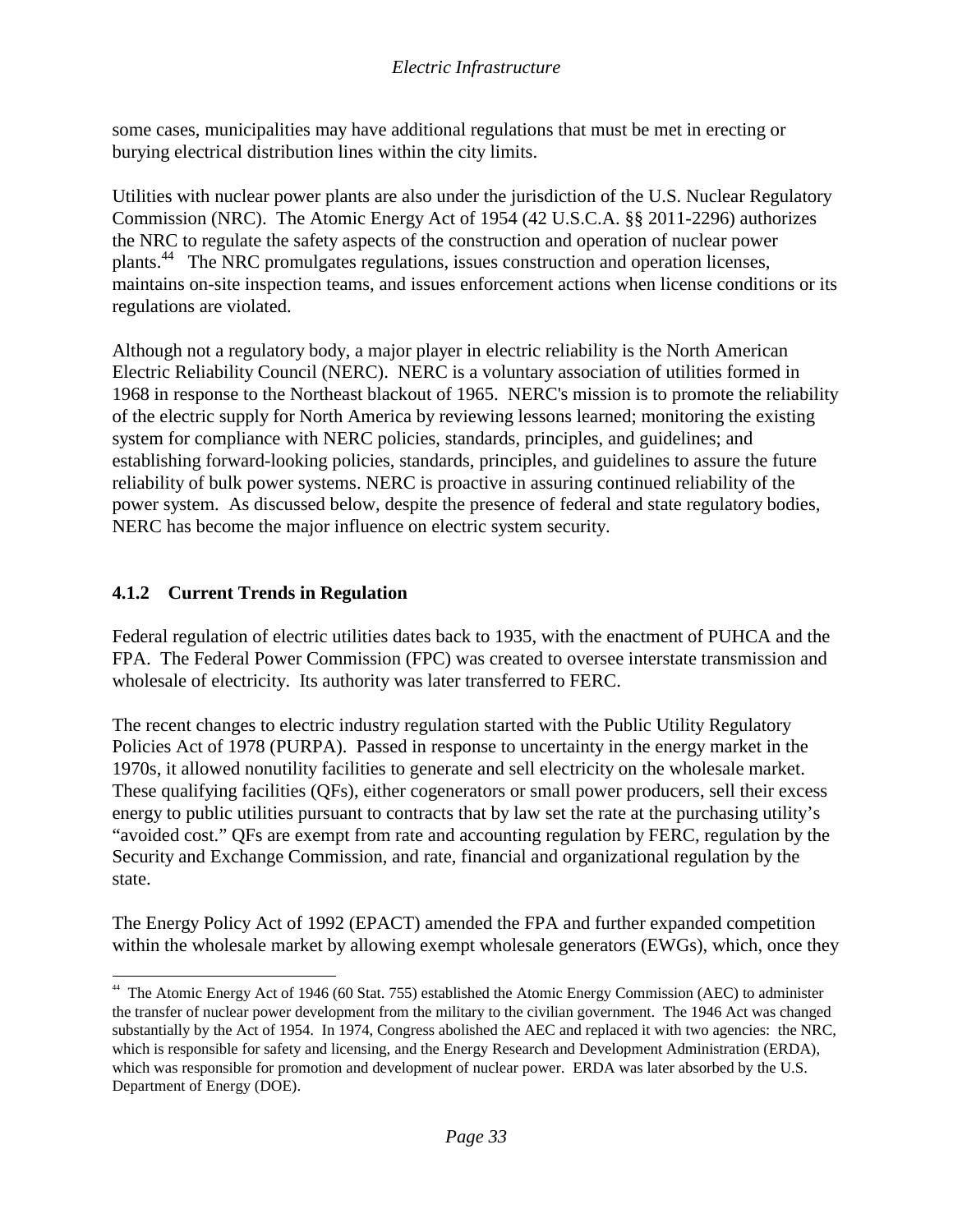are so-designated by FERC approval, are exempt from PUHCA's corporate and geographic restrictions.45 Unlike QFs, EWGs' rates or charges are unregulated. EPACT also mandated FERC to open up the national electricity transmission system to all wholesale suppliers on a case-by-case basis, thus allowing QFs, EWGs, and others to transmit their power over other utilities' transmission lines to wholesale customers.<sup>46</sup> This mandate significantly affected FERC's jurisdiction regarding wholesale electricity.

The recently issued FERC Orders 888 and 889 have been instrumental in achieving the goals mandated by the EPACT. Order 888 addresses the issues of open access (opening the transmission system to new generating entities) and stranded costs (recovering embedded costs of facilities that may no longer provide the specified rate of return). Order 889 mandates the formation of utility-owned information systems and requires them to publish information on the available transmission capability of all utility-owned and operated primary transmission lines (Open-Access Same-time Information System [OASIS]).

The electric industry is changing from a fully regulated, vertically-integrated structure to a competitive structure via unbundling of services and disaggregation of functions. These changes may create uncertainty as to who is responsible for reliability of the power system. Mergers and divestitures will occur as companies adjust to enter the competitive markets. Generation will be separated from transmission and marketing functions. State legislatures are grappling with new legislation to guide restructuring of the intrastate, retail electric industry. Most of the debate, however, focuses on the economic impacts of such deregulation on the local utilities, particularly the recovery of stranded costs, rather than on system reliability.

California was the first to enact a plan for restructuring. California's plan provides for recovery of stranded costs through "competition transition" charges: a current customer surcharge, and a severance fee for customers leaving the utility system to seek competitive rates elsewhere. Rates for residential and small commercial customers will be reduced beginning January 1998. This reduction will be funded by revenue bonds to finance the competition transition charges over a ten-year period. Thus California utilities should enter the competitive market without undue financial burdens.

The California plan also established an independent system operator (ISO), as recommended in FERC Order 888, to operate the transmission grid, thus eliminating preferential treatment by transmission line owners along grid corridors. The plan addresses reliability through the ISO. The ISO is to seek FERC authorization to perform its system functions and to secure the generation and transmission resources needed to achieve specified planning and operational reserve criteria. It must have standards no less stringent than those of the Western SystemsCoordinating Council (WSCC) and the NERC. It may develop inspection, maintenance, repair and replacement standards for transmission and distribution systems, specifically aimed at

Both QFs and EWGs, however, are only power producers and do not own transmission facilities.

<sup>&</sup>lt;sup>46</sup> The law specifically prohibits FERC from ordering wheeling of the power to a final customer (retail).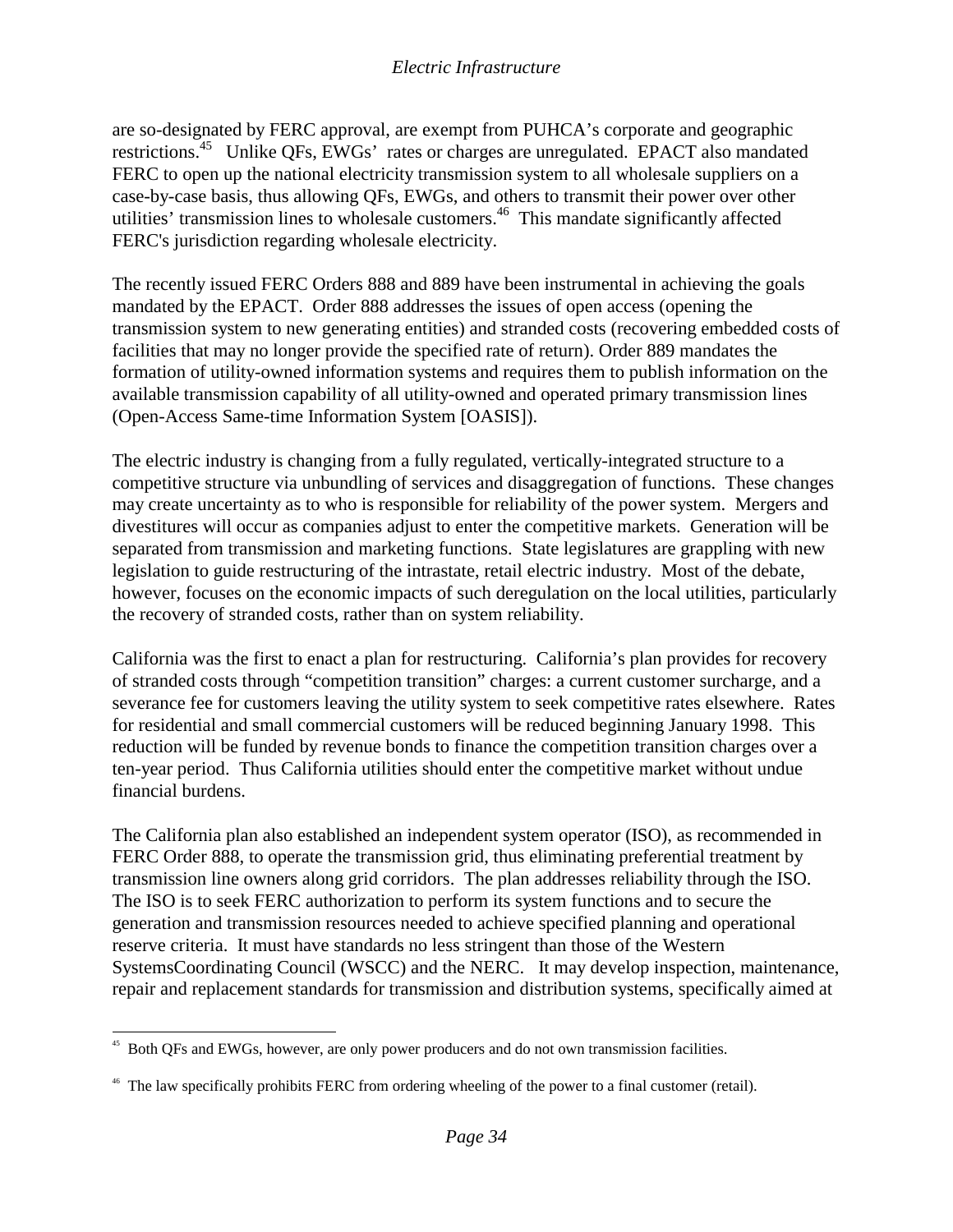preventing system outages. The ISO, in consultation with the California Public Utilities Commission, the California Energy Commission, and other Western state agencies, would have the power to conduct a reliability study of the California interconnected transmission and generation system. The National Association of Regulatory Utility Commissioners (NARUC) adopted principles at its 1996 Summer Meeting asking legislatures to ensure reliability is maintained in the restructured industry.

As the changes resulting from these legislative and regulatory actions work their way through the industry, NERC has also had to change its focus. NERC has revised the composition of the Board of Trustees and its committees to include two new seats representing the "customer" sector. One of the new seats will likely include an industrial customer representative. The other seat has not yet been defined. This modification to the Board composition improves the representation of customer concerns. NERC also decided to sponsor an independent organization to review its present managerial and technical structure. The "Future Role of NERC" Task Force will provide its findings to the review team and oversee the review program. Recommendations are expected to be made available to the board in January 1998.

On January 6, 1997, the NERC Board of Trustees unanimously voted to obligate Regional and Affiliate Councils and their members to promote, support, and comply with all NERC reliability policies. This recent change in position from voluntary to obligatory compliance places NERC in a central position with respect to establishing national standards for system reliability.

The NERC Reliability Compliance Task Force and Future Role of NERC Task Force-II have issued a report<sup>47</sup> about options to ensure compliance with NERC and Regional Council policies. The report recommends that each NERC member organization establish formal coordination agreements with other relevant NERC member(s). Such agreements are to (1) specifically state the intent of the organization and its members to comply with NERC and NERC member reliability criteria and (2) establish authority to impose sanctions to ensure compliance with mandatory protocols. These agreements will then be filed with NERC. In addition, all entities performing primary reliability functions of generation control (control areas) and system security coordination must be members of the Regional Reliability Councils in which they carry out their business. To ensure membership and compliance, the report suggests that regulatory authorities require mandatory compliance with NERC reliability protocols (NERC certification) as a condition for approval of tariffs, contracts, licenses, and other instruments. The report also proposes that FERC ensure that all expenses incurred to meet reliability criteria established by NERC are fully recoverable through rates.

The NERC task force report also recommends the formation of regional security coordinators that will be equipped to evaluate regional security plans, perform transmission system assessments, and start control actions if and when reliability is jeopardized. NERC concludes that the traditional voluntary compliance approach, with the obligation and cost of providing a

*Options to Ensure Compliance with NERC and Regional Reliability Council Policies, Standards and Criteria*, 47 October 12, 1996, NERC, Princeton, New Jersey.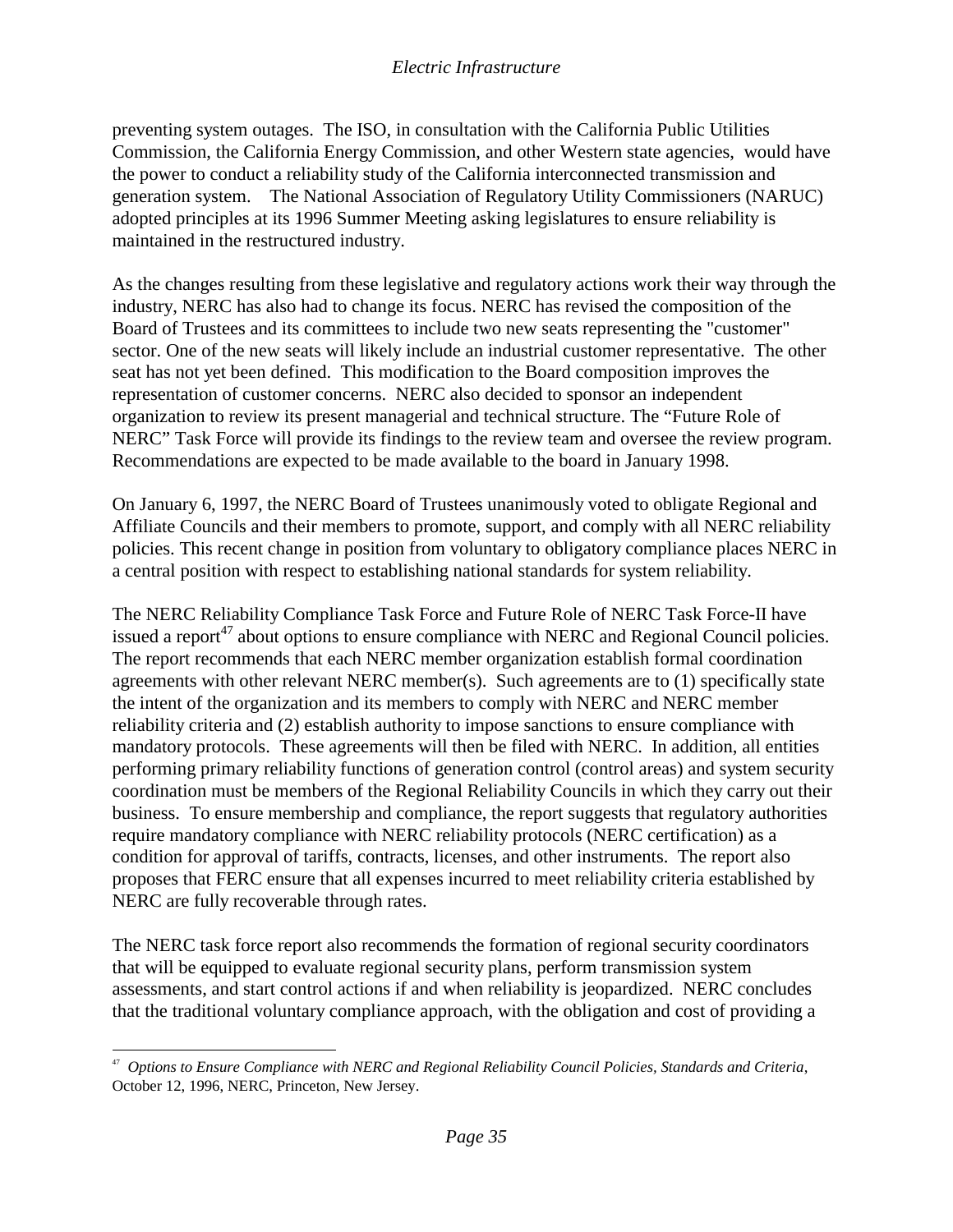reliability safety net imposed on utilities entering the competitive environment, will no longer serve the needs of the new, restructured industry. The U.S. Department of Energy (DOE) Task Force on Electric System Reliability, which is to provide advice, information, and recommendations to the Secretary of Energy Advisory Board on issues related to the reliability of bulk electricity systems in the United States, has completed a draft report entitled *An Organizational Framework for Bulk Electric System Reliability: Functions and Interrelationships* (May 1997). It basically reiterates the NERC mandatory compliance suggestions.

## **4.2 Description of Selected Regulatory Agencies.**

### **4.2.1 Selection Method**

The following regulatory and nonregulatory agencies were selected because they represent the significant entities involved in electric utility regulation: FERC, NRC, DOE, Illinois Commerce Commission, the City of Chicago, and NERC. FERC is the primary federal regulatory body overseeing interstate wholesale electricity transactions. The NRC was chosen because it has sole jurisdiction over matters of nuclear safety at nuclear power generating stations, which account for approximately 20% of the electricity generated in the nation. The Illinois Commerce Commission was selected as an example of a state PUC in a state with a well-developed generating and transmission infrastructure. The City of Chicago was chosen as an example of local safety or reliability requirements for electric utilities operating within city limits. NERC, although not a regulatory agency, was chosen because of its historical role in assuring reliable power system operation and its current influence over the continued reliable operation of the electrical infrastructure.

## **4.2.2 Agency Descriptions**

### **4.2.2.1 Federal Energy Regulatory Commission**

FERC is an independent regulatory commission within DOE. Under the FPA, FERC has jurisdiction over interstate, wholesale sales of electricity by privately owned utilities.<sup>48</sup> FERC has the power to conduct formal and informal investigations (18 CFR Part 2). FERC is authorized to issue permits for the construction, operation, and maintenance of powerhouses, transmission lines, or other works for the development and utilization of power. It is also authorized to establish, review, and enforce rates and charges and prescribe a uniform accounting

<sup>&</sup>lt;sup>48</sup> The line between federal and state jurisdiction is not always easy to determine, but the federal government's jurisdiction over electric utilities has been interpreted broadly by the courts. In *FPC v. Florida Power & Light Co,*  (404 U.S. 453 [1972]), the Supreme Court found that a Florida utility's sales to another Florida utility through interconnection transmission lines, together with the simultaneous transfer of electric power from the second Florida utility to a Georgia utility, was an interstate sale within the jurisdiction of the FPC (FERC's predecessor). Thus, only clearly intrastate transmission of electricity remains under state jurisdiction (i.e., the local distribution).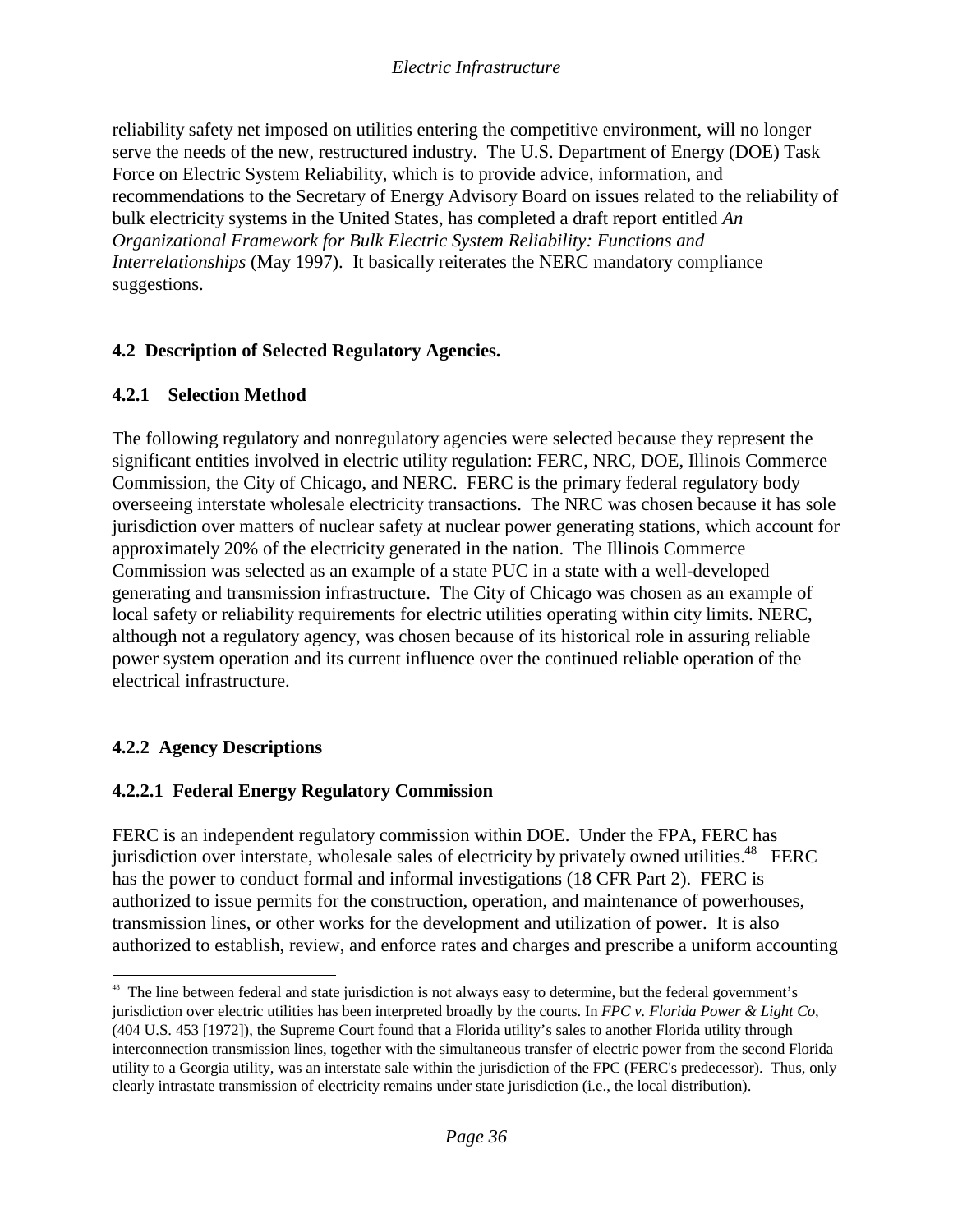system for the transmission or sale of electric energy. Therefore, every power company transmitting power in interstate commerce must file with FERC for new construction or modification of its power generation facilities and the construction of any interstate transmission lines. They must also file their rates and charges for FERC review. FERC also has jurisdiction over corporate restructuring of electric utilities, including mergers and divestitures, and has the power to order an electric utility to provide transmission services once a good faith request has been made by another utility. In addition to reviewing and approving individual projects and rates, FERC also implements policy by issuing general orders that are applicable to all regulated power companies. DOE can suggest areas for rulemaking to FERC, however, FERC is not required to adopt DOE-suggested rules or policies.

FERC also holds hearings and resolves requests for emergency interconnections made to the DOE under Section 202(c) of the FPA. FERC has specific regulations pertaining to operations during a national emergency, including moving its offices and delegating emergency powers to its staff (18 CFR Part 376). FERC regulations also provide specific exemptions from certification for certain auxiliary installations constructed solely for use during a national emergency (18 CFR 2.60).

FERC has the power to maintain and investigate compliance with its permits, and may revoke a license for non-compliance. After notice and hearing, it may levy civil penalties of \$10,000 per day for non-compliance. An order for civil penalties is enforceable in any appropriate district court of the United States.

## **4.2.2.2 Nuclear Regulatory Commission**

The Atomic Energy Act of 1954 (42 U.S.C.A. §§ 2011-2296) authorizes the NRC to regulate construction and operation of nuclear power plants. The NRC promulgates regulations, issues construction and operation licenses, maintains on-site inspection teams, and issues enforcement actions when its regulations or license conditions are violated. The NRC's jurisdiction is limited to the safety aspects of nuclear power and does not address economic regulation. In *Pacific Gas & Electric Co. v. State Energy Resources Conservation & Development Commission* (461 U.S. 190 [1983]), the Court found that the NRC regulatory scheme occupied the entire field of nuclear safety concerns, except the limited powers expressly ceded to the states, and therefore states did not have jurisdiction over the safety aspects of nuclear power plants. Conversely, the only economic considerations by the NRC are those that would affect the ability of the utility applicant to meet safety and health requirements. Therefore, all safety, construction, and operation regulations applicable to nuclear power plants are under the jurisdiction of the NRC. Because of the severe health risk and significant economic loss that could result from nuclear power plant incidents, the NRC has promulgated unusually detailed and comprehensive regulations applicable to the construction and operation of commercial nuclear power plants.

### **4.2.2.3 Illinois Commerce Commission**

Under the Public Utilities Act and the Electric Supplier Act (220 ILCS 5/1-101 *et seq.* and 220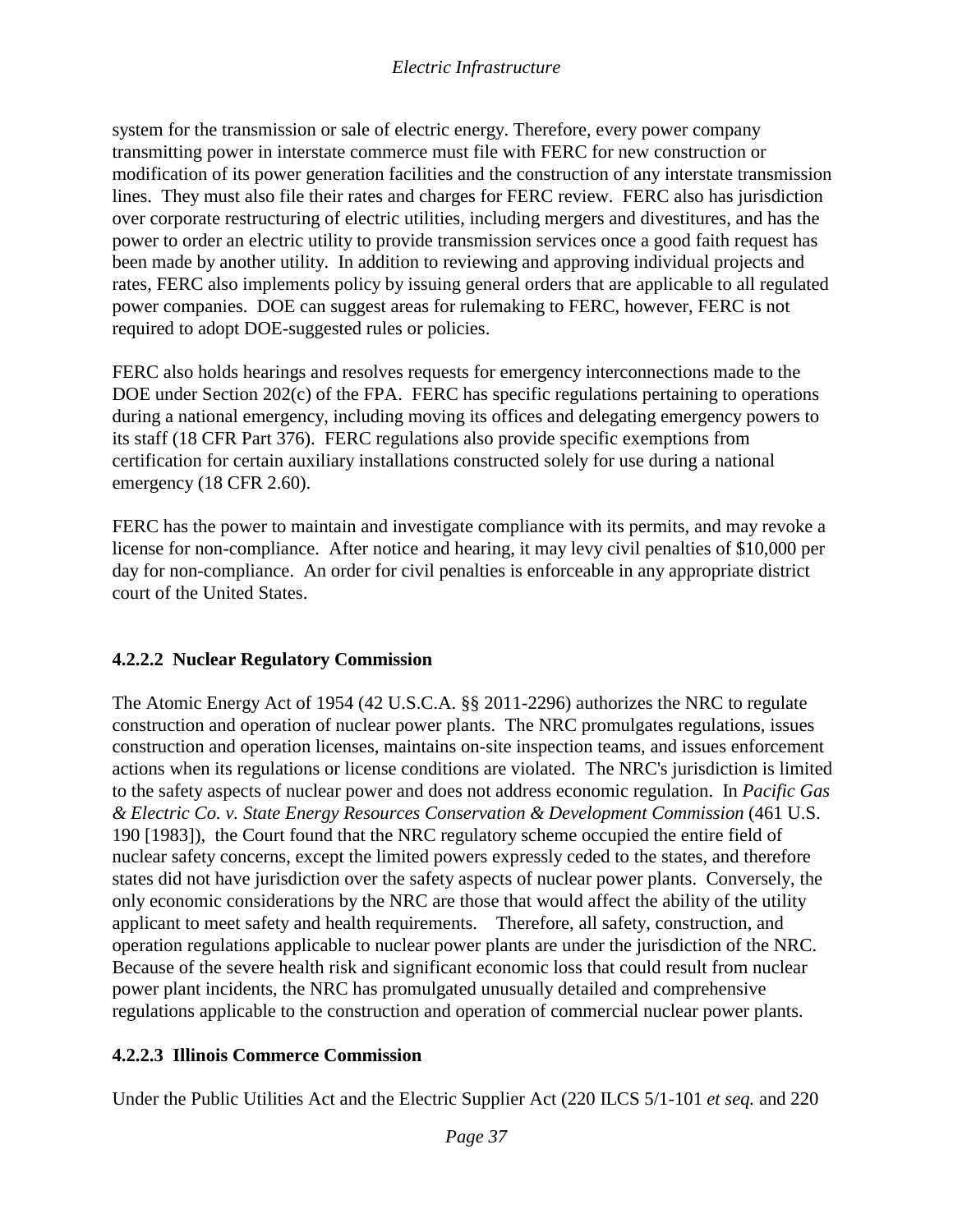ILCS 30/1 *et seq.*), the Illinois Commerce Commission (Commission or ICC) has authority to supervise the generation, transmission, and distribution of electricity in the State of Illinois, including construction permitting, rate setting, and reliability standards. In general, the ICC regulatory supervision of electric public utilities is the same as that for other types of public utilities; see the detailed discussion of ICC powers and authority in Section 3.2.2.4. Generally, the ICC's focus is the economic regulation of the power industry in Illinois; however, it has issued general standards of service for electric utilities (83 IAC 410) and more specific construction standards for electric power lines (83 IAC 305).

The ICC has a general reliability policy (83 IAC 410.410 - 410.490). Under the policy each utility must provide reliable service and strive to prevent interruption of electric service. When interruptions occur, the utility must restore electric service within the shortest reasonable time. Utilities must maintain records of service interruptions, including the time, duration, and cause of each interruption. The Commission has the power to adopt electric service reliability standards.

# **4.2.2.4 City of Chicago**

Under the Electric Supplier Act, a public utility supplying electricity within an incorporated municipality is not subject to the ICC requirements for establishing service territories and supplying service to other utility service territories. Usually, the utility operates under a franchise with the city that gives it exclusive rights to serve the city's citizens and to use the city's rights-ofway to extend and construct its facilities and lines. Commonwealth Edison has a 29-year franchise with the City of Chicago, effective until the year 2021. Commonwealth Edison is still subject to the jurisdiction of the ICC for reliability, construction permitting, and rate setting.

The City of Chicago has no specific safety or security requirements for the electric lines Commonwealth Edison maintains or constructs within the city limits. The City of Chicago Municipal Code sets out very specific requirements for building wiring, meter installation, and in-building voltage with regard to protecting the public health and safety. The City's Department of Environment, Energy Management Division, supervises Commonwealth Edison's construction and repair activities to ensure they comply with the National Electric Code, as required by the ICC.

# **4.2.2.5 North American Electric Reliability Council**

The members of the 10 coordinated NERC Regional Councils and the one Affiliate Council represent all segments of the electricity supply industry, including investor-owned, federal, and rural electric cooperatives; state/municipal and provincial utilities; independent power producers; and power marketers. These entities account for virtually all the electricity supplied in the United States, Canada, and a portion of Baja California Norte, Mexico. Members from these entities provide unmatched expertise in the planning, engineering, and operating aspects of electric system reliability for NERC's Engineering and Operating Committees. These committees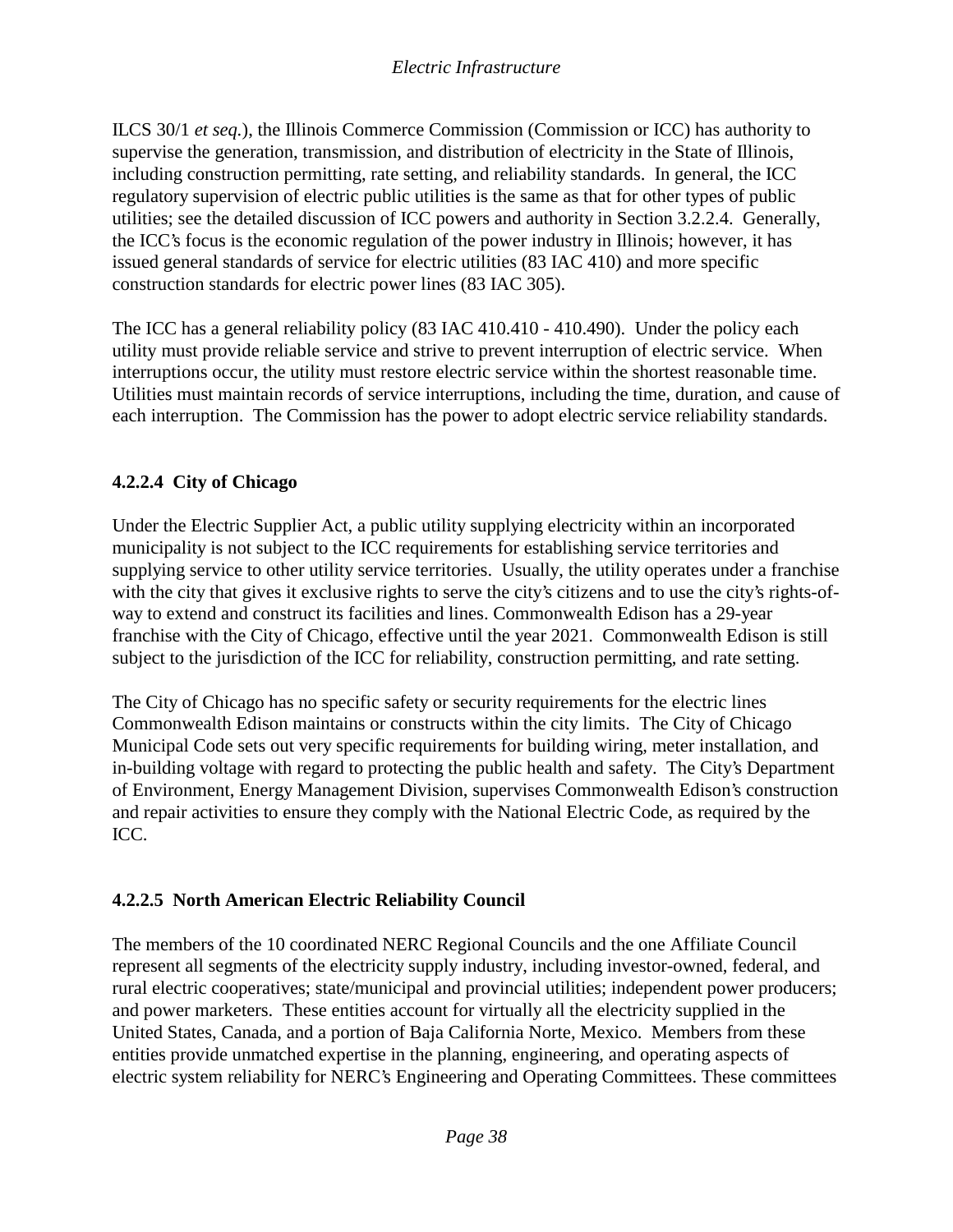and their subgroups serve the collective needs of the industry by researching and resolving North American operational and planning issues.

NERC members have historically volunteered to comply with established NERC policies, procedures, principles, and guides to ensure a reliable power system.49 More details on specific operating policies and NERC's move toward obligatory compliance follow in the next section.

## **4.3 Regulations and Critical Infrastructure Protection**

## **4.3.1 Impact of Regulations on Critical Infrastructure Protection**

### System Vulnerabilities and Threat Scenarios

The loss of a power system component (generator, substation, or other piece of equipment) threatens the generation capacity available to serve the loads attached to the transmission network. If sufficient generation and transmission reserve margins are available, system disturbances may be minor and sags may not be noticeable, because other online system components respond to the system changes. Continued system operation under these conditions relies on adequate generation and transmission capacity within and between the areas surrounding the affected component. In more extreme cases, inadequate generation and/or transmission capacity can cause electricity from the main power system to be cut off (or shed load). Isolated islands may form that are left either without a power source or with a power source that is extremely vulnerable to additional problems. This situation could affect a large number of customers connected to the isolated transmission system and reflects an undesirable system emergency state that calls for careful system restoration procedures.

The following scenarios describe possible threats to or system conditions of the electrical infrastructure. Some situations describe a general concept that characterizes a particular operating phenomenon. Other situations highlight the potential for direct sabotage. For all situations, possible remedies to alleviate these conditions or threats or practical ways to improve current methods of evaluation are discussed. The discussion also addresses contingency planning, which can mitigate the impact of sabotage on the reliability of the infrastructure if preventive measures prove inadequate.

An operating failure can result from either natural causes or deliberate means. The utility's response, however, is independent of how the component is taken out of service. As a result, a system designed to operate under a given set of system disruption contingencies will remain operable and reliable. Contingencies represent a transmission line, generating facility, or some other piece of equipment that is taken out of service (becomes inoperable) because of a natural disaster (e.g., lightning), equipment failure, or malicious act.

<sup>49</sup>*Policies, Procedures, and Principles and Guides for Planning Reliable Bulk Electric Systems*, June 1995, and *NERC Operating Manual*, December 1996, NERC, Princeton, New Jersey.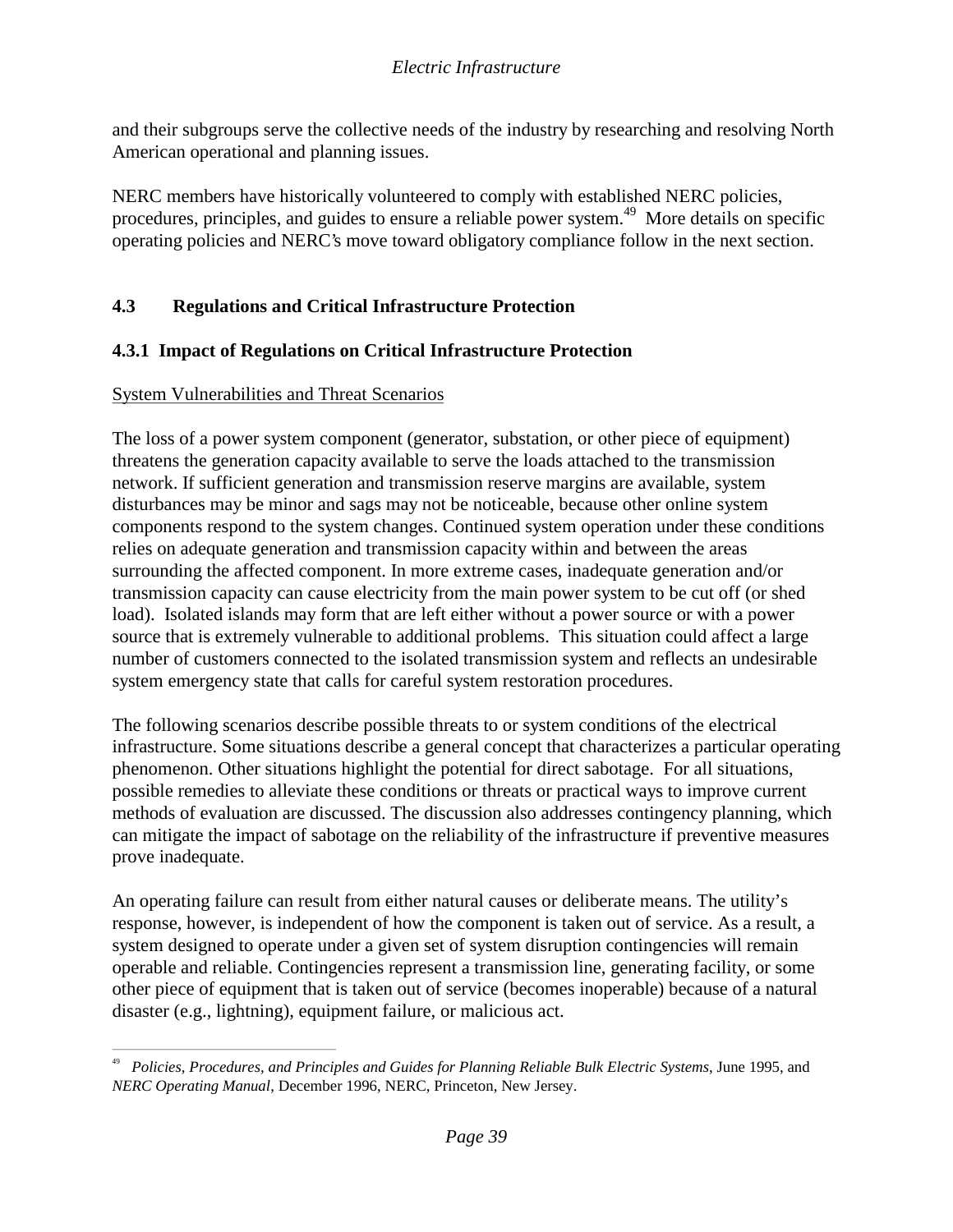In most respects, isolated sabotage events (single instances of deliberate attack) can be regarded as single contingency events. These are usually addressed in utility/system contingency planning. On the other hand, coordinated sabotage events representing multiple contingencies are very difficult to predict and therefore may not always be adequately addressed in developing a system contingency list to be considered for emergency planning. The effects of multiple sabotage events pose the greatest threat to the electrical infrastructure.

## *Physical Threat*

The loss of a power plant can be accomplished in several ways. Access to plant surroundings provides a way to modify fuel supplies or disable primary transformers, generating equipment, or system controls. Each scenario results in a different degree of plant malfunction; for example, altering the fuel supply has less severe results than bombing the turbine-generator. However, the same system effect is achieved — the plant's generation capacity is removed from service. Risk of this type of occurrence could be reduced through use of fencing, closed-circuit TV, or security forces, although these measures would involve costs.

Most substations are unmanned and therefore face an increased risk of sabotage. Like most substations, transmission lines are located in remote areas, and a person may have air or ground access to utility rights-of-way with little or no chance of being spotted. In addition, transmission towers can be felled. It should be noted, however, that they are built to specifications designed to ensure survival in violent weather. Some instances of attempted sabotage were unsuccessful because detachment of one or even two legs of a four-legged tower did not bring it down.

An easier way of removing a line from service is to shoot the insulators suspending one of the transmission conductors. The result is a short circuit when the line comes in contact with the ground.

### *Cyber Threat*

Cyber threats to control systems are also a concern. Sophisticated electronic systems are used in operating large electric utility generation and transmission facilities. These systems rely on large databases, remote sensoring, and telecommunications between NERC members to maintain control of the energy flow and to ensure system balance. Malicious action against system components controlled by Supervisory Control and Data Acquisition (SCADA) is possible. Hackers could, for example, record control signals that were sent over conventional communications channels and play them back later, causing unscheduled system interference. Research and development activity to address this problem was recently a topic at the Institute of Electrical and Electronics Engineers (IEEE) 1997 Winter Power Engineering Society Meeting ("Information Security Issues in Utilities"). Encryption methods are available; however, utilities would have to upgrade older equipment to accept the additional protocol.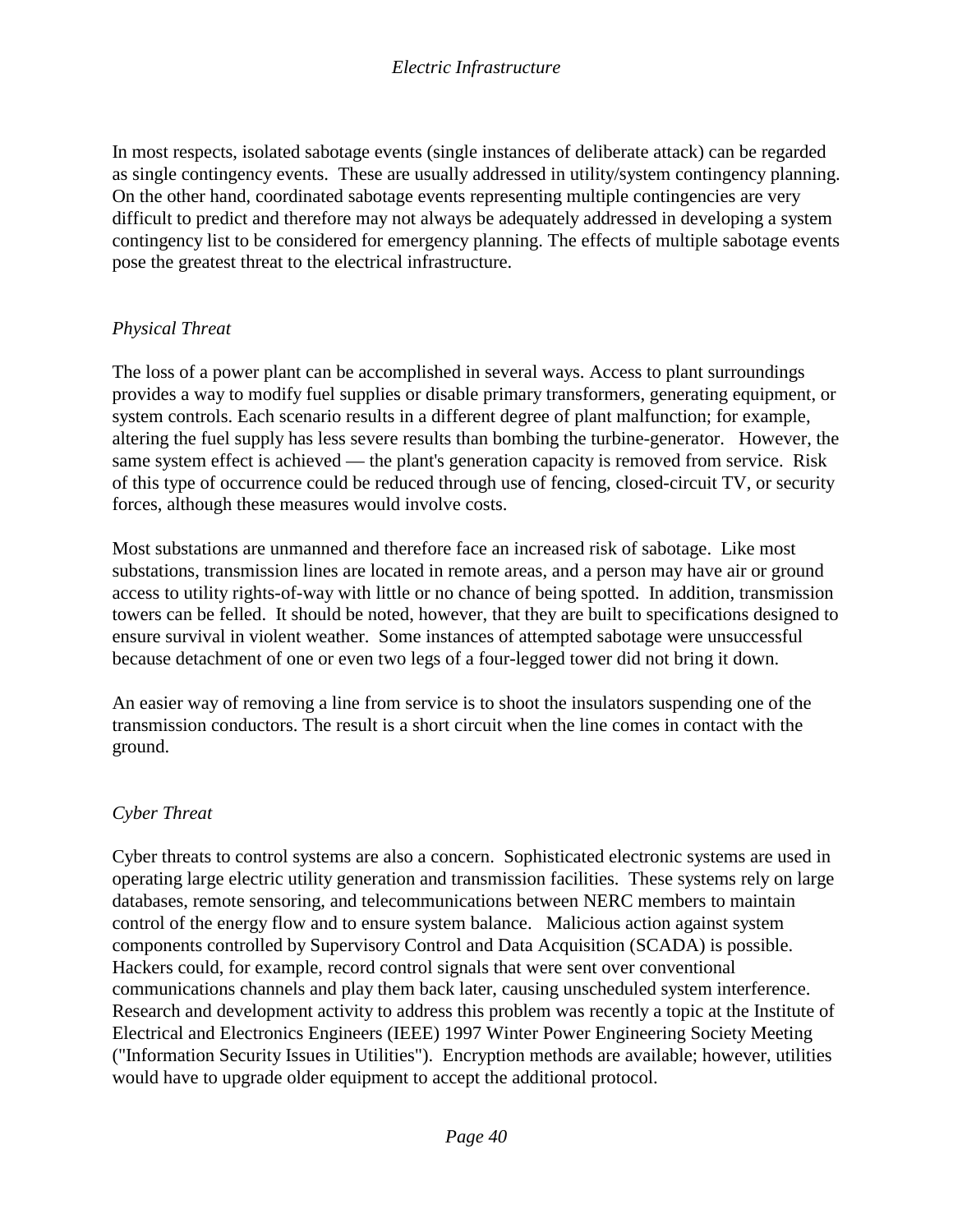### Regulatory Security Requirements for Nuclear Power Plants

All commercial nuclear power plants must obtain a license from the NRC. NRC regulations specifically state an applicant is not required to provide for design features or other measures for the specific purpose of protection against attacks, including sabotage, directed against the facility by an enemy of the United States, whether a foreign government or other person (10 CFR 50.34). However, the regulations provide for design criteria and performance standards for protection against radiological sabotage. Under NRC regulations  $(10 \text{ CFR } 73.1(a)(1))$ , the definition of radiological sabotage includes deliberate acts directed against a nuclear power generating station that could endanger the public health and safety by exposure to radiation. In establishing physical security requirements, the NRC defines radiological sabotage as (1) a determined violent external assault, attack by stealth, or deceptive actions of several persons who are dedicated and well-trained (including military training and skills), (2) possibly using inside information or assistance, (3) possessing suitable weapons, up to and including hand-held automatic weapons, equipped with silencers and long-range accuracy, (4) possessing hand-carried equipment, including incapacitating agents and explosives for use as tools of entry or for otherwise destroying reactor, facility, transporter, or container integrity, and (5) using a four-wheel-drive land vehicle used for transporting personnel and their equipment. It can also include an internal threat of an insider, including an employee and a four-wheel-drive land vehicle bomb. A successful act of nuclear power plant sabotage would likely cause significant damage to the plant and possible permanent shutdown. There would also probably be a significant temporary or permanent loss of electrical generating capacity and economic loss to the operating utility.<sup>50</sup>

The NRC regulations cover design criteria that specifically address security (e.g., built-in redundancy, physical separation of independent circuits to minimize the likelihood of simultaneous failure, and control and monitoring equipment necessary to maintain a radiologically safe condition during emergencies [10 CFR 50, Appendix A]). These design features must ensure that the plant is able to withstand and recover from a station blackout and be capable of shutting down the reactor and maintaining it in a safe condition. In addition, each application for a permit must include a physical security plan that addresses the identification of vital equipment, vital areas, and the security systems and subsystems designed to protect them. It must also include a safeguards contingency plan for dealing with threats, thefts, and radiological sabotage in conformance with the requirements found in NRC regulations for physical protection for plants and materials (10 CFR 73).

NRC regulations for the physical protection for plants and materials require the capability to prevent entry of unauthorized persons, vehicles, and materials into material access areas and vital areas. This capability must include a (1) physical barrier system for all vital areas, such that

<sup>&</sup>lt;sup>50</sup> NRC regulations also contain detailed specifications for emergency response capabilities on the part of nuclear utilities and nearby communities; these are discussed in Section 9.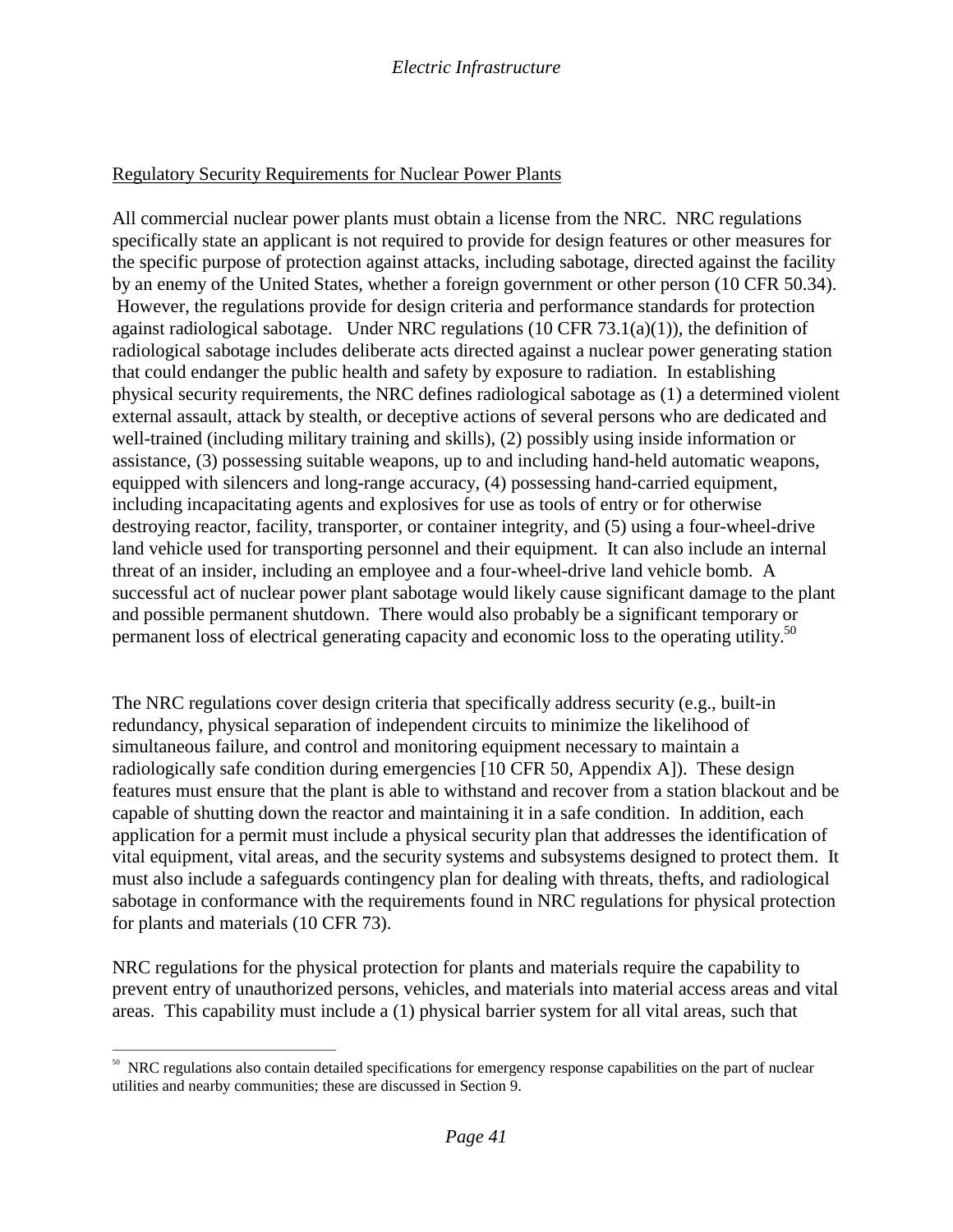access to them would require passage through at least three barriers, and (2) perimeter protected by two separate physical barriers, with an intrusion detection system between the two. The barrier must incorporate features to prevent forcible vehicle entry. Isolation zones must be maintained adjacent to all outdoor physical barriers to allow observation of all persons or activities on either side of the barrier. The protection system must be able to detect any attempts to gain unauthorized access or to introduce unauthorized material across the plant boundary by stealth or force. Access to vital areas is limited to those employees whose duties require them to enter the area.

The plant must have an established, trained, and qualified security organization that can execute planned responses to emergency and safeguard contingency events (tactical response team). The regulations recognize internal and external threats. For instance, no plant can assign a member of the security organization to have direct operational control over more than one of the redundant elements of a physical protection subsystem if it could result in loss of effectiveness of security performance. All security personnel must meet stringent performance standards concerning physical health and weapon proficiency and undergo an FBI criminal history investigation.

These physical protection systems must be maintained and tested periodically; tests must include real-time exercises. The plant cannot make changes to its safeguards contingency plan that would decrease the effectiveness of the security plan or guard training and qualification plan without prior approval of the NRC. Therefore, sabotage against a nuclear plant would require an extremely well-trained, well-equipped terrorist force or the criminal intent of a very high-placed, knowledgeable employee. Other components of the power system are not so well-protected.

### Regulatory Security Requirements for Nonnuclear Facilities

Policy 4 of the *NERC Operating Manual* requires only minimal physical security for electric systems. This policy requires monitoring equipment that will bring important deviations in operating conditions to the system operator's attention and will indicate, if appropriate, the need for corrective action. Each control area must have sufficient metering to ensure accurate and timely monitoring of operating conditions under both normal and emergency situations, including evaluating the loss of significant transmission or generation facilities. Policy 4 also provides that, where practical, critical unmanned facilities should be monitored for physical security, and, at a minimum, scheduled inspections and preventive maintenance should allow the utility personnel to monitor the conditions of these facilities.

The Illinois Commerce Commission regulations do not require specific physical security for any component of an electric utility's system. They do provide that all electric supply and communication lines and equipment must (1) be defined, constructed, and maintained to meet those portions of the National Electric Safety Code adopted in the regulations (83 IAC 305) and (2) generally be able to provide safe, adequate, and dependable service. All distribution lines must have protective devices to effect shutdown in case of a power surge.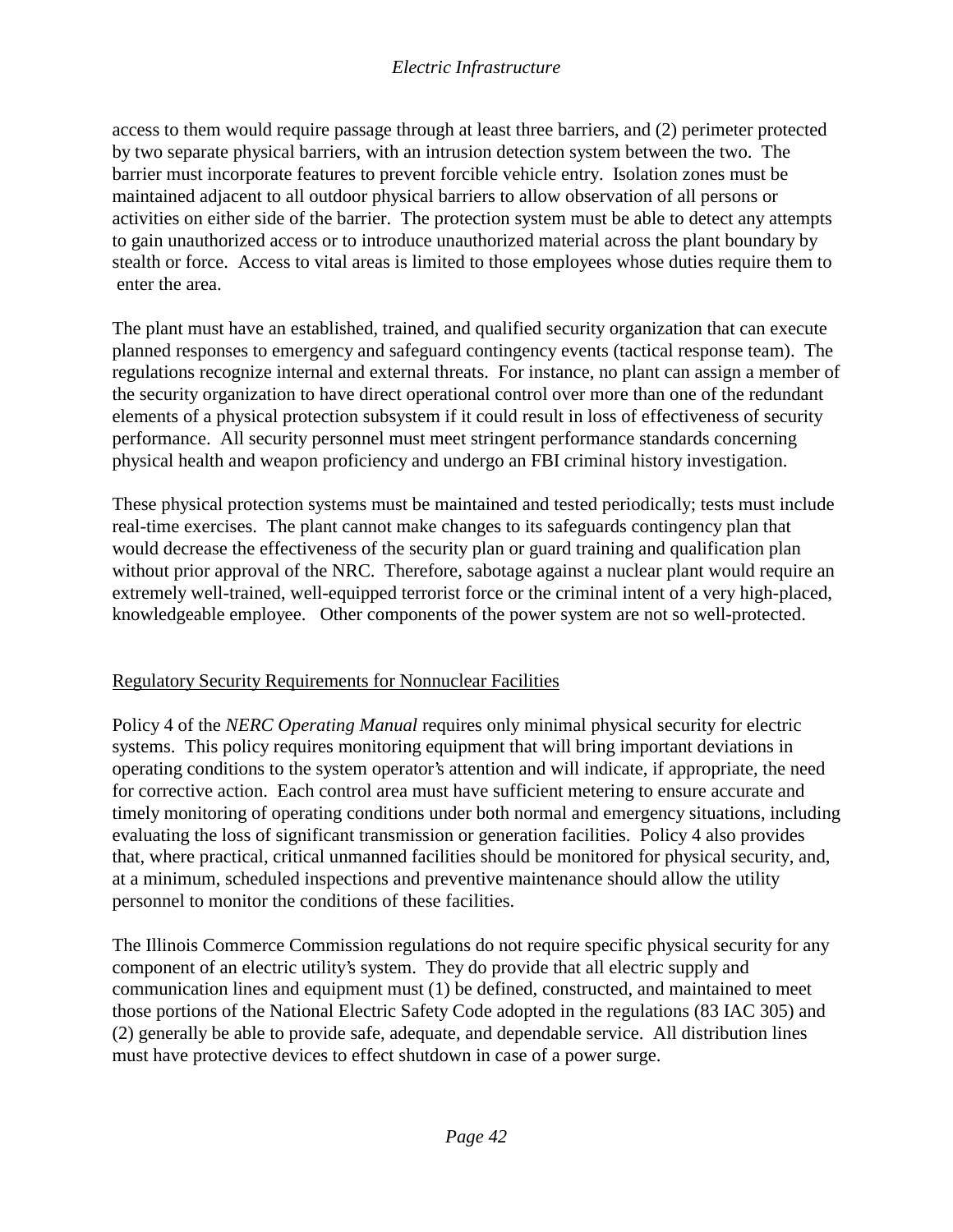### Ensuring Reliability after an Interruption

No federal or state regulatory body or legislation provides a concise definition of reliability; therefore, it is appropriate to adopt the definitions and standards of NERC as the basis for discussion. NERC defines *reliability* as the "degree to which the performance of the elements of that system results in power being delivered to customers within accepted standards and in the amount desired."<sup>51</sup> A reliable power system gives customers what they want, when they want it. The "ability of the bulk power electric system to withstand sudden disturbances such as electric short circuits or unanticipated loss of system components" refers to the *security* of the power system. There is a relationship between reliability and system security in that a secure system assures a reliable system. A secure system remains operable after system emergency contingencies occur; it also successfully adjusts for transmission or generating capacity that was removed because of the loss of a critical component. A reliable system provides the adequacy and security needed to react to emergency contingencies. The ability of a system to adjust and continue service after loss of a critical component is what ensures the viability of the electric infrastructure when preventive measures have failed.

The NERC regions all practice methods to measure and model system security.<sup>52</sup> Models are created to simulate the system impacts of individual and multiple contingencies. A single contingency represents a single component failure. Considering the size of a power system, there are literally millions of possible contingencies. Model simulations are used to understand the system response to these contingencies and to assure continued system operation. Operational guidelines that direct how system operators are to adjust the system if such events take place result from these simulations. The practice of modeling these system contingencies greatly contributes to the reliability of the electric power infrastructure.

A critical element of these studies is the accuracy of the selected contingencies. A great deal of system expertise, effort, and advanced modeling software is expended in defining the contingencies represented on the contingency list. If a specific contingency is not explicitly modeled, the system response to it cannot be examined and anticipated. The NERC Reliability Assessment Subcommittee (RAS) reviews and assesses the overall reliability of the regional bulk electric systems to ensure that each Region conforms to its own planning criteria. The planning reliability criteria of the Regional Reliability Councils are published by the Reliability Criteria Subcommittee (RCS). Thus the RCS would be a logical group to consult regarding inclusion of sabotage-based scenarios in contingency planning.

In situations of direct sabotage, a piece of equipment is "prematurely" taken out of service. Regardless of whether a component naturally fails or is deliberately made to fail, the event is viewed as a single contingency that may be represented in the contingency list. This concept is important to understand, since standard modeling practices apply equally to deliberate events and

<sup>51</sup>*Reliability Concepts*, NERC, Princeton, New Jersey, February 1985.

<sup>52</sup>*Overview of Planning Reliability Criteria of the Regional Reliability Councils of NERC*, North American Electric Reliability Council, Princeton, New Jersey, April 1988.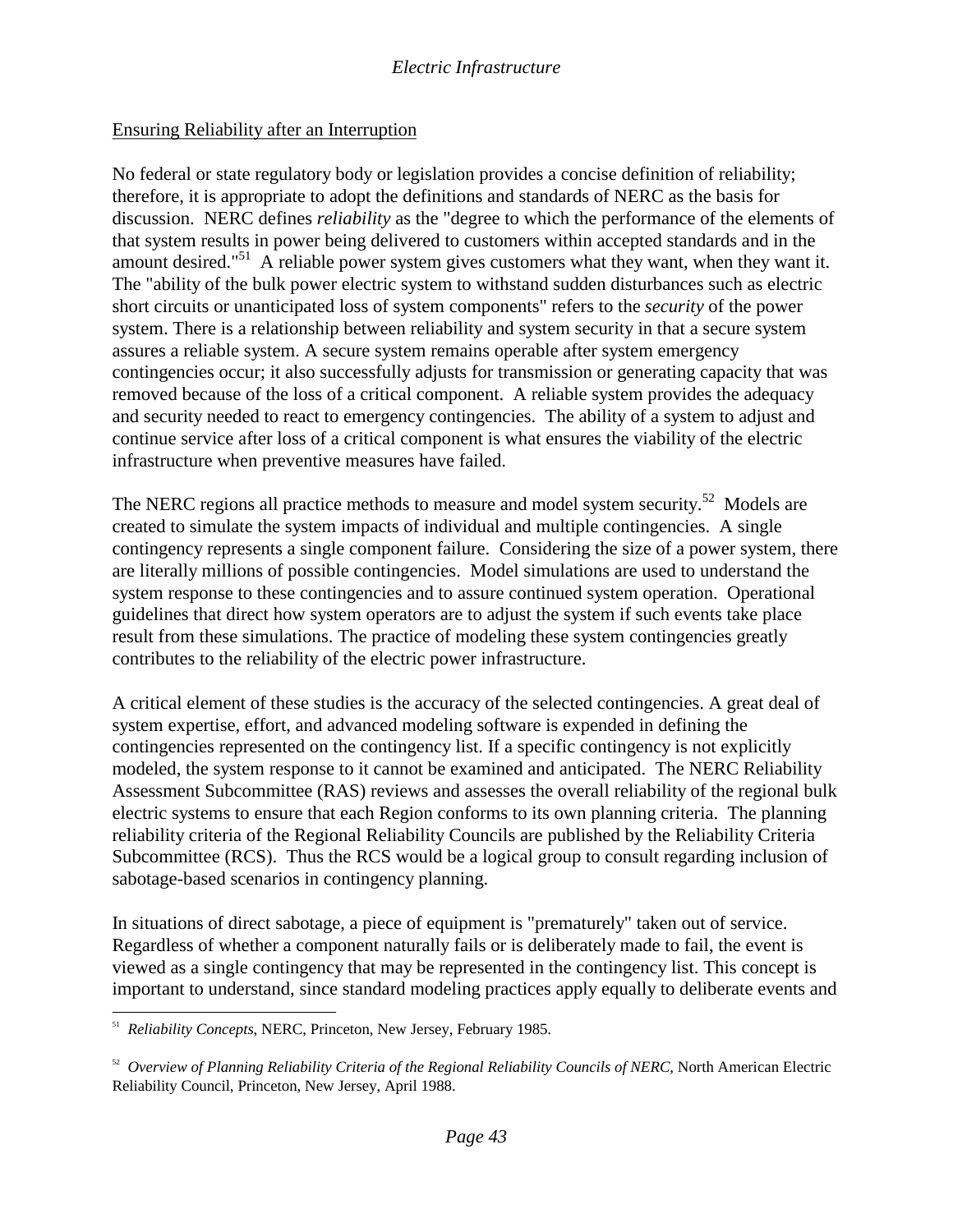natural events. As long as the contingency is a member of the contingency list, the event can be simulated, system security can be evaluated, and impact mitigation can be planned. In a similar manner, selected multiple contingencies are included in the contingency list, although they pose a greater threat to continued system security. This information must be kept in mind when considering the impact of deliberate power system attacks.

The steps involved in selecting, simulating, and evaluating the impacts of contingencies is considered a system planning activity. In the event that contingencies do occur, NERC policies dictate how the industry is to respond to these events and report them. An example of these policies are found in the *NERC Operating Manual*. It presents specific criteria, requirements, and guidelines with regard to particular system operating characteristics and procedures. Guidance is provided for generation control, transmission, system coordination, emergency operations, operations planning, telecommunications, and operator training issues.

The *NERC Operating Manual* addresses the need for each utility in the control area to maintain a level of operating reserve sufficient to account for system equipment forced outage rates. Following loss of resources or load, a control area must take appropriate steps to return the system load to its predisturbance level within 10 minutes after the start of the disturbance. When an operating emergency occurs, a prime consideration is to maintain parallel operation throughout the interconnection. Each system and control area must promptly take appropriate action to relieve abnormal conditions. A system, control area, or power pool that experiences or anticipates an operating emergency must communicate its current and future status to neighboring systems throughout the interconnection. Systems able to provide emergency assistance then make their capabilities known to the burdened system. Other systems may be notified through predetermined communication paths whenever the system suspects or has identified a multi-site sabotage occurrence or a single-site sabotage of a critical facility. If necessary, the system has a predetermined methodology for shedding load to accommodate the entire interconnected system.

An issue recently arose concerning the original NERC System Coordinators Committee proposal for prioritizing customers, which allowed a utility to interrupt nonutility firm customers before utility firm customers. The proposal was in contravention of FERC's *pro forma* tariff regulations, which prohibit discrimination between similarly situated customers (i.e., all firm customers). NERC and FERC worked together informally to redraft the proposal to meet FERC nondiscrimination requirements, using a *pro rata* interruption methodology for all similarly situated customers whose load was determined to be affected by the contingency.

All disturbances or unusual occurrences suspected or determined to be caused by sabotage must be reported to the appropriate governmental agencies, including the FBI and regulatory bodies. Each control area must have procedures for recognizing sabotage events on its facilities and multi-site sabotage affecting larger portions of the interconnection and for making its system operators aware of them.

A set of plans must be developed and implemented for each system, control area, pool, and region within NERC to cope with operating emergencies. These plans must enable the system or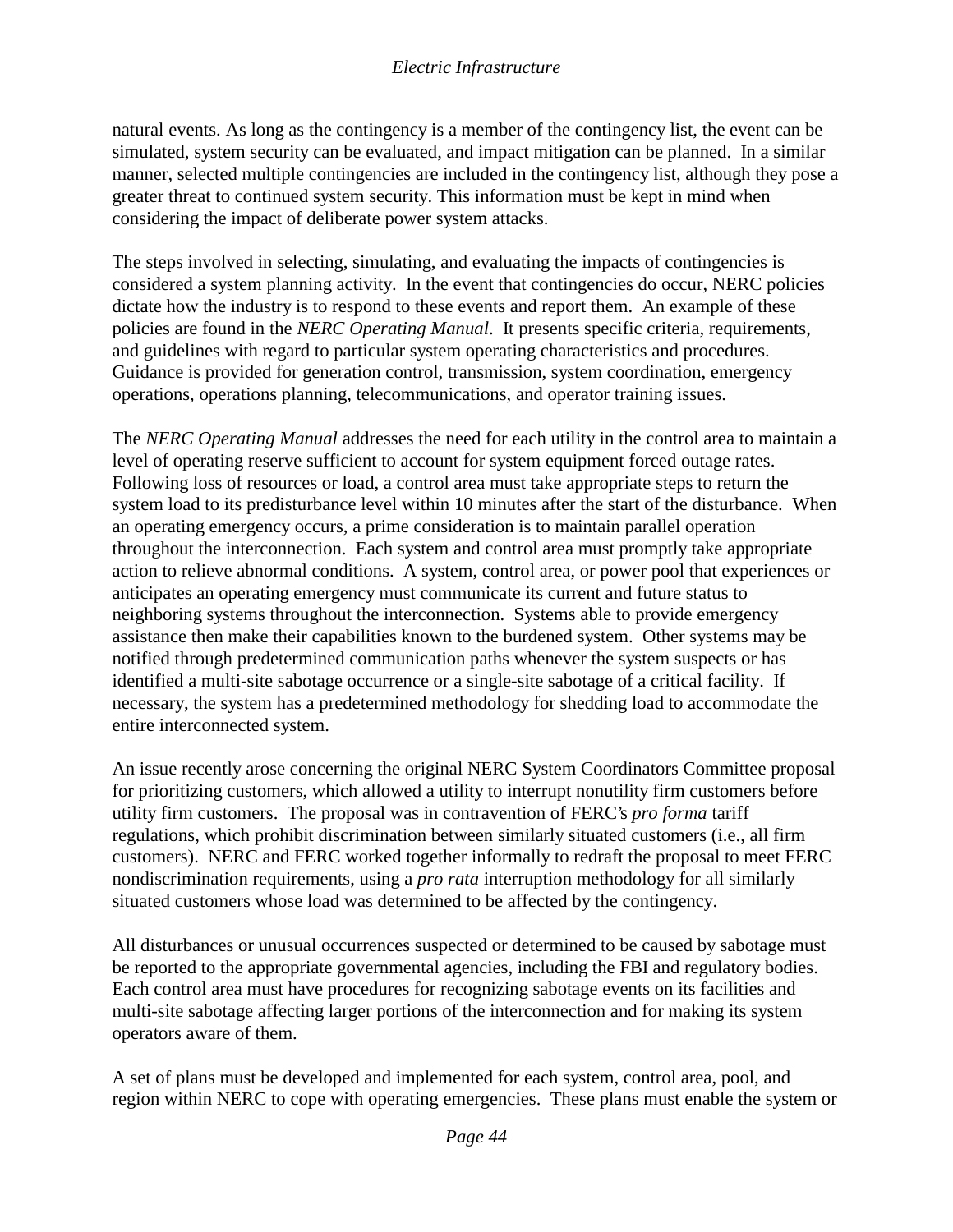pool to mitigate, to the fullest extent possible, the effect of a capacity or energy emergency on its customers. These must include operating and coordinating agreements between neighboring systems or pools to provide emergency assistance. Such assistance may include supplying reserve generating capacity for a limited period of time. The system operators also must have authority to implement manual load shedding when necessary.

Reports of any emergency conditions or abnormal events, which in the opinion of the reporting utility could constitute a hazard to maintaining the continuity of the bulk electric power supply system, must be reported to the DOE Emergency Operating Center (EOC) within 24 hours. The *NERC Operating Manual* provides for regional and interregional emergency telecommunications networks in Appendix 7A. Each network consists of a preset conference call that interconnects coordination centers in the regions within each interconnection. The *NERC Operating Manual*  even sets out call procedures. There are hotlines for aid in emergency or near-emergency situations, which cannot be solved by normal contiguous interconnected system communications. The telecommunication networks are to be tested weekly to assure operation during emergency conditions.

NERC consistently modifies and updates these policies as specific events reveal policy deficiencies. Considerable practical experience has been gained from analyzing actual system disturbances.<sup>53</sup> These studies provide insight on whether to reenforce or change existing policies. Most of these events represent localized problems that affect a small number of customers, if any. In the event of a large-scale incident, NERC assigns focused task forces to study and publish a detailed accounting of the events leading up to the specific situation.<sup>54</sup> Both report formats typically summarize the situation, describe the sequence of events, describe power restoration procedures, draw a series of conclusions, and identify a set of recommendations intended to prevent similar incidents. Similarly, specific changes to NERC policies may be proposed to reduce the likelihood of reproducing similar situations in the future. Again, NERC's methods provide a proactive means of acquiring and including lessons learned into operational procedures to increase overall system reliability.

### Availability of Sensitive Data

FERC Form 715, *Annual Transmission Planning and Evaluation Report,* provides NERC regional load flow data to the general public. This data could be used by an experienced energy system modeler to pinpoint potential weak network facilities or interconnections. This poses a risk to system security by providing information on the system topology and likely vulnerable areas. Unrestricted access to this data was a controversial issue before Form 715 was ordered. Now the FERC bulletin board system (BBS) offers the data free of charge. Anyone can log onto the BBS by typing a name and password; there is no mechanism to verify the name or company

<sup>53</sup>*System Disturbances*, NERC, Princeton, New Jersey, July 1996.

<sup>54</sup> For example, see *Report on Electric Utilities' Response to the Cold Wave of January 1994*, NERC, Princeton, New Jersey, April 1994.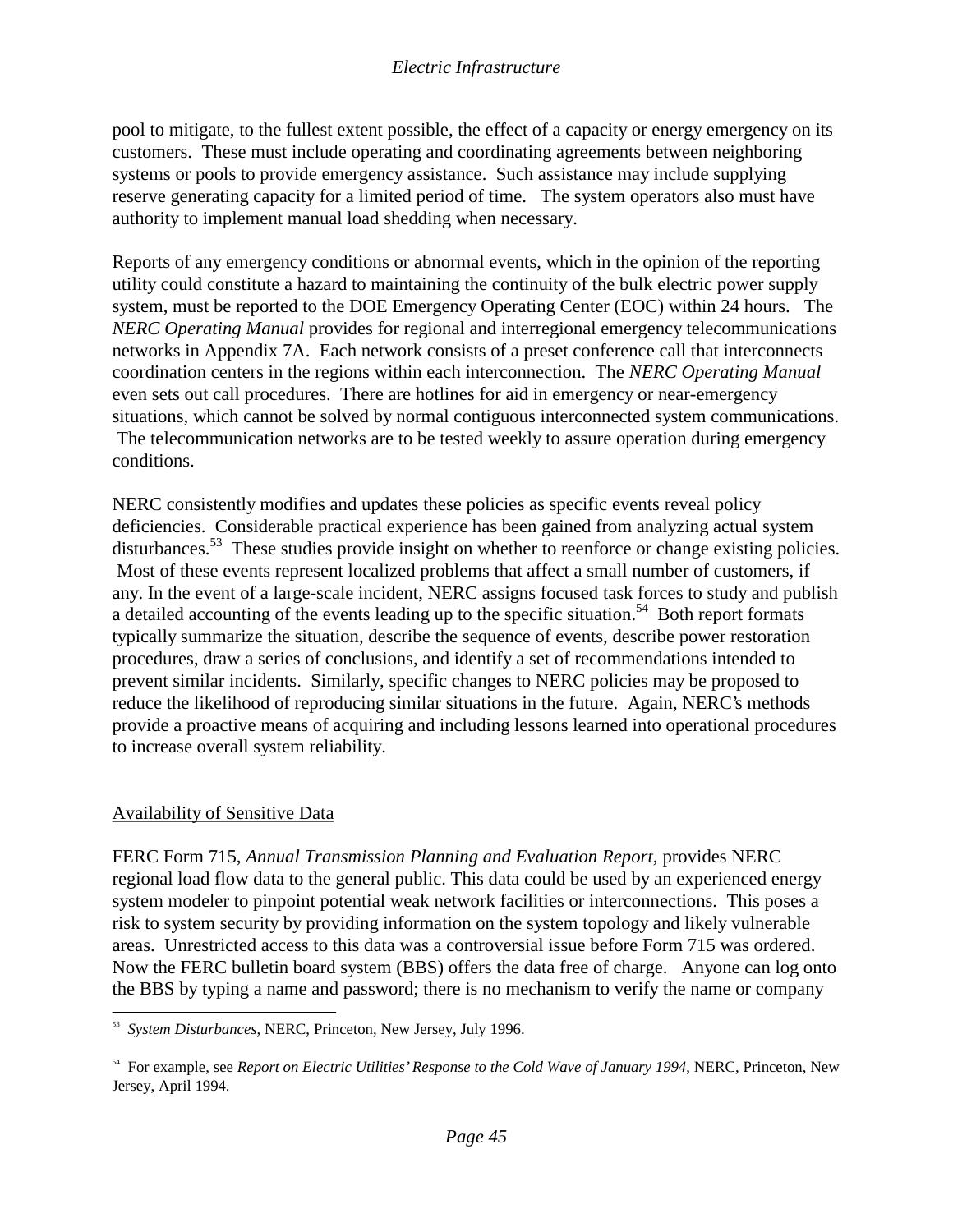affiliation. The system provides downloadable data files, including annual reports, rates, planning area reports, and other documents. In addition, similar information, including the date, time, duration and cause of outages experienced by every NERC member, is available on the NERC Internet site (http://www.nerc.com/dawg/database/dawg-96.html). The exact potential for abuse is difficult to determine, since some amount of system expertise is still required to derive a contingency set that causes trouble. However, it is possible that access to this data could enable an intelligent hostile element to establish a contingency list, prioritize the effects of represented contingencies, and produce a multiple contingency disturbance that could bring down the system in some manner. Access to the contingency set, whether derived from the FERC Form 715 data or purchased from a disgruntled utility employee, poses a significant risk to electrical infrastructure protection.

In addition, with the development of the OASIS, even more information will be easily available concerning the routing of interstate, wholesale electric sales throughout the nation. Also, to facilitate the wheeling ordered by FERC Order 888, independent system operators (ISOs) (centralized control points) may be developed for many power pools and interconnections to broker the movement of electricity from control area to control area.<sup>55</sup> This again will tend to concentrate information on generation and transmission adequacy in one database.

### **4.3.2 Measures for Improvement**

From discussions and professional interactions at conferences and meetings, one can sense that utilities sincerely want to provide a reliable product to their customers. As it does in any business, risk plays a role in both reliability and earnings. If utilities had the option, they would install state-of-the-art equipment designed to provide the most reliable operation for their given transmission and distribution network configuration. However, in the deregulation climate it is necessary to closely monitor costs. The open market will send the proper price signals when transmission bottlenecks become a limiting factor in assuring economical power.

One simple improvement in the present regulatory structure would be to reduce the red tape associated with recovery of costs incurred to improve reliability. The NERC report, *Options to Ensure Compliance with NERC and Regional Reliability Council Policies, Standards and Criteria,* recommends that FERC ensure that all expenses incurred to meet reliability criteria established by the NERC are fully recoverable through rates. After short-run improvement costs are recovered, the long-run benefits of relieving these bottlenecks are as follows: increased transfer capability, increased transmission margins, improved operating flexibility in the event of natural or deliberate interruptions, and reduced customer costs.

<sup>55</sup> In the California electric utility restructuring scheme, when the ISOs are formed the utilities will transfer their transmission grids to the ISO and either sell or lease their control centers (computers and all) to the ISO.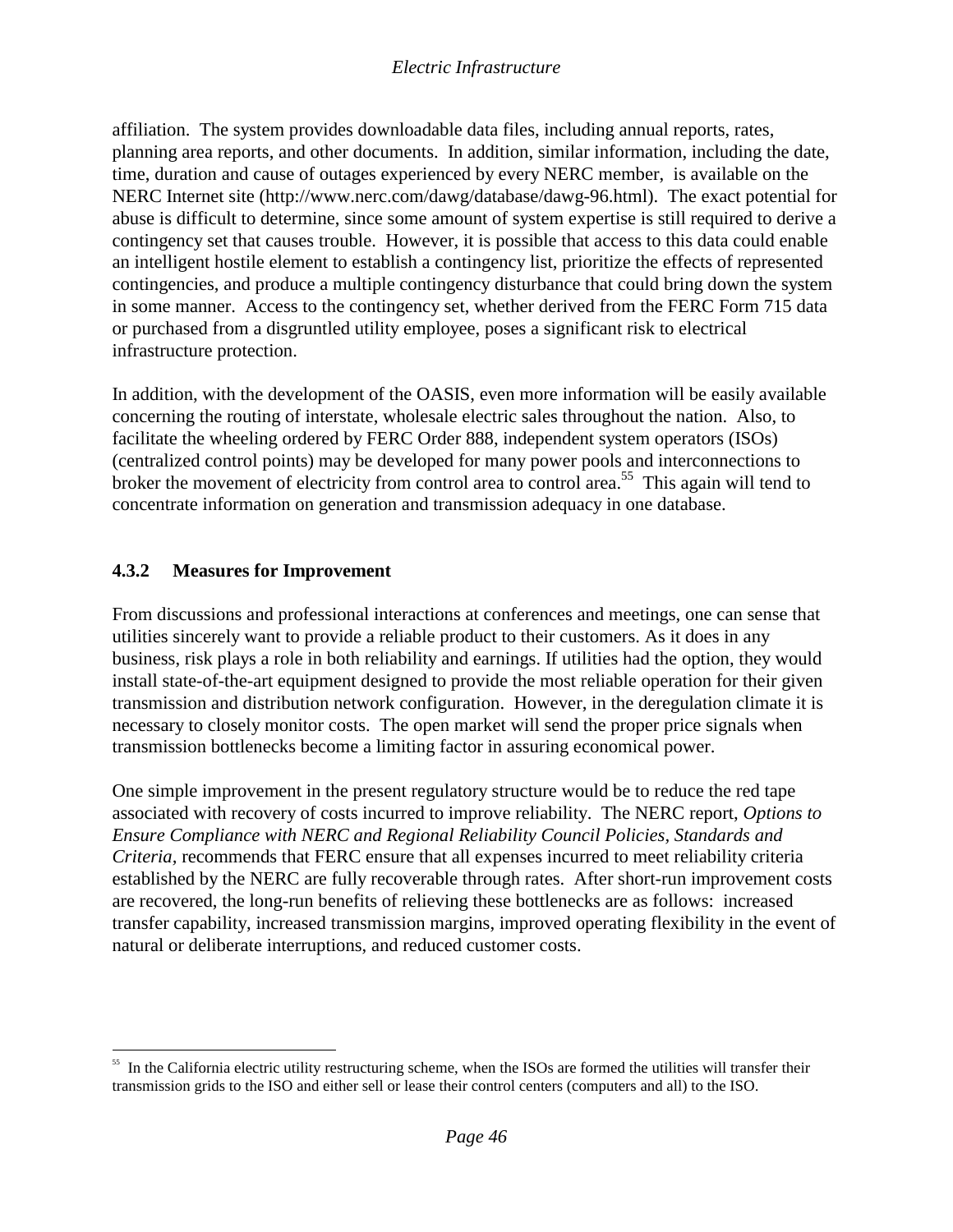The analysis of regulatory impacts on critical electrical infrastructure protection in Section 4.1 suggests four areas for possible initiatives to improve security. Three of the four are aimed at preventing attack, and the fourth is aimed at preventing widespread consequences from an attack.

- 1. *Develop higher standards for physical security at vulnerable nonnuclear facilities*. As discussed, security standards for nuclear power plants are extensive and apparently effective. Security standards for physical protection of nonnuclear facilities such as power plants and substations are much narrower in scope. To improve overall system security, one approach would be to research cost-effective measures to enhance security at such facilities. A model standard for implementing such measures could then be developed for adoption by NERC and state regulatory bodies. Uniform application of requirements would help ensure that these measures do not interfere with the market by favoring some firms over others.
- 2. *Develop methods for protecting against cyber attack on control systems.* As discussed, network control systems are considered vulnerable to intercept and interference. An obvious response would be to develop methods or protocols for protecting this information, either through the use of physically secured transmissions or through encryption or other data-protection methods. Regulatory action to require use of such protections may be appropriate since they might be cost-effective from an overall system standpoint, yet not so from the standpoint of any given company.
- 3. *Control key information that identifies system vulnerabilities*. Information on system configurations that might benefit hostile elements is currently available over the FERC BBS, on the Internet, and via Freedom of Information Act requests. Placing controls on such information might serve a protective function. However, research would be needed to determine whether (1) information can practically be controlled without substantially interfering with normal or emergency operations and (2) control of this information would run counter to any current regulatory disclosure requirements.
- 4. *Add more sabotage-based scenarios to NERC contingency modeling and planning.*  Modeling and planning for system contingencies by NERC is the main method by which the electric industry assures that local emergencies do not become regional or national emergencies. Some sabotage-based scenarios are already part of this planning. It might be worthwhile for a government-industry group to examine this planning and determine whether other plausible scenarios should be considered.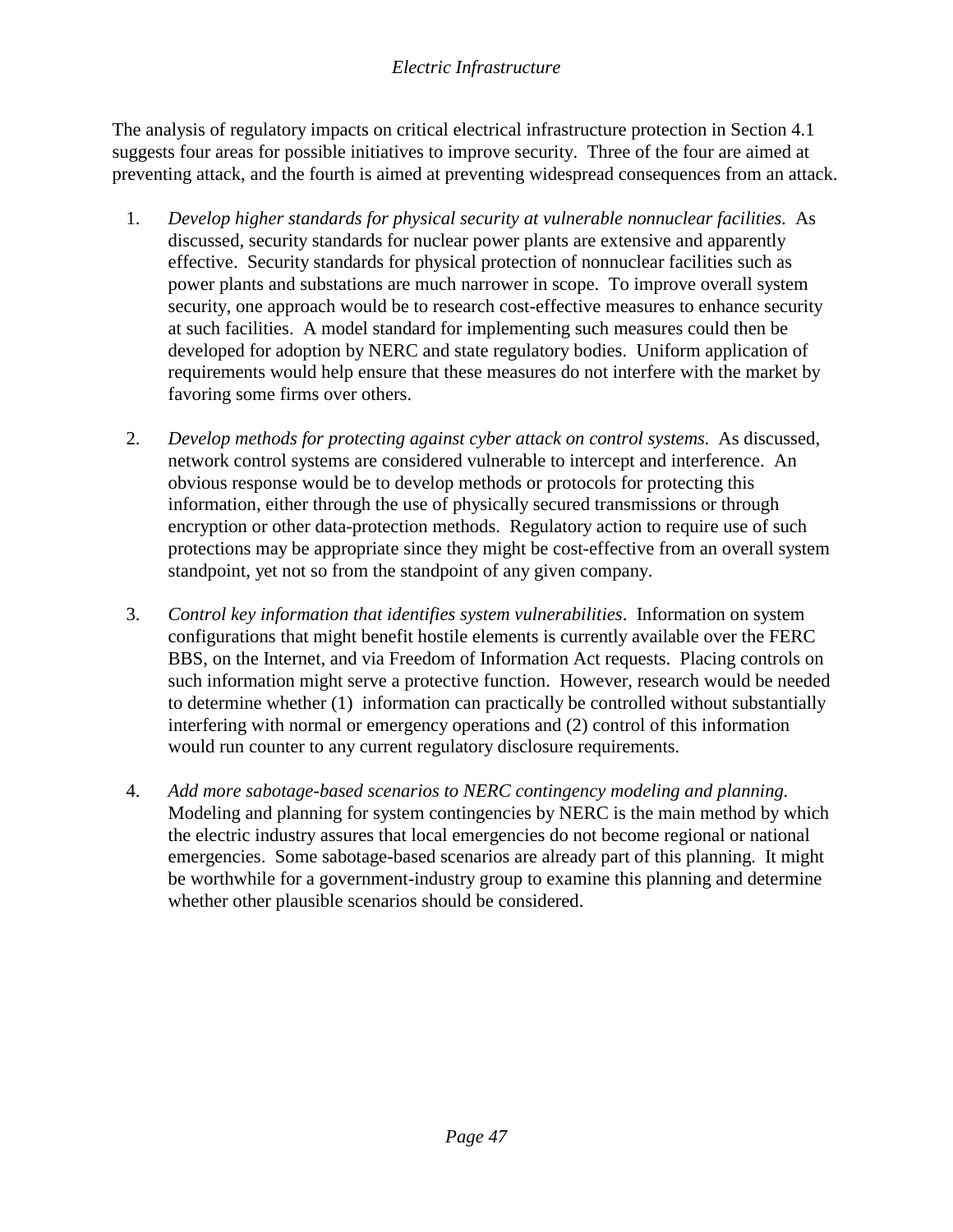## **5 OIL AND NATURAL GAS INFRASTRUCTURE**

### **5.1 General Description of Regulation**

### **5.1.1 Current Regulatory Environment**

#### Natural Gas Industry Profile

Natural gas is produced at privately owned wells located throughout the United States. Some wells are located on private lands. Others are located on federal lands leased from the U.S. Bureau of Land Management (BLM) or under leases of rights on the Outer Continental Shelf (OCS), which is under the jurisdiction of the U.S. Department of Interior (DOI), Minerals Management Service (MMS).<sup>56</sup> The gas is pumped, either as a by-product of oil production or as a singular product, and transported along gathering lines to a consolidation/compression facility. Natural gas is also imported from (and exported to) Canada and Mexico along international pipelines. Liquefied natural gas (LNG) is also imported via tank ships to port facilities where it is stored, then converted to the gaseous form for pipeline shipment. The safety regulation of LNG facilities is under U.S. Department of Transportation (DOT) jurisdiction. However, states may have requirements for liquefied petroleum gas (LPG) and compressed natural gas (CNG) facilities.

The gas is then transported along a network of interstate and intrastate pipelines that traverse the 48 contiguous states and Alaska. These pipelines are owned and operated by pipeline companies. Pipeline companies are engaged in the transportation of natural gas; however, these companies may have sister divisions or companies engaged in production or distribution operations. The gas can be delivered to the ultimate consumer either directly from the pipeline, as is the case with some industrial or commercial facilities, or to an interconnection (city gate) with a local distribution company (LDC) for transportation along distribution lines to homes and businesses.

### Overview of Natural Gas Regulation

As discussed below, each of the natural gas system components (production, transportation, and distribution) is regulated by different regulatory bodies.

<sup>&</sup>lt;sup>56</sup> MMS has jurisdiction over areas except those specific areas under state jurisdiction that are delineated by using a formula. For Texas and the Gulf Coast of Florida, it is three marine leagues (approximately nine nautical miles) seaward from the baseline from which the breadth of the territorial seas is measured.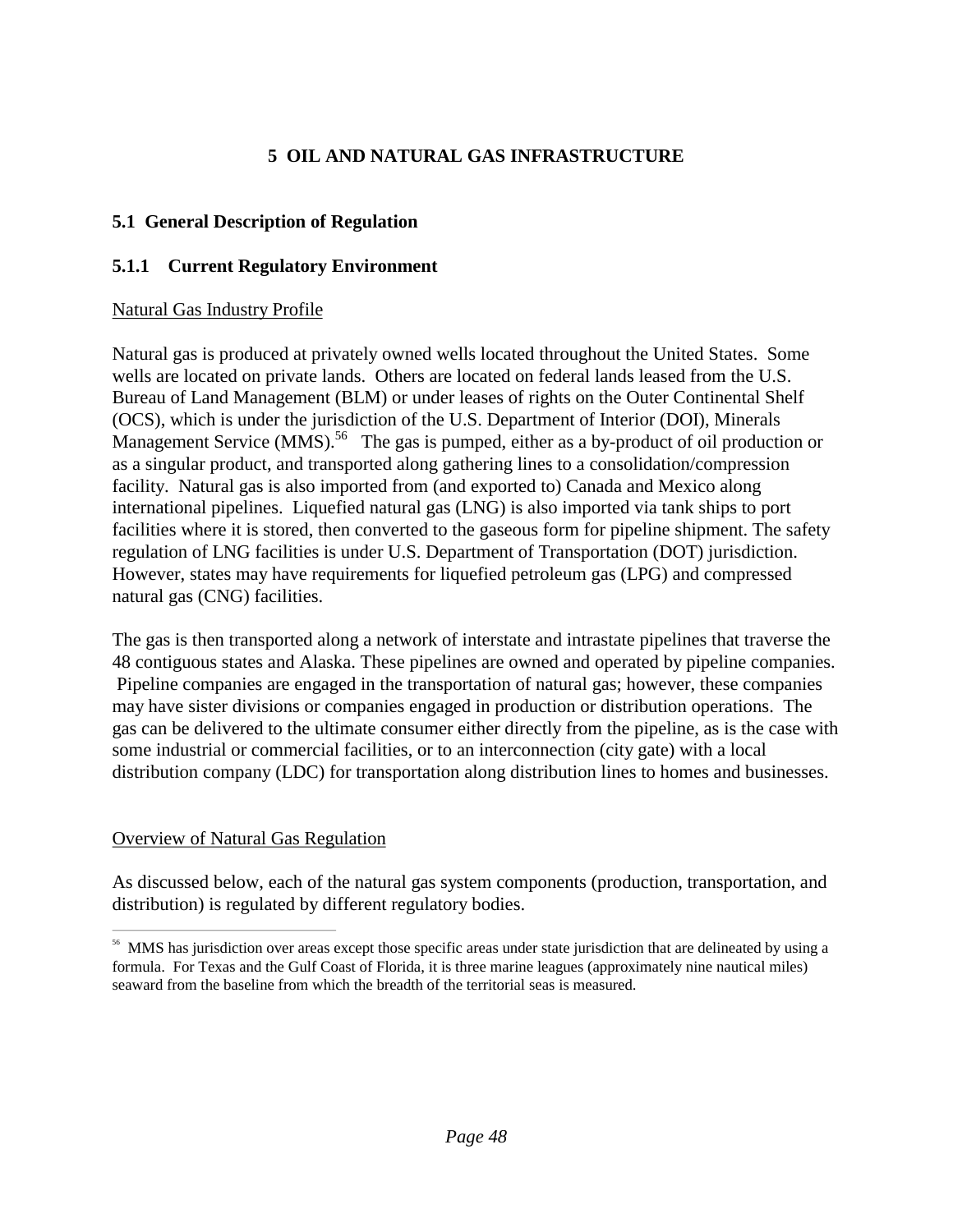- Production facilities are subject to both economic and environmental regulation. Economic regulation of natural gas production addresses well drilling, well management, and management for gathering, treating, and compressing gas for pipeline transmission. In general, privately owned production facilities are under the jurisdiction of the state in which the facility is located. Production facilities located on federal lands are regulated via the terms of their lease by the BLM. The MMS exercises control via lease terms of facilities located on the OCS. Production-related facilities are also subject to environmental regulation by the U.S. Environmental Protection Agency (EPA) and its authorized state counterparts. Applicable environmental regulations include those pertaining to waste disposal and air emissions.
- For interstate pipelines, the economic aspects of wholesale transportation and sales of natural gas are within the jurisdiction of the Federal Energy Regulatory Commission (FERC). Pipeline safety and construction standards for interstate transportation pipelines are under the DOT.
- For intrastate pipelines and LDC distribution lines, pipeline safety and construction standards are within the jurisdiction of the state agency (certified by DOT). The economic aspects of intrastate, retail transportation and sales of natural gas (intrastate pipeline companies and LDC public utilities) are regulated by the state public utility commission (PUC).

## Oil Industry Profile

Like natural gas, oil is produced at privately owned facilities located throughout the United States. These facilities may be located on private land or on leased federal lands, including the OCS. Although there are small independent producers, the major oil companies (the 20 largest, vertically integrated, multinational oil companies) predominate the oil industry. The independents vary in size and generally are not involved in every stage of the oil industry. Most engage only in production and sell their crude product to the major oil companies or to smaller independent refineries. In the case of gasoline, the oil companies and refiners sell to other wholesalers or sell at retail from their own gas stations or under contract with independent gas stations. Other grades of oil are also sold to end users or to retailers (e.g., fuel oil suppliers). In some cases, oil or oil products are shipped via pipeline directly to large industrial customers. Most wholesale transportation is by pipeline or truck to a local end terminal, where the product is stored and then transported by truck to individual customers such as gasoline stations.

### Overview of Oil Regulation

The regulation of oil production facilities (including treatment facilities such as refineries) is generally under state jurisdiction, except for facilities operating under lease on federal lands or the OCS. Oil producers are generally subject to state regulations concerning well drilling, well management (including maximum production limits), gathering equipment, storage, and refining.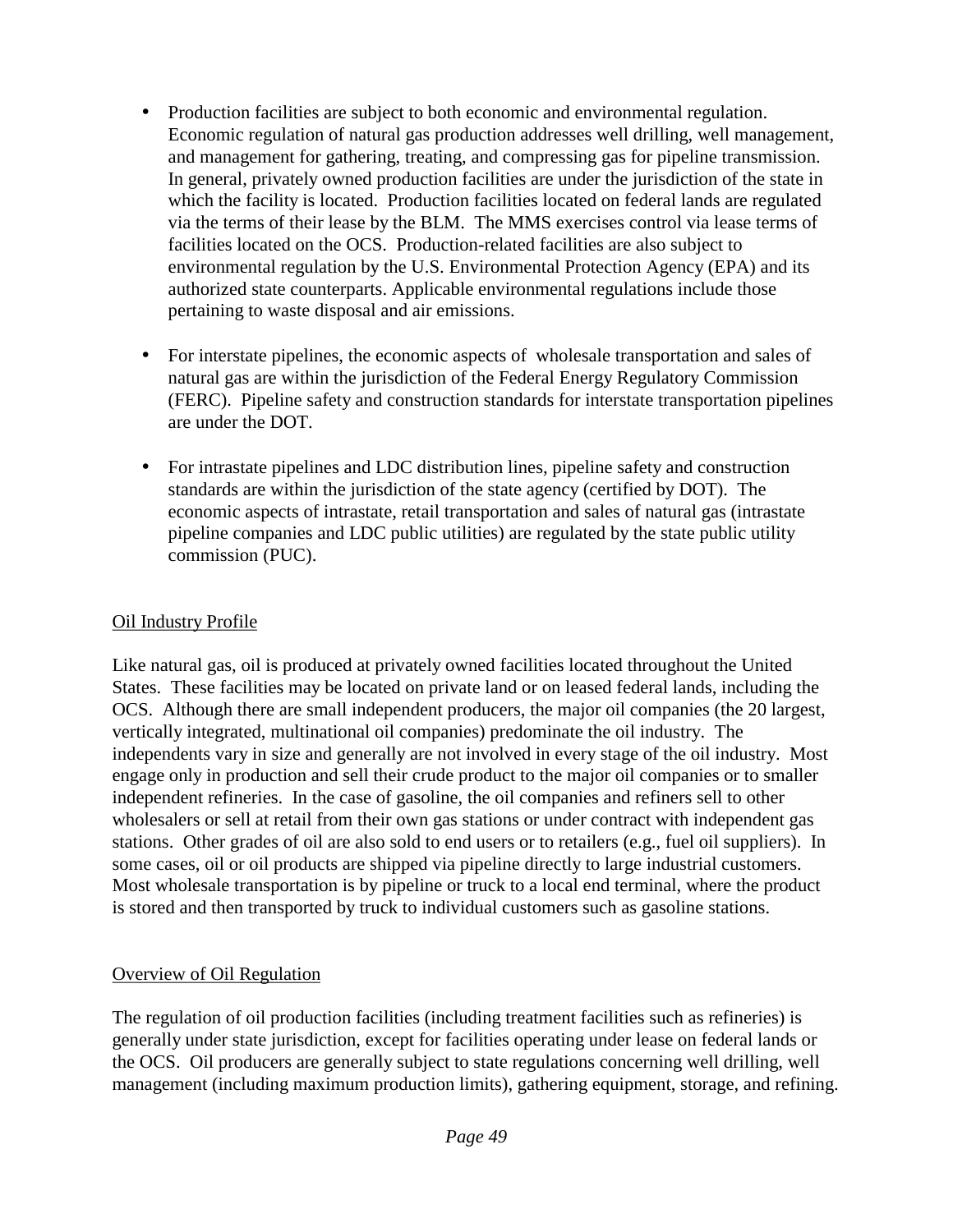They are also subject to environmental regulations (including requirements for spill prevention and emergency response) administered by the EPA and its authorized state counterparts. Emergency response and personnel safety for off-shore production facilities on the OCS come under the jurisdiction of the U.S. Coast Guard and MMS. However, pipelines running from production facilities to on-shore facilities (that are not gathering lines) are under the jurisdiction of DOT.

Safety and construction standards for interstate oil transportation pipelines are under the jurisdiction of DOT. Intrastate pipelines are similarly regulated by state agencies under DOTcertified programs. Most economic regulation of oil pipeline construction, both interstate and intrastate, ended in 1994. However, oil pipelines must still file simplified rates and tariffs for transportation services with the FERC (18 CFR Parts 340-342).

### Complexity of the Oil and Gas Regulatory Scheme

The regulatory scheme for oil and gas is complex and divided among many agencies. There are numerous provisions and exceptions to particular parts of the scheme for particular types of equipment or situations. In some cases, the scope of a particular agency's jurisdiction may extend only to production equipment or only to transmission or distribution equipment, but the real world of oil and gas systems does not always fall neatly into these categories. Therefore, determining who has jurisdiction and what rules apply to a given location is sometimes difficult. For example, DOT has issued regulations prescribing minimum safety standards for pipeline facilities, covering the construction, maintenance, and operation of gas and oil interstate pipelines. The scope of these regulations includes the gathering, transmission, and distribution of gas by pipeline and the storage of gas, but does not include the gathering of gas through unregulated gathering lines in rural locations located outside the limits of any (1) incorporated or unincorporated city, town, or village; (2) any other designated residential or commercial area (including a subdivision, business, shopping center, or community development); or (3) similar populated area. DOT-regulated transportation of oil includes the movement of petroleum or petroleum products by pipeline or the incidental storage of such products but does not include oil moving through gathering lines in a rural area; on-shore production, refining, or manufacturing facilities; or storage or in-plant piping systems associated with on-shore production, refining, or manufacturing facilities. The safety aspects of gathering lines and distribution lines in rural areas or within production facilities are generally under the jurisdiction of state pipeline safety regulation.

The complexity of the regulatory scheme may or may not be a problem for the oil and gas industry *per se*; however, it can complicate efforts to institute changes in the regulations to accommodate new policies.57

 $57$  See Appendix A to 49 CFR Part 195 - Delineation Between Federal and State Jurisdiction - Statement of Agency Policy and Interpretation.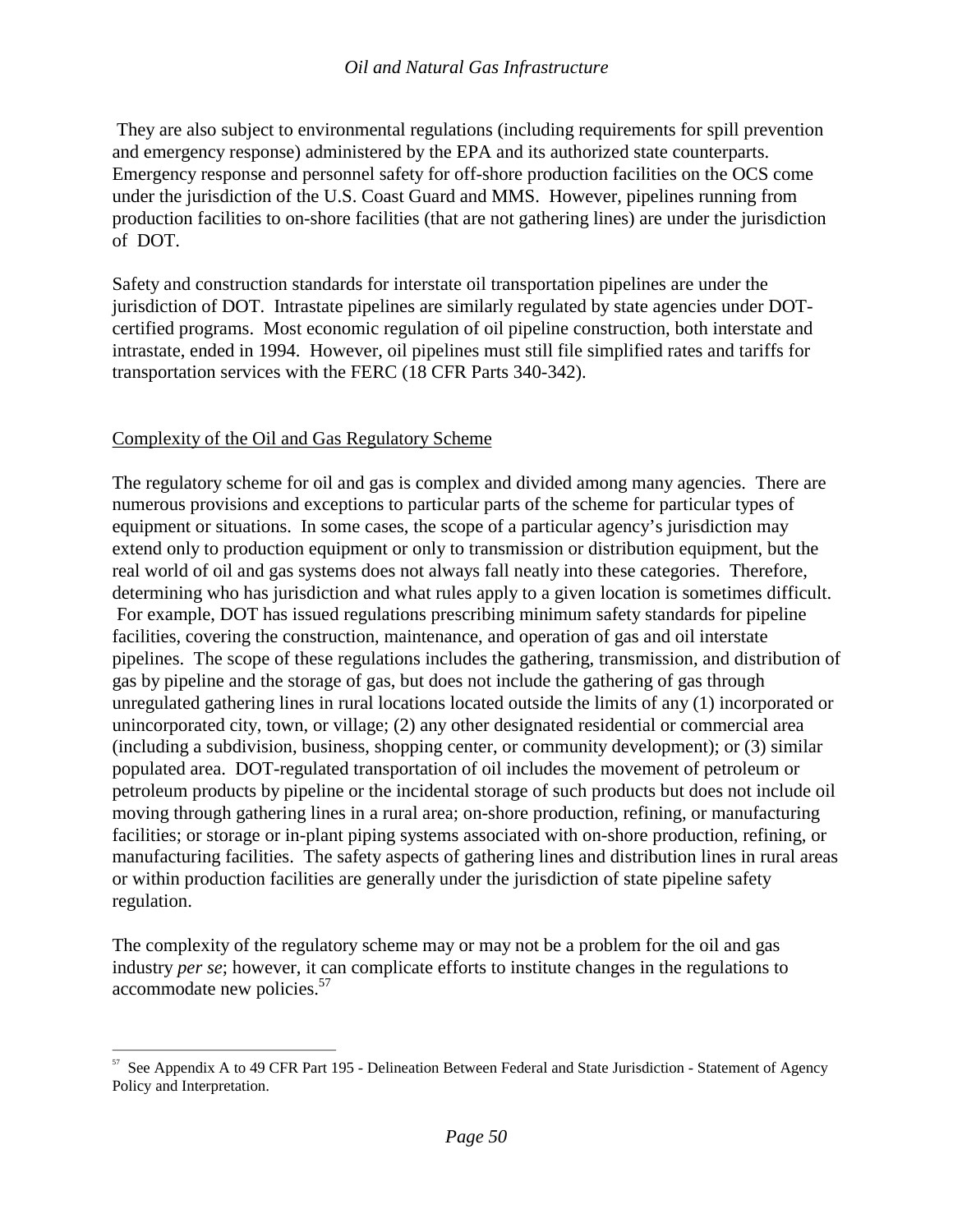## **5.1.2 Current Trends in Regulation**

#### Deregulation of Natural Gas

Federal regulation of natural gas began with the Natural Gas Act (NGA) passed in 1938. Regulation of natural gas under the NGA was implemented by the Federal Power Commission (FPC).58 The NGA allowed pipelines to transport gas from producers to customers across state boundaries. The NGA applied to interstate pipeline companies only; gathering, production, and distribution facilities were not included. However, the FPC's jurisdiction under the NGA was extended to producers by the Supreme Court.<sup>59</sup> After a relatively long quiet period, oil and gas shortages in the 1970s led to a series of legislative changes. In 1978 Congress passed the Natural Gas Policy Act (NGPA), which moved from cost-based, utility-type regulation toward a pseudo-free market pricing scheme. The NGPA had a built-in time schedule for price deregulation, and a substantial portion of gas was deregulated by January 1985. In 1989, the Natural Gas Wellhead Decontrol Act (NGWDA) removed all remaining NGPA wellhead price controls and eliminated all NGA filing requirements for natural gas producers. This situation created a competitive market and the start of market-based wholesale rates. As discussed below, pursuant to FERC Orders 436 and 636, producers and users of natural gas now have open access to the network of pipelines on a contractual basis with pipeline companies. However, FERC still requires pipeline companies to obtain approval for corporate merger and divestiture, obtain permits for constructing interstate pipelines, and file rates for transporting natural gas along those pipelines and for operating storage facilities connected to the pipeline.

The 1980s brought gradual deregulation of natural gas production pricing. In 1984, FERC issued Order 380, which outlawed minimum bills, giving customers the opportunity to purchase lowcost supplies while avoiding the high-cost old contracts. The following year, FERC issued Order 436, which required pipelines to provide separate transportation service to other producers, thus allowing marketers and end-users to compete. Finally, FERC Order 636 (August 1992) completed deregulation by forcing pipelines to fully unbundle their merchant, transportation, and storage services, thereby allowing for market-based prices and creating a secondary pipeline capacity market.

The recent changes in federal regulation of natural gas pricing effectively segment the industry into three parts: producers, interstate pipeline operators, and intrastate pipelines and distribution networks. Members of each of these groups are now more or less free to contract for the sale, purchase, and transportation of natural gas on an as-needed basis and at mutually negotiated prices. However, there is still federal oversight, and the federal government can act to alleviate shortages if they occur.

<sup>&</sup>lt;sup>58</sup> The FPC was the predecessor to the FERC. Intrastate pipelines (Hinshaw pipelines) are not subject to NGA jurisdiction but to the jurisdiction of the applicable state agency.

<sup>59</sup>*Interstate Natural Gas Co. v. FPC,* 331 U.S. 682 (1947) and *Phillips Petroleum Co. v. Wisconsin*, 347 U.S. 672 (1954).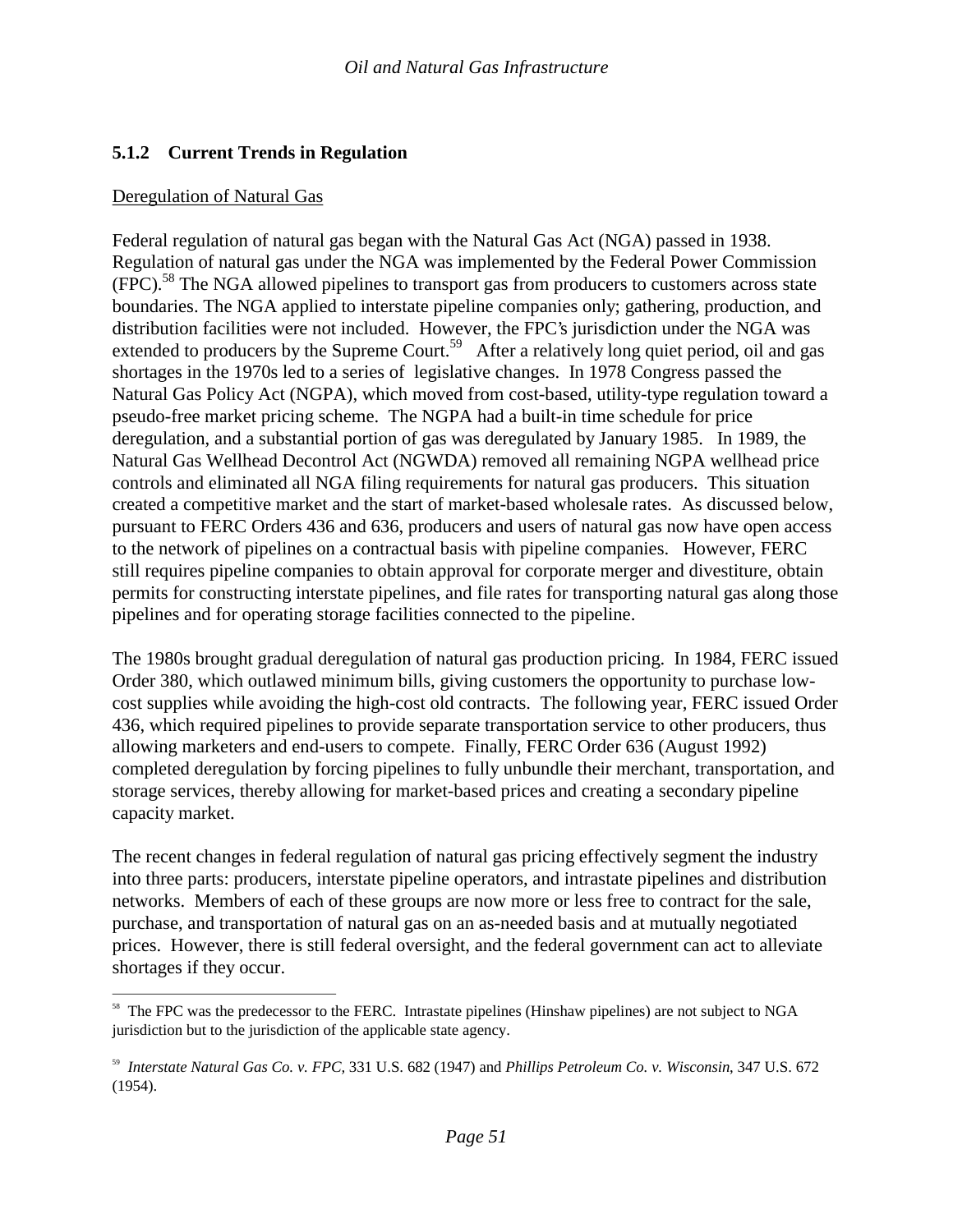At the state level, the trend is for state PUCs to follow the federal pattern of deregulating pricing. However, other aspects of state-level regulation, such as well production limits and pipeline safety requirements, are still closely regulated, as detailed below.

### Deregulation of Oil

As did natural gas regulation, oil industry regulation underwent significant changes beginning in the 1970s, leading to wholesale pricing deregulation in the 1990s. The Emergency Petroleum Allocation Act of 1973 (EPAA) gave broad authority to the President to regulate oil production and wellhead prices to stimulate domestic exploration and production. The President was also authorized to establish priorities among end users in times of shortage. In 1979, President Carter used his EPAA authority to begin a phased decontrol of oil and oil products regulation. Economic regulation of oil products was essentially ended under Executive Order 12287 (January 28, 1981). In 1992, FERC jurisdiction over oil transportation pipelines was reduced to the acceptance of simplified rate filings, and in 1994 FERC's authority over permitting the siting and construction of oil pipelines was repealed altogether. Although the federal economic regulation of oil and natural gas production has in effect ended, production functions and pipeline construction are still regulated at the state level.

The deregulated oil industry is in an economically challenging situation. The number of refineries has decreased from more than 300 to 165 over the past 15 years. The profit margins have decreased while the competition, particularly from overseas companies, has increased. There has been an increase in environmental regulation, in part from the closing of loopholes and exemptions that once protected the industry. Recent environmental trends include (1) producers having to report data for the EPA's Toxic Release Inventory, (2) compliance with air quality standards, (3) an increase in safety programs, and (4) restricted exploration. All of these result in increased costs to the oil industry. The EPA's Toxic Release Inventory requirements are projected to cost producers more than \$100 million per year. Increased air quality standards and reduced emissions require major capital investments in environmental technologies. In addition, because of environmental concerns, some potential oil-producing areas, such as the Arctic Refuge and recent finds off the coasts of Florida and North Carolina, are not being opened up to producers. These regulatory changes and access restrictions will ultimately increase the cost of production and lower the amount of domestic production.

In addition, the construction of new natural gas and oil pipelines must now confront the opposition of environmental groups and communities. Recently in Illinois, a request for permission to build an oil pipeline through a suburban area was denied by the Illinois Commerce Commission for failure to demonstrate a public need. The Commission found the desire of one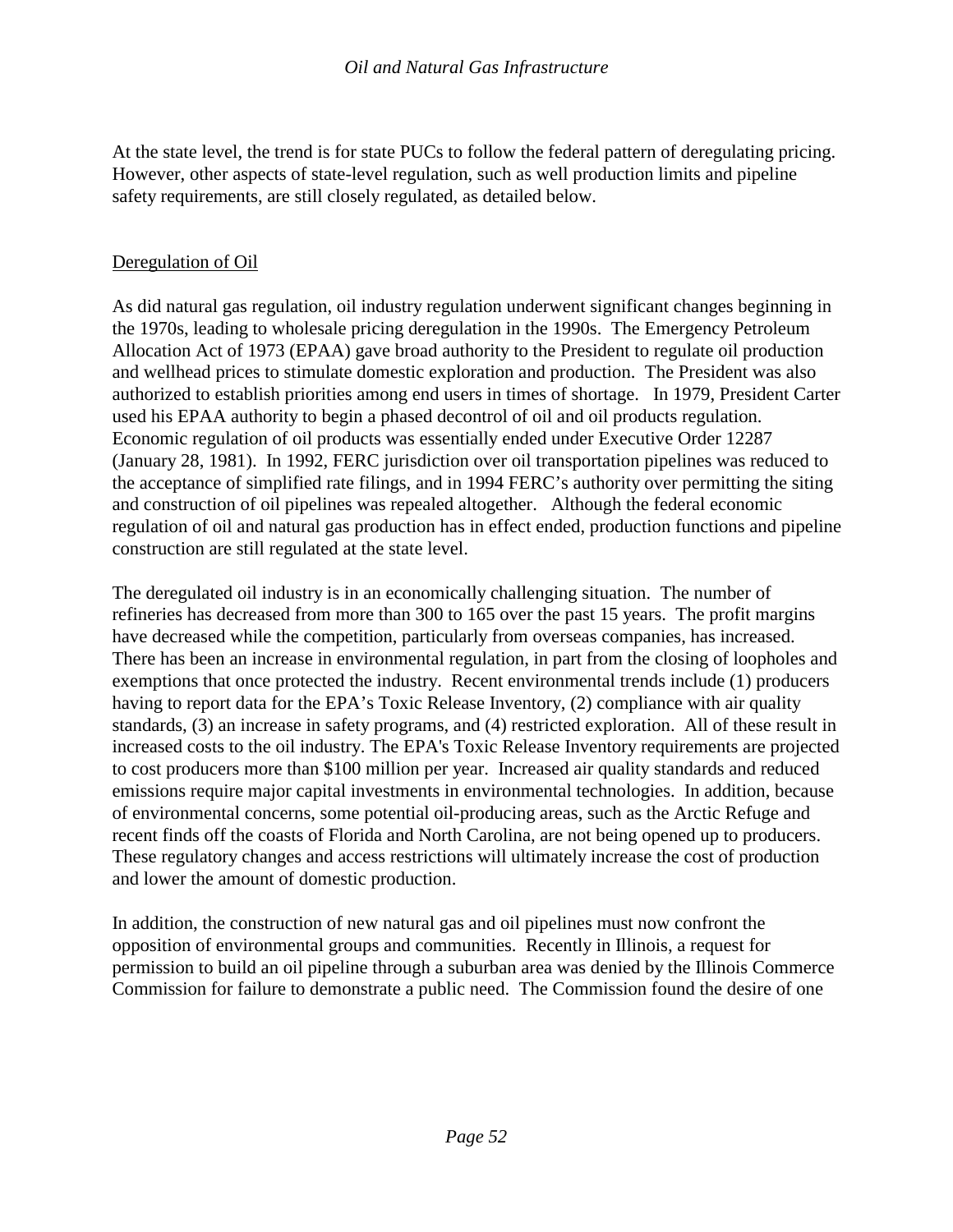refinery to obtain lower-cost, additional oil supplies was not sufficient to establish a public need and invoke the Commission's power of eminent domain, when compared with the concerns of affected communities.<sup>60</sup>

#### Decreased Margins in Capacity

Economists link competitive markets and efficient markets together. The assumption is that the gas and oil suppliers will meet the demand, provided consumers are willing to pay to maintain adequate supplies. However, there may be some potential pitfalls to consider. Under pure competition, pipelines must operate at high utilization rates to keep costs down. Each pipeline will optimize its own deliveries without consideration for the network system or for establishing emergency supplies. The excess capacity on the existing pipeline infrastructure will decrease, thereby reducing the current transportation system redundancy.

#### Use of Risk Analysis in Setting Requirements

DOT, EPA, the Coast Guard, and state agencies still strongly regulate the safety of pipelines and production and storage facilities. The recent reauthorization of the Pipeline Safety Act (Accountable Pipelines Safety and Partnership Act of 1996) does not erode the safety standards set for pipelines. However, for the first time, it does provide for the systematic application of a risk management scheme to its rulemaking process and to the industry's implementation of the regulations. This new approach provides that safety standards prescribed by DOT must be not only practicable and designed to meet the need for gas pipeline safety but must also consider the reasonably identifiable or estimated costs and benefits expected to result from the new standard. In conducting the risk assessment, DOT must identify the regulatory and nonregulatory options considered in prescribing the new standard and the associated costs and benefits. However, this balancing is not required when the regulation is the product of negotiated rulemaking or the adoption of industry standards that receive no significant adverse comment after notice in the *Federal Register*.

To ensure continued pipeline safety, under the current rulemaking process, proposed standards are reviewed by the Technical Pipeline Safety Standards Committee and the Technical Hazardous Liquid Pipeline Safety Standards Committee. These committees are made up of individuals from the federal government, state government, natural gas or petroleum industry, and general public. They review each proposed standard and publish a committee report on its technical feasibility, reasonableness, and practicability. Although the DOT Secretary is not bound by the conclusions of the committees, if the Secretary adopts regulations in contravention to the report, the reasons for deviation must be published. In addition, the committees may propose safety standards to the Secretary for adoption.

<sup>&</sup>lt;sup>60</sup> Lakehead Pipeline Company (Ill.C.C. Docket No. 96-0145). The applicant did not need Commission approval to construct the pipeline but required a Certificate of Good Standing in order to exercise the right of eminent domain.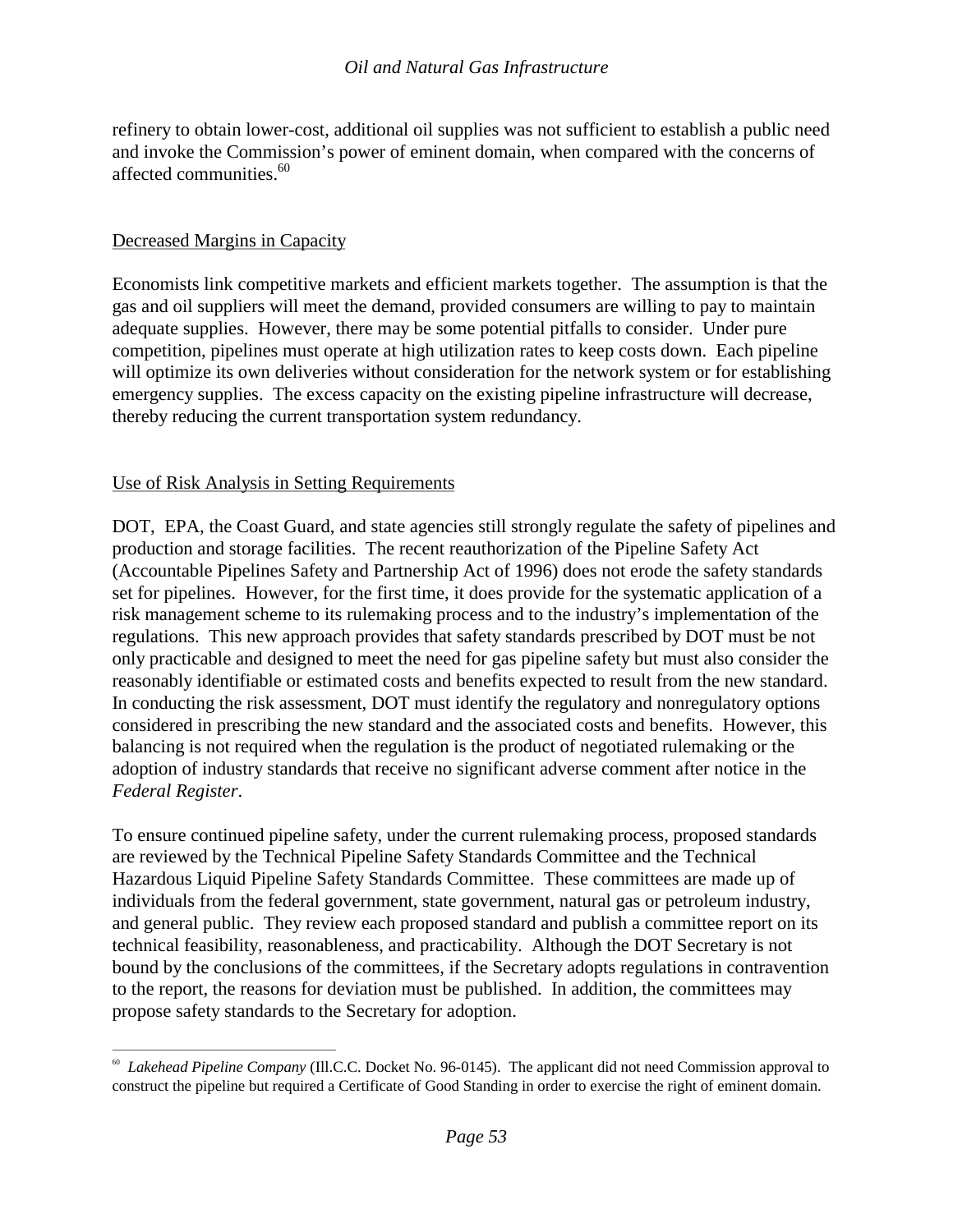Under the Accountable Pipelines Safety and Partnership Act of 1996, a risk management demonstration program is to be established, with the voluntary participation of gas and oil pipeline operators. The volunteers will submit risk management plans that contain measures designed to achieve an equivalent or greater overall level of safety (compared with DOT standards) with increased efficiency and cost-effectiveness. The expectation is that through the application of some form of risk assessment of the volunteer's systems, areas needing the greatest risk reduction will be identified. The company will have the opportunity to design and propose plans based on risk modeling that may deviate from the current standards but can be demonstrated to lead to greater levels of systemwide safety at lower cost. This program is still in the formative stage.

### Increase in Liability Exposure

One other recent legal change that has affected safety practices is the increase in liability exposure provided for in the Oil Pollution Liability and Compensation Act of 1990. Specifically, the Act allows for unlimited liability for negligence or willful misconduct and increased liability for oil spills. Although not regulatory in nature, this change in the legal landscape drove upgrades in many of the transport vessels.

#### Proposals by Industry Associations

Although they are not regulatory bodies, the Interstate Natural Gas Association of America (INGAA), American Gas Association (AGA), and Gas Research Institute (GRI) are influential in setting national policy concerning the operation of natural gas production, transportation, distribution, and storage facilities. The INGAA and AGA closely monitor legislation and rulemakings that may affect the natural gas industry. All three associations participate in research and studies on new technologies and economic market conditions. GRI has prepared two topical reports concerning the future of gas safety issues under deregulation.<sup>61</sup> These reports conclude that the trend for deregulation is a positive change and "the increased use of voluntary programs that are co-designed by government and industry can result in compliance with safety goals in a more efficient manner." However, they also find that "more flexible regulation, while introducing opportunities for cost savings, also introduces less certainty, a greater need for decision-making and documentation, and a lengthy learning curve." They also postulate that the shift away from federal regulation to state regulation could result in less uniformity in safety regulation. The reports stress that the cost-cutting requirements associated with the newly competitive market may result in a smaller, untrained workforce that will not have sufficient knowledge to implement the necessary safety procedures. The reports also express concern with the new risk management demonstration program and whether it will result in a perception by the public that safety requirements are being reduced.

*The Future of Gas Safety Issues: Views from Outside the Industry*, GRI-96/0198, June 1996, and *Trends, Issues*  61 *and Recommendations for Natural Gas Safety: Views from the Industry*, GRI-96/0410, December 1996.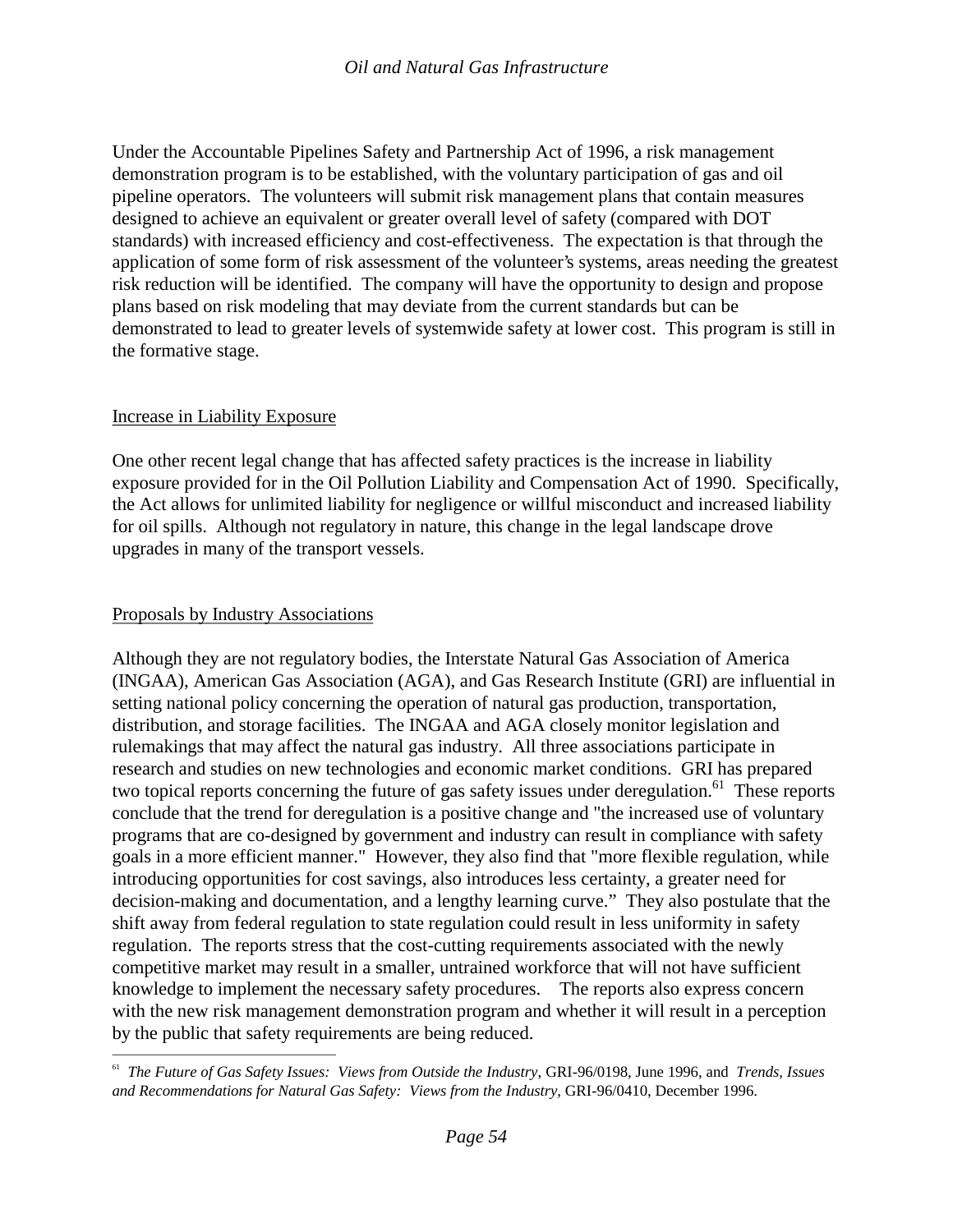## **5.2 Description of Selected Regulatory Agencies**

### **5.2.1 Selection Method**

The following agencies were selected for detailed discussion: DOT, EPA, DOE, Illinois Commerce Commission (ICC), and Texas Railroad Commission (TRC). DOT establishes the basic safety standards for interstate transportation of natural gas and oil via pipeline and for the construction and operation of LNG facilities. These DOT standards are then adopted and enforced for pipelines by the states. The EPA establishes spill response requirements for petroleum and petroleum product storage facilities<sup>62</sup> and environmental standards for the oil production industry. DOE is included as the policy-setting body for all energy industries. The ICC was chosen as an example of a state PUC that regulates natural gas public utilities and gas pipelines. The TRC was chosen as an example of the regulation of oil and natural gas production facilities in a major oil- and natural-gas-producing state.

## **5.2.2 Agency Descriptions**

### **5.2.2.1 Department of Transportation**

The Pipeline Safety Act (PSA) (49 U.S.C.A. 60101 *et seq.*) authorizes DOT to establish minimum safety standards for oil and natural gas pipelines. DOT has responded by issuing standards that apply to all owners and operators of pipeline facilities. The standards address design, installation, inspection, testing, construction, extension, operation, replacement, and maintenance of pipelines and emergency plans and procedures for them. As discussed above, these standards are promulgated via a cooperative system that allows federal and state government, industry, and public participation through the Technical Pipeline Safety Standards Committee and the Technical Hazardous Liquid Pipeline Safety Standards Committee.

The DOT Office of Pipeline Safety<sup>63</sup> has primary enforcement jurisdiction over interstate transportation pipelines. Primary enforcement responsibility for pipelines is delegated to the states, with DOT supervision. Each state authority must submit an annual certification to DOT, showing that it (1) has regulatory jurisdiction over the pipelines; (2) has adopted regulations at least as stringent as the DOT safety standards and regulations; (3) has the legal power to enforce and is enforcing each adopted standard; and (4) is encouraging and promoting programs designed to prevent damage by demolition, excavation, tunneling, or construction activity to the pipeline facilities under its jurisdiction. In addition, the certification may show that the state requires record maintenance, reporting, and inspection programs substantially the same as those provided in the DOT regulations.

 $62$  End terminal storage facilities are under the jurisdiction of the EPA. Storage facilities incidental to the transportation of oil along oil pipelines are under the jurisdiction of DOT.

<sup>&</sup>lt;sup>63</sup> The Office of Pipeline Safety is located in the DOT Research and Special Programs Administration (RSPA).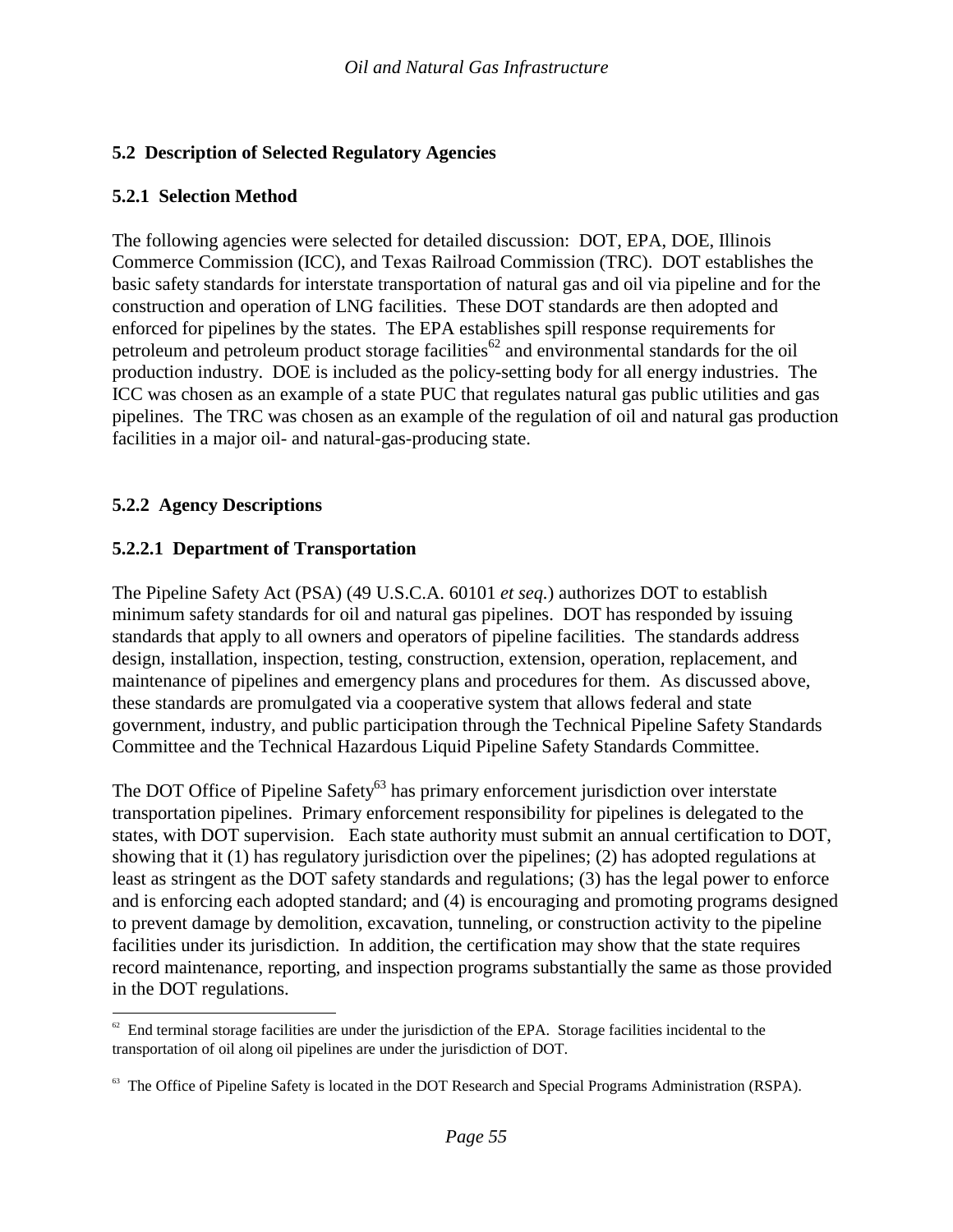To enforce the pipeline standards, DOT may request the Attorney General to bring a civil action in an appropriate district court of the United States, and that court may award appropriate relief, including punitive damages. In addition, DOT can, after written notice and an opportunity for hearing, find a regulated entity in violation of the PSA and impose a civil penalty of not more than \$25,000 per violation or for each day of violation, not to exceed a total penalty of \$500,000.

DOT is also authorized under the PSA to conduct research and studies. For instance, under the Accountable Pipeline Safety and Partnership Act of 1996, DOT is to survey and assess the effectiveness of remotely controlled valves to shut off the flow of natural gas in the event of a rupture. DOT will determine whether the use of remotely controlled valves is technically and economically feasible and would reduce risks associated with such a rupture. If so, DOT will prescribe standards for use of these valves by interstate natural gas pipeline operators.

### **5.2.2.2 Environmental Protection Agency**

The Clean Water Act (CWA; 33 U.S.C.A. § 1321) authorizes the EPA to regulate owners or operators of any off-shore or on-shore facility that could reasonably be expected to cause substantial harm to the environment by discharging oil into or on navigable waters or adjoining shorelines. These regulations (40 CFR 112 *et seq.*) apply to owners or operators of nontransportation-related on-shore and off-shore facilities engaged in drilling, producing, gathering, storing, processing, refining, transferring, distributing, or consuming oil and oil products.<sup>64</sup> In general, the regulations require regulated facilities to prepare and implement a spill prevention control and countermeasure plan, designed to provide for prompt emergency response and notification to authorities in the event of a spill.

### **5.2.2.3 U.S. Department of Energy**

DOE was created in 1977 by the Department of Energy Organization Act of 1977. The Act consolidated many energy-related functions of the federal government into a single, Cabinet-level organization. DOE sets national policy concerning oil and gas production, supply, and distribution, including response to an energy crisis. It has emergency powers to allocate oil or natural gas to regions affected by a shortage and to increase production. For instance, during the Gulf War, DOE requested production states to act to lessen the impact of any disruption of

<sup>&</sup>lt;sup>64</sup> These regulations do not apply to any on-shore or off-shore facilities that, because of their location, could not reasonably be expected to discharge oil into or on the navigable waters or adjoining shorelines. This determination must be based solely on consideration of the geographical, locational aspects of the facility and shall exclude consideration of human-made features such as dikes, equipment, or other structures. They also do not apply to transportation-related facilities that are subject to the authority and control of DOT, nor do they apply to facilities that do not have at least 42,000 gallons of underground buried oil storage or at least 1,320 gallons of aboveground oil storage. (49 CFR 192.5)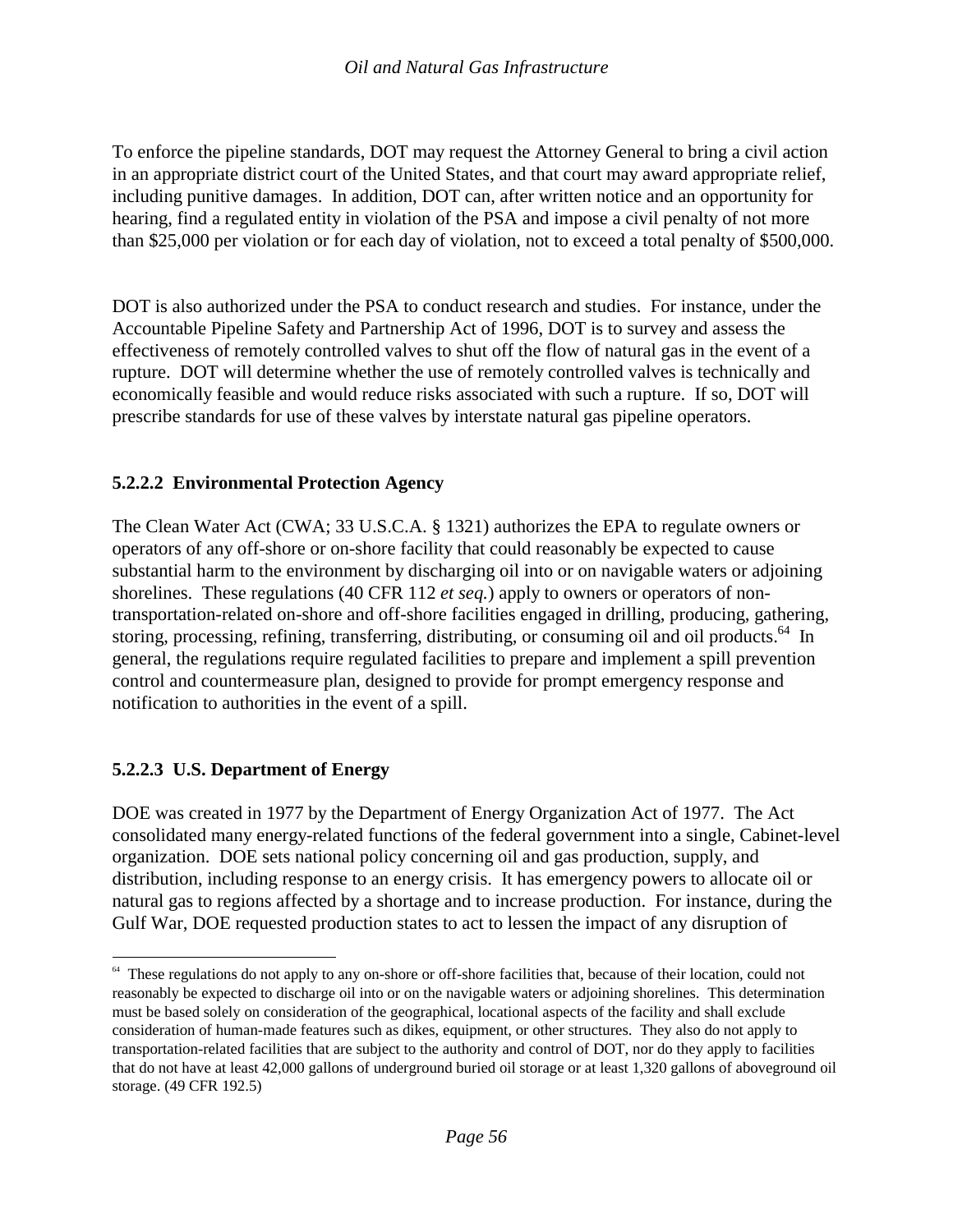supplies due to Iraq's invasion of Kuwait. In response, the Texas Railroad Commission issued an emergency statewide rule (Statewide Rule 87, September 1, 1990) to allow oil wells to increase production over the state's normal production allowances up to each well's capacity for the months of September, October, and November.

DOE also operates the Strategic Petroleum Reserve (SPR). The SPR was created in 1975 by the Energy Policy and Conservation Act (EPACT) (Pub. L. 94-163, 89 Stat. 882, 42 U.S.C.A. 6234) in response to the oil crisis of that period. The Act was amended in 1992 to enlarge the SPR to one billion barrels. The SPR is an important resource for managing oil supply. The oil is located at various storage locations throughout the United States. The SPR is designed to minimize the impact of any interruption or reduction in imports of refined petroleum products and residual fuel oil. Congress can authorize DOE to sell this supply when market conditions dictate such action. During the Gulf War, the DOE did draw down some portion of the SPR to provide additional oil supplies. When the decision is made to use the SPR, DOE sells oil from it according to a formula set forth in DOE regulations (10 CFR 625).

The DOE can conduct sales and begin physical delivery of oil to purchasers in approximately sixteen (16) days following the Presidential decision to draw down. However, it may take weeks for purchasers to transport, process and deliver oil to consumers. Under Section 101(a) the Defense Production Act of 1950, DOE can obtain equipment needed for repair of damaged oil production facilities or expedite delivery of fuel oil to electric utilities, however, the exercise of such authority requires a Presidential declaration of national defense emergency (64 Stat. 798; 50 U.S.C.A. Appx §§ 2061, 2062, 2071. Also see E.O. 12038, February 3, 1978). Under the NGPA, DOE has been delegated the power to make emergency purchases and to allocate natural gas to high-priority users (E.O. 12235, September 3, 1980). DOE can also order pipelines to transport gas or construct emergency facilities. To activate these special powers, the President must declare a natural gas supply emergency. However, this emergency powers legislation may need to be revisited due to a restructured natural gas industry. (See *Energy Emergency Response Activities*, DOE Office of Emergency Management, Washington, D.C., May 1997)

### **5.2.2.4 Illinois Commerce Commission**

In general, ICC (the Commission) regulatory supervision of public utilities focuses on setting the rates for service to customers. Most of the Commission's investigatory powers and prescription of rules and regulations concern the economic efficiency and prudency of the utility rather than public health and safety. (See the detailed discussion of ICC powers and authorities in Section 3.2.2.4 above.) However, under the Illinois Gas Pipeline Safety Act (220 ILCS 20/1 *et seq.*), the Commission is also authorized to implement a program of safety standards for pipelines within the state. Basically, the Commission adopts the minimum safety standards promulgated by DOT (83 Illinois Administrative Code 590). In addition, whenever the Commission finds a particular facility to be hazardous to life or property, it may require the person operating the facility to take steps necessary to remove the hazard.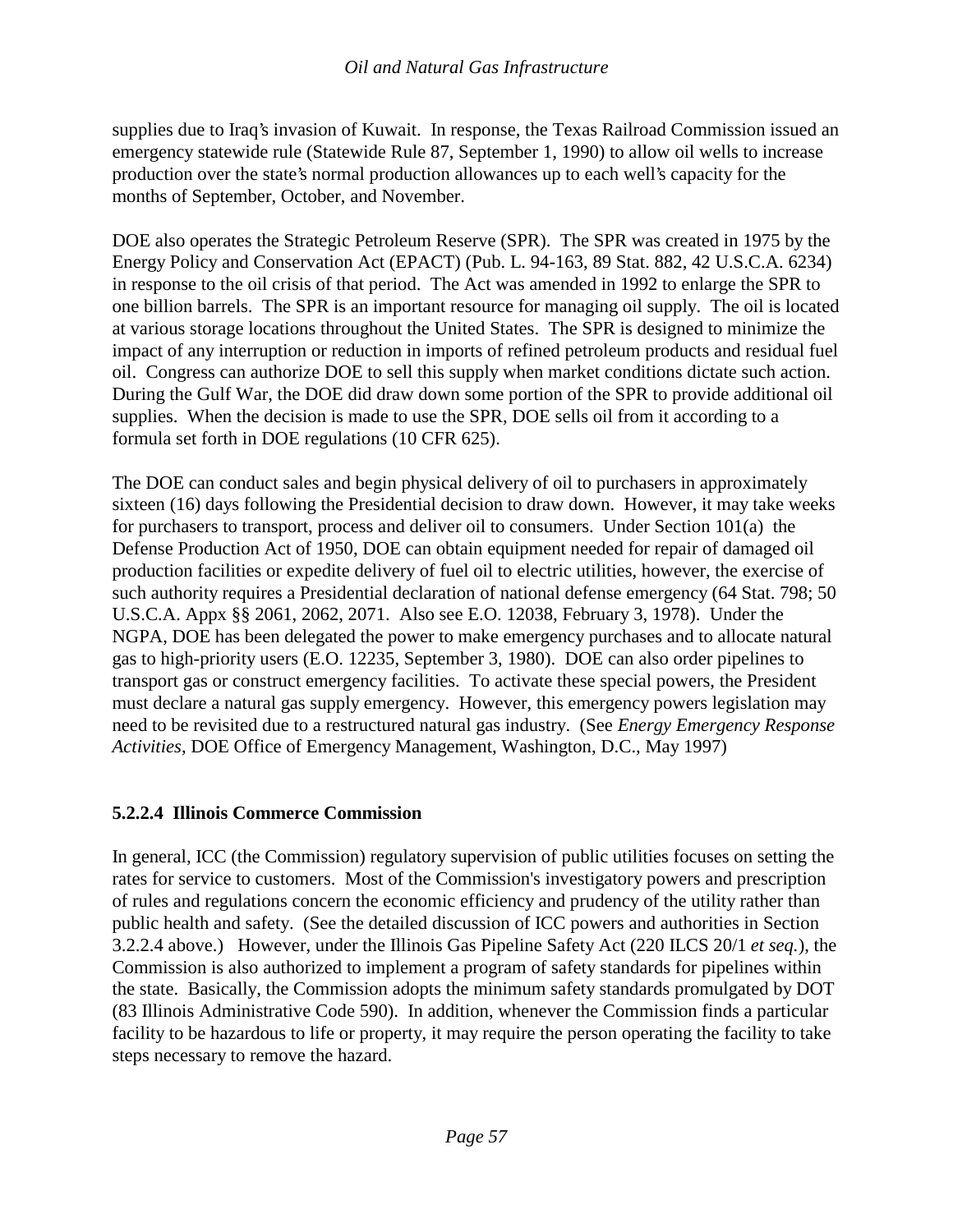### *Oil and Natural Gas Infrastructure*

The Commission also has the authority to investigate all accidents resulting in loss of life or injury to a person or property arising from a utility's maintenance or operation. Under the Illinois Pipeline Safety Act, the Commission requires pipeline operators to file reports of all accidents. Any accident report filed with the Commission is admissible into evidence in any action for damages arising from the accident.

The Commission can issue administrative orders to require public utilities to comply with the Public Utilities Act or any rule, regulation, or order issued by the Commission. If the utility does not comply with such an order, the Commission may file an action or proceeding in the appropriate Illinois circuit court. Any person who violates any provision of the Gas Pipeline Safety Act or any order, rule, or regulation of the Commission is subject to a civil penalty of not more than \$1,000 for each violation for each date the violation persists. The maximum civil penalty may not exceed \$200,000 for any related series of violations. In addition, the Commission may request an injunction to secure compliance. The Illinois Pipeline Safety Act does not specifically provide for criminal penalties.

### **5.2.2.5 Texas Railroad Commission.**

The TRC has jurisdiction over any operation that involves:

- Drilling, operating, or producing oil, gas, or geothermal resources; brine mining injection; fluid injection; or oil and gas waste disposal wells;
- Transporting, reclaiming, treating, processing, or refining crude oil, gas and its products, or geothermal resources and associated minerals;
- Operating gasoline plants, natural gas or LNG processing plants, pressure maintenance or repressurizing plants, or recycling plants;
- Operating a pipeline; or
- Operating an underground hydrocarbon or natural gas storage facility.

The TRC exercises its economic regulation on the production of natural gas by setting production rates based on priority categories and the ratable share of market demand (16 Texas Administrative Code [TAC] 3.34). These production rate regulations are complex and established to prevent waste, including producing natural gas in excess of market demand, protecting correlative rights, preventing discrimination between different wells in the same field, and conserving the natural resources of Texas. In addition, the TRC requires each oil and gas producer to obtain approval for drilling wells, operating pipelines, operating LPG or CNG facilities, or constructing and operating underground hydrocarbon storage facilities.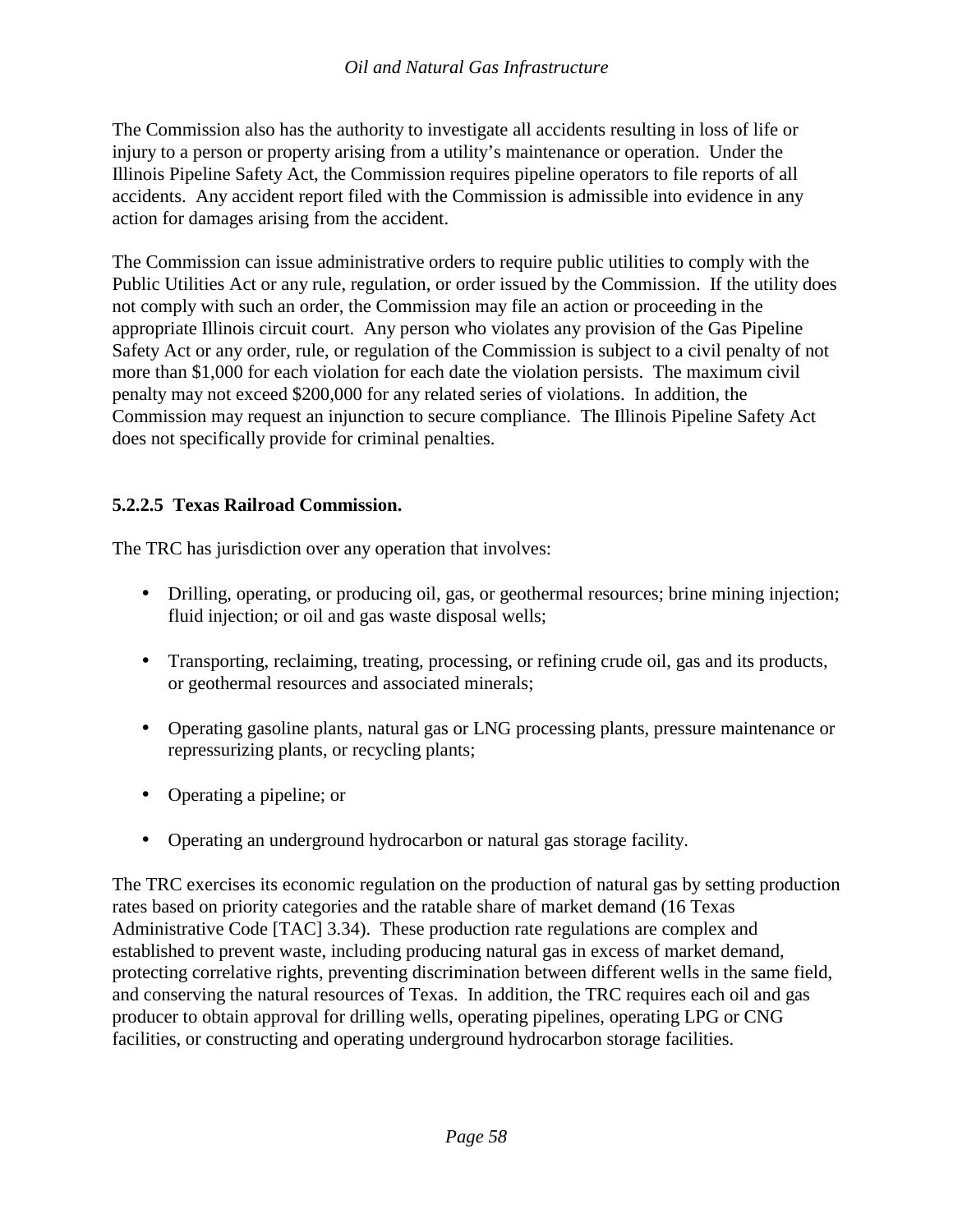The TRC is the agency certified by DOT to regulate the safety of natural gas and oil pipelines within the state. The TRC receives all reports of accidents and safety-related conditions for each facility under its jurisdiction.

The TRC has regulations providing for emergency response to shortages, including a means for each producer or purchaser to increase production from wells in a field in response to an increase in demand caused by unforeseen events. As discussed above, this was done in Statewide Rule 87 in response to Iraq's invasion of Kuwait. If economic inequities occur as a result of the production authorized in an emergency, the TRC may make an adjustment after a hearing.

# **5.3 Regulations and Critical Infrastructure Protection**

## **5.3.1 Impact of Regulations on Critical Infrastructure Protection**

### Oil and Gas Pipelines and Equipment

The oil and natural gas supply systems may be vulnerable to criminal tampering at any point in the system: production wells and off-shore platforms, gathering lines, treatment facilities (i.e., refineries), transportation pipelines, compressing and routing stations, storage facilities, and consumer distribution mains. Because production facilities are numerous and widespread, it is unlikely that destruction of any particular facility would create a significant crisis in the oil or natural gas industry. For example, the destruction of a natural gas production well field could result in a serious fire emergency situation requiring immediate response and possible danger to adjacent properties; however, it would not create a national supply crisis. As another example, damage to an off-shore oil production well could result in a significant environmental emergency requiring immediate response and might result in public health, environmental, and economic impacts on local shorelines and the fishing/shellfish industries. But again it would not cause a significant supply crisis.

Most oil and gas pipelines are substantially protected from damage by being buried underground. In fact, the more populated the area, the deeper pipelines are required by DOT to be buried to prevent accidental harm to public health or property. The most vulnerable components of the oil and natural gas infrastructure would be aboveground compression and routing stations, large pipeline intersections, large pipeline interfaces (e.g., natural gas city gates), or large storage facilities. Of particular vulnerability are aboveground interconnections between interstate pipeline supplies and LDC distribution systems (city gates). Often only a small number of interconnections serve to supply gas to the whole distribution system, and without significant LDC storage facilities, the destruction of these city gates could disrupt gas service to a large number of residences and public buildings.

The following discussion addresses regulatory requirements for security at vulnerable facilities, along with requirements for emergency response in the event of spill, equipment failure, or fuel shortage.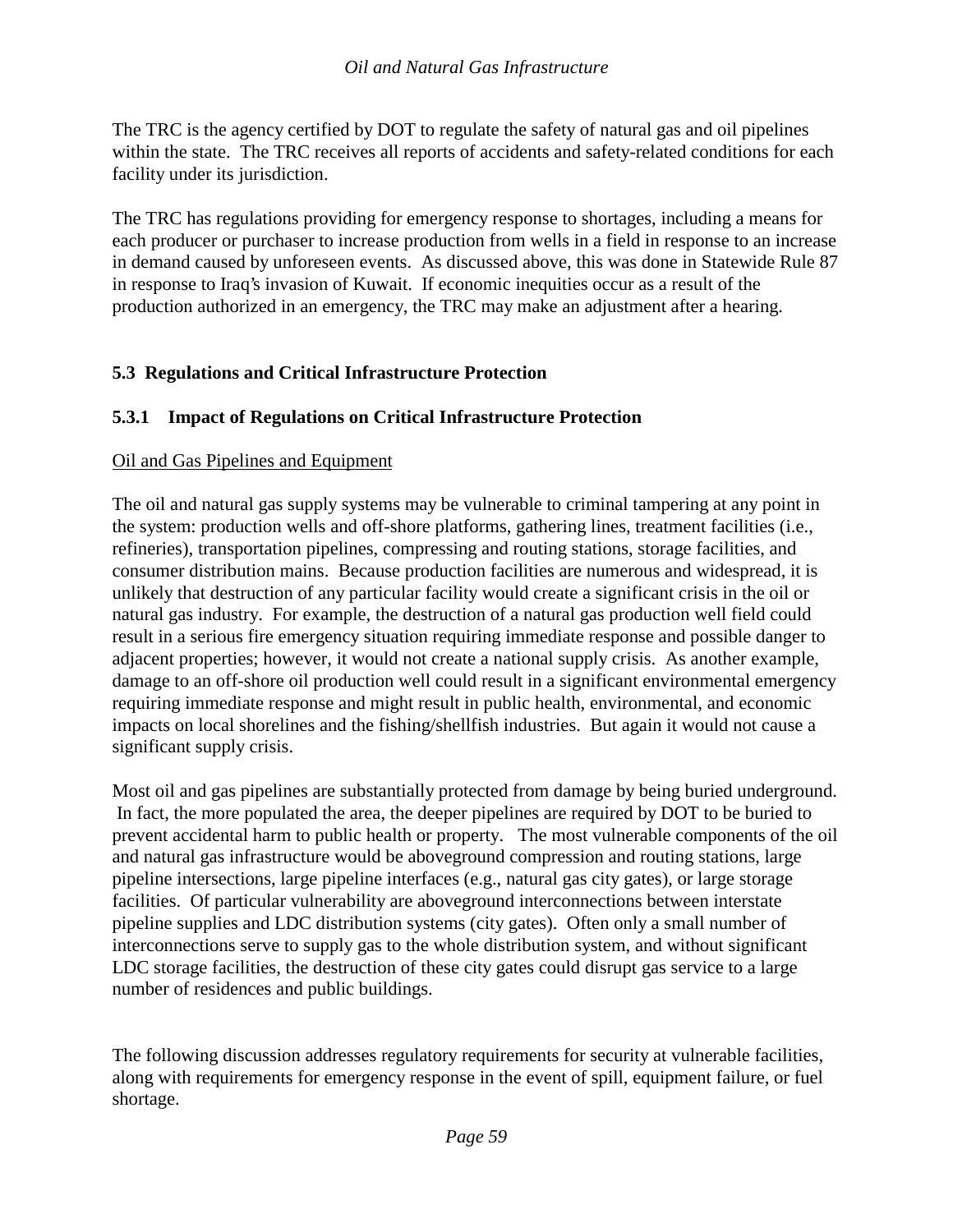There are clear, direct requirements for security systems or restricted access to certain vulnerable components of the oil and gas infrastructure. Although not designed for the prevention of intentional sabotage, the EPA regulations on spill prevention for oil storage and production facilities address facility security (40 CFR 112). For instance, the EPA regulations require all plants that handle, process, and store oil to be fully fenced and all entrance gates to be locked and/or guarded when the plant is not in production or is unattended. In addition, all flow and rain valves and any other valves that would permit the direct outward flow of a tank's contents must be securely locked closed. Starter controls on oil pumps must be locked. In addition, the facilities must have lighting that is commensurate with the type and location of the facility, specifically considering the prevention of spills occurring through acts of vandalism. The general requirements to prevent accidental spills, including secondary containment, leak detection systems, and automatic shut-off systems, may also serve to minimize the impact of an intentional release of oil to the environment or creation of a fire hazard.

Although designed for the prevention of accidental releases, pipeline safety regulations enforced by DOT and certified states provide some physical protection for pipeline operations from possible criminal intrusions. As mentioned above, DOT regulations for natural gas pipelines classify areas according to population density.<sup>65</sup> Pipelines constructed through more densely populated areas must meet stricter standards with regard to construction materials, depths, and other design factors (49 CFR 195.248). For oil pipelines, the regulations require pipeline rightsof-way to be selected to avoid, as far as practicable, areas containing private dwellings, industrial buildings, and places of public assembly (49 CFR 195.210). No pipeline can be located within 50 feet of a private dwelling, industrial building, or place of public assembly unless it is provided with at least an additional 12 inches of cover over the normal cover requirements. These construction and siting requirements make the pipeline less vulnerable to destruction in these areas where the greatest harm could result.

The regulations require more vulnerable aboveground natural gas compressor stations to be (1) located on property under the control of the owner/operator of the pipeline, (2) far enough away from adjacent property to minimize the possibility of fire moving between the compressor building and adjacent buildings, and (3) fenced (49 CFR 192.163). In addition, the buildings must be equipped with adequate fire protection facilities and appropriate shutdown or alarm devices in the event of equipment failure. Any aboveground oil facility (e.g., pumps) must be constructed in areas under the direct control of the operator of the pipeline and in an area inaccessible to the public (49 CFR 195.254). Valves must be installed so as to be protected from damage or tampering (49 CFR 195.258). Aboveground oil breakout tanks must be adequately protected against unauthorized entry, and oil pipeline pumping equipment must be equipped with emergency shutdown devices (49 CFR 195.264 and 195.436).

 $65$  Under DOT regulations, a Class 1 location has 10 or fewer buildings intended for human occupancy; a Class 2 location has 10-46 buildings; a Class 3 location has 46 or more buildings or is situated where the pipeline lies within 100 yards of an area where 20 or more persons gather (i.e., playground, outdoor theater, recreation area); and a Class 4 location is any location where buildings of four or more stories aboveground are prevalent (49 CFR 192.5).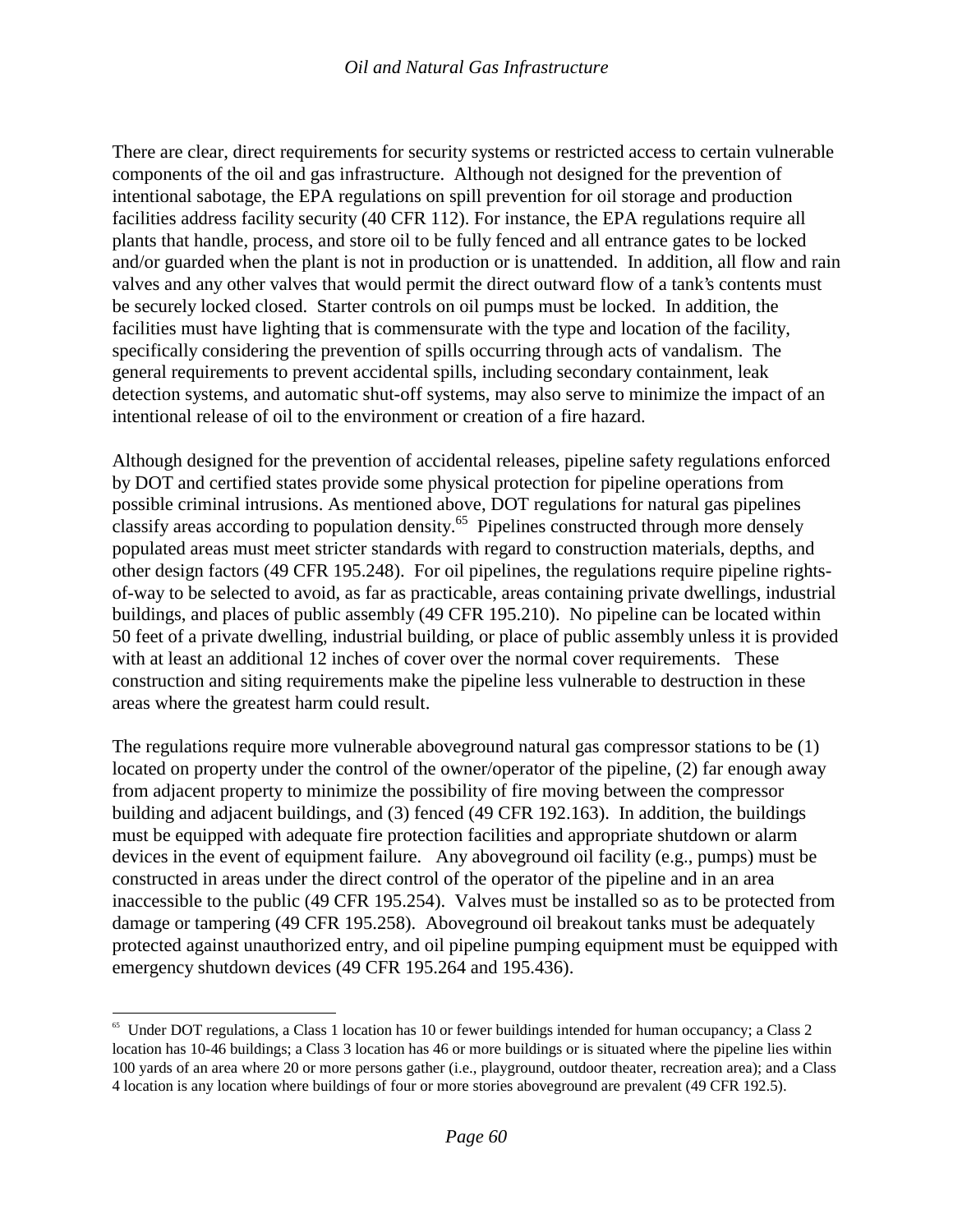#### *Oil and Natural Gas Infrastructure*

DOT requirements also require each operator of a regulated natural gas or oil facility to have a manual of written procedures for conducting emergency response, including procedures for handling abnormal operations (49 CFR 192.605 and 195.402). Abnormal operations can include unintended closure of valves or shutdowns; increases or decreases in pressure or flow rates outside normal operating limits; loss of communications; and operation of safety devices. All of these abnormal operations could be caused by normal equipment failures, natural disasters, or criminal activity. The operator's response, however, would be the same. Under the requirements, the operator must investigate and correct the cause of the abnormal operation, including checking sufficient critical locations in the system to determine the continued integrity and safe operation of the pipeline, even after the abnormal operation has ceased.

### LNG Facilities

Special DOT regulations govern the operation of LNG facilities used in the transportation of gas by pipeline (49 CFR 193.2001 *et seq*). LNG facilities could possibly be vulnerable to hostile action because of the volatile nature of LNG and its ability to disperse in a dangerous (explosive) vapor-gas cloud. DOT regulations require all LNG container and transfer system facilities to use a specific formula to determine a dispersion exclusion zone. Within this zone, there may be (1) no outdoor area occupied by 20 or more people during normal use (e.g., beaches, playgrounds, other recreations areas), (2) no residence or other building occupied by 20 or more persons in normal use (schools, commercial establishments, etc.), and (3) no facility containing explosive, flammable, or toxic materials in hazardous quantities or that could be an additional hazard if exposed to a vapor-gas cloud. In addition, the facilities must be equipped with separately routed or underground local, remote, and redundant signal lines for all control systems that affect any operational component that is not otherwise fail-safe.

There are very specific security requirements for LNG facilities. Security personnel must be trained in their duties, including actions to be taken and notification to be made whenever there is any indication of an actual or attempted breach of security. Access to the plant must be restricted, and positive identification of all persons entering is required. Vulnerable facilities (e.g., storage tanks, transfer system, process equipment, control rooms and security communications systems) must be surrounded by a protective enclosure, and the enclosure must be located such that features outside the facility (e.g., trees, poles, buildings) cannot be used to breach the security of the enclosure. All enclosures must be locked unless continuously guarded and sufficiently illuminated. The protective enclosure must be of sufficient strength and configuration to obstruct unauthorized access to the facilities, including 7-foot-high fencing with at least one foot of barbed or similar topping. Security procedures must include the use of direct communications between all on-duty security personnel and all control rooms and stations. Each enclosure must be monitored for the presence of unauthorized persons, either by visual observation on a schedule or by security warning systems that continuously transmit data. In addition, security equipment must have an alternative power source.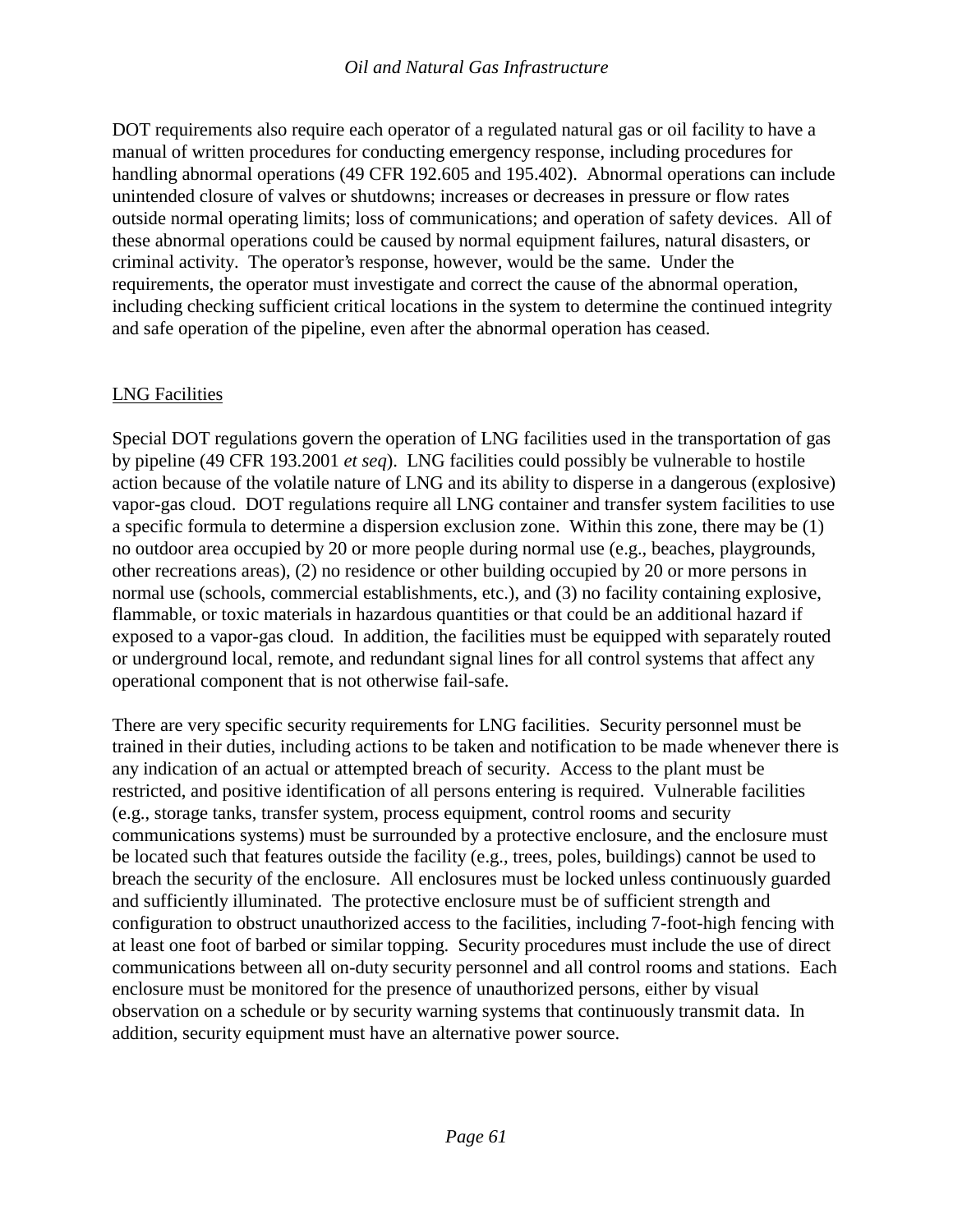The regulations also require emergency planning, including emergency evacuation plans. Emergency response procedures must consider the worst-case discharge volume and the potentially affected environment.

### Role of Planning and Procedure

Emergency planning is not a way to prevent attack on the oil or natural gas infrastructure but is critical in minimizing the impacts of such attacks. Planning is performed for short-term, immediate response and for longer-term cleanup. Probably the most critical emergency response planning is for the resumption of natural gas or oil service after an equipment or facility failure. The ability to bypass vulnerable facilities and still move the product to the end user will minimize or eliminate any significant impact on the infrastructure from the destruction or immobilization of a critical facility.

As discussed above, both oil and gas pipeline operators must have a manual of written procedures that address the response to abnormal operations (loss of important facilities or equipment). In addition, oil pipelines must have an oil spill response plan to reduce the environmental impacts of an oil discharge (49 CFR Part 194). The response plans must determine the worst-case discharge for each response zone (49 CFR 194.105). This planning must include procedures for repairing pipeline facilities and starting up and shutting down any part of the pipeline in a manner designed to assure operations within the maximum allowable operating pressure limits prescribed in DOT regulations. It requires that personnel have the ability to isolate portions of the system to allow for repairs. The regulations require the operator to periodically review the response of operating personnel to determine the effectiveness of the procedures for controlling abnormal operations and taking corrective actions when problems are found. Procedures are in place to ensure the continued operation of a critical facility, even in a diminished state. As long as the natural gas or oil can be transported to the end user, the infrastructure continues to function.

In addition, under the NGPA, the President has authority to declare a natural gas supply emergency upon finding that there is a shortage threatening high-priority uses (e.g., space heating in winter). Pursuant to Executive Order 12235, the President has delegated emergency powers under the NGPA to DOE. (September 3, 1980, 15 U.S.C.A. § 3363 note). Under the emergency powers, once the President has declared an emergency, DOE may authorize any interstate pipeline or LDC served by any interstate pipeline to contract, upon such terms and conditions as DOE determines to be appropriate, for the purchase of emergency supplies of natural gas. DOE may also require any interstate pipeline to transport the natural gas for the contract purchaser. DOE may also allocate natural gas supplies to any interstate pipeline or LDC served by a interstate pipeline for the provision of high-priority gas uses. The Executive Order provides that DOE must consult with the EPA and the Federal Emergency Management Agency (FEMA) in exercising these emergency functions.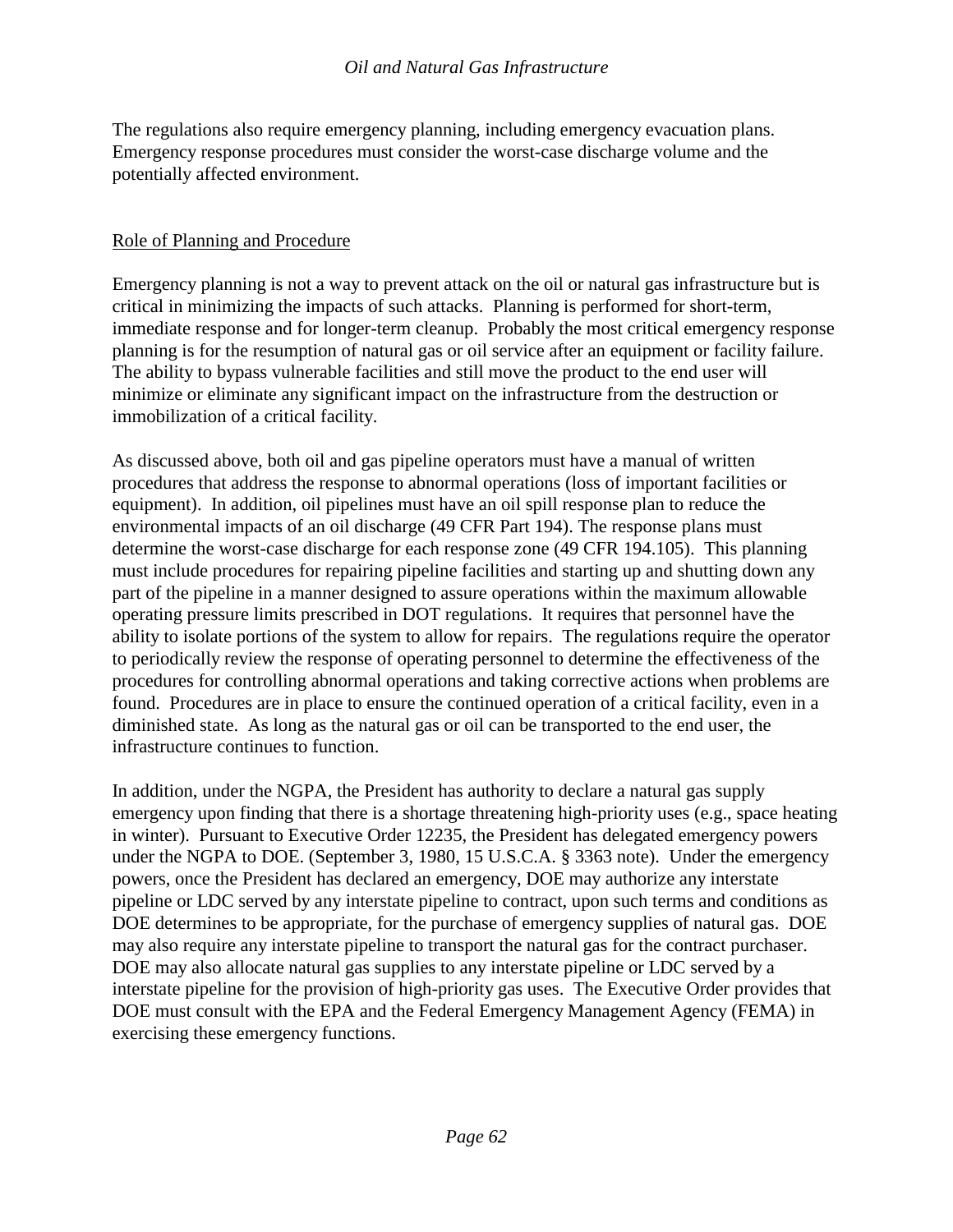It should be noted that although this authority exists, the subsequent deregulation of the natural gas industry, resulting in greater pipeline utilization, may make it difficult to redirect gas on an emergency basis.

### **5.3.2 Measures for Improvement**

Review of the current regulatory scheme for oil and natural gas production, transport and distribution suggests the following areas for consideration in terms of improvements to infrastructure security.

 1. *Develop systemwide contingency planning*. Deregulation has created a competitive interstate market for producers and transporters, who must now become efficient and cost-effective to meet competitive pressures. This effort may include filling pipelines to capacity with consumer shipments, thereby reducing excess capacity for use during an emergency when rerouting is necessary. It may be worthwhile to encourage industry members to use the existing associations to develop a reliability plan, after the pattern of the North American Electric Reliability Council (NERC). Possibly FERC or DOE, as energy-policy-making bodies, could work with the National Petroleum Council (NPC), American Petroleum Institute (API), Interstate Natural Gas Association of America (INGAA), American Gas Association (AGA), and Gas Research Institute (GRI) to establish an integrated, cooperative contingency planning system.<sup>66</sup>

It may also be worthwhile to work with these groups to develop contingency procedures for quick access to the SPR. With the current trend toward fewer production facilities and reduced domestic production, the United States will become more dependent on foreign oil. This reduction in domestic facilities may mean that sabotage to a small number of domestic production facilities will have a greater impact on infrastructure and continuous delivery. Although the SPR provides backup reserves in case of shortage, due to the regulatory requirements concerning the sale process for these supplies, it may be difficult to quickly disburse these reserves in emergency situations. The SPR was established to react to gradually increasing supply shortages (e.g., the discontinuance of foreign supplies due to political difficulties) rather than an immediate loss of supply to a region (due to the immobilization of the production or transportation infrastructure).

2. *Include sabotage scenarios in the development of risk management plans.* New legislation contemplates using risk management plans to examine pipeline vulnerabilities. Under this system, for infrastructure security concerns to be addressed, hostile action scenarios must be considered in the risk analyses. DOT should work with industry so that

<sup>66</sup> See Natural Disasters and the Gas Pipeline System, GRI-96/0385, Gas Research Institute, Chicago, Illinois November 1996. The API already issues recommended standards in various areas, including safety and fire standards, environmental and health issues, measurement standards, and other categories of interest to its members.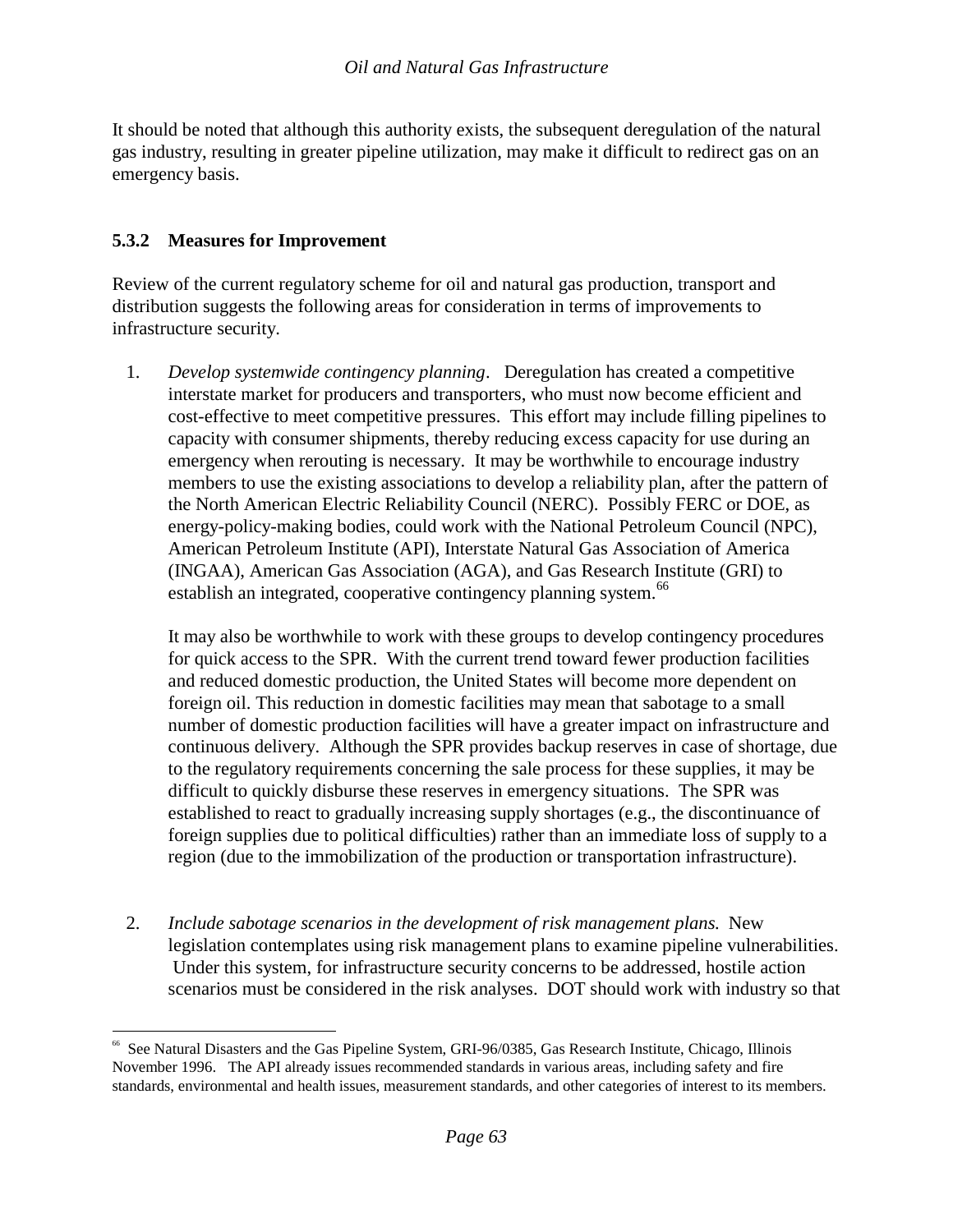### *Oil and Natural Gas Infrastructure*

the requirements for these risk management plans are clearly laid out and that planning for sabotage is considered in the initial development of the risk models.

 3. *Consider effect of fragmented jurisdiction*. Finally, it should be noted that the fragmentation of regulatory authority in this area may create obstacles to implementation of any new initiatives. Federal regulation of the industry is split among DOE, FERC, DOT, EPA, and the Coast Guard. Moreover, many safety requirements are enforced at the state level. Except for DOT pipeline safety standards, which are adopted by state agencies for implementation on the state level, changes in state regulation of the oil and natural gas industry would also require reforms addressed to PUCs, pipeline-safetycertified agencies, and other oil or natural gas production regulatory bodies in 50 states.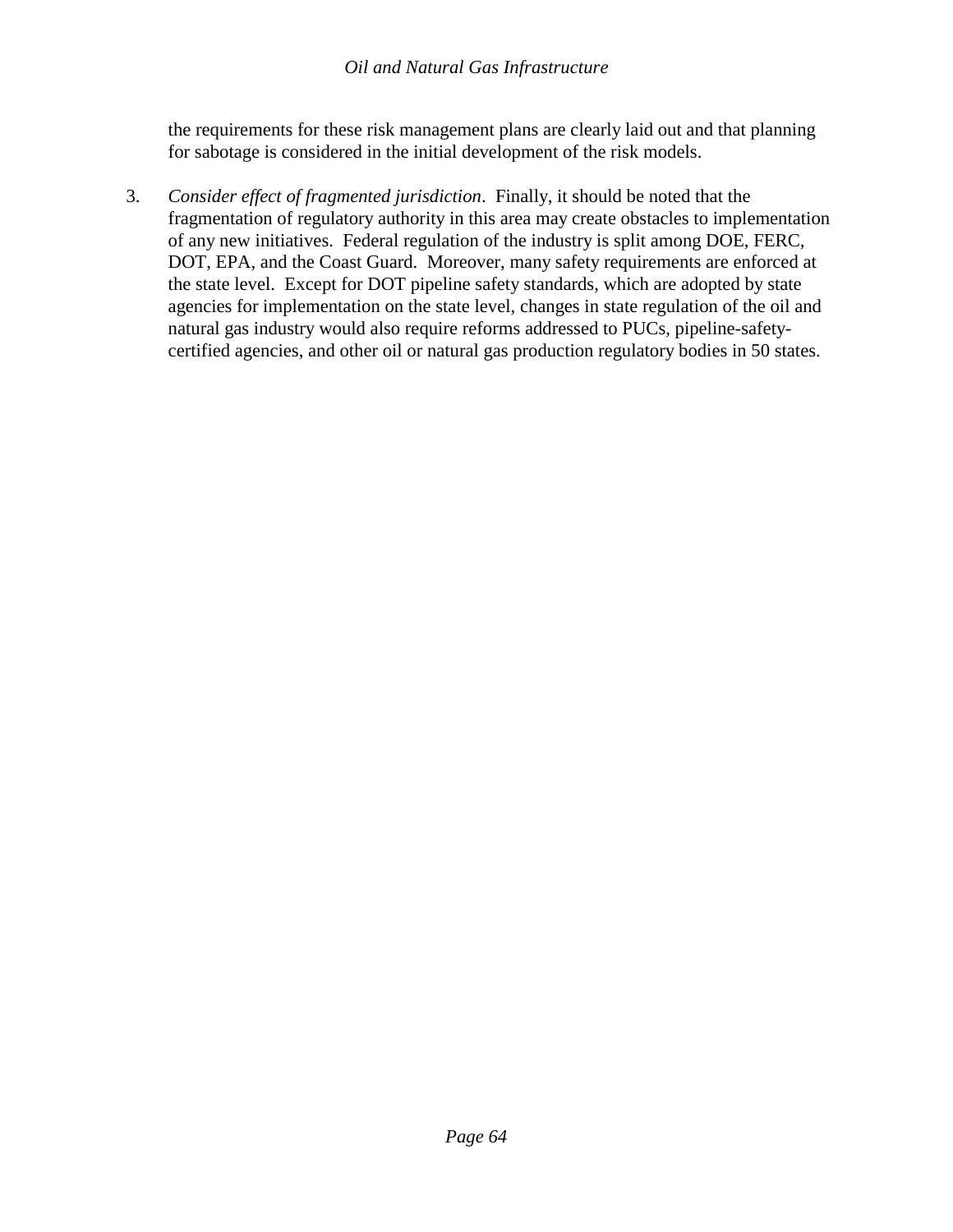[This page intentionally left blank.]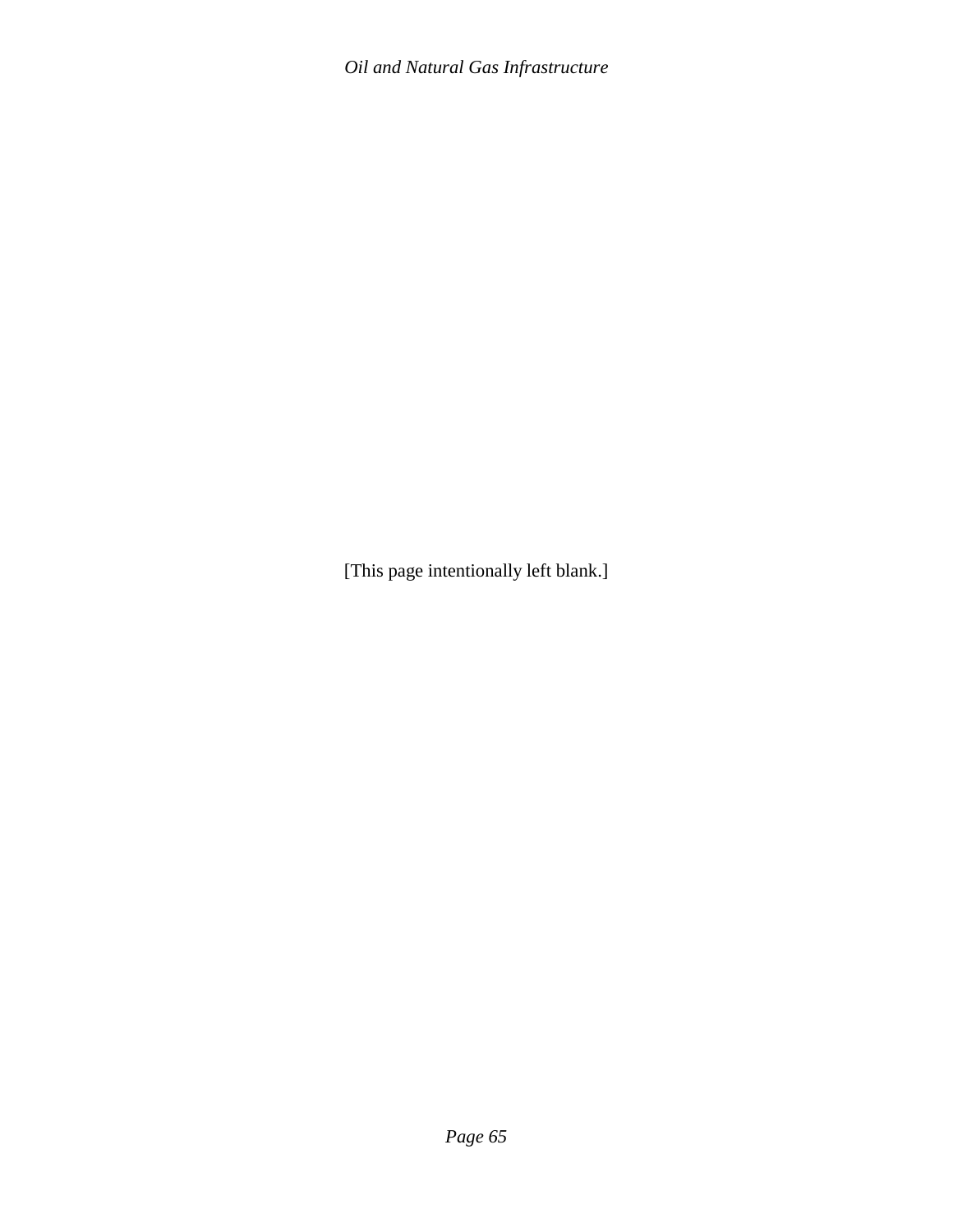## **6 BANKING AND FINANCIAL SERVICES**

## **6.1 General Description of Regulation**

Our economy depends on a healthy banking and financial services sector. Regulation of this sector is intended to promote economic stability and growth by: (1) protecting depositors and investors; (2) providing a steady source of funds for investment in economic ventures; (3) maintaining a stable currency; and (4) providing an atmosphere of stability, trust, and legal enforcement that will foster the conclusion of financial transactions. These have always been the goals; the methods of achieving them have evolved over time. The overview below provides a brief outline of the financial services sector, the types of regulation that are applied to it, and how the regulatory system has developed in response to various crises.

# **6.1.1 Current Regulatory Environment**

## Description of the Banking and Financial Services Sector

## *Banking*

Banks are the primary institutions for holding, lending, borrowing, and circulating money. The essential economic characteristic of banks is the creation of credit. In the United States, banking is generally thought of as consisting of two parts; commercial banks, whose main functions are accepting deposits and creating credit through short-term loans, and investment banks, which primarily underwrite and sell new issues of stocks and bonds to investors. When acting in the role of underwriter, a bank guarantees to furnish a definite sum of money on a specific date in exchange for a given number of bonds or shares of stock.

From the 1930s until recently, the United States has not allowed banks to perform both commercial and investment banking functions under one charter. The functions had to be managed under separate ownership and control. Additionally, banks have not been allowed to provide other types of financial products or services, such as insurance or brokerage. Provision of these products and services has been restricted to the financial services houses, traditionally outside the sphere of banking in this country.

## *Financial Services*

Brokerage houses and financial services institutions deal in the transfer of risk, equities, and expectations from one holder to another. The major types of transactions are:

• *Insurance*. The most obvious risk-transfer transactions are those involving insurable risk. Daily, billions of dollars discount to other parties willing to purchase and hold them.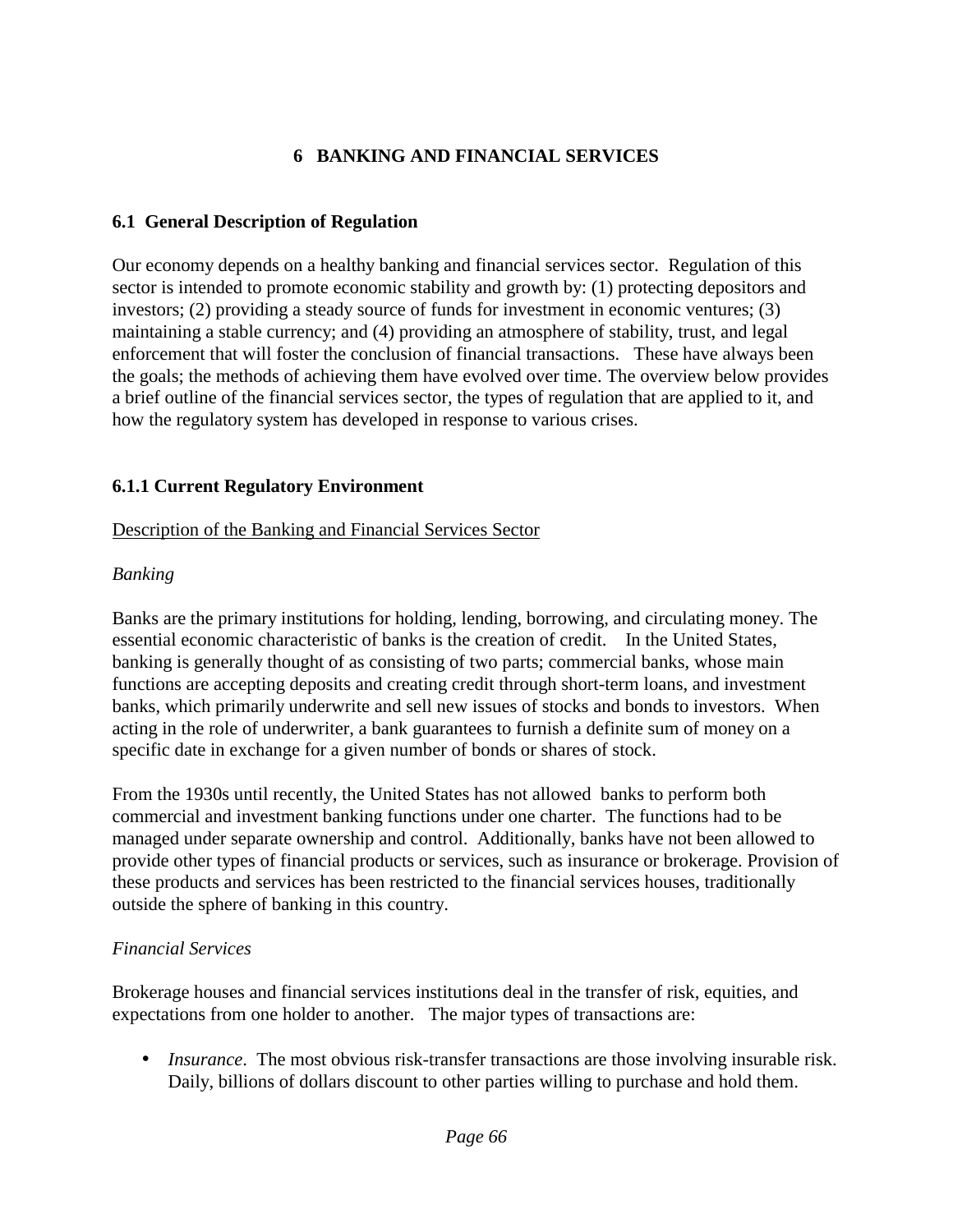These transactions cover far more than the familiar fire, flood, theft, or life insurance; they also include the vast sums needed to reduce the risk of commerce, such as business interruption, goods-in-transit, accounts receivable collection, and so on. This is a fiercely competitive industry, and the timeliness and accuracy of information is crucial. The entire industry has placed as many of its activities on-line as can be accomplished within the boundaries of safety and security.

- *Equity.* Equity transfers in the United States are best exemplified by the trading on the major exchanges. While the law still requires that shares of stock, bonds, and debentures have a physical manifestation, trading in the *value* of these pieces of paper occurs without the items being present or even visible. One exchange, the National Association of Securities Dealers' Automated Quotation System (NASDAQ), is a virtual exchange, in that even the traders are present only in cyberspace. Trillions of dollars are represented only by the contents of computer files. The timeliness, accuracy, and security of these files is the basis of trust on which the industry operates.
- *Commodities*. While the trading of commodities is often thought of as buying and selling large quantities of goods and materials, it is actually a means of transferring expectations about the future from one holder to another. These transfers entail agreements as to the quality, quantity, time, and location of delivery of grain, lumber, building materials, petroleum and petroleum products, and financial obligations — all items for which actual delivery is to occur in the future. Many farmers, bankers, insurers, manufacturers, wholesalers, and retailers use this industry to "insure" against the uncertainties of life and commerce. Huge sums are traded daily from those who believe that the subject items will increase or decrease in the future to those who hold opposite expectations. All of these transactions are virtual, in that very few participants in the trading of commodities ever expect to actually make or take delivery. As these markets have become global, with trading continuing around the clock and around the globe, the timeliness, accuracy, and security of the information flow are of paramount concern.

Settlement of transactions conducted in any of these industries is conducted primarily by privately owned and operated entities, such as the National Securities Clearing Corporation, Depository Trust Company, Government Securities Clearing Corporation, and International Securities Clearing Corporation. While these entities maintain high standards for security and accuracy, determined individuals have penetrated their databases for brief periods. Although no major losses of funds have occurred, the industries and the attendant settlement entities must be constantly vigilant as new technologies are available to a wider number of users.

As with other firms dealing in electronic funds transfer, a significant issue for the members of these industries is the authentication of who owns the value represented and who has authority to make changes in that ownership.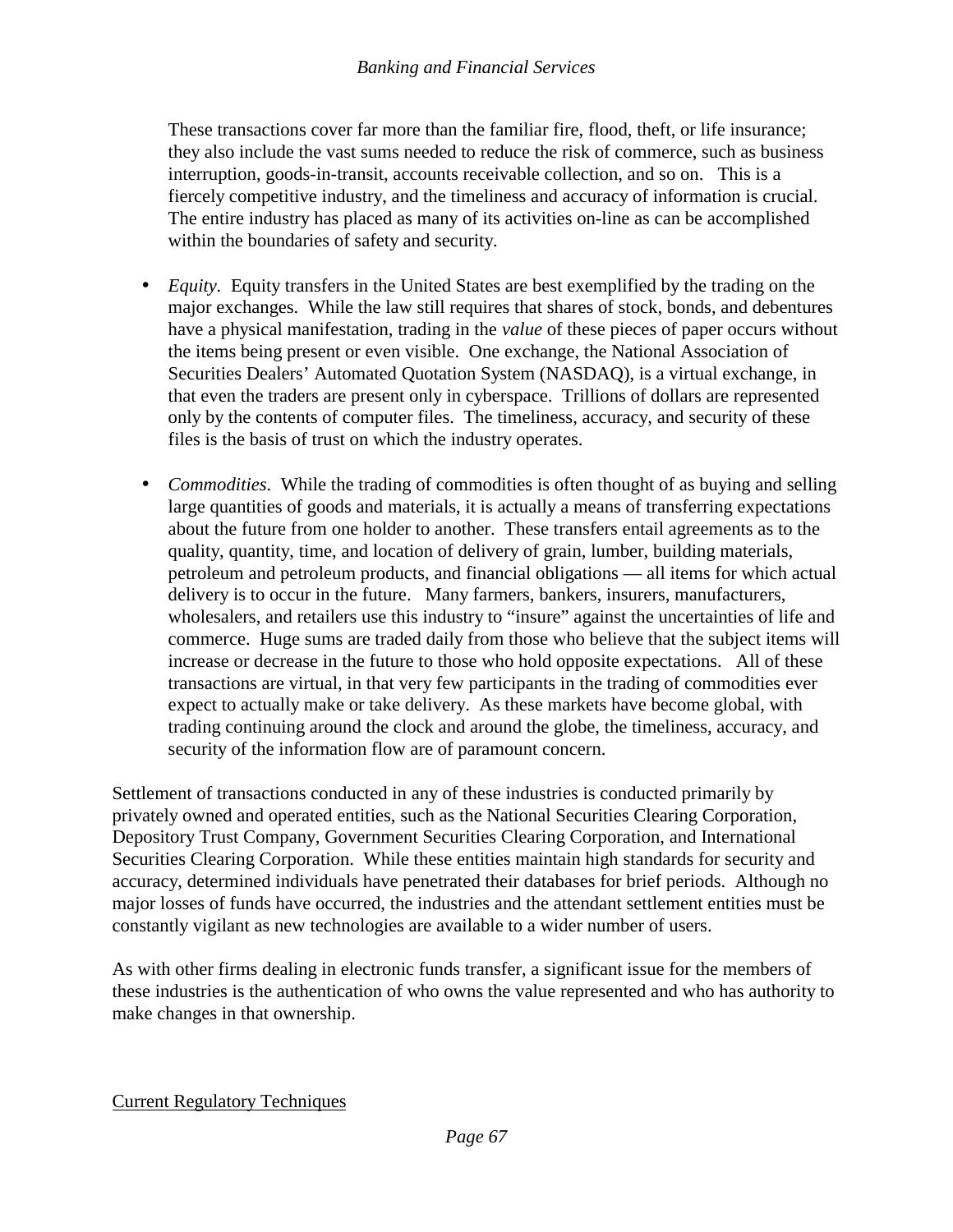## *Techniques of Banking Regulation*

Banking regulation in large part consists of measuring the financial health of banks. When a bank is identified as being at risk of failure, generally regulators first attempt to encourage a private industry solution, such as acquisition by another (stronger) bank. As a last resort, the Federal Deposit Insurance Corporation (FDIC) provides protection for depositors (see Section 6.2 below). To make their financial health measurements, regulators have adopted rules, generally centered on the elements of what has become known as the "CAMEL" rating. CAMEL is an acronym for the accepted indicators of performance of commercial banks:

- Capital adequacy,
- Asset quality,
- Management competency,
- Earnings, and
- Liquidity.

Banking examiners have published rules establishing ratios by which an institution is rated. A CAMEL rating of 1 is good and 5 is bad.

Banking regulation is also an essential part of the management of the national economy; regulations on banks are the tools used by the government to regulate the availability and cost of credit. Such regulatory tools include regulations on (1) the portion of deposits held on demand by banks, which must be retained in available cash ("reserves"); (2) the discount that the central bank (the Federal Reserve System) requires from banks that must sell securities to cover demands for cash that cannot be met immediately from reserves ("rediscount rate"); and (3) the interest rate that the central bank charges other banks for short-term loans to ensure liquidity ("funds rate").

# *Techniques of Financial Services Regulation*

For the investment side of the financial services industry, statutes, case law, and regulatory practice have resulted in a standard that is balanced between protecting the investor from fraud and deceit and promoting the free exchange of value among ready, willing, and able buyers and sellers. The underlying principle is that of full disclosure. Regulators cannot directly set the exchange rate for representations of value<sup>67</sup>; the investor or purchaser must make that decision. Regulators can act only to insure that no relevant facts are intentionally withheld from buyers and sellers. This balance between supporting the market and protecting participants has been maintained by focusing on the following elements of financial services:

 $\alpha$ <sup>67</sup> A "representation of value" is something *other than* cash, coin, or bullion that can be converted, at a rate determined by comparison with a known numneraire, into another such representation, or exchanged for goods, services, or for a claim on goods or services. Such a representaion can be physical (e.g., paper or plastic) or nonphysical (e.g., electronic).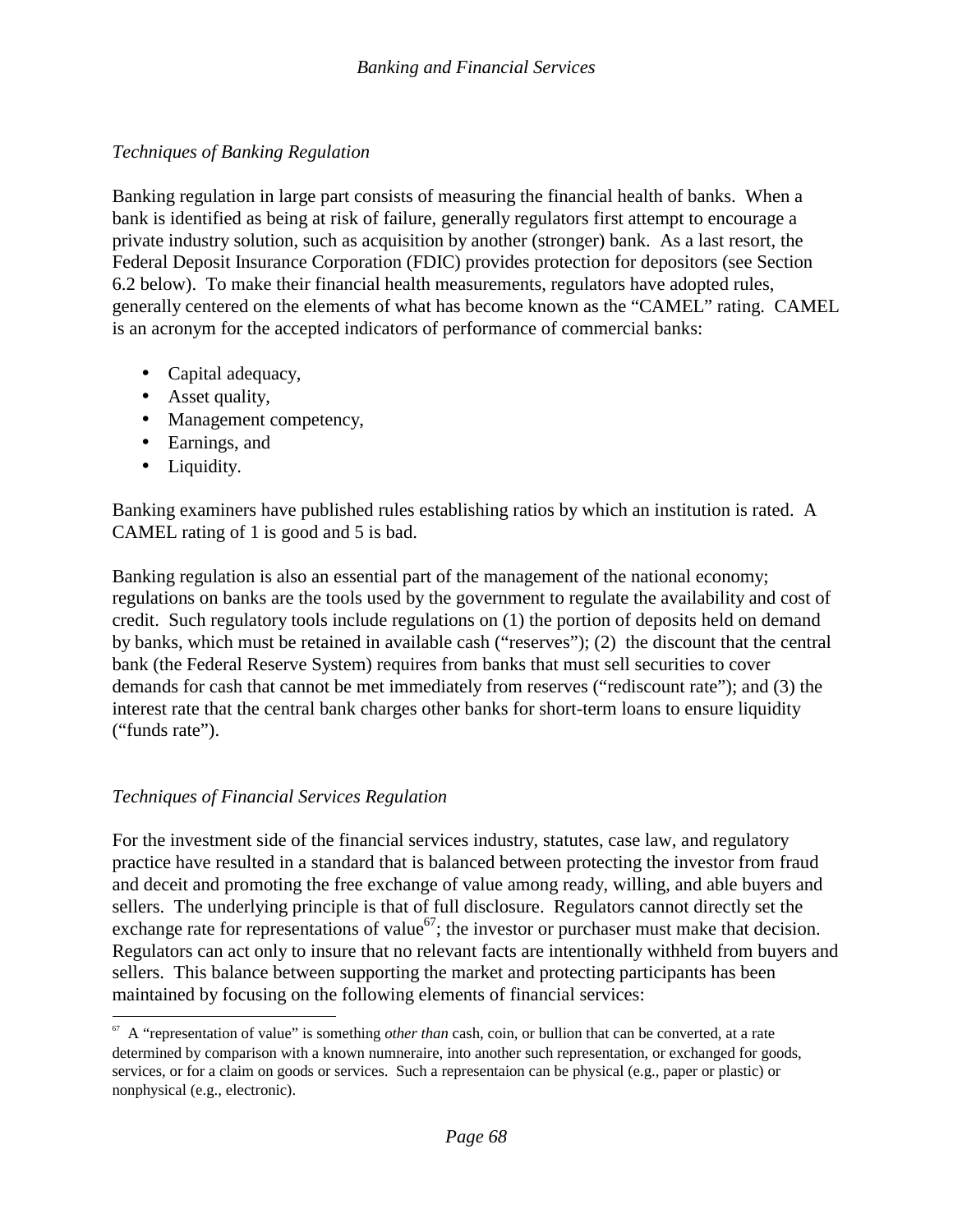- *Products.* Representations of value that are offered to the public must be registered with federal agencies, state agencies, or both.
- *Practices.* Regulators attempt to prevent (1) misleading or false inducements to buyers and sellers and (2) manipulation of value by persons with fiduciary or insider status superior to that of those to whom financial products are sold.
- *Prices.* Regulations directed at limiting excessive or inflated pricing of representations of value (which set limits on interest rates, service fees, and other transaction costs) are intended to ensure that the price paid for a representation of value accurately reflects the real underlying value and is not inflated by fraud or excessive hyperbole.

## Evolution of Banking and Financial Services Regulation

When the United States was formed, there was no constitutional provision for a national banking system. The founders of the new nation were very much aware of how the European nations had suffered from the inflationary practices of their national banks in financing wars and colonial expansion. They believed that leaving all banking activities in the hands of private merchantbankers would prevent those excesses.

During the War of 1812 and the War between the States, the nation faced serious difficulties in obtaining needed credit at reasonable rates. By 1863, the need for a national banking system to provide a means to discipline the many state-chartered banks and satisfy the credit needs of a growing nation was obvious. Congress studied the crises that arose after the charters for the First and Second National Banks were allowed to expire. The result was legislation<sup>68</sup> that attempted to balance the demonstrated need for a national banking system and the fears of a populistminded Congress of placing too much power in the hands of a few financial czars. This legislation created the Office of the Comptroller of the Currency (OCC), which was made responsible for chartering and supervising national banks owned by private parties. Those forming a national bank were required to purchase U.S. government bonds in amounts equal to one-third of their capital and place these bonds on reserve with the Treasury Department. This meant that the bank's reserves would be backed by the full faith and credit of the federal government.

In 1907, the nation faced another banking crisis. Many of the national banks under the supervision of the OCC and most of the state-chartered banks were caught with seriously short cash reserves when railroad and mining stocks fell. When one bank was unable to meet a depositor's demand for cash, other banks faced a loss of confidence, and they too were subject to a run on their reserves. This chain reaction led to many bank failures and a general loss in confidence in the banking system. Following a public outcry to address this crisis, Congress

<sup>&</sup>lt;sup>68</sup> The Currency Act of 1863 and the recodification in the National Bank Act of 1864 (Chap. 106, 13 Stat. 99).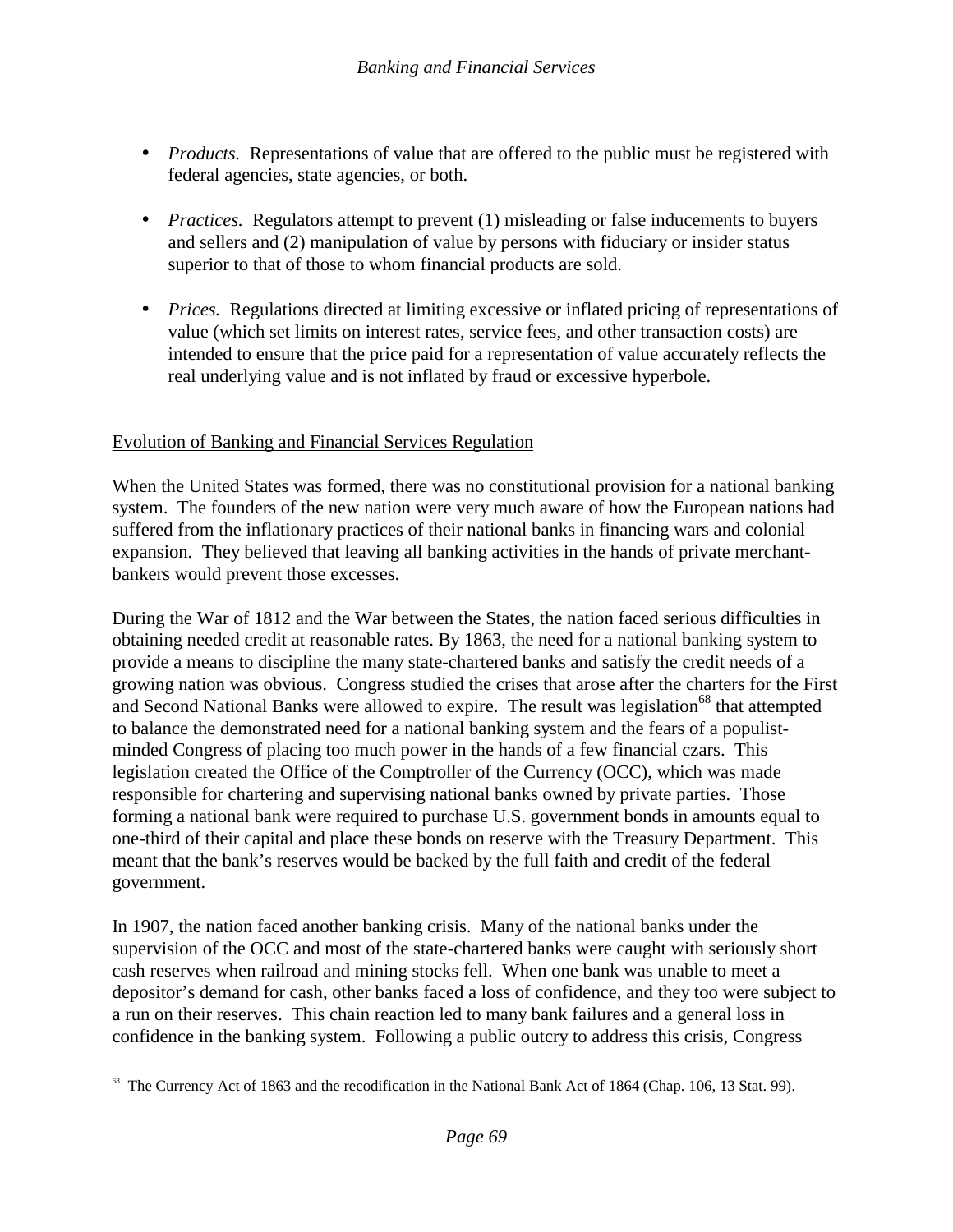#### *Banking and Financial Services*

studied the situation for five years, then decided that the national system of supervision needed to be buttressed with a national system of bank reserves that could react quickly to expand or contract the supply of money (credit) to stabilize the need for cash and commerce. Beginning with a Congressional Resolution in 1912 and legislation in 1913, the National Reserve Association (later the Federal Reserve System<sup>69</sup>) was created. It had 12 banks and district branches around the country and authority to mobilize cash reserves, issue credit to national banks, and state-chartered banks who choose to become members, and oversee the required Treasury balances. This legislation also added an incentive for state-chartered banks to join the Federal Reserve System (the Fed) as an alternative to seeking a federal charter. Membership in the Fed allowed state banks to get the same discounts for short-term loans as did federal banks. State banks that joined the Fed had to submit to reserve limits and supervision overseen by the Federal Reserve Board. National banks were automatically members of the Fed, but their supervision remained with the OCC. So in 1913, Congress had dealt with the problems behind the politically sensitive issues of the day, but in 15 years, another crisis was to bring banking back to the front political burner.

After the 1913 act, banks were still allowed to act directly as investors and underwriters of commerce and business expansion. As the fervor of investment in railroads, mines, and the like began to be franchised among banks across the country, control of regional investment potential became a hot political subject. In 1927, smaller Western bankers were successful in getting a bill passed that barred interstate banking.<sup>70</sup> This left the states with the onus of controlling the rampant speculative investments by nonfederal banks. When more than 9,000 commercial banks failed between October 1929 and late 1933, pressure was again put on Congress to do something. Again, Congress studied the situation through a series of investigations and hearings, followed by passage of legislation that: $71$ 

- 1. Created a national system of insurance on deposits;
- 2. Prohibited commercial banks from engaging in offering securities to their depositors, and
- 3. Prohibited all commercial banks from engaging in investment banking activities.

The Securities and Exchange Act of 1933 established a mechanism for supervising the noncommercial banking institutions now permitted to act as underwriters and offer securities to the public; the goal was to ensure informed investment and prohibit any fraud in inducing people to purchase securities. In 1934, another Securities and Exchange Act broadened the mandate for disclosure of information pertinent to investors, by forcing brokers to disclose who was "behind" each deal and what stake they had in it and to provide some statement about risk factors that should be considered by investors. The temporary depositor insurance was made permanent and

 $69$  The Federal Reserve Act of 1913 (Pub. L. 63-43, 38 Stat. 251, 12 USC 221).

<sup>&</sup>lt;sup>70</sup> The McFadden Act of 192, (Pub. L. 69-639, 44 Stat. 1224).

 $71$  The Glass-Steagall Act of 1933.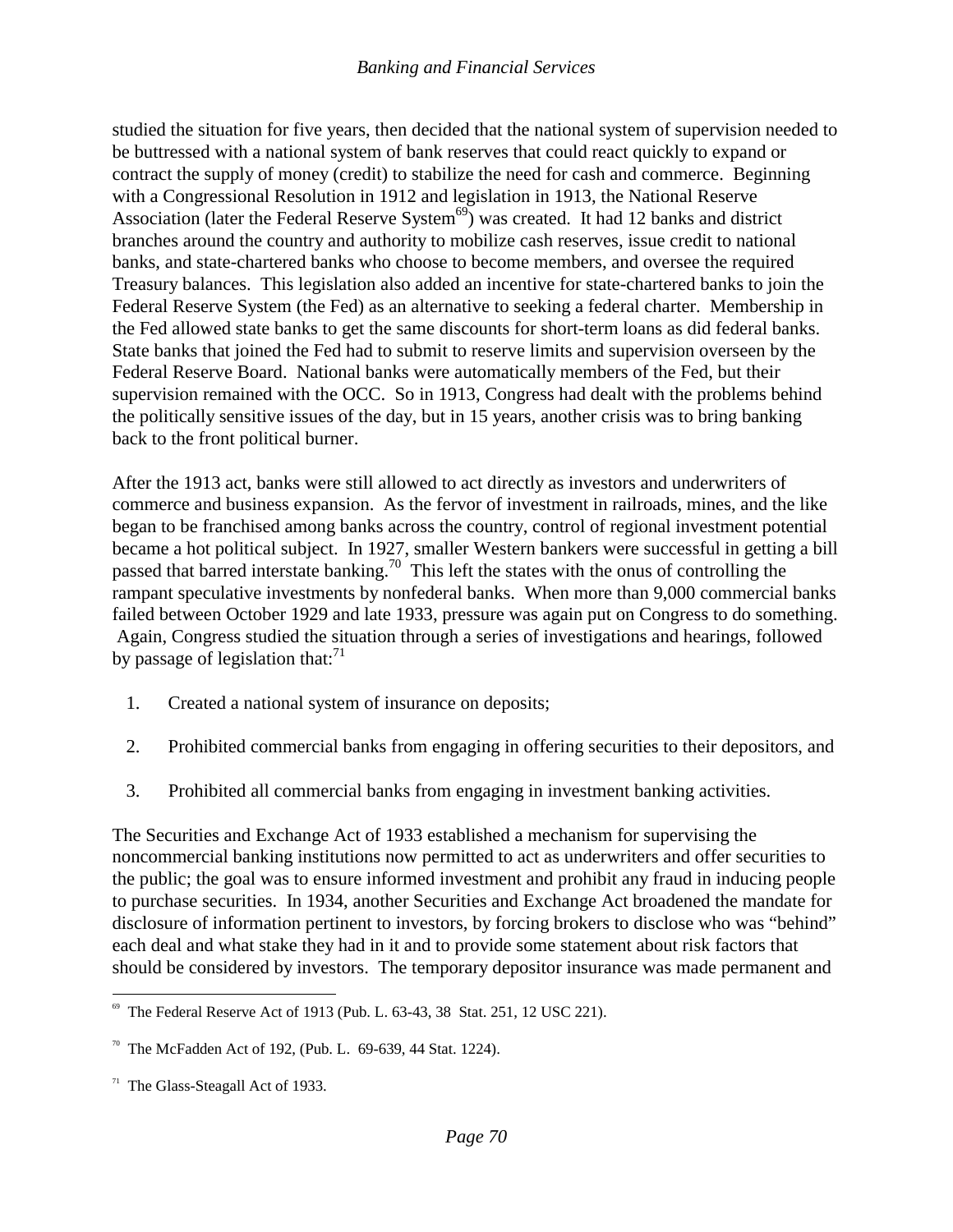placed under the supervision of the FDIC in 1935. The FDIC was also given the additional responsibility of supervising those state-chartered banks that received FDIC insurance coverage but did not join the Fed. Thus, by the beginning of World War II, the nation's laws controlling banking and financial services were as follows:

- National Banking Act of 1864 (established federally chartered banking)
- Federal Reserve Act of 1913 (established the Federal Reserve System),
- McFadden Act of 1927 (prohibited interstate banking)
- Glass-Steagall Act of 1933 (established the FDIC and separated types of banking),
- Securities and Exchange Act of 1933 (established the Securities and Exchange Commission disclosure requirements), and
- Securities and Exchange Act of 1934 (broadened disclosure requirements).

By the end of World War II, the nation had a bank regulatory system organized as shown in Table 6.1 $^{72}$ 

Federal regulation of the issuance, sale, and trade in securities was solely the province of the Securities and Exchange Commission.

All activities involved in banking and financial services at that time were based on paper, gold, silver, and direct exchange between human agents. The only electronic media involved were the ticker machine for stock quotes and telephones for making deals.

This structure prevailed into the 1980s, even though the adoption of electronic banking and trading had already vastly changed the rate at which this industry was evolving. Banks and bank holding companies had begun to acquire competitors and consolidate operations that could be done more efficiently by the mainframe computers that were rapidly becoming available. The early versions of today's electronic funds transfer systems were established as part of this expansion. Although Congress did pass legislation in 1956 to require the Fed's approval to establish a bank holding company and prohibit such holding companies from interstate branching,<sup>73</sup> the electronic "cat" was out of the bag. A system that was developed to deal with crises occurring during the first half of the 20th century was faced with new and different problems in the second half.

 $72$  This chart and the following discussion of the three regulatory agencies is drawn from Anne M. Khademian, *Checking on Banks: Autonomy and Accountability in Three Federal Agencies*, The Brookings Institution Press, Washington, D.C., 1996.

<sup>&</sup>lt;sup>73</sup> Financial Institutions Regulatory and Interest Rate Control Act of 1978 (Pub. L. 95-630, 92 Stat. 3641).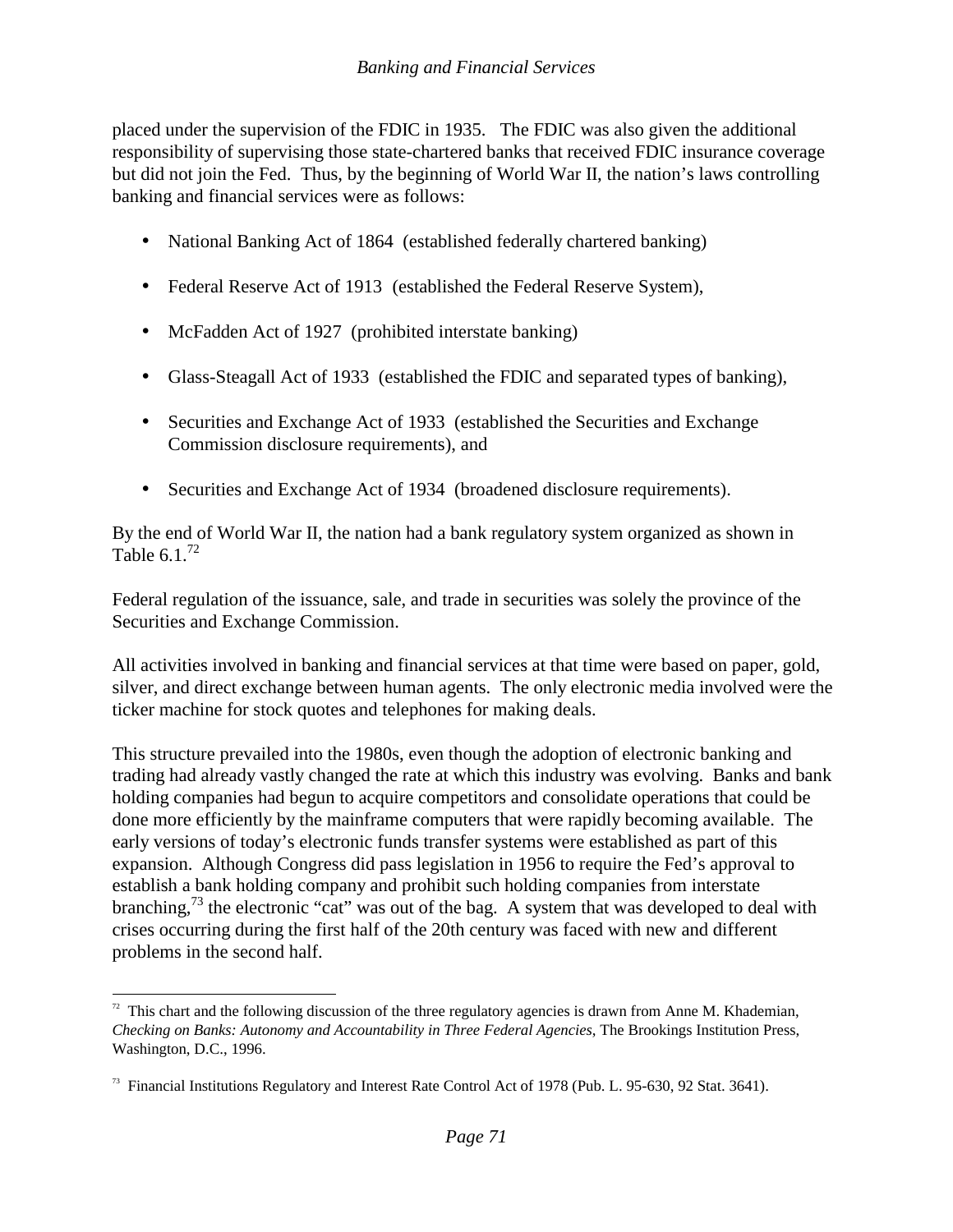|                                                       | <b>Regulatory Agency</b>                         |                                                                                                        |                                                                                     |
|-------------------------------------------------------|--------------------------------------------------|--------------------------------------------------------------------------------------------------------|-------------------------------------------------------------------------------------|
| <b>Characteristics</b>                                | OCC                                              | Federal Research Board                                                                                 | <b>FDIC</b>                                                                         |
| Supervisory<br>Jurisdiction                           | <b>National Banks</b>                            | State-chartered banks<br>that belong to the<br>Federal Reserve System<br>and bank holding<br>companies | All other state banks<br>that are covered by<br><b>Federal Deposit</b><br>Insurance |
| Agency type                                           | Bureau within the<br><b>Treasury Department</b>  | Independent agency                                                                                     | Government-chartered<br>corporation                                                 |
| Regional and Field<br>organization for<br>supervision | Six districts that<br>oversee duty stations      | 12 Reserve Banks                                                                                       | Eight regional offices<br>that oversee field<br>offices                             |
| Mandates other than<br>supervision                    | Administration of the<br>national banking system | Regulation of the<br>money supply                                                                      | Management of the<br><b>Bank Insurance Fund</b>                                     |

## **Table 6.1 Bank Regulatory Agencies from the Late 1940s to the 1980s**

Before the laws were revised in the last two decades, the three regulatory agencies took very different approaches to their responsibilities. Each adopted a different blend of *regulation* versus *supervision*. A strict regulatory approach emphasizes compliance with measurable standards of performance and risk management. A supervisory approach emphasizes safety and soundness of banks as determined by the guided judgment of bank examiners.

The Fed relied on its expertise as the nation's central bank and its independence from political demands. Its examiners followed a strict regulatory approach. They conducted a full examination of every bank under the Fed's jurisdiction every year. These examinations were intended to determine the degree to which a bank was in compliance with strict regulatory mandates for capital reserve, risk management, and other quantifiable measures of safety.

Examiners in the OCC, as a part of the Executive Branch, were given far more leeway to use their judgment in taking a supervisory, versus a regulatory approach. The OCC relied on a concept of hierarchy of risk. Examiners focused on practices related to systemic risk, which included activities posing a threat to the entire industry and on large, regionally important banks, whose difficulties have systemwide impact. Not every bank was examined regularly, and only troubled banks were examined every year.

The FDIC fell somewhere in between the patterns of the Fed and OCC. Its examiners applied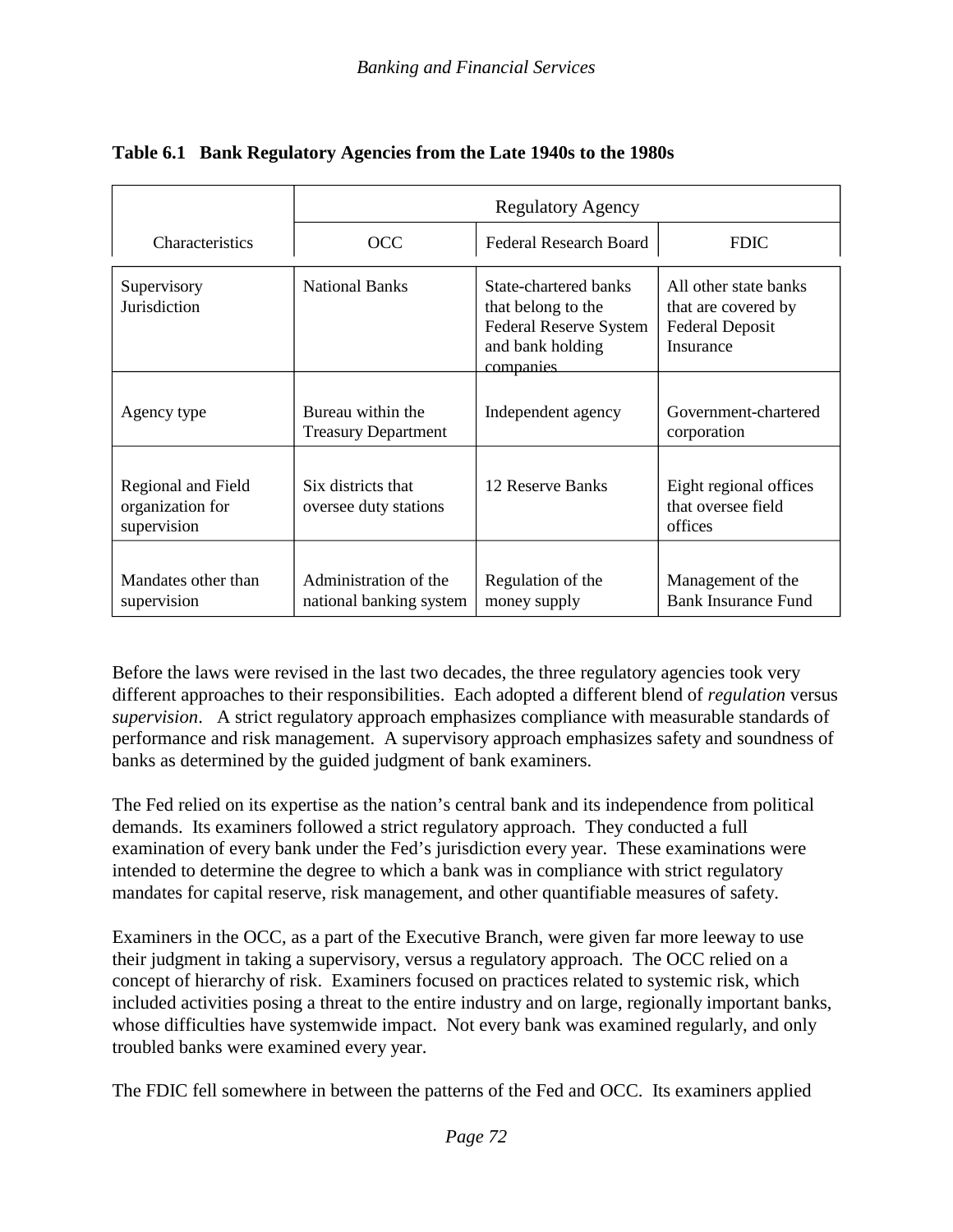strict risk management standards for certain classes of bank activities, but conducted much of their examination off-site by review of reports and documentation submitted regularly by the banks. On-site examinations for strict compliance were conducted at about two-thirds of supervised banks.

As the nature of banking began to change with the introduction of new communications and computing technology, Congress tried to keep the regulatory environment in step with those changes. The Financial Institutions Regulatory and Interest Rate Control Act of 197874 created major statutory provisions regarding electronic fund transfers and created the Federal Financial Institutions Examination Council (FFIEC) to begin bringing standard practices to the regulatory bodies. The Depository Institutions Deregulation and Monetary Control Act of 1980 eliminated interest rate ceilings for savings and time deposits and raised the level of FDIC insurance coverage to increase the competition among depository institutions. The three regulatory bodies were, however, given much freedom to conduct their business as they saw fit until the system faced another crisis.

The number of bank failures suddenly jumped from the 5 per year level that occurred in the period 1933 - 1986 to 200 per year in 1987. The Federal Deposit Insurance Fund showed a negative balance of \$7 billion in 1991. Once again, Congress addressed the crisis through a process of hearings and legislation.

The Financial Institutions Reform, Recovery, and Enforcement Act of  $1989^{75}$  gave thrift institutions (savings and loans) coverage under FDIC insurance and created the Federal Housing Finance Board (FHFB) and the Office of Thrift Supervision (OTS) to oversee these now federally insured institutions. This act also created the Resolution Trust Corporation (RTC) to manage failed or troubled institutions that regulators took over under the insurance provisions. The Federal Deposit Insurance Corporation Improvement Act of 1991 limited the discretion that federal supervisors from the Fed, OCC, and FDIC had previously exercised in assessing the condition of banks and determining what enforcement actions were needed. Congress wanted certain responsibility for ensuring that the national system of banking is well-managed, and they wanted the federal regulators to shoulder that responsibility.

In addition to responding to the bank failure crisis, Congress also had another specter to cope with: competition from huge foreign banks for financing new ventures and industrial growth. Restrictions on interstate banking and vertical integration put U.S. banks at a disadvantage.<sup>76</sup> Congress eased those restrictions by repealing part of the Glass-Steagall Act and allowing banks to grow larger and branch across state lines, subject to concentration limits, state laws, and evaluation of the companies.<sup>77</sup> Further changes in the law allowed bank holding companies to

<sup>74</sup> Pub. L. 95-630, 92 Stat. 3641.

<sup>75</sup> Pub. L. 101-73, 103 Stat. 183.

<sup>76</sup> See, for example, BankNet Electronic Banking Service at http://mkn.co.uk/bank.

 $\frac{77}{10}$  Riegle-Neal Interstate banking and Branching Efficiency Act of 1994 (Pub. L. 103-328, 108 Stat. 2338).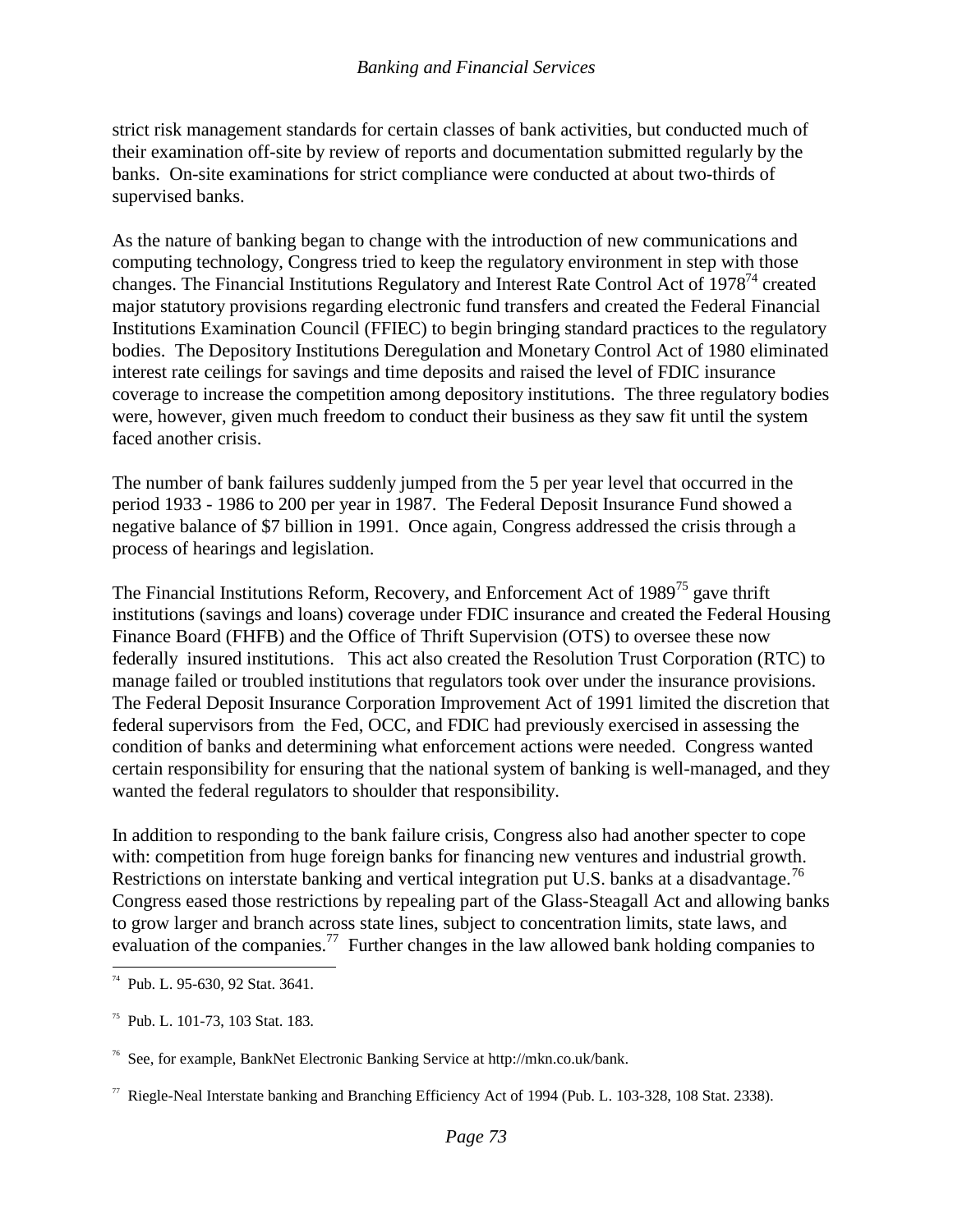#### *Banking and Financial Services*

own more than one kind of banking enterprise, so that small banks and mortgage lending institutions began to be combined under centralized regional management. However, such combinations are potentially subject to regulation by many agencies. This has led to situations, for example, where the various parts of a small regional bank holding company must adhere to the banking rules of the Fed and FDIC, the banking rules of four states, and the mortgage lending rules of at least five states. As one banker put it, "I see more teams of examiners in my office every year than I do baseball teams on television."<sup>78</sup>

### **6.1.2 Current Trends in Regulation**

Electronic commerce is a reality in banking and financial services, and it poses some serious problems for regulators. The following brief discussion is intended to provide an overview of the major vehicles of electronic commerce, and the new challenges they pose to regulators. The impact of these systems on critical infrastructure protection is discussed in Section 6.3.1.

### Electronic Funds Transfers (EFT)

This term refers to the movement of funds from one bank account to another by means of electronically communicated payment instructions. It has been estimated that each day, banks, global financial markets, and the U.S. Federal Reserve transfer more than \$35 trillion within, into, and out of the United States. Citibank alone transfers \$500 million daily, including domestic transfers. Recently, Citibank worked with domestic and foreign law enforcement agencies to track and trap a group of criminal hackers who, before they were caught, had transferred \$400,000 into several foreign accounts. The crimes went unnoticed for several months because the transfers were kept small and below set limits for investigation. It was only when the crooks got greedy that they were found out.

### Electronic Checks

Several major banks have fully instituted paperless checking as an option for payments over the Internet. Basically, this system transmits the same data that is contained in paper checks, but in machine-readable format. Businesses and individuals use this system just as they do paper checks, except that each check bears a digital rather than manugraphic, signature for signing, endorsing, and authentication. The effective and safe use of these systems will require highly secure and reliable management of the electronic signatures.

Digital Cash or Tokens

 $78$  Remark made not-for-attribution during an interview.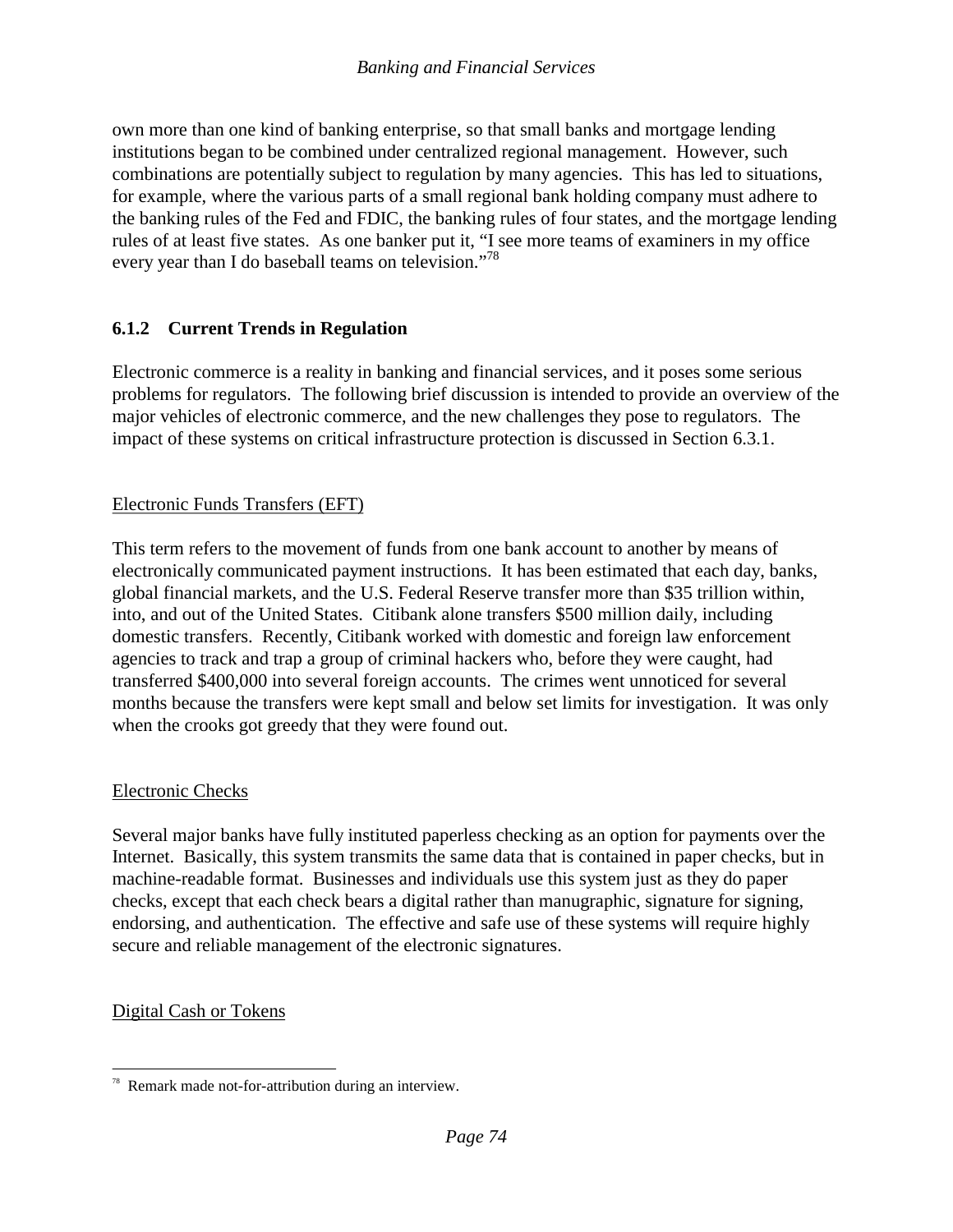### *Banking and Financial Services*

Any electronic representation of money in digital form can be negotiated and transmitted among payers, payees, depositors, and depositories. Stores of such digital cash or tokens — held in online accounts, smart-cards, or "electronic wallets" (palm-sized PCs) — can be presented, transferred, and negotiated just like currency. There is no need for an intermediary, as there is for electronic checks or credit cards. The repository can be "recharged" on-line, at an ATM, or by a teller. Digital cash can be "identified" and carry data about the person to whom it belongs, or it can be anonymous. The same caveats regarding electronic signatures that apply to electronic checks apply to digital cash. In addition, a major threat resulting from widespread use of anonymous digital cash or tokens is the ease by which money can be laundered in this format. As the U.S. Treasury Financial Crimes Center has stated:

These systems are designed to provide the transacting parties with immediate, convenient, secure and potentially anonymous means by which to transfer financial value. When fully implemented, this technology will impact users worldwide and provide readily apparent benefits to legitimate commerce, however, [it] may also have the potential to facilitate the international movement of illicit funds.<sup>79</sup>

A significant issue for financial institutions in coping with all of these computer-based systems is authentication of who owns the value represented, and who has authority to make changes in that ownership. What is really needed is a way to identify those who transact business using electronic money, just as we attempt to do with those using paper-based currency — have the transactor show some identification.

There is currently a struggle between elected officials, particularly those in Congress, and the regulatory agencies. The elected officials are again under pressure to do something, and this time their answer is to make regulatory agencies more accountable for the health and safety of the banking system. Their prescription is to consolidate the regulatory agencies and strictly codify the standards and procedures, reducing the numbers of both regulations and regulators. Those who manage the regulatory system have a different solution: greater autonomy for examiners and less reshuffling and reorganization of authority and responsibility. The trade-off is between accountability and flexibility.

This struggle over accountability versus flexibility is taking place just as the nation faces the potential for another crisis in banking and finance. The lines between banking and non-banking financial services such as investment counseling and brokering, insurance, and investment banking are under attack. The attack is driven not merely by those who stand to gain from

<sup>&</sup>lt;sup>79</sup> "Money in cyberspace," at http://www.ustreas.gov/treasury/bureaus/fincen/cybpage.html #concern.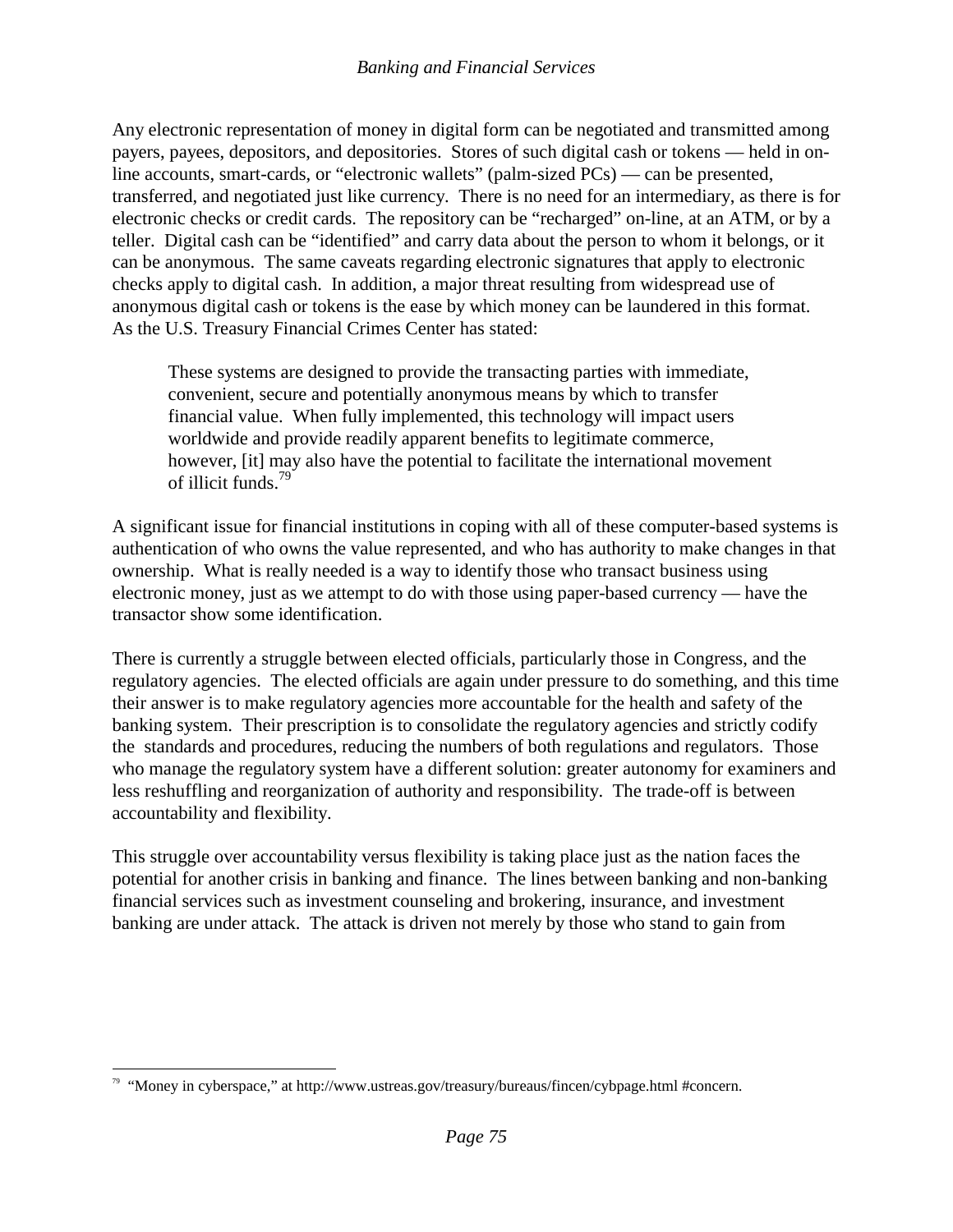consolidation of such services; it is also the result of demands from the public, who want to have access to a full range of financial services and products with as little change in venue and "user interface" as possible.<sup>80</sup>

With substantial changes in banking infrastructure due to increase competition, new technology, and the amendment and revision of the law in the latter part of the 1990's, the banking environment of the United States is entering a period of dynamic change. The regulatory scheme that was present in 1975 will probably not be evident in the system of 2010. While the same federal agencies have the same compartmentalized responsibilities today, it is likely that dramatic changes will be made as changes in the industry render old regulatory methods obsolete.

## **6.2 Description of Selected Regulatory Agencies**

## **6.2.1 Selection Method**

The federal agencies profiled below represent the primary agencies involved in regulation of banking and financial services. Following the discussion of federal agencies is an overview of the general practices among state regulatory agencies. The state overview is not intended to represent any specific state but rather to illustrate the range of regulatory goals and techniques applied at the state level.

# **6.2.2 Agency Descriptions**

# **6.2.2.1 Federal Agencies**

The roles of the federal agencies that oversee the banking and financial services industry all have their origins in previous crises in commercial or investment banking.

## Bank Regulation

The roles of the three basic federal banking regulatory agencies are shown in Table 6.1 above. Table 6.2 below summarizes key features of three additional agencies that have been created or whose roles have expanded since 1987 in response to the crisis in thrift institutions.

See, for example, 1997 Senate Bill 377, "Promotion of Commerce On-Line in the Digital Era." 80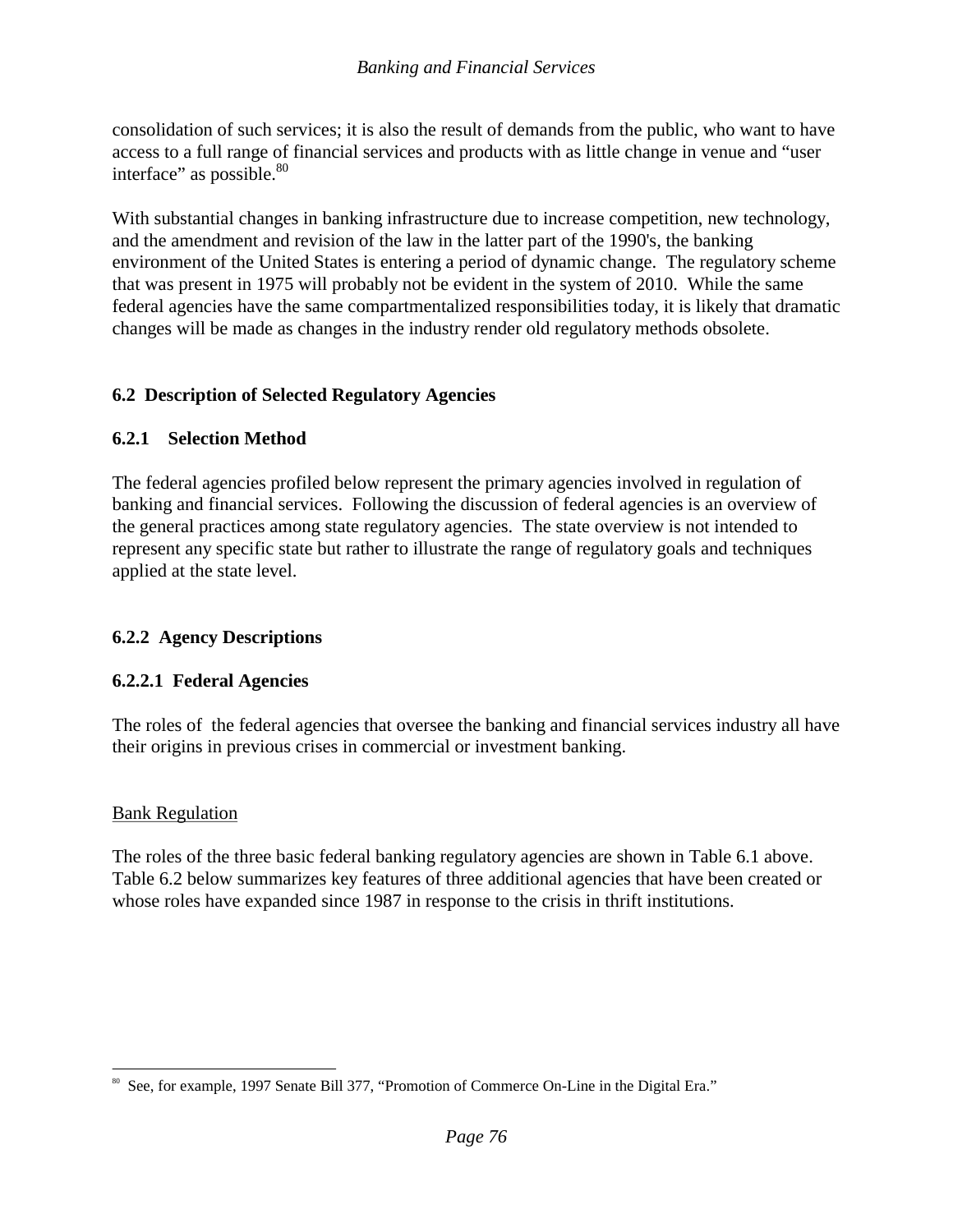| <b>CHARACTERISTICS</b>                                | <b>FFIEC</b>                                               | <b>OTS</b>                                              | <b>FDIC</b>                                             |
|-------------------------------------------------------|------------------------------------------------------------|---------------------------------------------------------|---------------------------------------------------------|
| Supervisory jurisdiction                              | <b>National Banks</b>                                      | All thrift institutions<br>insured by FDIC              | Also insures deposits of<br>thrift institutions         |
| Agency type                                           | Independent agency                                         | Office within Treasury                                  | Government-chartered<br>corporation                     |
| Regional and field<br>organization for<br>supervision | Works through FED<br>districts and state<br>regulators     | Works through FED<br>districts and state<br>regulators* | Eight regional offices<br>that oversee field<br>offices |
| Mandates other than<br>supervision                    | Helps oversee systems<br>for electronic funds<br>transfers | None                                                    | Management of the<br>Bank Insurance Fund.               |

**Table 6.2 Recently Created or Expanded Bank Regulatory Agencies** 

A brief summary of the responsibilities of the selected federal agencies follows.

- *The Fed*. The Fed is an independent agency with the responsibility for regulating the nation's supply of money, and supervisory jurisdiction over all state-chartered banks that belong to the Federal Reserve System. The Fed can mobilize cash reserves, issue credit to national banks, and oversee the required balances.
- *OCC.* The Office of the Comptroller of the Currency (OCC), a bureau in the Department of the Treasury, is the administrator of the national banking system. As such, the OCC has supervisory jurisdiction over all federally chartered banks.
- *FDIC.* The Federal Deposit Insurance Corporation (FDIC) is a federally chartered corporation that manages the Bank Insurance Fund. In that role, the FDIC insures deposits in all federally chartered banks, state-chartered banks that join the Federal Reserve System, and all thrift institutions eligible for the insurance fund. The FDIC also has supervisory responsibility over state-chartered banks that choose to be insured by the Bank Insurance Fund but not to join the Federal Reserve System. The FDIC also resolves and liquidates failed banks covered by the Bank Insurance Fund.
- *OTS.* Another agency of the Treasury Department, the Office of Thrift Supervision (OTS) oversees all thrift institutions insured by the FDIC. The OTS resolves and liquidates all failed thrifts under its supervision.
- *FFIEC*. The Federal Financial Institutions Examination Council (FFIEC) is a coordinating body, created to standardize practices among the regulatory agencies regarding national banks. It has a strong role in overseeing the systems for electronic funds transfers.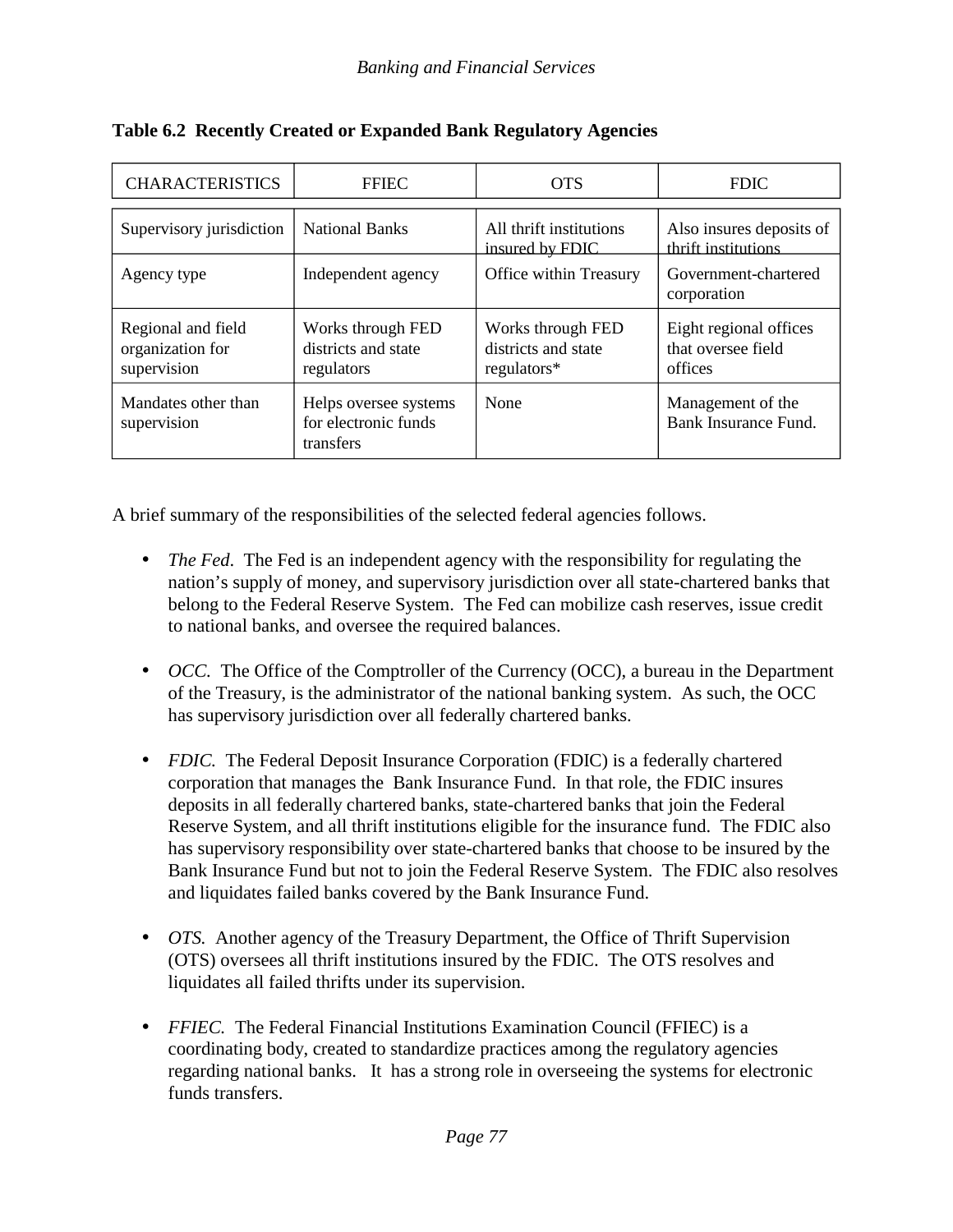#### Investment Regulation

The Securities and Exchange Commission (SEC) oversees the persons and institutions that offer stocks and bonds to the public. This oversight includes licensing and registration of dealers and brokers, registration of securities, investigation of alleged fraud or misleading practices, and requirements for internal controls for institutions engaged in investment banking.

### **6.2.2.2 State Agencies**

The state agencies go by varied and sometimes confusing names. Some states combine all financial services and banking under a State Banking Commissioner; others have separate offices to supervise banks, thrifts, and securities firms. All supervise credit unions separately, although sometimes under a broader umbrella. A summary of the stated purposes and goals of state regulation follows.

### Source of Authority

The basis for most state banking and financial services regulation is constitutional authority implemented by legislation. The legislation often includes many pages defining the exact nature of the things to be regulated. Most of these definitions are concerned with the institutions and their products and activities that are to be the subject of state scrutiny. There is wide overlap with federal language regarding these same entities.

The major difference between federal regulatory language and that of the states is in the purposes for regulation. While language in both systems covers the goals of (1) maintaining the stability of the banking and financial services industry, (2) providing convenient services, and (3) concern for the public interest in safety and security of deposits and investments, the state statutes have one striking characteristic that differs from the federal. State regulators are specifically charged to promote "economic development," "economic growth," "growth of investment opportunities," or some similarly phrased mission to bring new and expanding business to the subject state.

### **Jurisdiction**

Most state regulatory agencies have authority to examine all depository and non-depository institutions for compliance with both state *and* federal laws. Such authority typically includes state chartered banks, national banks, state savings banks, federal savings banks, branches of outof-state banks of all kinds, trust companies (special entities established to hold property subject to a trust, to buy and sell securities for others, and to offer advice on these matters), securities and commodities dealers, and building and loan associations. Many states are expanding the authority of their regulators to include entities such as personal loan vendors and makers, personal property finance companies, mortgage brokers, check sales and cashing services, and companies engaged in transportation of money and valuables. All of this latter category of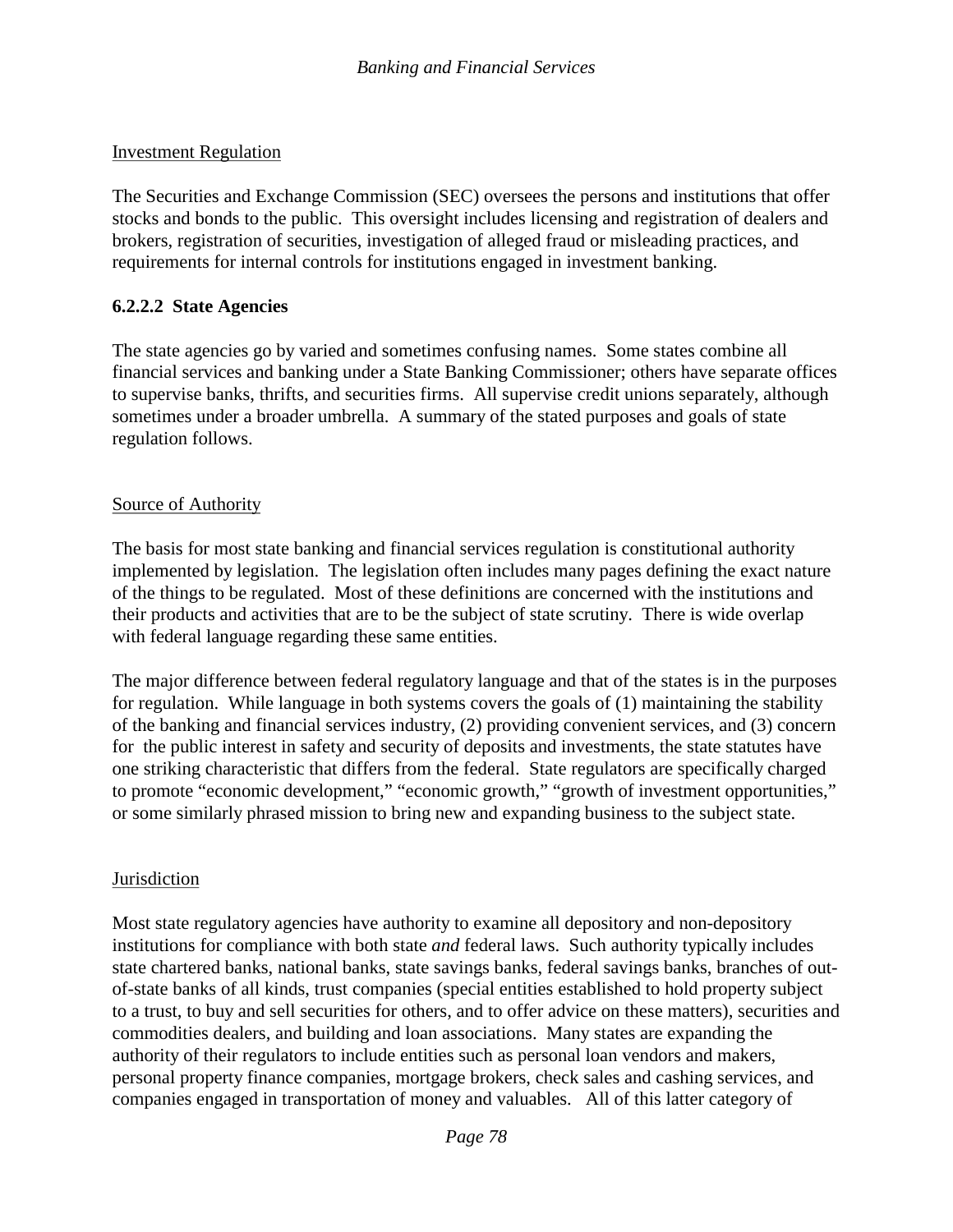entities will become very active in the electronic movement of value. This extension and broadening of jurisdiction at the state level is particularly important as the number of multistate holding companies grows.

## Techniques of Regulation

Discussions with senior managers in national banks and multistate holding companies indicated that the techniques used by state regulators and the competency of the regulators vary widely. In the past, some states tended toward the strict regulatory paradigm of across-the-board standards, while others tended toward forbearance and mediation of difficulties that a state-charted bank, for example, might be undergoing. This stems, apparently, from the state agency goal of maintaining and encouraging growth and economic activity in the state.

# **6.3 Regulations and Critical Infrastructure Protection**

# **6.3.1 Impact of Regulations on Critical Infrastructure Protection**

In view of the industry's current and future reliance on electronic data transfer, the security of critical infrastructure in banking and financial services is primarily a function of its vulnerability to electronic manipulation or attack. In general, the reality of current practice has outstripped the regulatory system in this area. As one expert in the field put it:

Without certainty in the legal rules, electronic commerce will not reach its . . . potential  $\ldots$  Yet the law always lags behind technology.<sup>81</sup>

Banks and other financial institutions, acting in their own self interest, apply various mechanisms and methods to ensure the security of transmitted information. However, these decisions are not generally driven by a need for regulatory compliance. Vulnerabilities and the regulatory situation for major electronic vehicles are summarized below.

## Electronic Funds Transfers (EFTs)

This term generally applies to the movement of funds from one bank account to another by means of electronically communicated payment instructions. A major departure from traditional practice is that an EFT for which a bank and its customer have established an authentication protocol is effective as an order of the customer, whether or not it was authorized by the customer, if the bank shows that it fully complied with the agreed-to protocol. According to the banking community, the major threat posed by EFT is from organized crime. The movement of value at light speed makes detecting and tracking money laundering and other illegal practices

<sup>&</sup>lt;sup>81</sup> Smedinghoff, Thomas J., *Online Law*, Addison-Westley, 1996, p.4.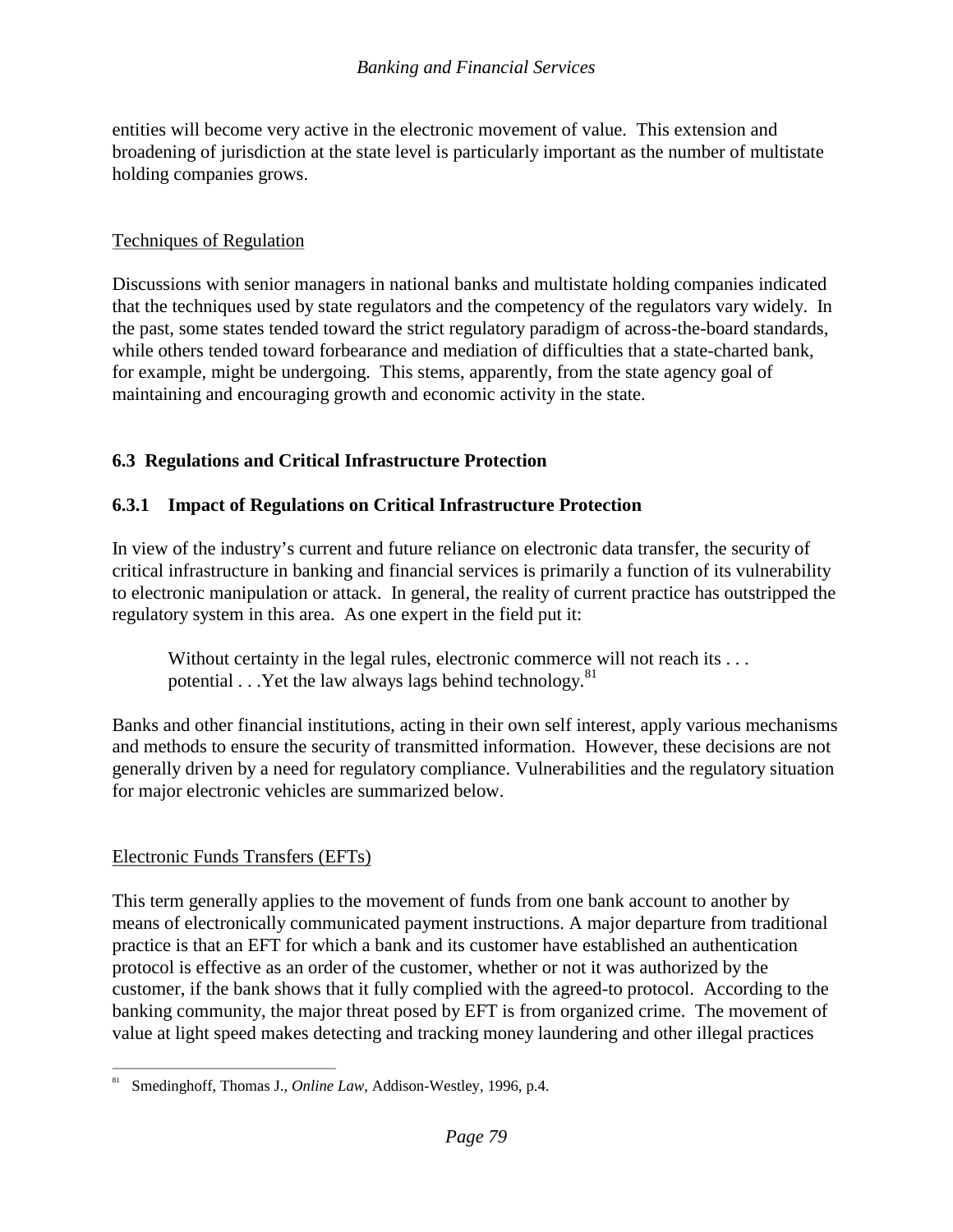very difficult. Another threat could come from intentional manipulation of certain markets at levels that are too low to detect, but that yield great profit to the criminal element. If criminal hackers could get into the EFT system and manipulate the apparent market for U.S. Treasury products for half a day, they could "earn" hundreds of millions of dollars from straddles that they created.

EFTs are handled by only a few systems in the United States. These are listed in Table 6.3.

| <b>System</b>                                                                     | <b>Users</b>                                                                                         | <b>Uses</b>                                                                                  |
|-----------------------------------------------------------------------------------|------------------------------------------------------------------------------------------------------|----------------------------------------------------------------------------------------------|
| <b>Automated Clearing House</b><br>(ACH)                                          | $>22,000$ financial institutions,<br>$>160,000$ corporations, and<br>several million private parties | Payment to vendors and<br>suppliers, consumer payments,<br>direct deposits                   |
| FedWire                                                                           | <b>Federal Reserve Banks</b>                                                                         | Intermediation, settlement, and<br>closure                                                   |
| Clearing House Interbank<br>Payments System<br>(CHIPS)                            | New York Clearing House<br><b>Association (12 Money Centers</b><br>and 125 associate banks)          | International funds transfers<br>among members                                               |
| Society for Worldwide Interbank<br><b>Financial Telecommunications</b><br>(SWIFT) | $>1,700$ banks in $>80$ countries                                                                    | Transmittal of payment orders<br>and tenders; settlement is via<br>one of the other systems. |

**Table 6.3 Electronic Funds Transfer Systems** 

Responsibility for the security of these systems lies with the operators. There is no direct security supervision or regulation by any governmental authority. State statutes and the federal Electronic Fund Transfer  $Act^{82}$  are directed at consumer protection and elimination of fraudulent practices in electronic commerce, but they do not address system security. Standards and best practices are based on business needs and the result of after-the-fact legal action.

## Electronic Checking

As with other forms of electronic commerce, this electronic analogue of paper-based checking relies on use and security of electronic signatures. Protocols for transmission and authentication of these electronic signatures are still under development, and regulation is changing as rapidly as the technology. At present, all states have some kind of legislation that attempts to define what must be protected and what standards of protection should apply. Federal legislation on the same theme is pending. The principal threat is, again, that technology and attendant practice is changing faster than the regulatory environment can be adapted.

 $82$  15 U.S.C. § 1693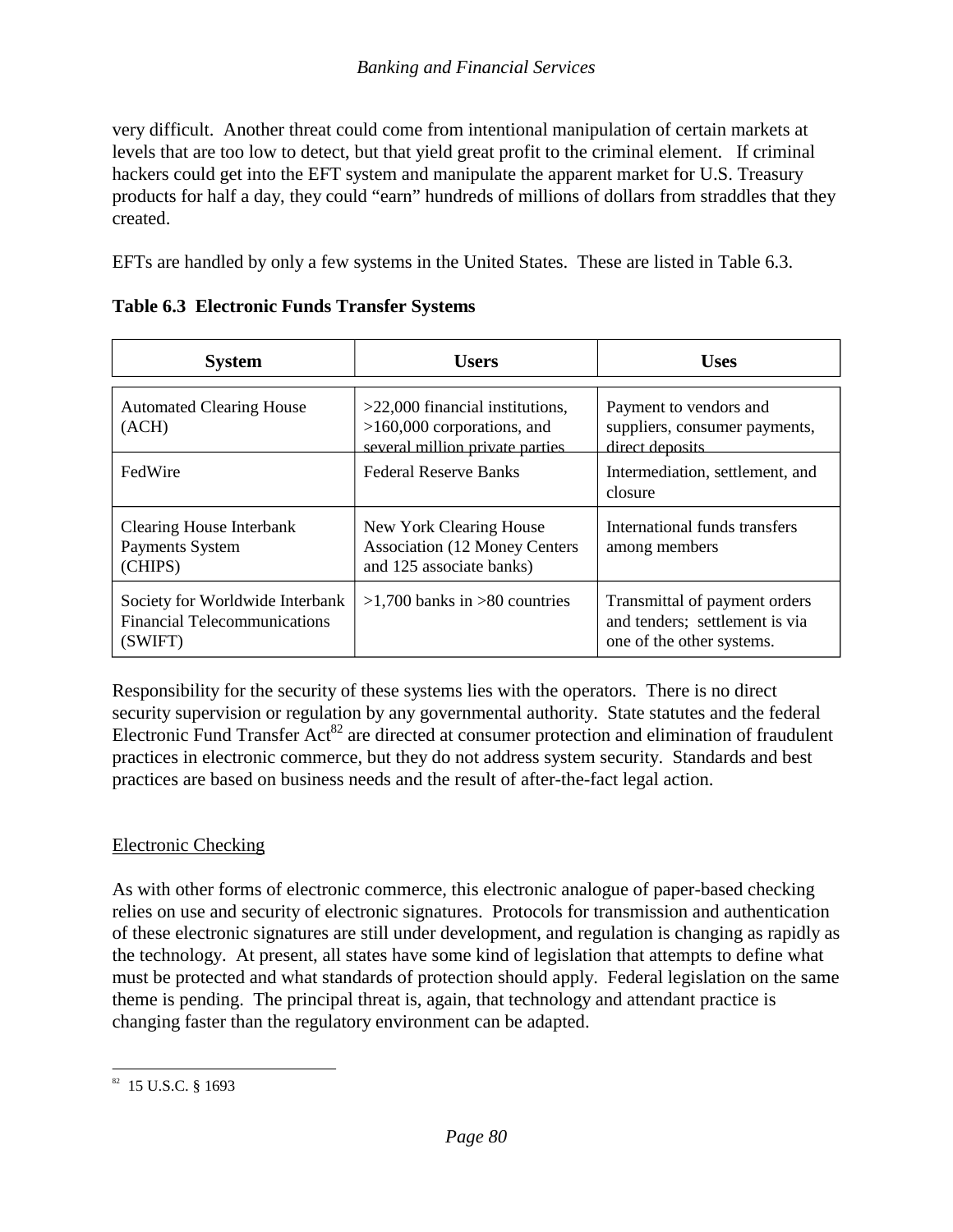## Digital Cash or Tokens

As described above, this technology is considered vulnerable to misuse for money laundering. There is growing concern about the potential for illegal use of this technology to support the world traffic in illegal drugs. Current proposals center on reporting money movements in excess of \$750 to the Internal Revenue Service and analyzing these reports for suspicious patterns.<sup>83</sup> This approach will work only so long as there is some exogenous source of information that will focus the attention of the detection and tracking technology. The cost of any other means to limit the search space would be astronomical.

### **6.3.2 Measures for Improvement**

It is evident that federal and state regulatory practices can have a significant impact on the safety and security of the banking and financial services industry in terms of balancing economic risks and opportunities. It is not at all clear what impact regulation can have on protection of the industry from intentional acts by hostile elements.

Security and safeguard measures taken by this industry have been more directly related to industry concerns for protection of assets than in response to any regulatory pressure. The impact of infrastructure protection is actually felt more directly through regulation of the telecommunications industry than through regulation of banks and financial services firms. That will not be the case in the future.

Historically, major reforms in the regulation of banking and financial services have followed in the wake of crises. That pattern may continue. Alternatively, regulatory systems might be adapted to provide the flexibility necessary to achieve public policy goals, such as infrastructure protection, without unduly compromising the health of the industry. Consideration of the following issues may serve to anticipate problems before they become severe.

- 1. *Rethinking oversight structure*. The lines between federal and state regulatory practices and structures must become as transparent as the lines between local, state, national, and international commerce in financial products and services are becoming. This will require rethinking the point of balance between supervisory and regulatory approaches to practice, and assignment of oversight responsibility to the level closest to the commerce being conducted. Research is needed on the appropriate regulatory structure for federal and state oversight of the emerging banking and financial services infrastructure.
- 2. *Development of On-line Techniques for Oversight*. Responses to problems must be much more immediate than has been the practice in the past. Regulators and examiners must begin to monitor the activities of the industry by observing on-line traffic, rather than

<sup>&</sup>lt;sup>83</sup> "Treasury Seeks Tighter Rules on Wire Transfers," *The Washington Post*, May 20, 1997, Section 1, pg. 1.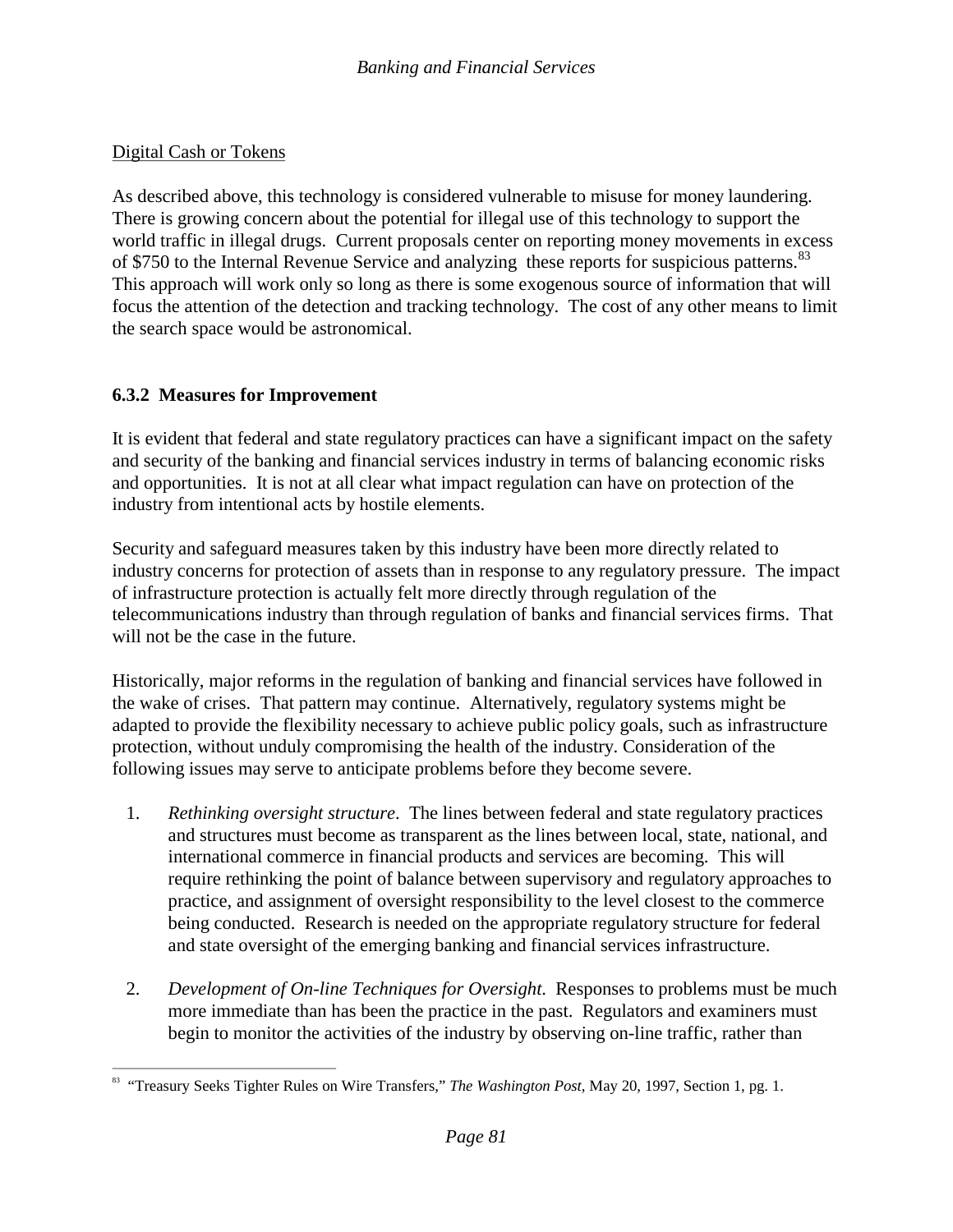### *Banking and Financial Services*

depending on periodic reports generated after-the-fact. Research is needed on how federal and state regulators can conduct on-line supervision and oversight. This research should include techniques such as pattern recognition, expert systems, and riskassessment tools available on-line to both the industry and regulators, so that problems can be quickly identified and acted upon.

- 3. *Development of On-line Training*. The need for timely and economic training and continuous education for examiners will become greater as changes in the industry broaden and accelerate. The use of the new tools mentioned above and the nature of the emerging and evolving infrastructure that they are intended to address are complex and not familiar to most examiners and regulators. Research is needed to develop distance learning capabilities and on-line expert systems to help prepare and train examiners and regulators.
- 4. *Development of Standard Definitions of Terms*. The definitions of products, practices, and prices in the industry must be harmonized between state and federal statues and regulations. It must be clear to all concerned what is being regulated when transactions are taking place among billions of actors in cyberspace 24 hours a day. Research and model law development are needed to clarify the subject matter of regulation in the emerging infrastructure and harmonize the laws and regulations among agencies and between levels of government.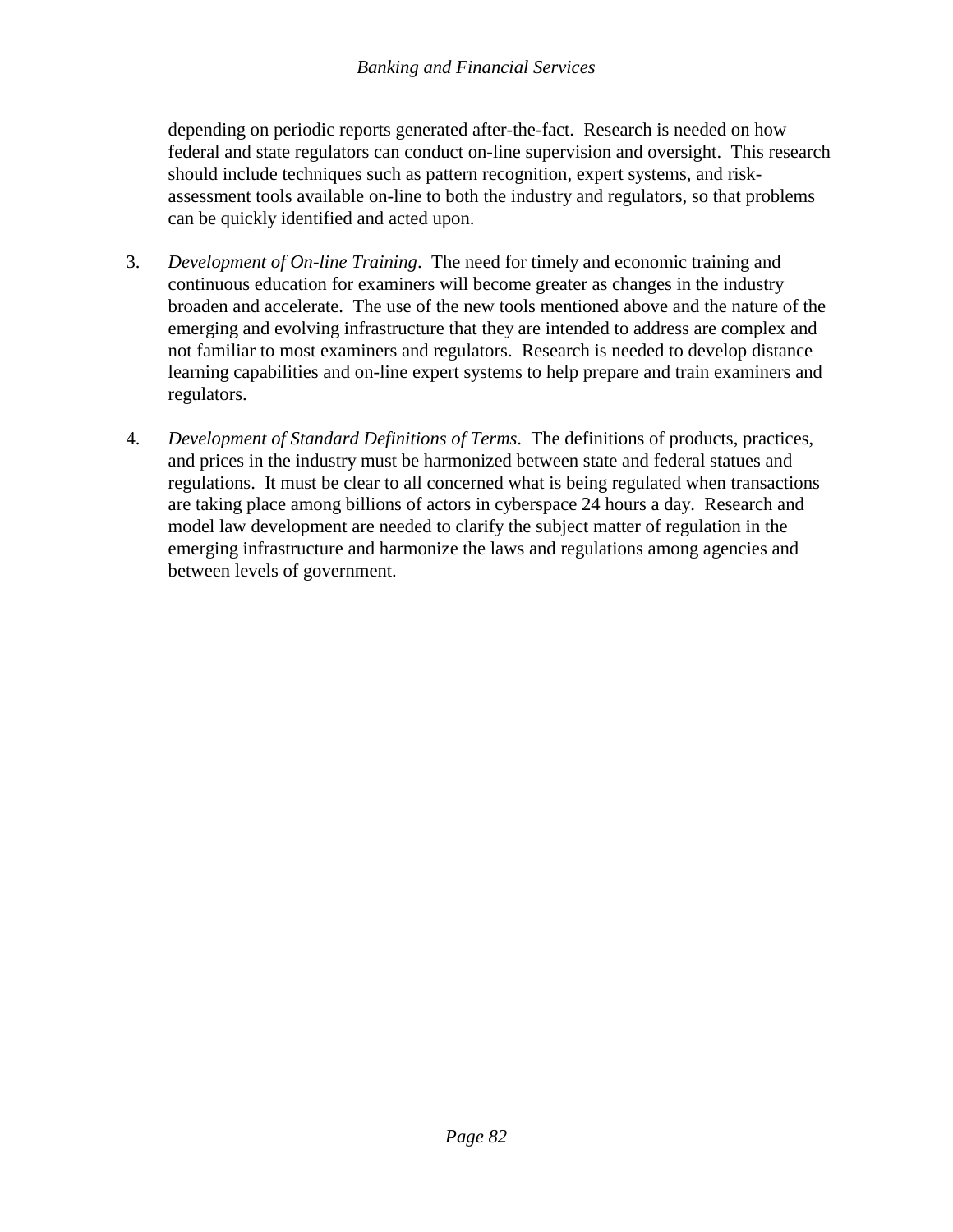[This page intentionally left blank.]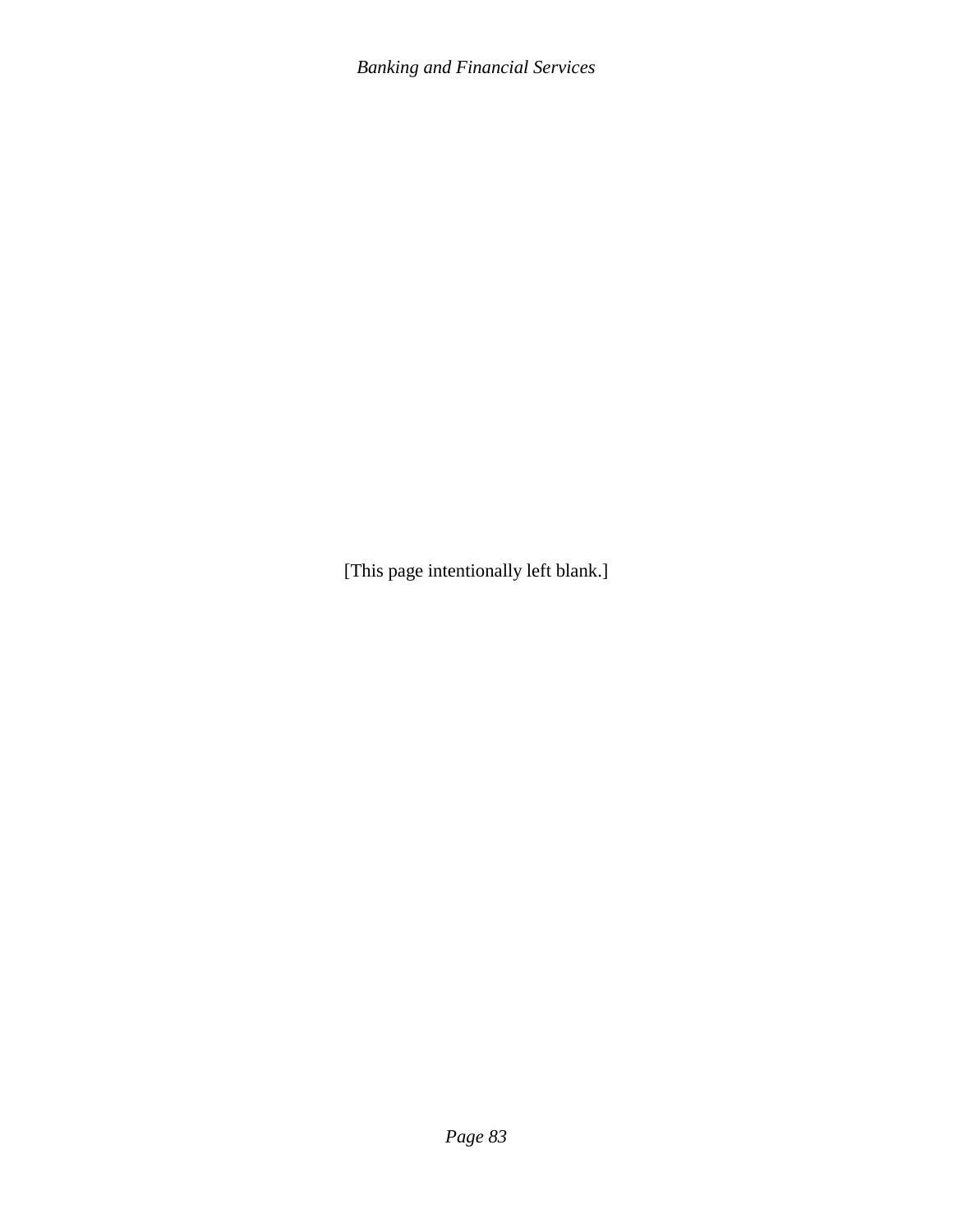# **7 TRANSPORTATION INFRASTRUCTURE**

## **7.1 General Description of Regulation**

## **7.1.1 Current Regulatory Environment**

The U.S. transportation industry consists of a wide and diverse network of carriers and supporting infrastructure for highway, rail, air, and water transport. Regulation of the industry reflects this diversity. At the federal level, regulatory authority over transportation infrastructure is organized on a modal basis. These modal authorities, now almost exclusively vested within the U.S. Department of Transportation (DOT) are as follows, with some modest overlap:

- Federal Highway Administration (FHWA): highways and bridges (funding for maintenance and replacement; structural and technology research);
- Federal Aviation Administration (FAA): airport and aircraft safety (including navigation facilities for commercial and general aviation);
- • Federal Railroad Administration (FRA): railroad safety law administration and enforcement;
- Surface Transportation Board (STB): mergers and infrastructure modifications of commercial carriers;
- Federal Transit Administration (FTA): mass transit (funding for capital investment and operating subsidy, administration and enforcement of federal safety requirements);
- Research and Special Projects Administration (RSPA): safe transport of hazardous materials;
- U.S. Coast Guard (USCG): Administration and enforcement of safety laws pertaining to domestic waterway transport; and
- Maritime Administration: Administration and enforcement of safety laws and multilateral compacts pertaining to international marine commerce using U.S. ports.

Each of these agencies enforces safety and reliability of service through its own regulations. In addition, some of the agencies set priorities for infrastructure maintenance and upgrades by serving as conduits for federal funding.

The mode-based arrangement is generally echoed in the structures of state government transportation agencies, with separate bureaus for roads, railroads, airports and so on. Road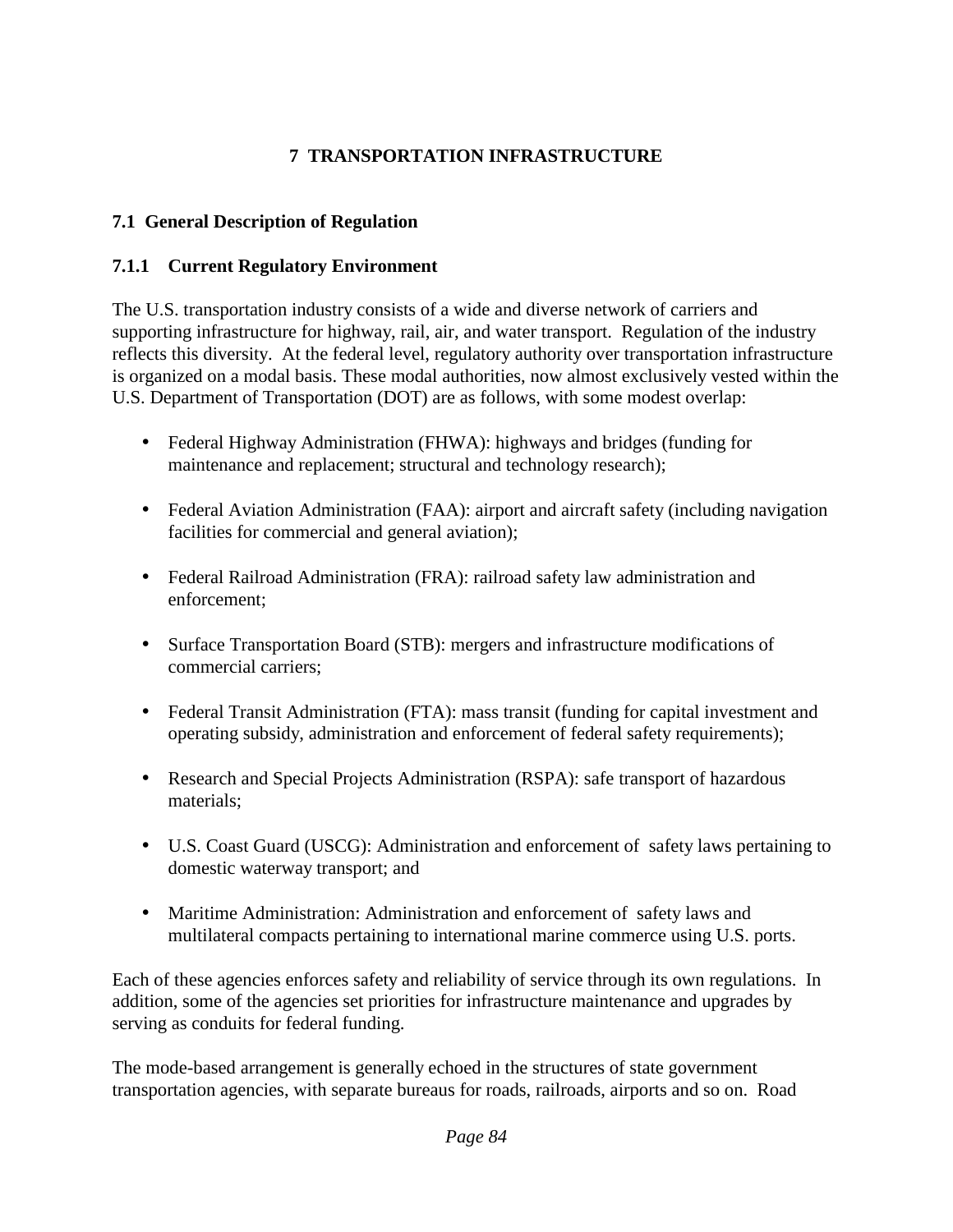construction and maintenance is generally the largest dollar-volume activity. Many state departments of transportation have regional offices to provide close local supervision of transportation infrastructure.

# **7.1.2 Current Trends in Regulation**

Governmental decisions at both the federal and state levels continue to play an important role in the use and fate of transportation infrastructure. Governmental agencies retain both an outright proprietary interest in certain infrastructures (e.g., highways, seaports and airports) and an indirect interest in others through the direction and administration of funding for infrastructure addition, enhancement, and safety.

With the exception of waterway transport, all modal areas have experienced considerable federal deregulation over the past few decades. The role and presence of governmental regulation in transportation activities has diminished, thanks in part to several (again generally mode-specific) pieces of federal legislation:

- The Airline Deregulation Act of 1978 (Pub. L. 95-504, 92 Stat. 1705, October 24, 1978; codified and subsequently revised in 49 U.S.C. Section VII) removed pricing and service provision requirements for commercial carriers, and opened the market to much easier access by start-up operators.
- The Staggers Rail Act of 1980 (Pub. L. 96-448) basically declassified railroads as fully regulated carriers and empowered them to enter into rate and service contracts with shippers in a manner unconstrained by minimum level-of-service or fixed commodity rate requirements.
- The Intermodal Surface Transportation Efficiency Act of 1991 (ISTEA)(Pub. L. 102-240), declared the Interstate Highway System complete and thereby decentralized much of FHWA's direct authority over highway and bridge project funding.
- The Interstate Commerce Commission Termination Act of 1995 (Pub. L. 104-88), in recognition of the modern success of intermodal freight competition, terminated the ICC. The ICC had been established during the era when railroads were the only source of quick, reliable transport in many areas, to mitigate the excesses of the railroads' monopoly power.

One state-level regulatory area that has shown recent growth is the designation of routes for shipping hazardous materials. States designate particular routes for transport of hazardous cargoes to reduce accident risks, for example limiting them to bypass routes rather than through downtown areas.

In general, far more actual decision-making authority is now vested in private ownership of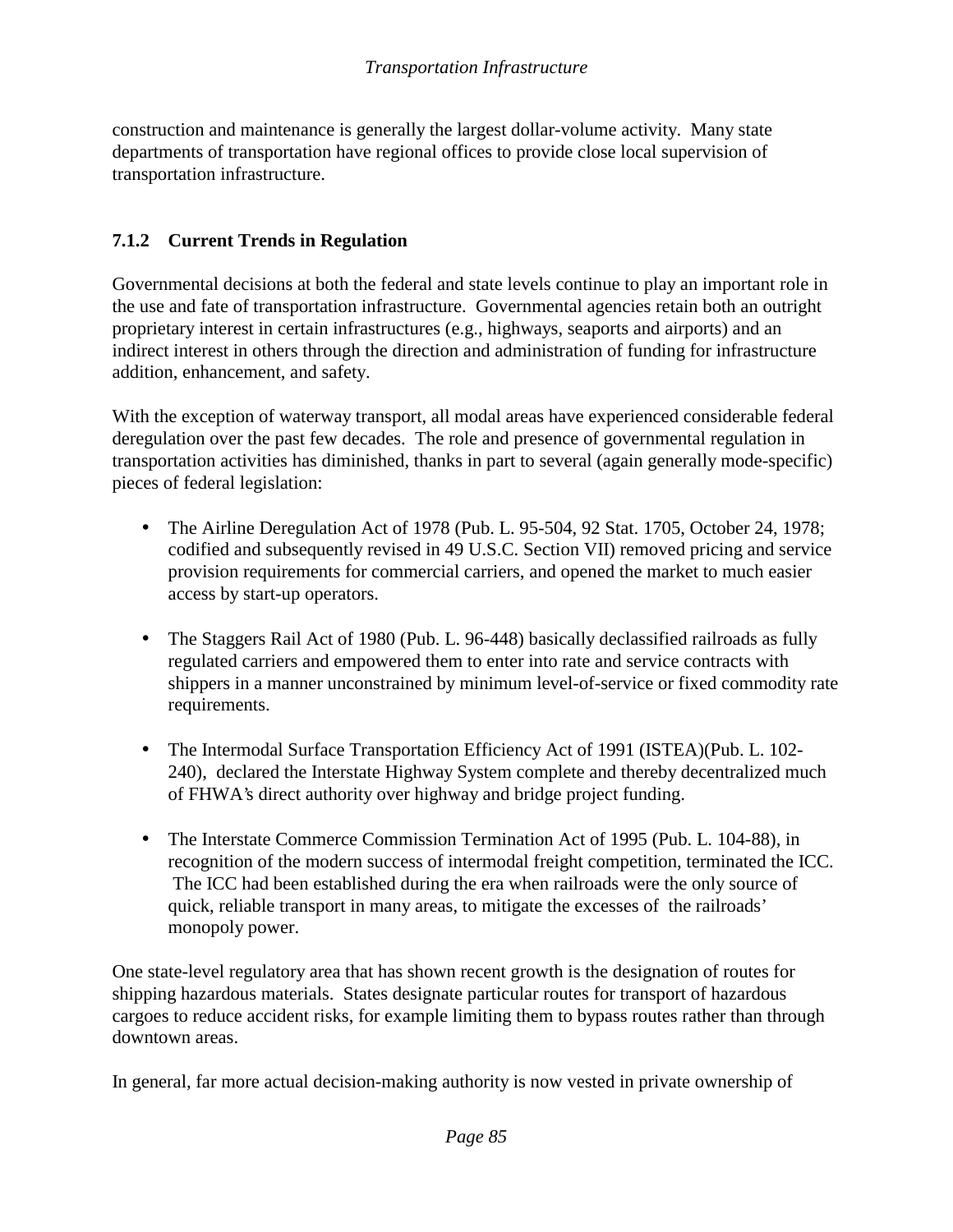transportation facilities than at any time since the late 19th century. However, relationships between the former regulators and those they regulated persist in many manifestations both formal and informal, and to a considerable degree color perceptions on both sides about responsibility for the maintenance of system integrity and security.

### **7.2 Description of Selected Regulatory Agencies**

### **7.2.1 Selection Method**

Good examples of current regulatory relationships and their effects can be found by studying the FHWA, FAA, FRA, STB, and various large-state transportation agencies, among which is the Illinois Department of Transportation (IDOT). A review of the activities of these five agencies and how their regulatory authority affects critical transportation infrastructure is presented below.

### **7.2.2 Agency Descriptions**

### **7.2.2.1 Federal Aviation Administration**

The Federal Aviation Administration (FAA) certifies aircraft and aircraft manufacturing (through issuance of "airworthiness directives"), regulates airport security standards, and is the lead agency for rulemaking on commercial aviation practices. It was established by the Federal Aviation Act of 1958 and is charged with promoting the growth and safety of civil and commercial aviation through constructive regulation and oversight. Today the FAA has a wellpublicized role in overseeing airline passenger safety and airport security. It also regulates commercial air freight transport and civil aviation (private aircraft).

In addition to its regulatory role, the FAA owns and is responsible for much of the *in situ*  infrastructure that supports air navigation, including control towers and regional control centers, very-high-frequency omni-range (VOR) radio navigation beacons, Doppler radar installations, and visual approach slope indicator (VASI) and instrumented flight rule (IFR) landing lights and structures. Commercial and most civil aviation could not function without these facilities.

## **7.2.2.2 Federal Highway Administration**

The FHWA was created in the 1966 Department of Transportation Act.<sup>84</sup> It is charged with implementing "highway safety programs, research, and development related to highway design, construction and maintenance, traffic control devices, identification and surveillance of accident locations, and highway-related aspects of pedestrian safety."

Despite considerable delegation of authority to states under ISTEA (see above), FHWA retains

<sup>84</sup>*See* 49 U.S.C. §104.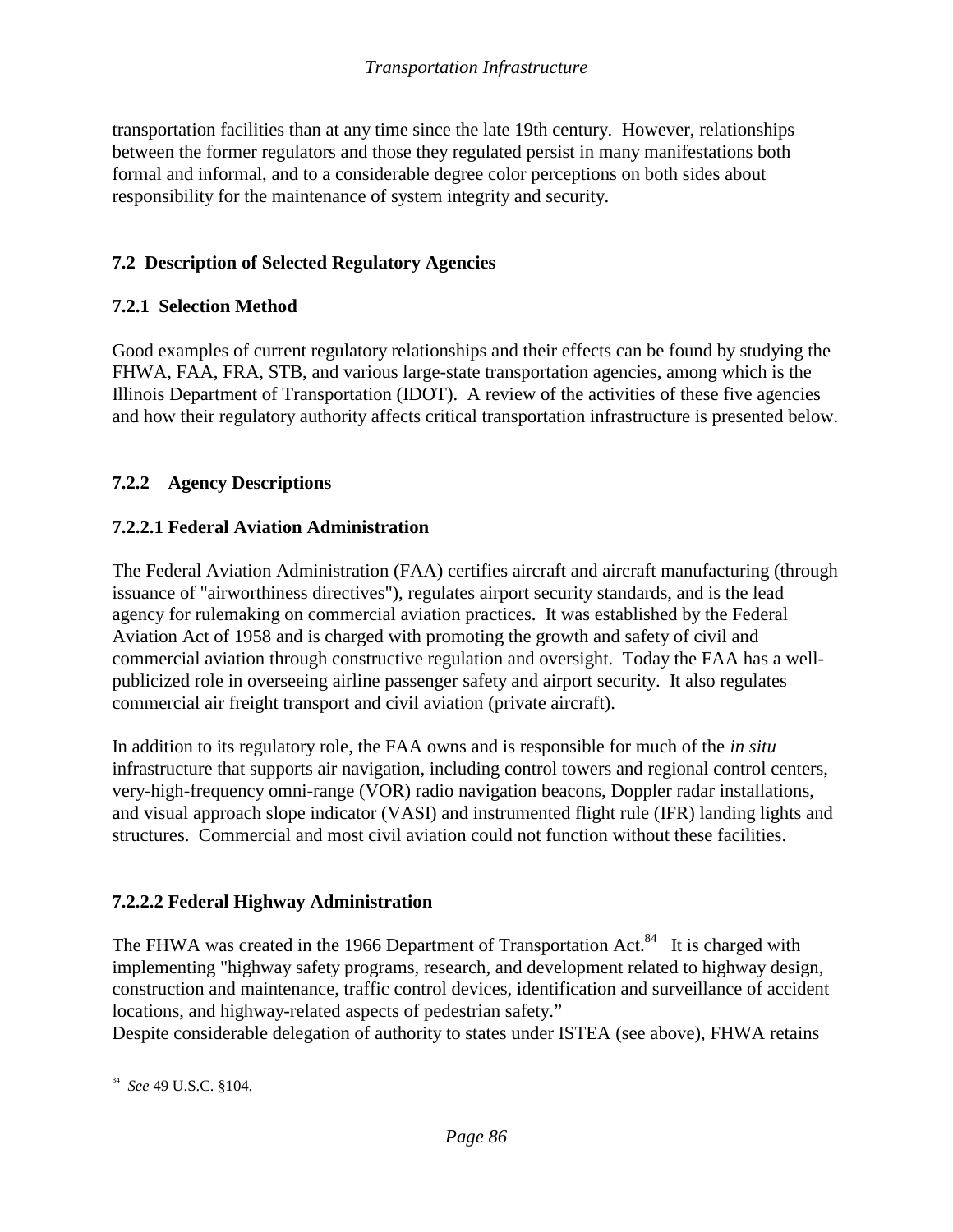major funding responsibility for capital improvement and augmentation projects on the designated National Highway System (including the Interstates) and provides technical guidance to states on road and bridge construction standards and safety. FHWA maintains the inventory of the over 575,000 bridges and structures on U.S. highways, whether on or off the federal-aid system. Probably FHWA's most important fiscal function is apportioning and distributing the respective states' shares of Congressionally authorized fiscal-year funding for highway projects. However, the FHWA has relatively little discretion in allocating this funding; most is dictated by formulas incorporated into the authorizing statutes.

A second key function of FHWA with regard to the security and integrity of national highway infrastructure is research and development. The FHWA performs research and also sponsors research by other organizations pertaining to materials science. Much of this activity is performed and coordinated through FHWA's Turner-Fairbank Highway Research Center in McLean, Virginia. Ongoing projects related to concrete performance and deterioration modes, advances in structural reinforcement mechanisms, and optimal channeling of traffic flows (leading, for example, to better designs for freeway interchanges) keep Turner-Fairbank prominently involved in road and bridge improvement efforts.<sup>85</sup>

### **7.2.2.3 Federal Railroad Administration**

Safe practices on U.S. railroads are regulated and enforced by the FRA. The FRA was created in the 1966 Department of Transportation Act, and its primary function is spelled out in 49 U.S.C. Section 103: "to carry out all railroad safety laws of the United States . . . [the FRA is] responsible for all acts taken under those laws and for ensuring that the laws are uniformly administered and enforced."

The FRA railroad safety rules are spelled out in 49 CFR Part 209 *et seq*. Track, structures, rolling stock, and locomotives are subject to unannounced inspections. There are also numerous regulations pertaining specifically to rail shipment of hazardous chemicals; the FRA is

<sup>&</sup>lt;sup>85</sup> A specific example of a project responsive to a potential threat to infrastructure integrity is the ettringite distress program, initiated by the Turner-Fairbank Center in 1996 in response to a request from FHWA Region VI. The Texas department of Transportation had discovered that a calcium aluminum sulfate hydrate material called ettringite had formed (possibly due to unusual water and heat exposure conditions) from the concrete in pre-cast bridge support beams awaiting installation at a highway construction site. Expansion cracks had appeared where the ettringite was forming, and the beams were written off as unusable. Unfortunately, ettringite was later discovered in beams that had already been installed at several other locations around the state. Pursuant to the request of Region VI, Turner-Fairbank's Exploratory Research Team developed chemical thermodynamics models to study ettringite formation, evaluated samples of damaged material, and applied an advanced impact-echo ultrasonic system to evaluate the nature and cause of the microcracking of the concrete. Effort and expertise from the National Institute of Standards and Technology (neutron diffraction instruments) and the University of Hawaii (laser scanning microscopes) were also brought into play. The overall objective was to isolate the exact damage mechanism and the conditions under which the damage occurs, and to evaluate whether concrete specifications for future jobs must be changed to mitigate the threat and if damage to existing structures is repairable in place. (Source: FHWA Web page announcement, 1997).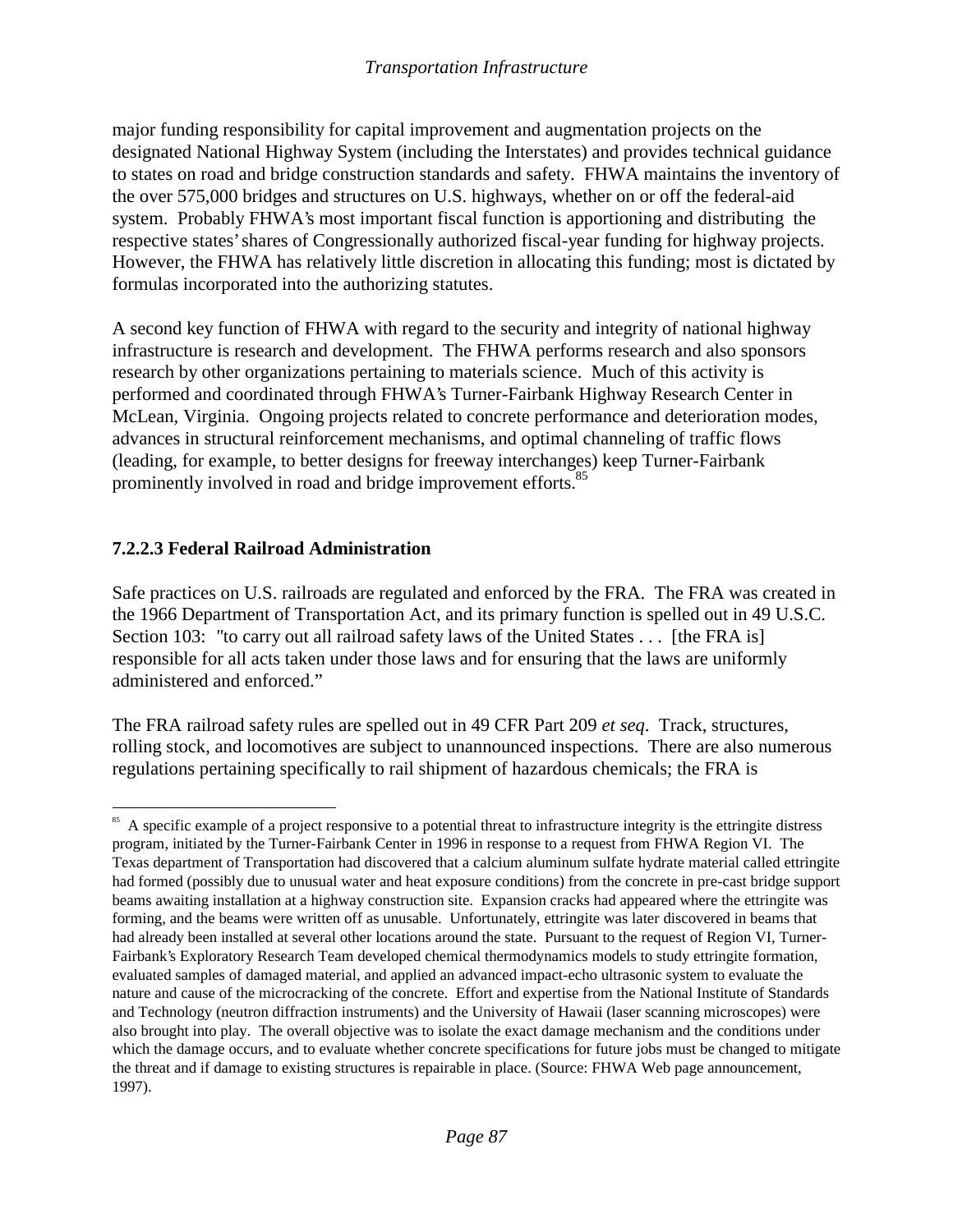empowered to levy fines and other penalties on both shippers and carriers for failures in marking and labeling, inspection and handling procedures, crew training, or other requirements.

Under 49 CFR Part 240, FRA also spells out certification requirements for individuals authorized to operate locomotives. Included in these requirements are (1) written evidence of positive prior safety conduct, including operation of a highway motor vehicle (i.e., driving record); (2) no current record of substance abuse; (3) ability to meet specific vision and hearing standards; (4) qualification for road service by means of a written examination covering personal safety practices, operating practices, equipment inspection practices, train handling practices, and compliance with federal safety rules, as well as by means of an operational test at the controls of either an actual locomotive or locomotive simulator; and (5) periodic performance monitoring by qualified supervisory personnel*.* 

# **7.2.2.4 Surface Transportation Board**

The STB, successor to the ICC under Title II, Sec. 201(a) of Pub. L. 104-88 (the ICC Termination Act of 1995), reviews and approves proposed railroad and motor carrier mergers and the resulting trackage rights (authorization to move cargo with its own rolling stock and motive power) that will be granted to competing carriers over certain lines of the merge partners. It also authorizes return to service (following appropriate safety checks) of railroad lines that have been inactive. Its specific mission, as articulated in 49 U.S.C. § 702, is to carry out activities of the ICC "not otherwise abolished." As discussed below, activities meeting this definition are rather limited.

ICC regulation of rail transport was largely concerned with protecting shippers from potential price gouging or service cutbacks by railroads. This led to curtailments on railroad restructurings such as mergers, acquisitions, and line abandonments. It is clear that the STB endorses the notion that, because shippers and carriers are now fully able to negotiate both short- and long-term haulage rates on a one-to-one basis, and the trucking industry is always standing by to offer "justin-time" service when needed, shippers no longer require protection from predatory pricing or poor service. All they need is the opportunity to negotiate for better terms from other carriers if dissatisfied with the current provider. Thus, much of the U.S. rail network, formerly tightly controlled by owning carriers capable of restricting access by other haulers unless they agreed to often stringent terms, has been thrown wide open to access by multiple providers of rail services. It is not now unusual to see the locomotives of three of more railroad companies pulling trains along the same stretch of railroad line, and while the "guest" carrier must still pay access charges to its "host," it retains far more control, from origin to destination, over its originating commodity shipments than in the ICC days.

# **7.2.2.5 Illinois Department of Transportation**

IDOT, like many of the large-state departments of transportation, retains substantial authority over intrastate road and transit project funding and contracting, airport planning, and railroad crossing protection standards and equipment. IDOT also participates in *inter*state coordination of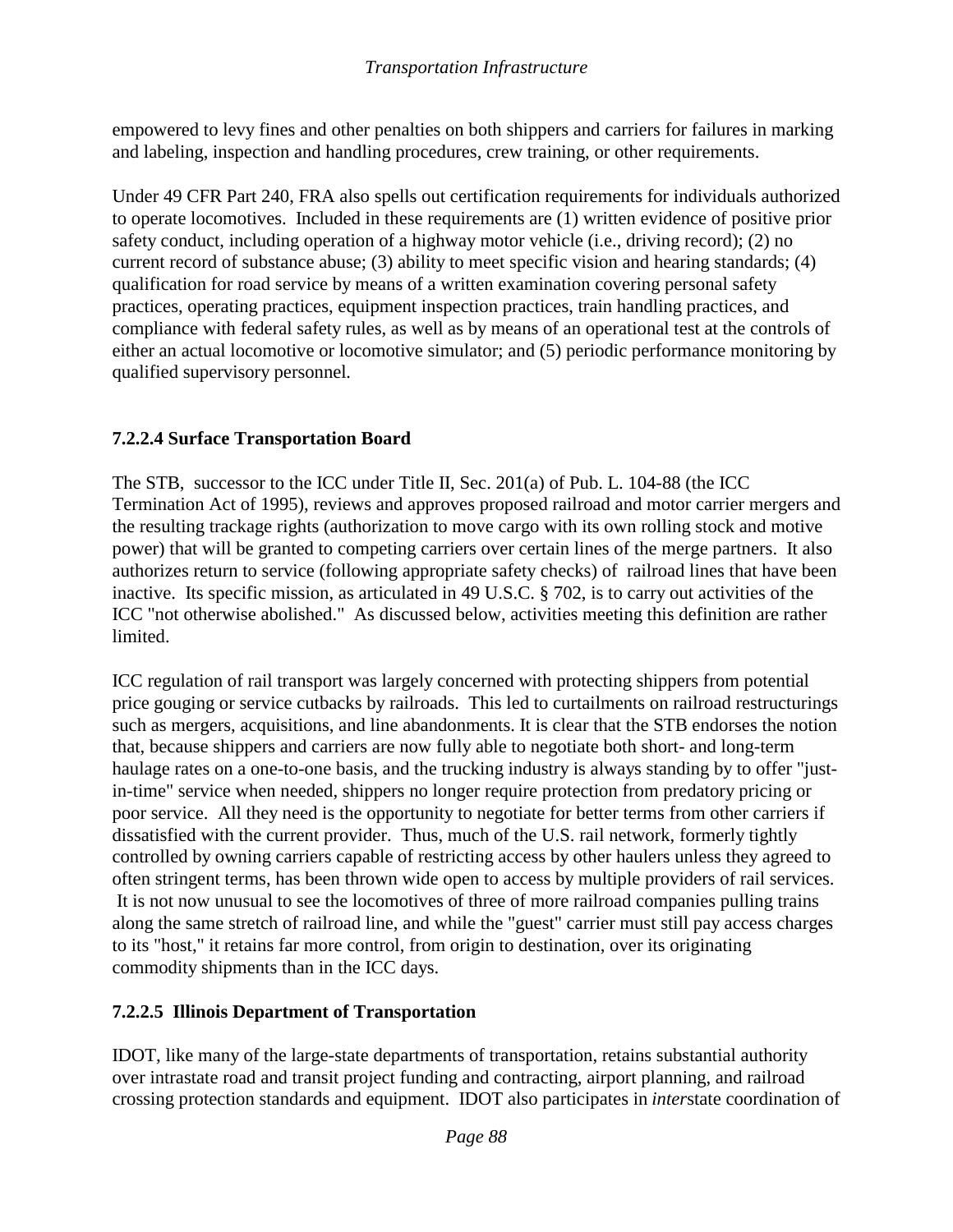### *Transportation Infrastructure*

infrastructure management (e.g., multistate "smart" highway corridors). IDOT's mission is to provide cost-effective, safe and efficient transportation for the people who live, work, visit and do business in Illinois, and to ensure that the system supports the state's economic growth. The IDOT modal divisions and their respective responsibilities are as follows:

- *Division of Highways*. Directly manages or oversees the design, construction, operation and maintenance of the 17,000-mile state highway system (including the state's federalaid highways: the Interstates and the Illinois portion of the National Highway System) and administers the state's local roads and streets program. Total road mileage in Illinois is approximately 138,000, making it the third largest system in the nation.
- *Division of Aeronautics*. Works with local airport agencies to maintain and upgrade the state's airport system (at 138 airports, 280 heliports, and nine balloon ports the second largest in the nation), and plans and develops new airport capacity as needed. This division is also responsible for developing aviation safety and education programs and assisting the Civil Air Patrol.
- • *Division of Public Transportation*. Provides technical assistance and administers state and federal funding (including capital grants for purchase and upgrading of track) to 50 public transit systems in Illinois, serving about 600 million passenger boardings a year.
- *Bureau of Railroads.* Administers rail service programs that (1) supplement the passenger service provided by Amtrak, and (2) preserve rail freight service critical to keeping and expanding industry and employment in the state. Also coordinates with and may directly participate in the periodic inspections performed by agents of the FRA to determine compliance with railroad safety rules and operating practices.
- *Division of Traffic Safety.* Compiles crash data; evaluates and analyzes information used to identify highway improvement needs in problem areas; enforces and provides education on safety belt and DUI laws; inspects school buses, trucks and ambulances; and oversees the transport of hazardous materials.

Thus, IDOT exercises authority across the entire spectrum of Illinois transportation activities, and is available to consult with shippers, carriers, operators, passengers, and the general public on matters relating to security and safety of transportation properties and physical plant.

Illinois is one of several states that stands to gain a substantial increase in funding authority for transportation projects if Congress directs more federal highway fuel tax revenue back to its originating states. A number of candidate reauthorization bills currently under Congressional scrutiny incorporate this provision. Such a development would be in keeping with the trend to decentralize administrative power in recent years, and would constitute a windfall for IDOT in terms of both resources and influence. Whether a more pronounced regulatory posture for IDOT would also ensue remains open to question.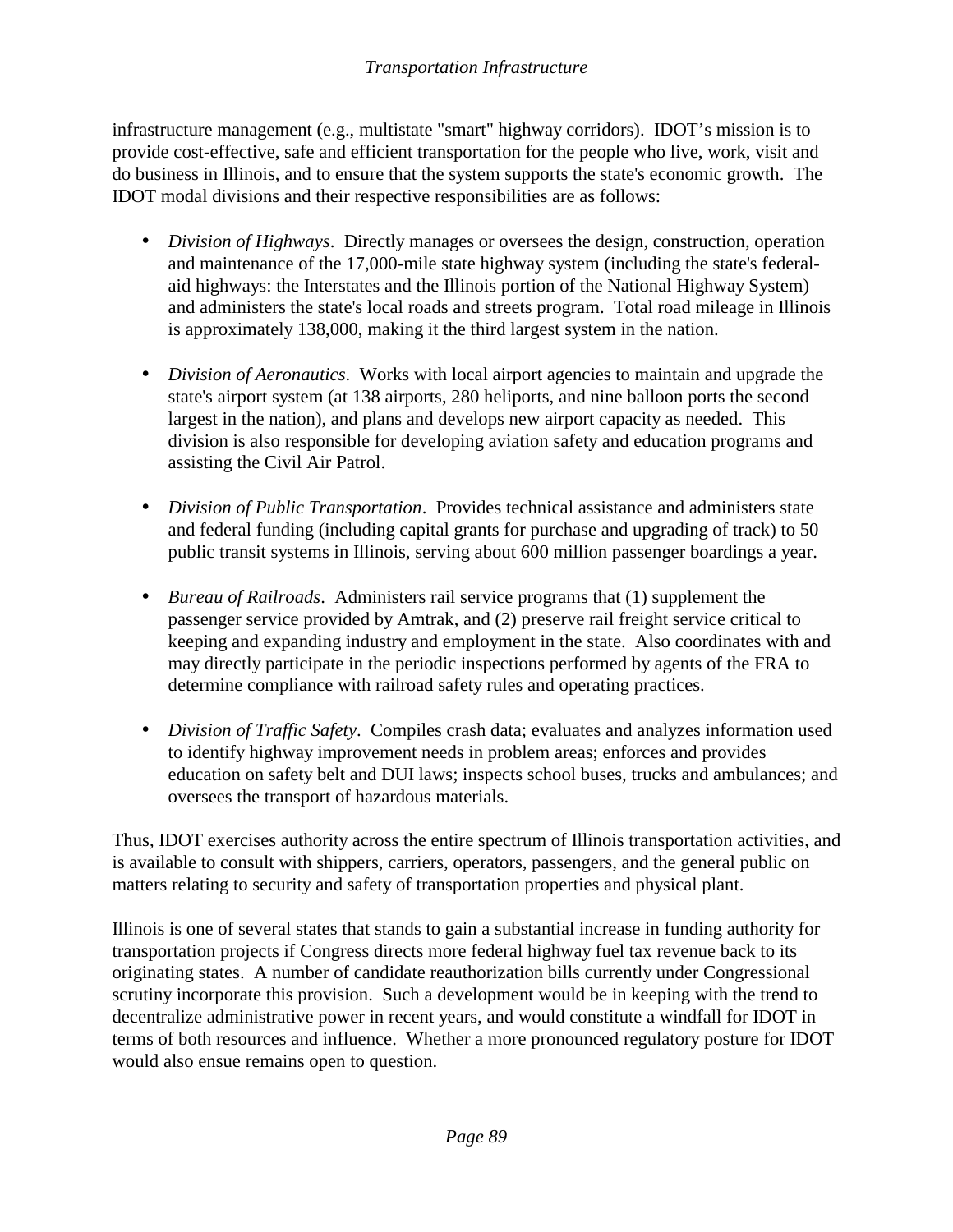## **7.3 Regulations and Critical Infrastructure Protection**

### **5.3.3 Impact of Regulations on Critical Infrastructure Protection**

The transportation industry in the United States is well developed, well interconnected, and generally robust. It is a strong and resilient system. In addition, different methods of transportation are fungible to a considerable degree; that is, if one transport system is unavailable, another may be substituted. In short, the potential for major disruption of our ability to move people and goods from one part of the country to another appears relatively small. However, as recent terrorist incidents have shown, there is a potential for loss of life and significant disruptions on a more local scale.

With over 575,000 bridges and 4 million miles of road in the nation's highway system, as well as some 135,000 privately-held railroad miles and about 200 commercial airports (25% of the domestic airport total), continuous security monitoring of all of our transportation infrastructure is a logistical impossibility. The primary — and certainly a very productive — contribution that regulatory bodies make in the area of transportation infrastructure security is promoting a reasonable level of vigilance on the part of the owners and operators of the infrastructure. The regulatory agencies generally have appropriate powers that can be used to achieve this end, as illustrated by the following examples.

### Curtailment of Service

Federal and state transportation agencies are generally empowered to curtail service whenever demonstrable threats to public safety exist and are not corrected by the responsible operator. A recent example of this was Emergency Order 19, issued by the FRA in February of 1996, which halted operations of the Tonowanda Island Railroad over a bridge on its property that crossed a navigable waterway (a tributary of the Niagara River). The bridge had repeatedly been cited by FRA inspectors as structurally unsafe. Use of the bridge was halted because of (1) the railroad owner's chronic failure to respond to prior citations, (2) the potential danger posed to recreational boaters on the river, and (3) the danger of violating international pollution accords with Canada in the event that a train should break through the bridge and spill debris and effluent into the waterway. Another, better known, example was the suspension of ValuJet commercial flights (on grounds of not protecting passenger safety) pending the results of the investigation of the 1995 crash near Miami International Airport.

### Training directives.

A regulatory agency will sometimes uncover potentially serious gaps in the content of training given to private sector employees charged with vehicle upkeep, passenger and cargo screening, scheduling and logistics of operations, structural maintenance, and the like. Under most circumstances, the agency is then empowered to issue rules about the content of training as well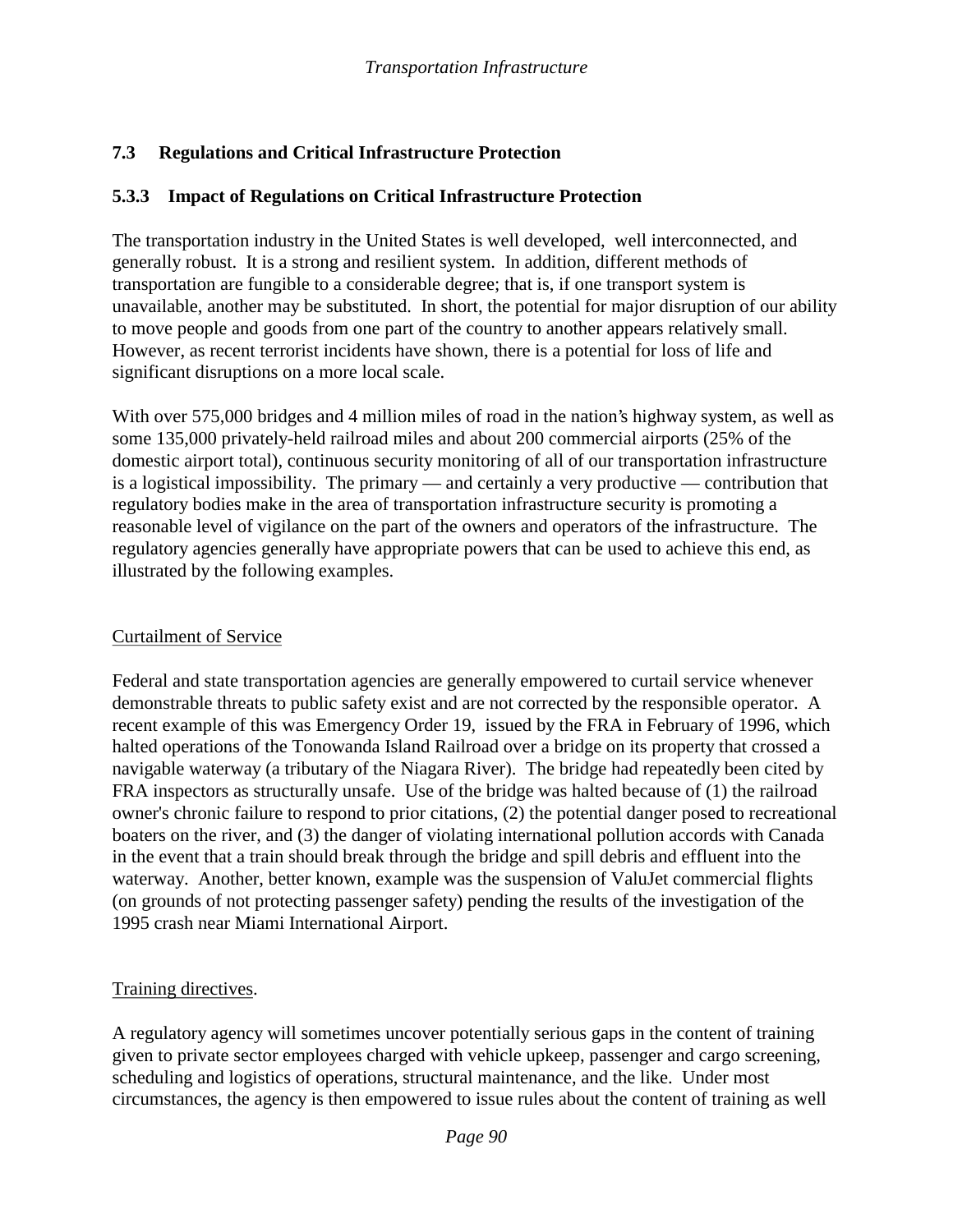as certification of those who have completed such training (including on-the-job experience). One example is FAA's advance notice for a proposed rule on uniform certification of airport security company employees.

## Structural Inspection and Maintenance Protocols for Public Roads

Preservation of the structural integrity of the public roads system requires a certain amount of uniformity in inspection and maintenance procedures. IDOT is one of many state Departments of Transportation that, together with their contractors, follow a fixed set of procedures for structural inspections and improvement designations. In order to qualify for state and federalmatch funding, an upgrading or replacement project must appear on an approved project list, called the one- or five-year Traffic Improvement Program (TIP). An inspection report indicating priority need for repairs is one of the key ways of getting on the TIP list. As a result, roadways are periodically inspected for signs of trouble, particularly at vulnerable points such as bridges.

# Airport Security

The FAA has become increasingly concerned about security practices and procedures at airports. In the wake of the crash of TWA Flight 800, scrutiny of the background, credentials, and training of ground airport staff, especially those working in passenger and cargo screening areas, has moved to center stage. In April 1997, the FAA implemented a new rule, applicable to air carriers and airport authorities, designed to increase airport security by controlling information about airport security procedures.<sup>86</sup> Pursuant to 14 CFR Part 108.5, air carriers are responsible for screening passengers, carry-on baggage and checked baggage with approved screening devices; controlling access to aircraft and air carrier facilities; and reporting and responding to bomb threats and hazards discovered during screening. Under the new rule, they are not to disclose information about these functions except on a "need-to-know" basis. Similarly, employees of airport authorities having information about the air operations area (control tower and related command centers) may no longer share this information freely. Specifically, the following types of information are considered "sensitive security information" (SSI):

- The content of any approved or standard security program for an air carrier, airport operator, foreign air carrier, or the air transport of United States mail;
- The content of FAA Security Directives and Information Circulars;
- The description of screening profiles used for persons, baggage, or cargo;
- The implementing guidance or other information, comment, or instructions pertaining to a security contingency plan;

See 62 FR 13736, March 21, 1997, rule amending 14 CFR Parts 107, 108, 109, 129, and 191. 86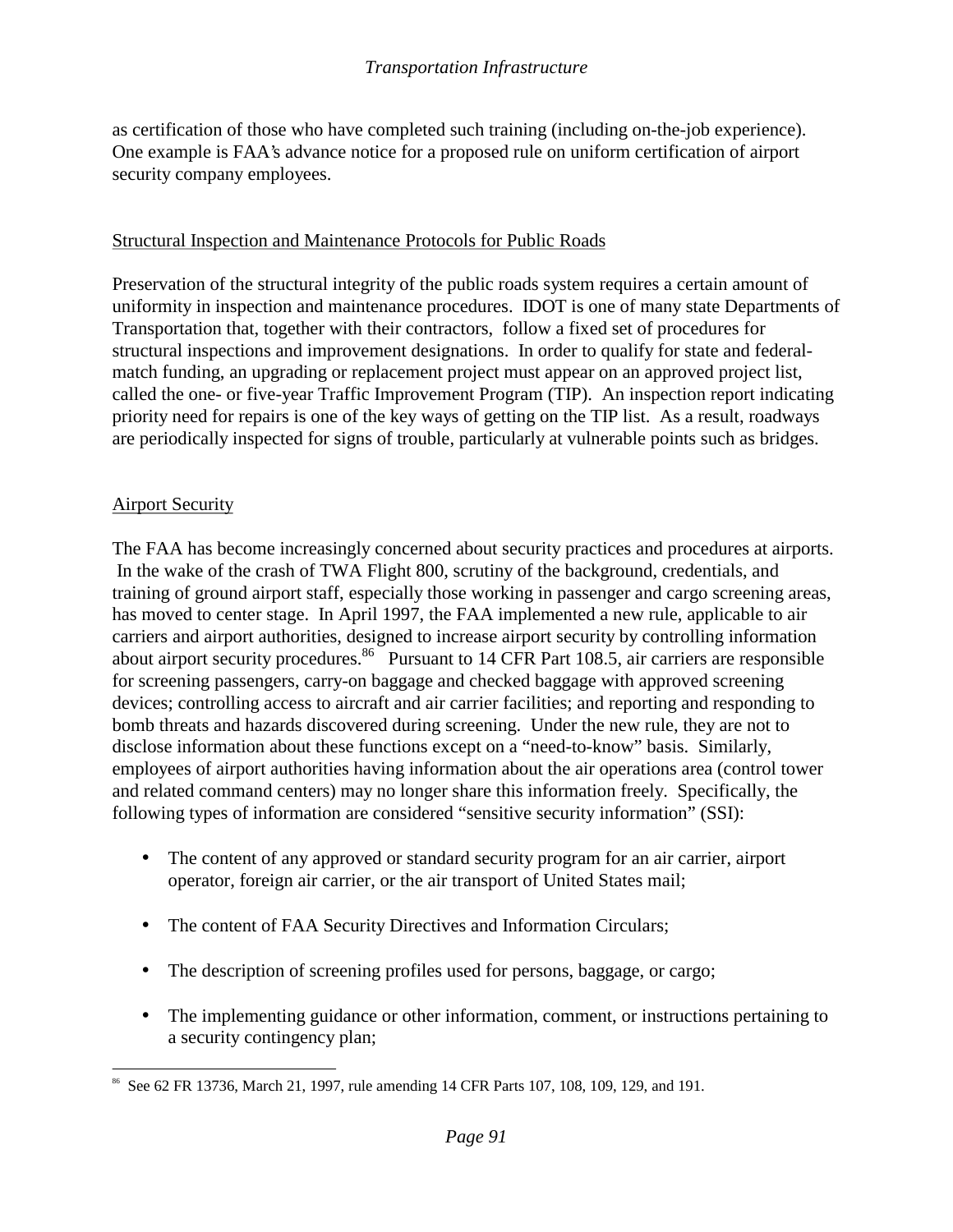- The technical specifications of any device used to detect weapons, explosives, or destructive substances; the descriptions and specifications of objects used to test screening equipment; and the technical specifications of security communications equipment;
- Information that would reveal a potential systematic vulnerability to attack of the aviation system or facilities (such as a specific location where a security violation occurred);
- Information about threats against civil aviation;
- Information about assignments and logistics of Federal Air Marshals; and
- The content of proposed changes to security procedures, information, or records.

FAA is also proposing a rule (Docket No. 28859, posted March 11, 1997) that would strengthen requirements for background checks on the employment and criminal history of those who perform checkpoint screening functions at airports. These procedures would now include fingerprint checks for those holding unescorted access privileges to airport security areas. It is believed these additional safeguards have been rendered necessary by the proliferation of contract screening companies, whose employees are not under direct control of the air carriers or airport authorities. The air carrier(s) for whom the screening is being conducted would have the responsibility to assure that the background checks are performed.

The FAA, in an Advanced Notice of Proposed Rulemaking issued March 11, 1997, is also seeking to establish a uniform certification protocol for airport checkpoint security screening companies in order to assure full compliance with the Air Carrier Standard Security Program set forth in 49 CFR Part 108. At the moment, the Agency is only soliciting comments on how this should be done.

## **5.3.4 Measures for Improvement**

A survey of transportation regulatory arrangements reveals a number of areas where regulatory adjustments might be appropriate in the name of increased infrastructure security. In addition, there is one newly emerging practice — centralized traffic management in urban areas — that may lead to a new set of vulnerabilities. There is the opportunity now to incorporate security concerns into the development stage of this technology. Detailed below are the current and future issues identified for enhancement of transportation infrastructure security.

1. *Airport security*. As described above, the FAA is in the process of implementing new rules to increase security at airports. The now-final rule, restricting information about airport security procedures, will presumably make it more difficult for terrorists to circumvent security. However, it is also important that the rule be interpreted and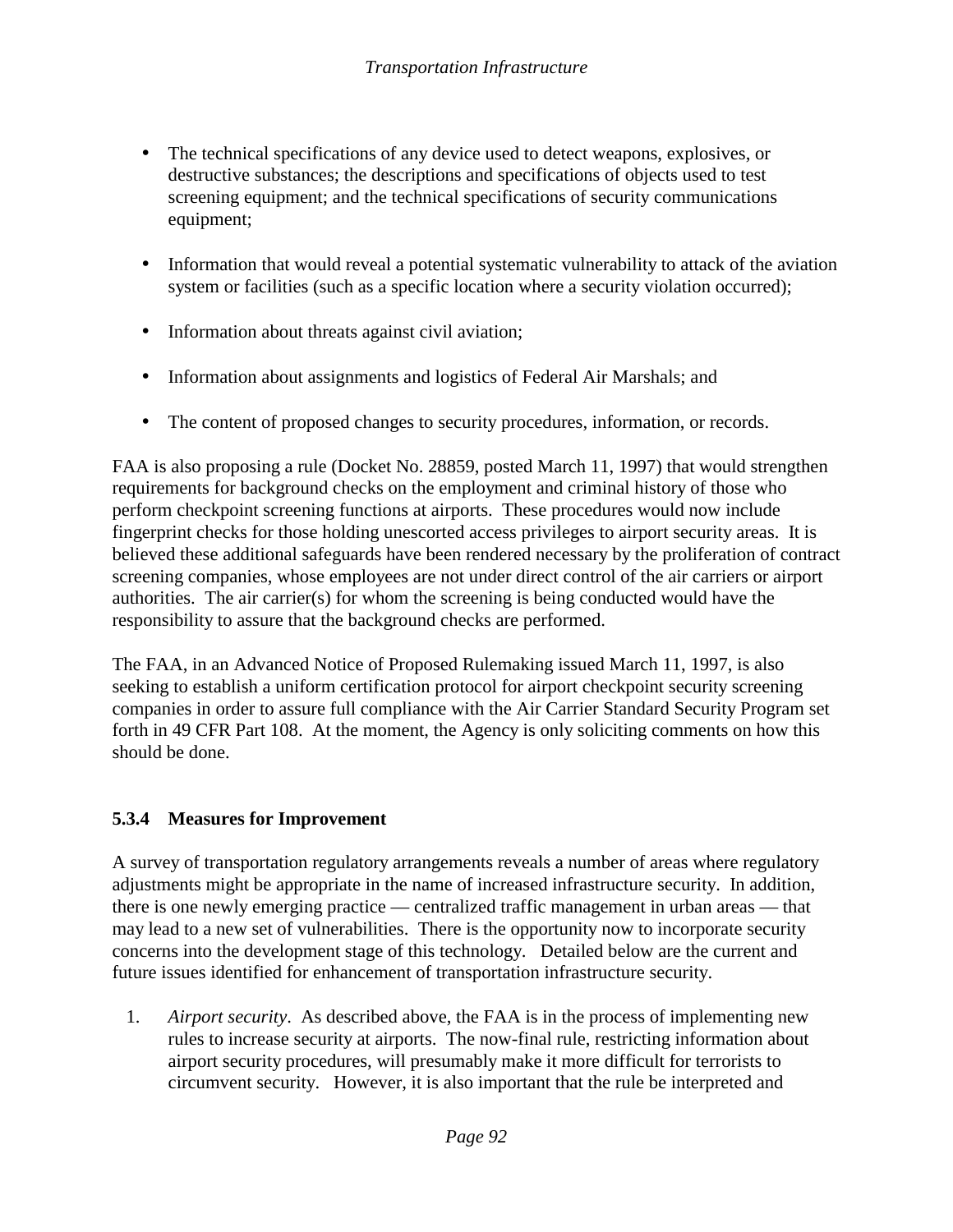#### *Transportation Infrastructure*

applied in such a way that it does not stifle debate regarding the efficacy of current procedures. For example, the television show *60 Minutes* recently highlighted alleged shortcomings in airport security. Public discussion of such issues may lead to the sort of scrutiny and pressure that uncovers problems and makes resources available to solve them.

The proposed rule on background checks for security personnel is aimed at maintaining the effectiveness of passenger and baggage screening procedures. The growing use of independent contractors to perform these functions has complicated the process of maintaining security requirements; an insufficiently trained or conspiratorial employee might allow a harmful device to pass. Implementation of the proposed rule has the potential to reduce this possibility.

- 2. *Protection of aviation control hardware*. As noted in section 7.2.2.1 above, the FAA owns and is responsible for much of the infrastructure that supports air navigation, including airport control towers, landing lights and other structures, plus regional control centers, VOR radio navigation beacons and Doppler radar installations. This physical infrastructure is essential for air navigation and damage to it could shut down an airport. Some of the key items are within the perimeter of airport security, but others, especially the regional control centers and VOR beacons, are located at either decentralized or remote rural sites with little or no active security present. A review of security requirements for these facilities should be considered.
- 3. *Protection of key rail facilities*. The Arizona Amtrak derailment in 1995 indicated the potential for terrorist attack directed at rail infrastructure. The track was damaged sufficiently to cause a derailment, and the damage went undetected because the perpetrators tampered with the electronic track monitoring system. FRA standards cover electronic railway track communications and signaling system standards but do not provide for controlling or mitigating *override* of these systems by unauthorized intervention. Clearly, most rail carriers want to have appropriate security and inspection measures in place on their major lines, but resource constraints may preclude such provision on secondary lines (as in the Arizona case) unless a specific regulation were to require it.

Another issue relating to key rail facilities is the presence of a relatively small number of "choke points" in the rail network that connects the eastern and western U.S. There are six locations (mostly major rail junctions) where east-to-west rail lines converge; simultaneous disruption at those six points would sever all U.S. rail connection between the coasts.<sup>87</sup> These six rail funnel points may deserve consideration for upgraded security in the national interest.

It should be noted, however, that traffic could still be rerouted through Canada, unless rail tracks there were also attacked. In addition, highway truck transport could be substituted for most commodities. 87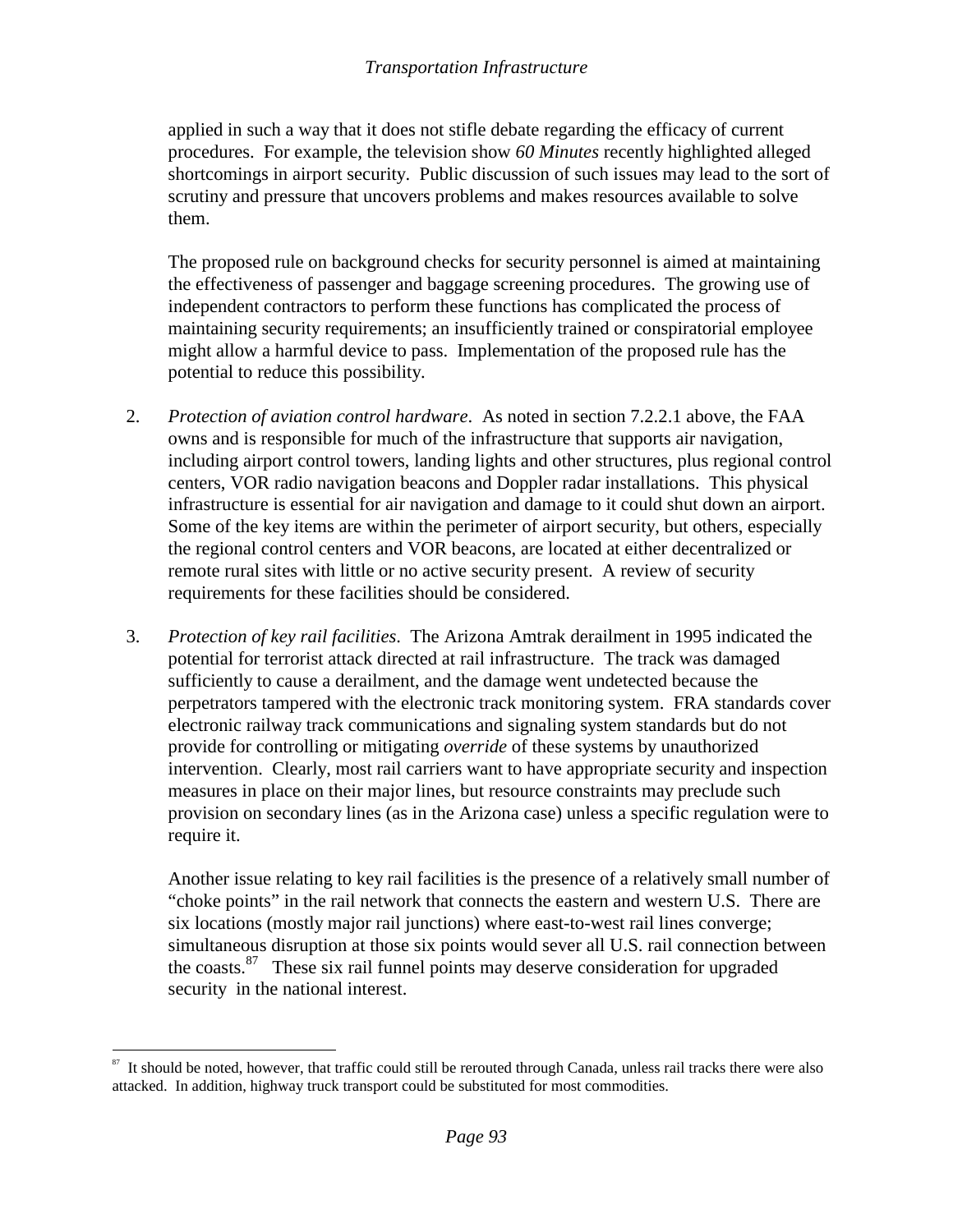### *Transportation Infrastructure*

- 4. *Protection of rail passenger terminals*. In some locations, rail passenger facilities are located with or nearby freight facilities. This configuration represents a vulnerability in that hazardous materials or explosives could thus be brought into proximity with a crowded area. No regulation requires complete (lateral) physical segregation of freight cars from passenger equipment in use; a regulation that stipulates internal inspection and locking of freight cars prior to their storage on tracks near rail passenger loading facilities may merit study.
- 5. *Highway funding formulas and FHWA discretion*. Under various sections of Title 23 of the U.S. Code, FHWA is given a degree of license in including demonstrated need as a criterion in computing funding allocations to states (although admittedly the final allocation remains based on established formulas). However, it is not specifically within FHWA's purview to attach, as appropriate, an *infrastructural security or safety* dimension to the concept of need. Any proposed infrastructure improvements of a capital nature might require legislative adjustments to allow use of security considerations in determining funding.
- 6. *Security of advanced traffic management systems*. Plans are being developed to establish advanced traffic-management systems to relieve congestion on urban roadways. At such facilities, personnel will monitor roadway conditions in real time and implement (or monitor) computer-controlled modification of intersection and freeway access ramp signal timings and variable message signs (hazard warnings, potential reroute guidance). Such systems have the potential to make traffic flow more smoothly  $-$  or, if misused, to tie it up, impeding passage of emergency vehicles as well as ordinary traffic. Efforts are already underway to privatize the operation of the these new traffic management centers: while the roadway system itself remains under public jurisdiction, private entities will in many cases be contracted to operate the facilities. State departments of transportation and local authorities will oversee these privatized installations in terms of contractual compliance. Study of methods to include security measures in the oversight agenda may be appropriate.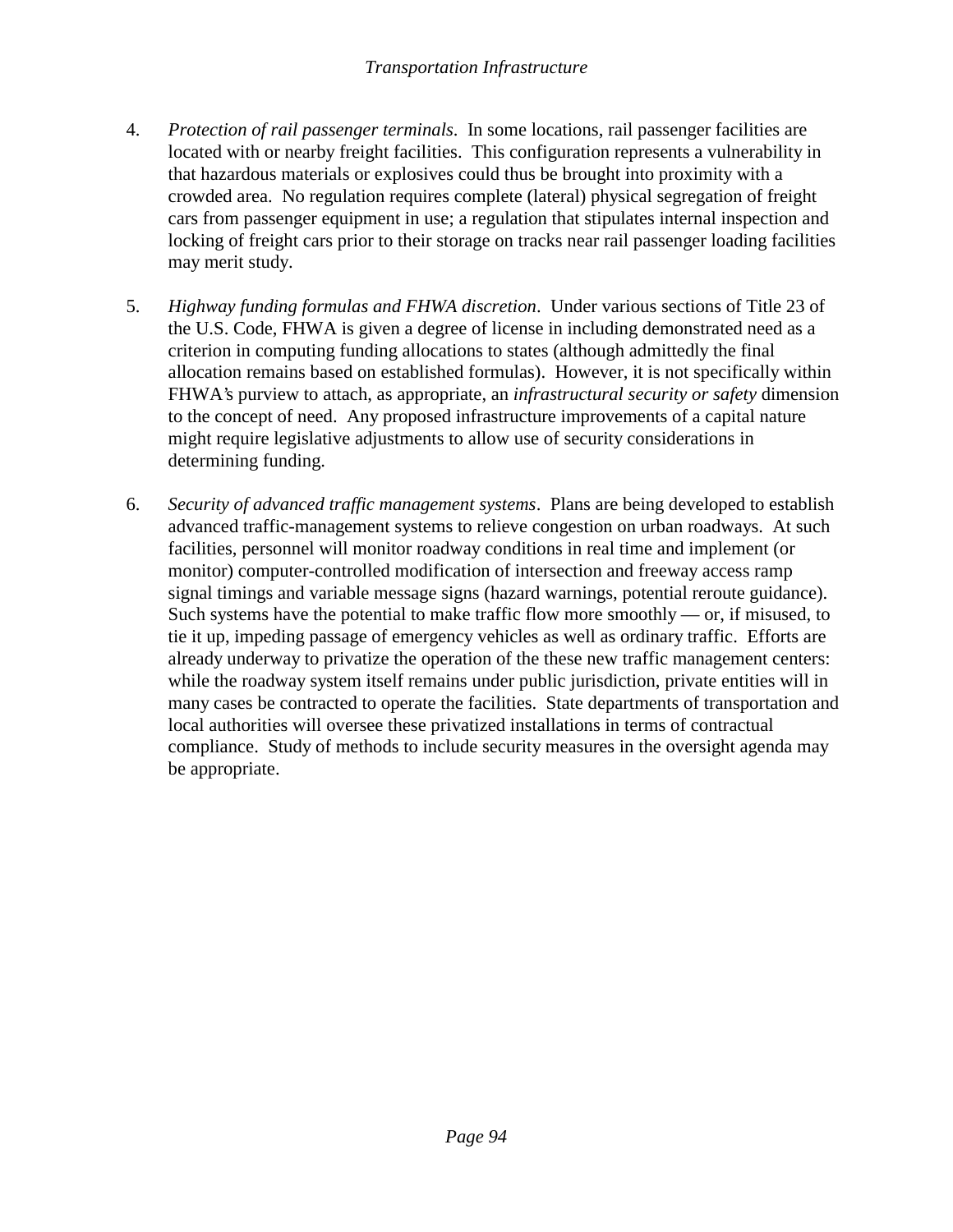[This page intentionally left blank]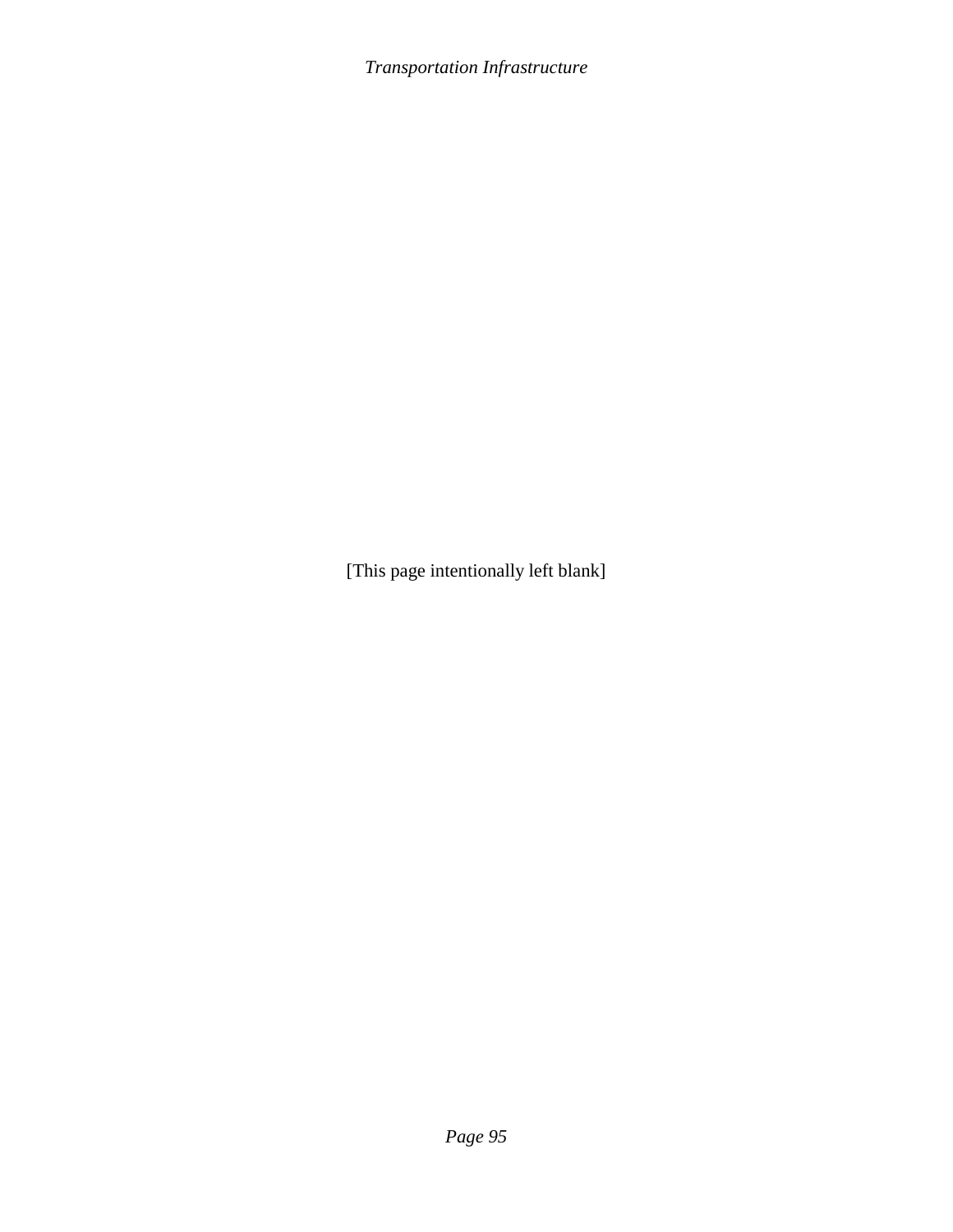### **8 DRINKING WATER INFRASTRUCTURE**

### **8.1 General Description of Regulation**

### **8.1.1 Current Regulatory Environment**

Most drinking water is supplied to the public by municipal water systems. There are also private systems for subdivisions or large commercial or governmental facilities. A water system consists of a water supply (either groundwater wells or surface water), a treatment facility, treated water storage facilities, and a distribution system. The configuration of a water system varies depending on the source of water, type of treatment applied, and number of connections to be served. Smaller systems may have minimal treatment facilities in each well house, while larger systems may have a centralized treatment facility. Small systems can distribute the water directly from the source or treatment facility, while larger systems require treated water storage facilities to meet peak demand and maintain system pressure. Some systems consist only of distribution lines and purchase their water from another water system. In general, these municipal distribution systems are exempt from regulation other than local interior or connection plumbing requirements.

The regulation of drinking water systems is conducted primarily by state agencies, but according to federally established standards. The Safe Drinking Water Act (SDWA) (Public Health Service Act, 42 U.S.C.A. §§ 300f to 300j-26) authorizes the U.S. Environmental Protection Agency (EPA) to promulgate regulations applicable to water supply systems; perform studies on drinking water sources, technologies, and health risks; and assist states in implementing drinking water programs. In general, the EPA drinking water regulations address water quality standards, treatment methods, system operations (i.e., system water pressure, operator certification, and engineering requirements), and construction standards. EPA also protects drinking water sources via its underground injection control program, watershed demonstration program, sole source aquifer protection program, and wellhead protection program. These latter regulations, however, are not directly applicable to drinking water suppliers but are instead concerned with identifying potential sources of contamination (landfills, surface impoundments, underground storage tanks of special waste, the application of pesticides and fertilizers, etc.) near public drinking water sources or over areas that recharge drinking water sources.

The EPA Office of Ground Water and Drinking Water directs the National Drinking Water Program, including the establishment of drinking water maximum contaminant standards, monitoring requirements and techniques, and groundwater protection programs. All state programs must adopt regulations at least as stringent as those promulgated by the EPA. If a state does not have an EPA-approved drinking water program, the EPA itself implements and enforces the SDWA in that state. States may also enforce their own additional regulations to address economic matters (such as rates and access to public rights of way), or local hydrological conditions. Generally the SDWA standards are enforced by the state environmental protection agency. Other regulations, such as those for rate approval, may be performed by a state public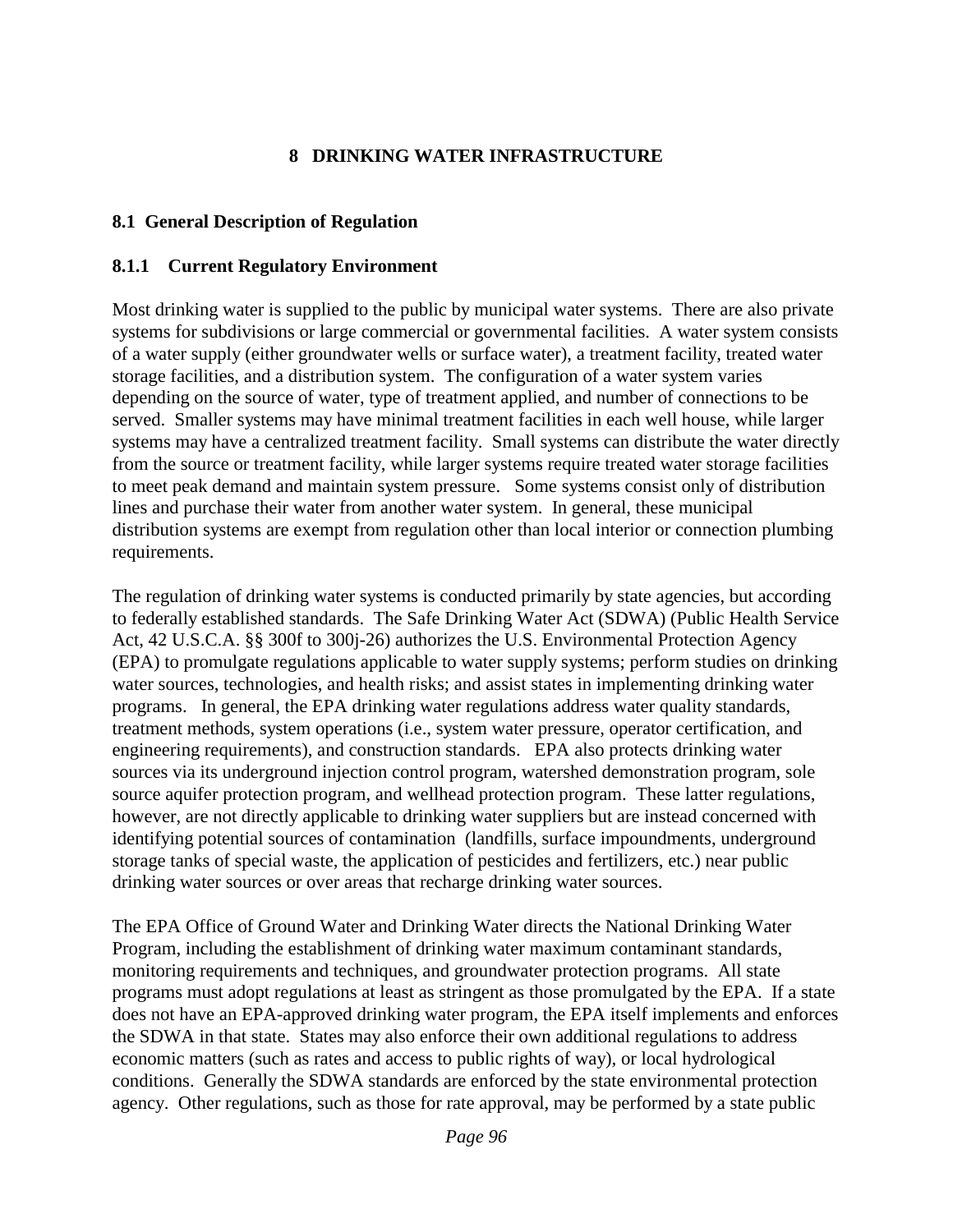utilities commission (PUC) or similar body. In any state that has not applied for and obtained approval of an enforcement program, or whenever the EPA Administrator finds an authorized state is not duly enforcing the national primary drinking water standards, the EPA Administrator may take enforcement actions.<sup>88</sup>

Local plumbing ordinances are enforced by municipalities or counties. These ordinances pertain to plumbing inside buildings and the connections to any public water system but not to the operation or construction of the public water system itself. Plumbing ordinances are enforceable against anyone constructing or modifying a building within the municipality's or county's jurisdiction. Often, if the municipality or county is also the owner/operator of the public water supply system, it is required to promulgate and implement such local plumbing regulations and standards to comply with state water supplier laws and regulations. Non-municipal water companies, which must comply with the state water suppliers regulations but do not have legal authority to promulgate their own ordinances, can still require any applicant for water service to comply with their plumbing and connection requirements and standards.

Usually these plumbing regulations are designed for the protection of the water system from improper piping systems and illegal connections to the potable water supply. They may include requirements for (1) installing backflow prevention devices for certain kinds of equipment and appliances, (2) using particular materials for building internal piping systems (e.g., no lead pipe or soldering or PVC piping), (3) providing venting, and (4) applying to connect to the public water service main.

## **8.1.2 Current Trends in Regulation**

The SDWA was amended in 1996, but there has been no trend toward significant deregulation and no shift in regulatory jurisdiction as a result. The amendments eliminate the automatic requirement that the EPA list additional contaminants for monitoring and treatment every three years. The updated process for setting drinking water standards focuses on contaminants known to pose greater health risks (such as *Cryptosporidium)*. The amendments require a new regulation for radon in drinking water and studies of the health effects of sulfate and arsenic in drinking water. The amendments also allow for limited alternatives to current filtration and groundwater disinfection regulations. Other provisions focus on assurance that water supply companies can provide sufficient capacity to meet future needs and on the ability of small water companies to meet the current regulations.

Some of the provisions in the 1996 amendments may affect the security of the drinking water infrastructure. These are discussed below.

In these cases, the EPA may issue administrative orders against any water company not in compliance with the national primary drinking water standards and may enforce those orders in the federal district court.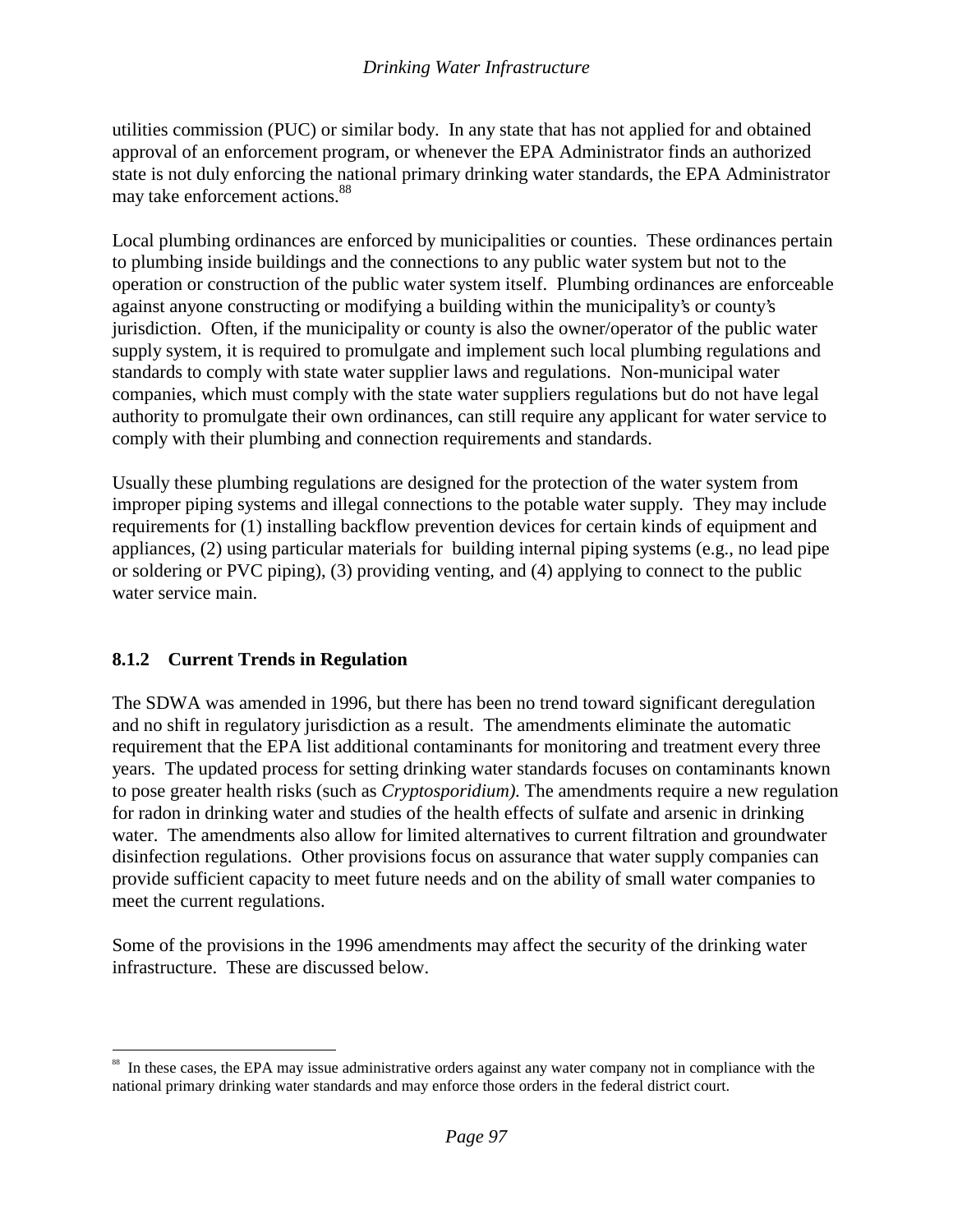#### *Drinking Water Infrastructure*

The disinfectants and disinfection by-product rule was first proposed in July 1994. It is currently in the negotiated rulemaking process. Public water systems use disinfectants to kill harmful microbial contaminants. However, disinfectants and their by-products may also pose risks, including potential increases in rates of cancer, liver damage, and kidney damage. In Stage I, the standard for certain disinfectant by-products (e.g., trihalomethanes) would be lowered. However, any rule to control these disinfectant by-product health risks must also consider maintaining a level of disinfectant that will protect the population against microbial risk. There is currently a regulatory requirement to maintain a specified level of chlorine residual in all parts of the distribution system. This requirement is intended to eliminate chlorine-sensitive contaminants that may be introduced into the water distribution system. However, if the new rulemaking lowers the level of chlorine residual, although the disinfectant level may be considered safe for normal microbial risk, it may no longer protect against the introduction of a more potent microbial agent.

Although many authorized state programs already include water plant operator certification requirements, the amendments require EPA to promulgate operator certification guidelines that must be adopted by authorized states or the states will lose a portion of their State Revolving Fund allocations.<sup>89</sup> There is no indication what types of certification requirements are being considered.

The amendments also give a public water system a shorter time to notify its customers of violations of SDWA requirements. Currently, the SDWA mandates that a notice of a violation of a maximum contaminant level (MCL) or of any other violation designated by the EPA as posing a serious potential health effect must be given as soon as possible, but in no case later than 14 days after the violation. The EPA regulations, which are generally adopted by the states, mandate that when a water supplier has exceeded the MCLs of contaminants that may pose an acute risk to human health, it must furnish a copy of the notice to the radio and television stations serving the area as soon as possible, but in no case later than 72 hours after the violation (40 CFR  $141.32(a)(1)(iii)$ . The amendments shorten this time period to 24 hours when there is potential for serious adverse health effects from short-term exposure. It is up to the state implementing agency to determine the form, content, and manner (e.g., broadcast media, newspaper, or door-todoor) of the notice.

The amendments also require states with primary enforcement responsibility to conduct an assessment, coordinated with existing information and programs, to determine the vulnerability of sources of drinking water within the state's boundaries. By August 1997, the EPA will issue guidance for these state source water assessment programs to ensure that they will delineate protection areas and assess contamination risks to source waters. The vulnerability discussed in these programs is the susceptibility of a water source to contamination from either industrial activities or natural conditions. The amendments provide for loans to public water systems to acquire land or conservation easements for source water protection. New subsection 1428(l)(5)

<sup>&</sup>lt;sup>89</sup> The EPA maintains the State Revolving Loan Fund, which provides funds to state agencies to be used for making loans or loan guarantees to water systems to facilitate compliance with applicable drinking water regulations.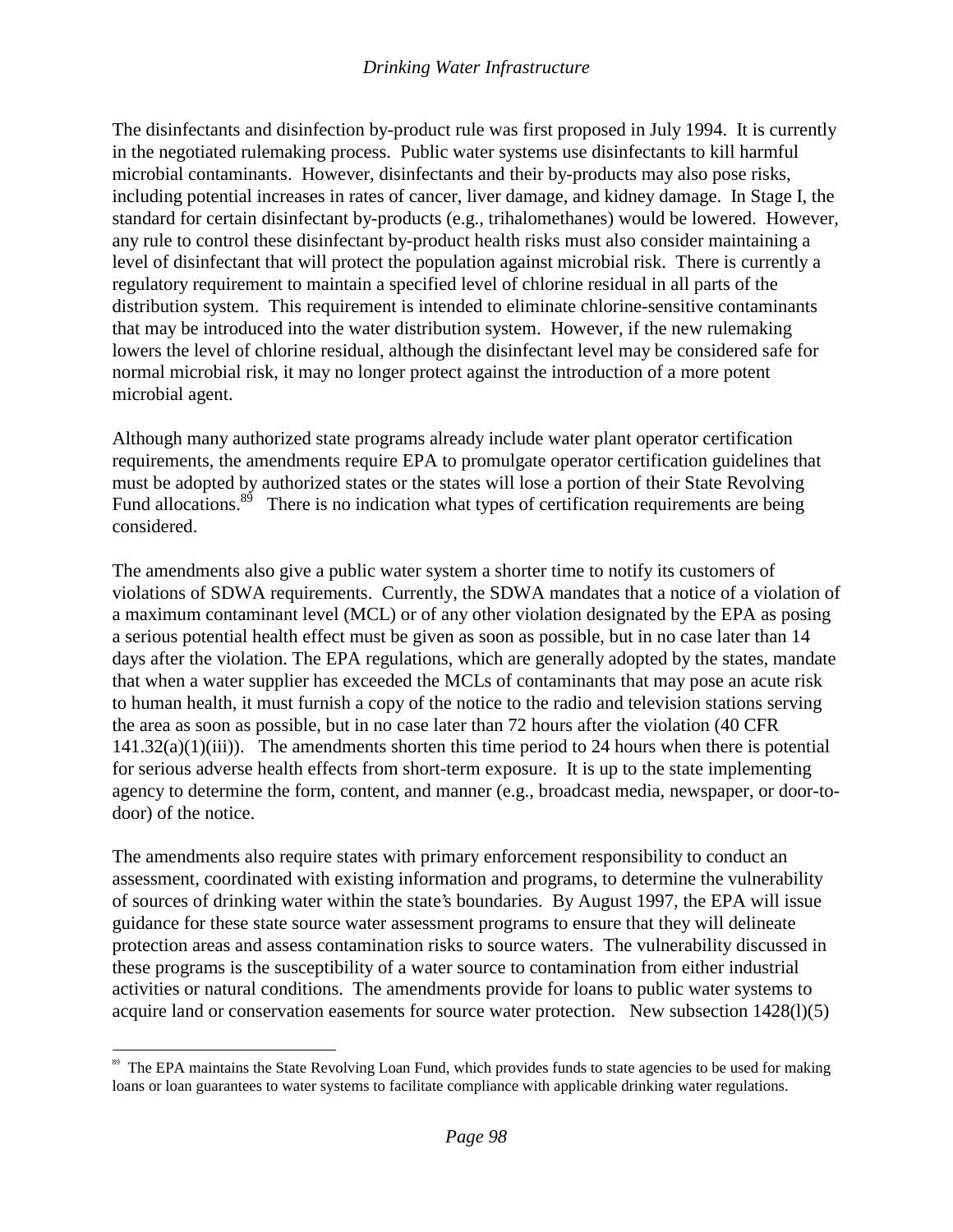of the SDWA requires the EPA to conduct a demonstration program on the most effective means of assessing and protecting source waters serving large metropolitan areas. However, this program is aimed at protecting water sources from the effects of development and industrial activities rather than intentional contamination.

The EPA has also proposed a Chemical Monitoring Reform Program that would allow states to target systems at risk of contamination for increased monitoring and reduce the sampling requirements for systems not at risk. This program would focus available public resources on the highest priority water systems. Although reduced monitoring may affect the ability of a water system to detect the introduction of a contaminant into the system, contaminant monitoring required by current regulations is not designed to detect intentional contamination, and increased monitoring would not be an effective method of deterring or detecting intentional contamination. (See discussion in Section 8.3.)

# **8.2 Description of Selected Regulatory Agencies**

### **8.2.1 Selection Method**

The following agencies were selected for detailed discussion: the EPA, Illinois Environmental Protection Agency (IEPA), Illinois Commerce Commission (ICC) and the City of Chicago. The EPA was selected because it is the paramount authority on the regulation of public drinking water under the SDWA.

In general, most state programs follow the EPA program closely with few significant statespecific requirements. Illinois is a representative state, and the IEPA and ICC together regulate drinking water supply systems in the state. The IEPA has primary enforcement responsibility for public water systems in Illinois. Its regulations incorporate the federal drinking water regulations, as required by the SDWA, and add a few Illinois-specific regulations. Nonmunicipal water supply systems in Illinois are regulated as public utilities by the ICC. ICC authority focuses on reliability of service and rates setting.

The City of Chicago Public Works, Department of Water, maintains the public water system for all citizens within the Chicago city limits. It is the largest public water system regulated by the IEPA. It is representative of a large urban system, which is assumed to be a more likely target of terrorist activity. The City of Chicago promulgates its own plumbing ordinances regulating interior building piping and customer hook-up to the potable water system.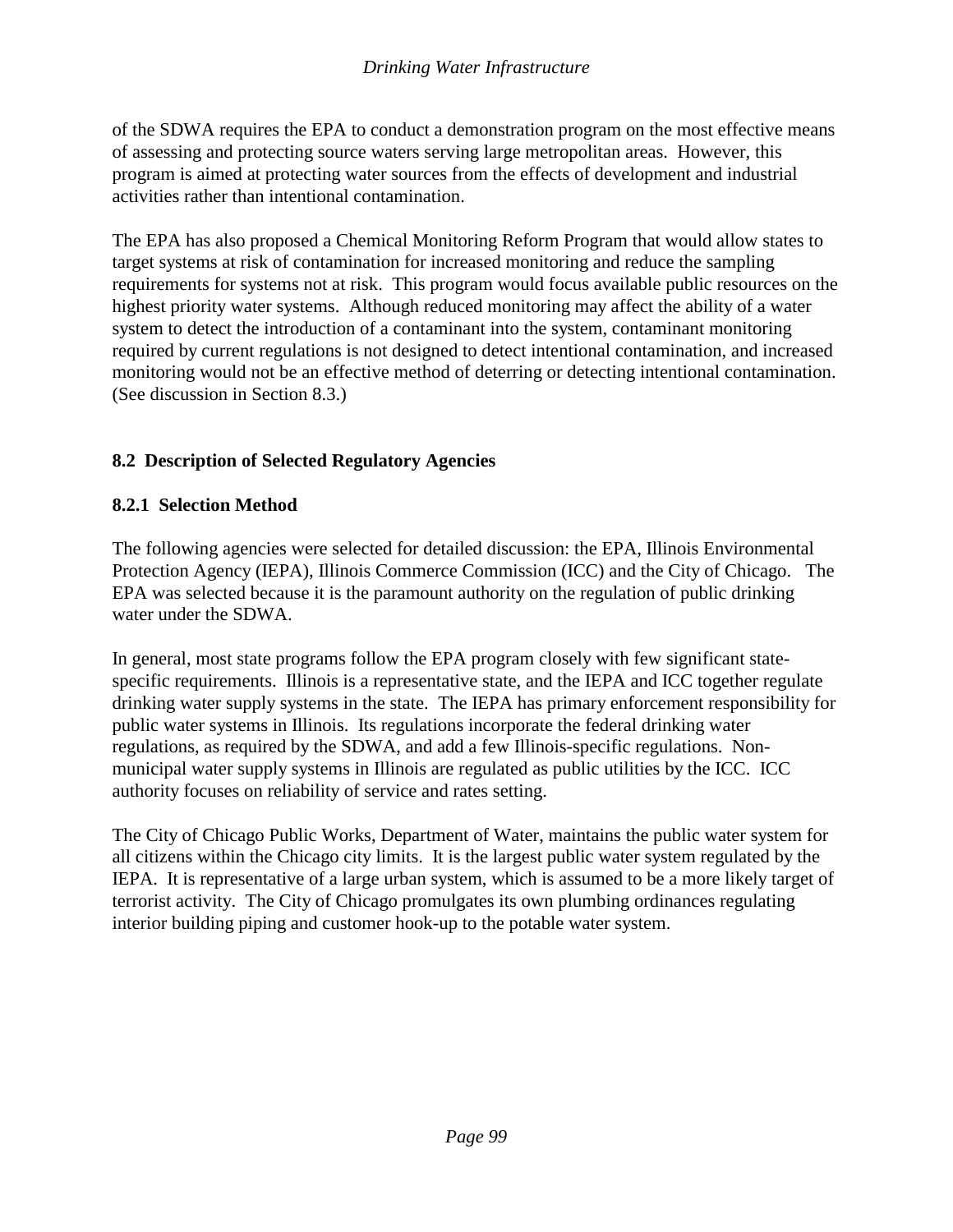# **8.2.2 Agency Descriptions**

### **8.2.2.1 Environmental Protection Agency**

The SDWA (42 U.S.C.A. §§ 300f to 300j-26) authorizes the EPA to establish national drinking water regulations applicable to all public water systems.<sup>90</sup> The SDWA applies to all public water systems in each state.<sup>91</sup> Primary enforcement of these drinking water regulations, however, is delegated to states that have approved drinking water programs. To obtain approval, the state must adopt drinking water standards at least as stringent as the federal (EPA) standards (40 CFR 141) The EPA directly regulates drinking water systems in states that do not have approved state programs or where state enforcement has broken down.<sup>92</sup>

The EPA also has the following authorities and functions under the SDWA:

- Establishes the types and extents of variances and exemptions to national drinking water regulations that can be obtained. Such limitations must be adopted by states with approved programs.
- Establishes the regulations and approves state programs for underground injection control and wellhead protection programs.
- Conducts research, studies, and demonstrations related to (1) the causes, diagnosis, treatment, control, and prevention of physical and mental disease, or (2) the provision of a dependably safe supply of drinking water.
- Provides technical assistance to the states and municipalities to establish and administer public water system supervision programs. The EPA may also make monetary grants to states with approved primary enforcement responsibility to carry out public water system supervision programs and underground water source protection programs.

<sup>&</sup>lt;sup>90</sup> Under EPA regulations, a public water system is a system for the provision to the public of piped water for human consumption, which has at least 15 service connections or regularly services an average of at least 25 individuals daily at least 60 days out of the year. The term includes (1) any collection, treatment, storage, and distribution facilities under the control of the operator of such system and used primarily in connection with such system and (2) any collection or pretreatment storage facilities not under such control which are used primarily in connection with such system.

 $91$  The act does not cover water systems that (1) consist only of distribution and storage facilities (and not collection and treatment facilities); (2) obtain all of their water from, but are not owned or operated by, a public water system to which the regulations apply; and (3) do not sell water to any person. This exclusion is often pertinent to federal facilities which supply municipal water to their employees and residents without charge through their own distribution systems.

<sup>&</sup>lt;sup>92</sup> Currently, only Wyoming and the District of Columbia do not have SDWA primary enforcement responsibility. Therefore, the EPA is the enforcement agency in those two states.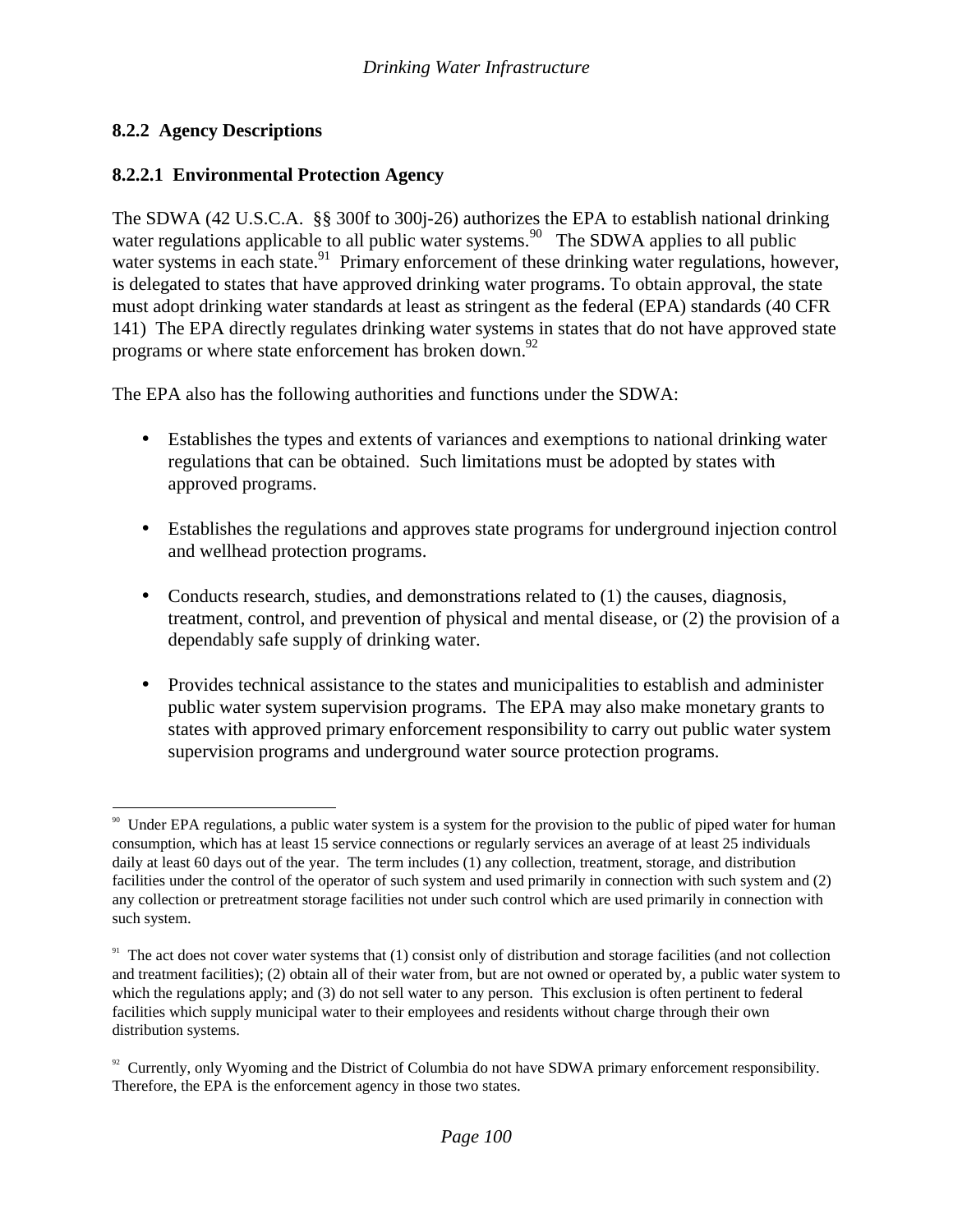- Provides technical assistance and monetary grants to states or publicly owned water systems to assist in responding to and alleviating any emergency situation affecting public water systems that the EPA determines present substantial danger to the public health.
- Is authorized to take action if it receives information indicating that a contaminant may present an imminent and substantial endangerment to public health, and that state or local authorities have not taken appropriate protective action.
- Has primary enforcement responsibility for bringing actions against those who tamper with public water systems.

The SDWA establishes criminal and civil penalties for tampering with public water systems (42 U.S.C.A. § 300i-1). "Tampering" includes the introduction of a contaminant into a public water system with the intention of harming persons or otherwise interfering with the operation of a public water system with the intention of harming persons. Sanctions include imprisonment for up to five years and fines of up to \$50,000. Attempting to tamper and threatening to tamper are also subject to (somewhat lesser) criminal and civil penalties.

# **8.2.2.2 Illinois Environmental Protection Agency/Illinois Pollution Control Board**

Under the Illinois Environmental Protection Act (415 ILCS 5/1 *et seq.*), drinking water supplies are regulated by the Illinois Pollution Control Board (IPCB or Board) and the IEPA.<sup>93</sup> The Board issues standard-setting regulations, including those mandated by the SDWA. The Board also conducts hearings upon complaints charging violations of the regulations and determines sanctions. The IEPA conducts the associated administrative functions such as issuing permits, conducting inspections, and sending notices of violation. The IEPA also supervises the state wellhead protection program. The IEPA promulgates its own regulations, setting out how it conducts those duties. Below are summaries of Board and EPA regulations governing various aspects of water supply regulation and enforcement.

## Investigation and Enforcement

The IEPA may investigate any drinking water supplier upon the request of the Board or upon receipt of information concerning an alleged violation. The IEPA can then issue a written notice of noncompliance and a formal complaint against the regulated water supplier. The public water system would have to answer the complaint before the Board. In addition, third parties may bring a complaint against any public water system alleging violation of the act or a permit or rule

<sup>&</sup>lt;sup>93</sup> The IEPA and Board regulations apply to all public water supplies except for those designated as noncommunity water supplies. A noncommunity water supply is one which serves or is intended to serve fewer than 15 service connections used by residents or regularly serves fewer than 25 residents. These small, noncommunity water systems are regulated by the Illinois Department of Public Health under its own regulations (77 Illinois Administrative Code 900 *et seq.*).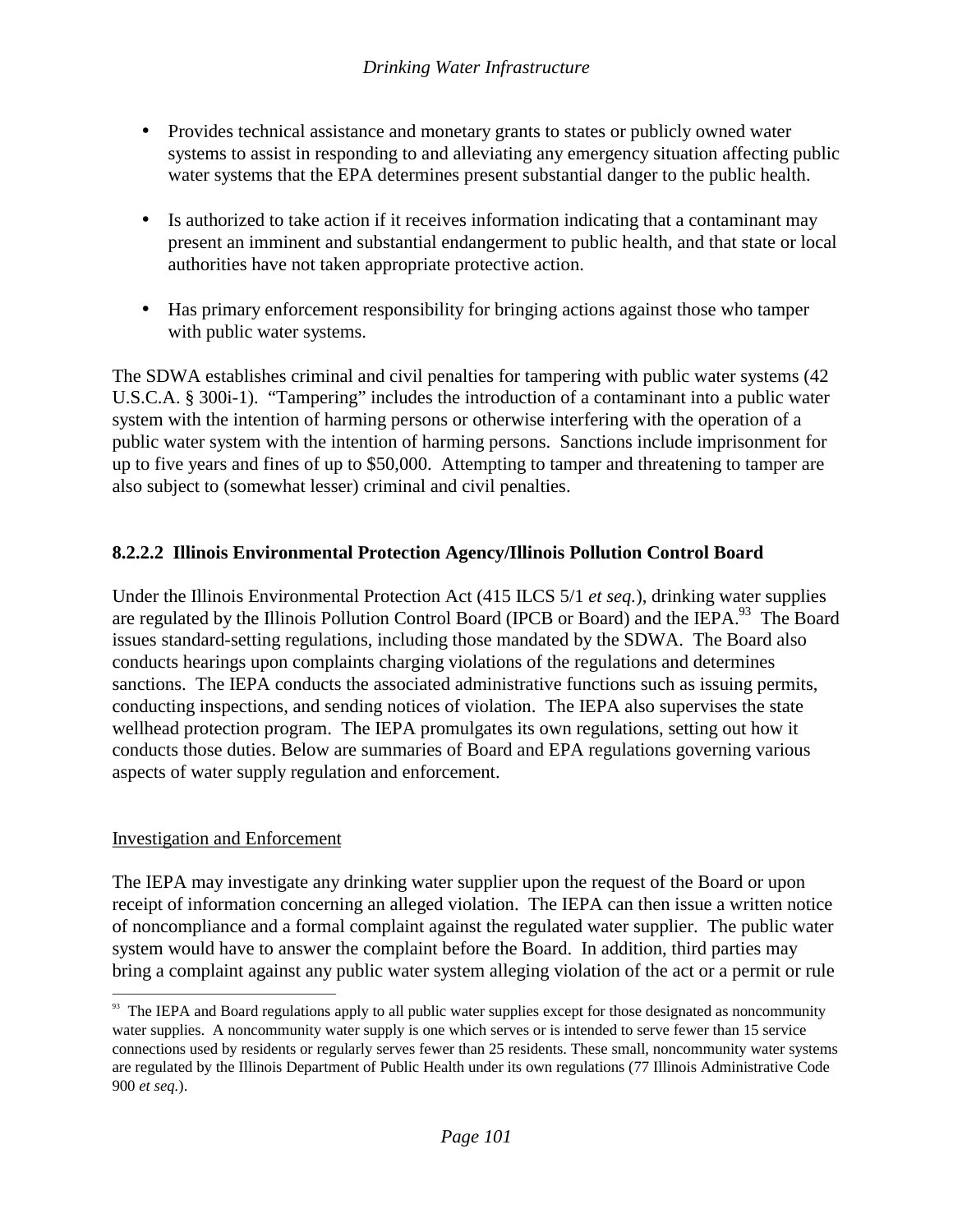issued under it. After the hearing, the Board issues an administrative order that may (1) direct the public water system to cease and desist from violating the Act, rule or permit condition; (2) revoke the system's permit; or (3) impose civil penalties. All such orders are enforceable by injunction, mandamus, or other appropriate remedy in the appropriate state court.

### Emergency Authority

When an episode or emergency condition exists, the IEPA so declares, and if the emergency condition creates an immediate danger to health, the IEPA can seal any equipment, vehicle, vessel, aircraft, or other facility operated in violation of regulations or contributing to the condition.

## Compliance Monitoring.

State regulations specify the frequency and method of sampling drinking water for each of the drinking water primary and secondary standards; they even designate from which taps samples are to be taken. The supplier must file monthly monitoring reports with the IEPA as demonstration of compliance with the MCLs for the listed contaminants. If the supplier has exceeded any MCL for that month or failed to perform the required monitoring, it must notify the IEPA and make public notice to all its customers in a local newspaper or other form of written announcement.

### Construction Standards for New Systems.

Under EPA regulations, a state must have a program that assures that the design and construction of new or substantially modified public water system facilities will be capable of complying with all state primary drinking water regulations. This program ensures that the state enforcement agency maintains up-to-date records of the structure of each drinking water system under its jurisdiction. Also, the state must demonstrate that it has a program that includes maintenance of an inventory of all public water systems in the state. Therefore, the state enforcement agency will have a working knowledge of all drinking water systems in the state, including the structure of their production, treatment, and distribution systems.

The Illinois Act requires all owners of public water supplies to submit plans and specifications to the IEPA and obtain written approval before constructing, adding to, or changing any public water supply installation. The IEPA has adopted very specific regulations governing such permitting and the design and construction of public water systems. The regulations for issuance of a construction permit also require the construction be in accordance with the American Water Works Association Standards (Standards) and the Recommended Standards for Water Works — Policies for the Review and Approval of Plans and Specifications for Public Water Supplies of the Committee of the Great Lakes-Upper Mississippi River Board of State Public Health and Environmental Managers (Recommended Standards). The Recommended Standards are used by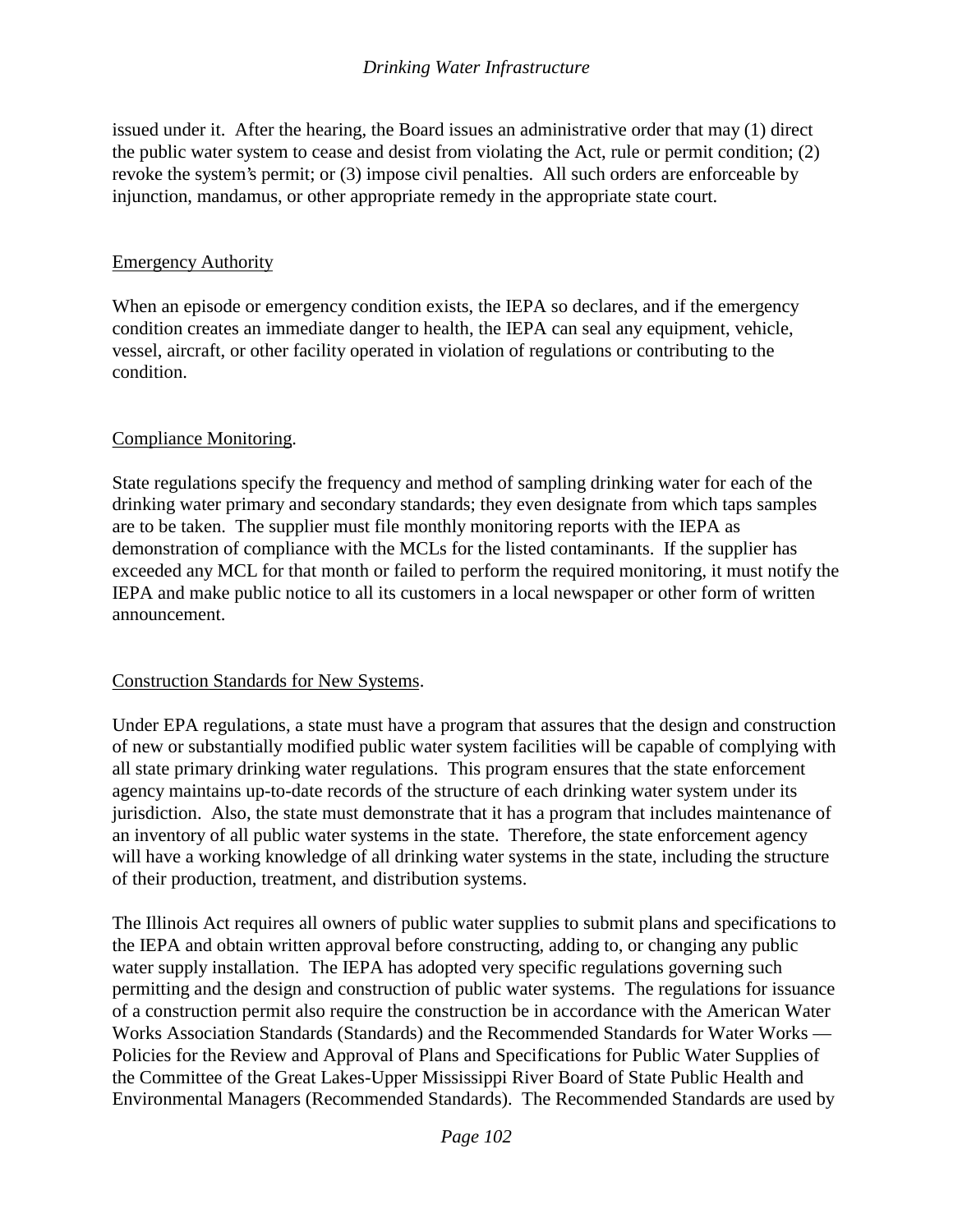regulators in Illinois, Indiana, Iowa, Michigan, Minnesota, Missouri, New York, Ohio, Ontario, Pennsylvania, and Wisconsin to draft and grant permits for the construction of public water systems.

### **8.2.2.3 Illinois Commerce Commission**

In addition to the Board and IEPA, water utilities operating in Illinois are also subject to regulation by the ICC. The general powers and authorities of the Commission are set out in Section 3.2.2.4 above. Water utilities must obtain certificates of public convenience and necessity and meet all Commission requirements for service and information filings. The Commission also has jurisdiction over the rates and charges of water utilities.

## **8.2.2.4 City of Chicago**

The City of Chicago is a public water system regulated under the IEPA jurisdiction. It operates its system in compliance with those Illinois laws, regulations, and standards. The City Council has also issued ordinances concerning the standards for plumbing within buildings and requirements for connecting to the City of Chicago public water system (Chicago Municipal Code § 11-8-010 *et seq.*). Under these local ordinances, the Chicago Department of Water has free entry and access to every part of any building, structure, or premises and the authority to inspect the plumbing.

Permits must be obtained for the installation of any piping in any building that receives its service from the Chicago Waterworks System. Permits must also be obtained from the Department of Water to open any paved street for the purpose of tapping mains or laying service pipe. Department of Water approval is necessary before a service pipe can be connected to any water supply pipe that is part of the Chicago Waterworks System.

### **8.3 Regulations and Critical Infrastructure Protection**

### **8.3.1 Impact of Regulations on Critical Infrastructure Protection**

The current regulatory regime for water supplies is not specifically designed to prevent hostile acts. The EPA's regulations do not contain any clear, direct requirements for security systems or restricted access to any parts of the water supply system. Nonetheless, the regulations do have a number of features that affect the vulnerability of supply systems to attack. Several such features are discussed below. To put this discussion in perspective, a brief analysis of potential threats follows.

**Threat Analysis**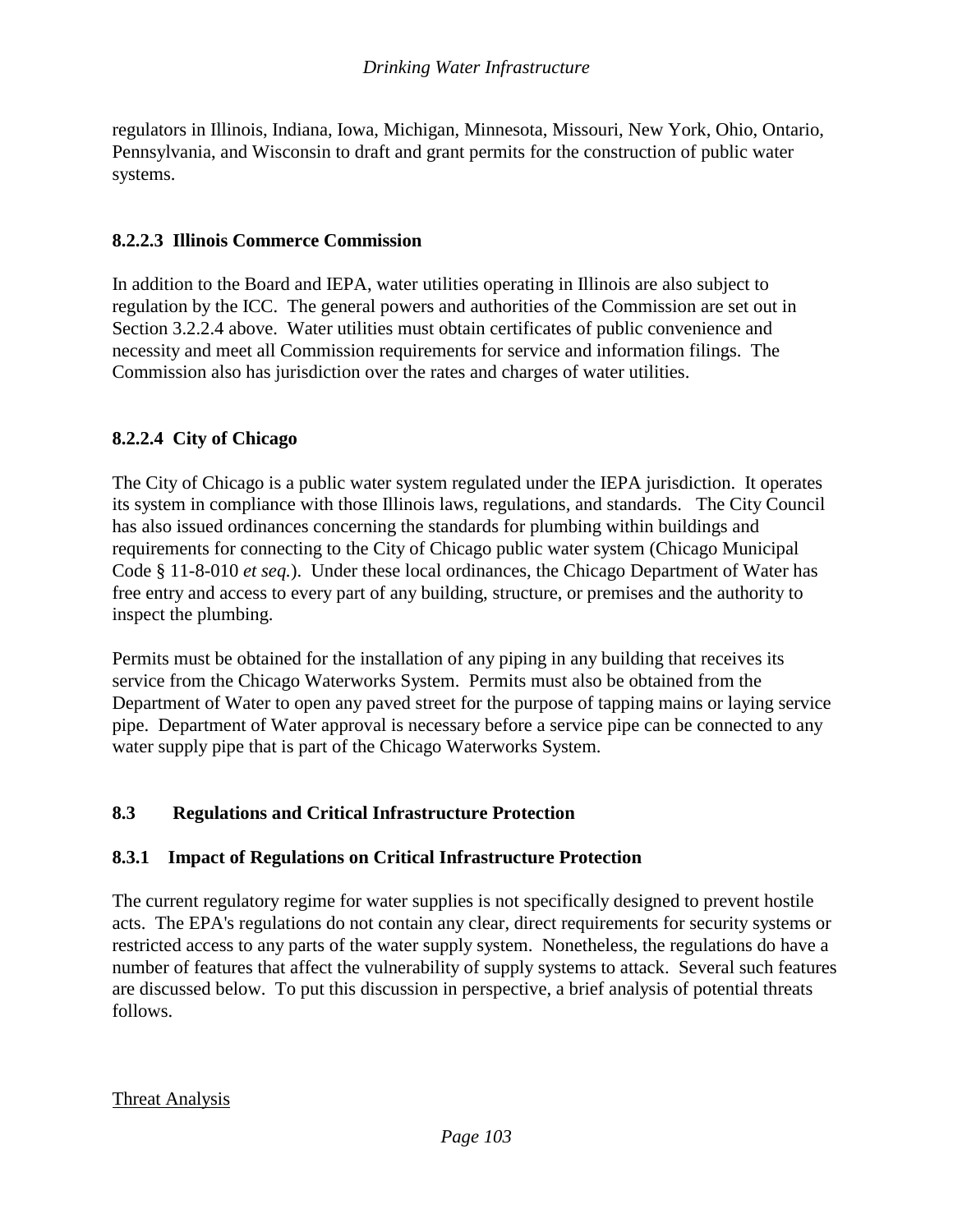Water supply systems may be vulnerable to criminal tampering at any point in the system: water sources (surface or groundwater), production facilities (well or intake), treatment facilities (plant or well house), storage facilities (raw water reservoirs, and treated water tanks or towers), and distribution systems (mains, lift stations, sampling points, and customer connections). Tampering could include introducing a contaminant into the drinking water supply, thereby causing illness or death in the population served by the system, or physical destruction of water system facilities.

Destroying a retaining dam in a supply reservoir would cause a physical threat to those located downstream and could affect water pressure and the amount of water available. Taking out a treatment facility or cutting off service from the water source to the treatment facility could result in the loss of treated, safe drinking water to the public. The loss of potable water would cause an emergency situation; however, it would be clearly evident and could be dealt with (e.g., by issuing boil orders and securing alternative water supplies).

Contamination of a large urban drinking water system is a logistically difficult proposition. As discussed in two reports prepared for the President's Commission on Critical Infrastructure Protection (PCCIP), *Identification and mitigation of Threats to Critical Infrastructures in the U.S. Water Supply System*, June 1997, and *New York City's Emergency Services Infrastructure*, May 1997, dilution effects are so extensive in raw water sources (groundwater aquifers, lakes, rivers, or retention reservoirs) that huge amounts of contaminant would be needed for harmful level to be reached at the tap. Introduction of a contaminant near the inlet of a treatment plant would reduce the amount of contaminant needed; however, subsequent treatment would destroy or remove at least some portion of the contaminant, thus rendering it less effective. Therefore, the following discussion focuses on the deliberate contamination of a drinking water supply at a point after the treatment plant or well house.

## Engineering Requirements

EPA regulations require each state drinking water program to establish some method of assuring that the design and construction of new or substantially modified public water system facilities will be capable of compliance with the state primary drinking water regulations. The IEPA has adopted regulations that require the construction of drinking water systems to comply with the AWWA Standards and the Recommended Standards. Most states have adopted one or both of these sets of standards.

These construction standards require certain protection against contingencies: (1) physical protection of source areas, reservoirs and equipment against contamination or tampering and (2) in some cases, provision against possible loss of power or malfunction of treatment equipment. Well sites must be protected from potential sources of contamination through ownership, zoning, easements, leasing or, if required by the IEPA, fencing. Pumping stations must also be accessprotected to prevent vandalism and entrance by animals or unauthorized persons. In addition, storage structures for treated water must be protected with fencing, locks, and other necessary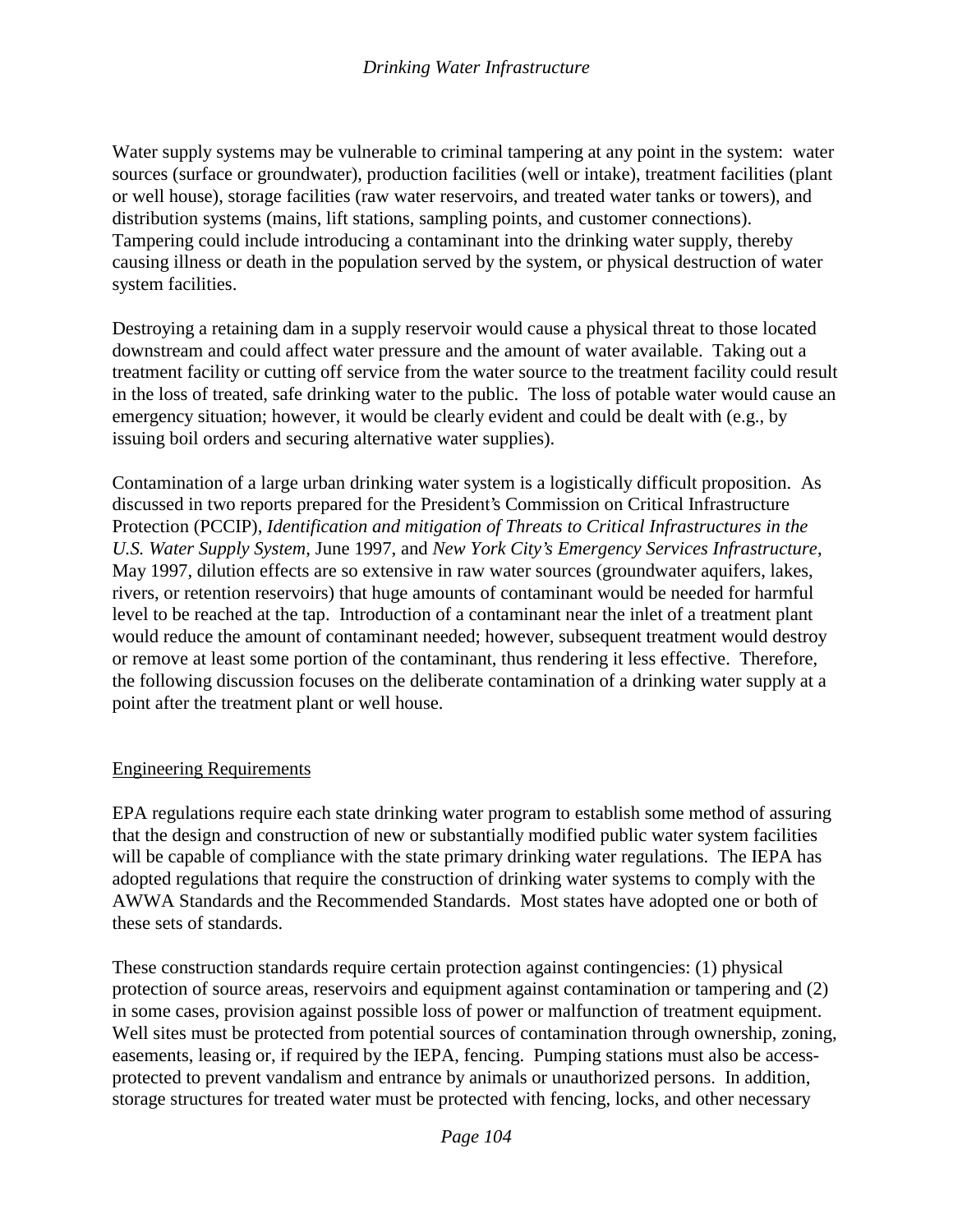precautions to prevent trespassing, vandalism, and sabotage. The Standards also require that any test wells or other drinking water wells not in use must be sealed to prevent contamination of the water source, preferably by filling the well with cement grout.

There must be provision for standby or backup power in facilities where power outages may result in pressure loss in the distribution system. Standby chlorination equipment of sufficient capacity to replace the largest unit in the supplier's treatment system is also required. In addition, where automated equipment is to be used, supporting data that (1) justify the equipment, (2) demonstrate proper maintenance of the equipment is within the capability of the plant manager, and (3) assure the existence of manual override and manual restart options must be supplied.

Applicants for a permit to build or substantially modify a water facility must submit design information sufficient to show that the finished facility will meet the AWWA Standards and the Recommended Standards. Older facilities are not subject to these requirements, unless or until a substantial overhaul is made.

## Maintenance of Plans and Diagrams

The ICC requires each utility to maintain reasonably accurate, up-to-date supply diagrams and distribution maps showing equipment, capacities, and flow directions, including the locations of all mains, hydrants, and valves. The ICC reasons that these maps are necessary to enable the utility to promptly and accurately advise interested individuals on the location of mains and service lines. In the City of Chicago, applications for the installation of piping within buildings and for connection to the potable water system must include plans that clearly show the complete water supply system from the City service to the plumbing fixtures and other appliances, including fire protection equipment. This permitting requirement provides the City with detailed plans of internal plumbing.

Having complete, centralized information of this sort can affect infrastructure vulnerability in two conflicting ways. The general availability of this information may allow terrorists to easily obtain a working knowledge of the water supply distribution system and thereby determine the optimal point for introducing a contaminant or sabotaging critical treatment equipment. However, the information may also be essential for performing quick hazard analyses, repairs, isolation, or other actions in response to an act or threat.

## Powers of Inspection

The IEPA and ICC have authority to enter and inspect any regulated drinking water supplier. In addition, the City of Chicago has authority to enter upon the premises and inspect the interior plumbing and any water connections. This authority to inspect might be valuable in preventing the intentional introduction of contaminants, if authorities have information on a possible threat. However, criminal investigation procedures would probably take precedence over civil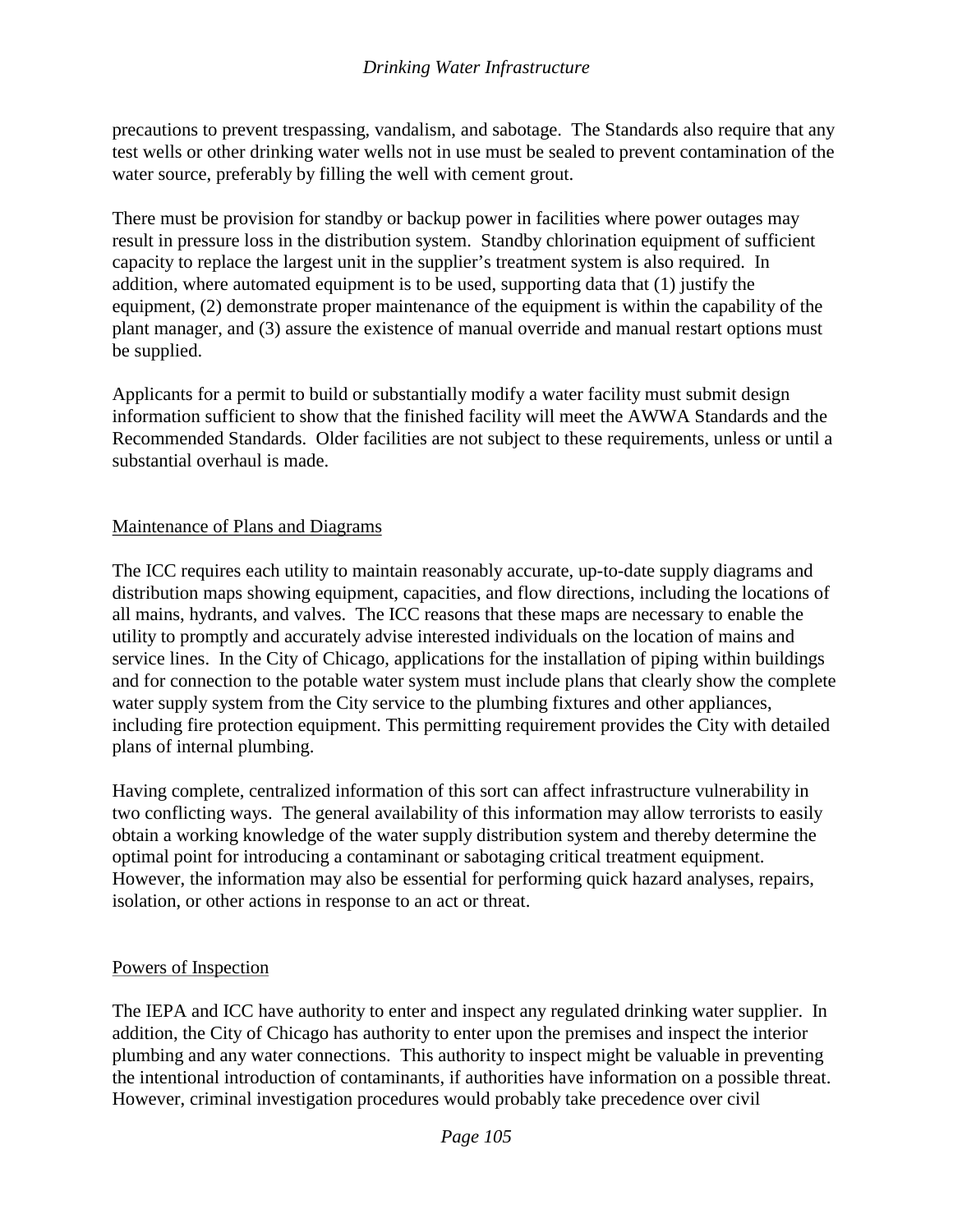inspection procedures in any such instance.

## Cross Connections

Cross-connections are any physical connections or arrangements between two otherwise separate piping systems — one that contains potable water, and the other that contains water of unknown or questionable safety, steam, gases, or chemicals — whereby there may be a flow from one system to the other. Direct cross-connections are formed when a water system is physically joined to a source of unknown or unsafe substances. Indirect cross-connections are formed when an unknown substance can be forced, drawn by vacuum, or otherwise introduced into a safe water system.

The Board has issued regulations prohibiting such cross-connections unless there is a physical barrier preventing contamination of the potable water supply. These regulations were promulgated to protect the water supply from the unintentional introduction of industrial chemicals, pesticides, and nonpotable water at specific sites assessed by the IEPA for vulnerability (chemical processing tanks, fire hydrants, laboratory sinks, etc.).

Generally, where such connections exist, a backflow prevention device is installed. It provides a mechanical or air-gap separation between the two systems that prevents the back siphoning of untreated or contaminated water into the water supply system. Each supplier must conduct a cross-connection control survey of the distribution system every two years and must have an ordinance, tariff, or required condition for service that includes a plumbing code at least as stringent as the Illinois Plumbing Code (77 IAC 890). The City of Chicago, as a regulated water supply system, has issued plumbing ordinances to enforce this prohibition against crossconnections.

The impact of these regulations on water system security is that they prevent a situation in which water supplies can be easily contaminated, for example, by turning some valve in an industrial facility.

## Operator Certification

EPA and IEPA regulations currently require water plant operating personnel to be certified. A personal interview is conducted; however, the subject is limited to the applicant's familiarity with Illinois requirements and general operating knowledge. Certification does not require a background check or other security investigation. Currently, under the SDWA Amendments of 1996, the EPA is to work with states, public water systems, and the public to develop additional recommended operator certification requirements.

## Water Sampling and Monitoring

Water system operators are required to test their water periodically for the presence of certain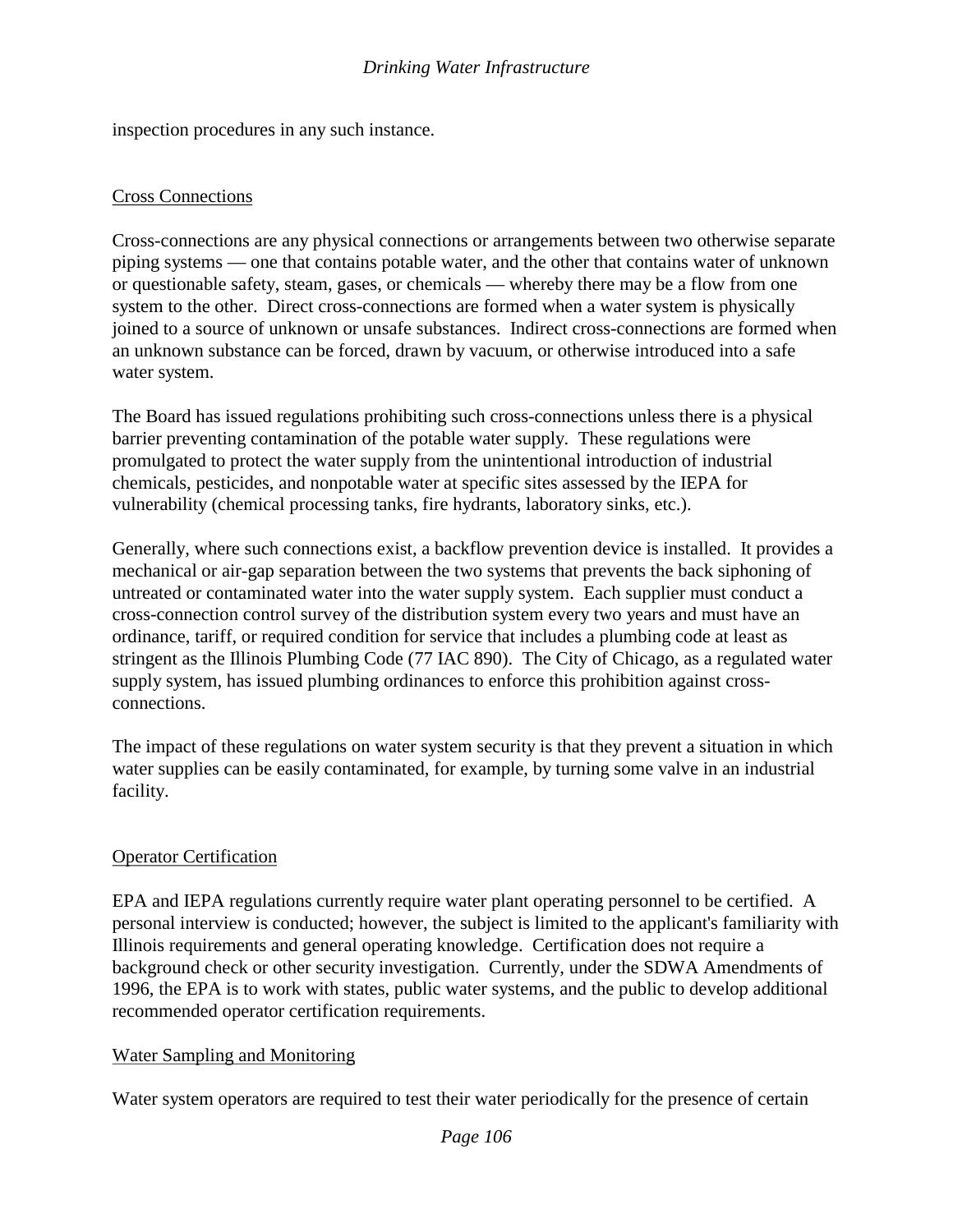contaminants. The types of contaminants and frequency of testing may vary depending on the size of the water system and other local circumstances. The list of contaminants that must be monitored is limited and focuses on the most common sanitary, industrial, and agricultural pollutant hazards. It appears unlikely that current monitoring practices would detect the presence of a contaminant deliberately introduced for hostile reasons. However, the requirements do establish a "monitoring infrastructure" of trained personnel and procedures that might be adapted to perform other types of monitoring as needed.

## Water Treatment

Drinking water is generally treated by chlorination and other means in order to eliminate contaminants. This treatment effectively reduces biohazards. Board and IEPA regulations require chlorination be maintained at levels sufficient to provide adequate protection of human health. In addition, the regulations require that water suppliers maintain an active residual disinfectant concentration  $(RDC)$ .<sup>94</sup> This requirement to maintain a particular RDC throughout the system at all times will continue to protect the water supply from the introduction of chlorinesensitive contaminants at any point after the treatment plant. However, the level of disinfectant is currently under review in the proposed disinfectant/disinfectant by-product regulation. As stated above, if the new rulemaking lowers the level of chlorine residual that must be maintained in the water distribution system, although the level may be considered safe for normal microbial risk, it may no longer protect against the introduction of a more potent microbial agent.

## Emergency Measures

As required by EPA regulations, the Board has adopted regulations concerning emergency operations. Whenever contamination is determined to persist in a public water supply, the owners of the supply must notify all consumers to boil all water used for drinking or culinary purposes until it is demonstrated that the water is safe for domestic use or appropriate corrective action approved by the IEPA has been taken. If the owner fails to take such action, the IEPA may issue a boil order directly to the consumers affected. Any emergency that results in water pressures falling below 20 pounds per square inch (psi) on any portion of the distribution system shall also be reason for immediate issuance of a boil order. Whenever the safety of a supply is endangered for any reason, the IEPA must notify the owner, and the supply system officials must take appropriate action to protect the supply.

City of Chicago ordinances provide that whenever the commissioner of water finds a continuous supply of water is indispensable in any building, structure or premises, the owner or occupant shall provide for a tank or other receptacle of sufficient capacity or for installation of redundant

<sup>&</sup>lt;sup>94</sup> Residual disinfection concentration is the concentration of disinfectant (free or combined chlorine) measured in mg/L in a representative sample of water.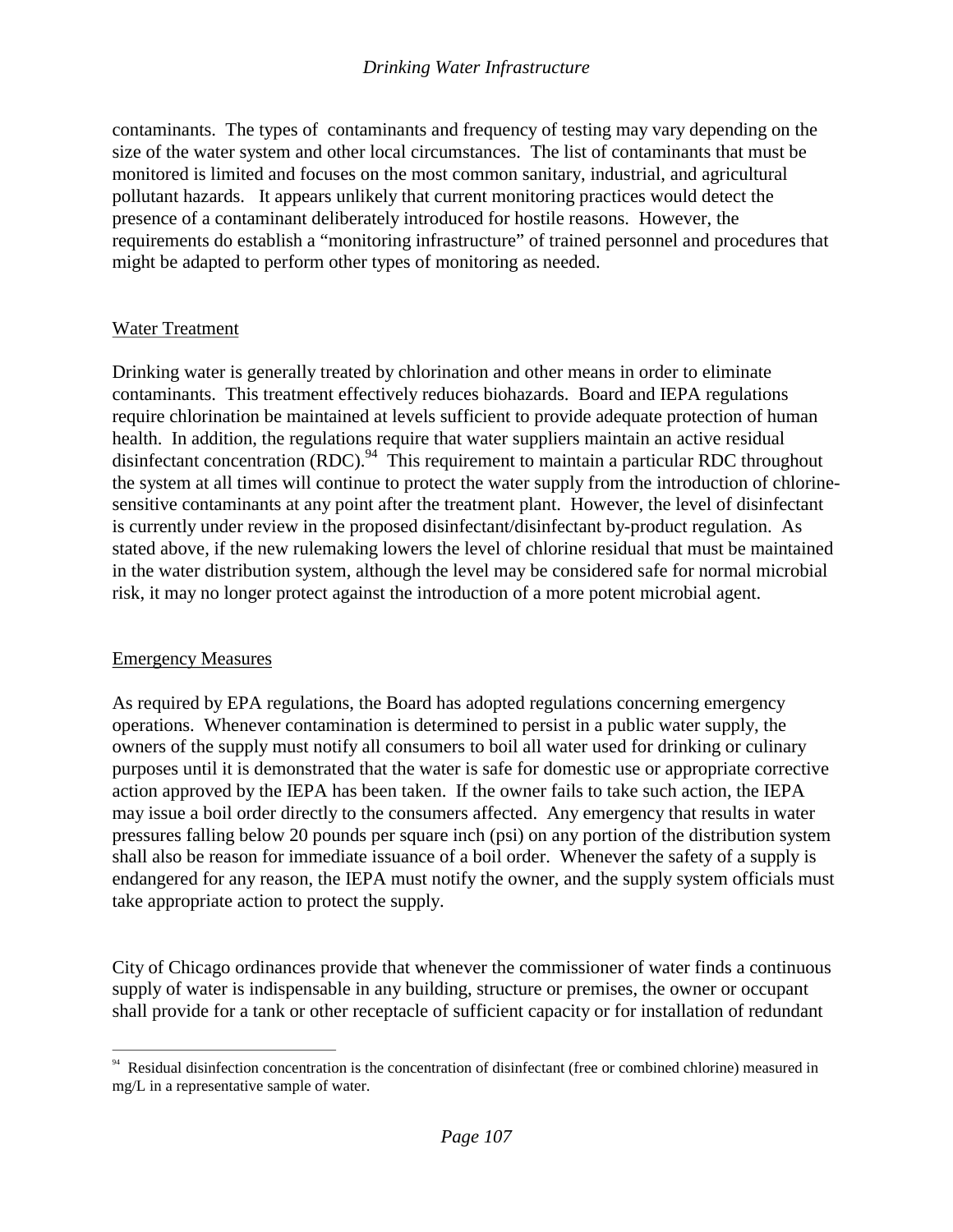plumbing with an emergency connection of a second service pipe from an independent source. This authority could be useful for ensuring that critical emergency service facilities (e.g., hospitals, police stations, and designated shelters) have a second source of drinking water during emergency situations.

#### Source Protection

The EPA's water source protection programs (i.e., underground injection control program, sole source aquifer protection program, wellhead protection program, and watershed demonstration program) are not designed to protect a water source from the intentional introduction of contaminants. They are designed to increase awareness of activities that can, through mismanagement, result in the contamination of an underground water source through migration of surface contamination or through direct well injection into the aquifer. As discussed, however, the intentional introduction of a contaminant into a raw water source is probably not a logical avenue for terrorist activity, since the contaminant would be subjected to dilution and chemical treatment.

## **8.3.2 Measures for Improvement**

Even though current drinking water regulations were not designed to prevent the intentional sabotage of drinking water supplies, they are generally consistent with the protection of the public drinking water supply. The following suggested measures for improvement have taken into consideration the existing regulatory scheme, along with the physical characteristics and operating requirements of a drinking water supply system.

1. *Access restrictions*. It would be impossible to physically protect all the water mains that serve a large metropolitan water system. The City of Chicago Waterworks system has 4,234 miles of water main and serves the City and 118 suburban communities. Similarly, any large metropolitan water system serves millions of residential, commercial, and industrial buildings and has thousands of outside connections such as sprinkler systems, fire hydrants, and water fountains. It would be impossible to adequately secure every service connection to a water main to prevent the intentional introduction of a contaminant. Therefore, to attempt to introduce regulations requiring some kind of physical protection of the entire distribution system would be futile and financially prohibitive.

It may be worthwhile, however, to identify key points in the system that are likely potential targets and consider additional (or more uniform) requirements for security at those points. In most systems, much of the piping is buried deep underground and relatively difficult to reach. Key aboveground facilities could probably be fairly easily identified and prioritized for protection.

EPA regulations, as adopted by most states, do not contain any requirements for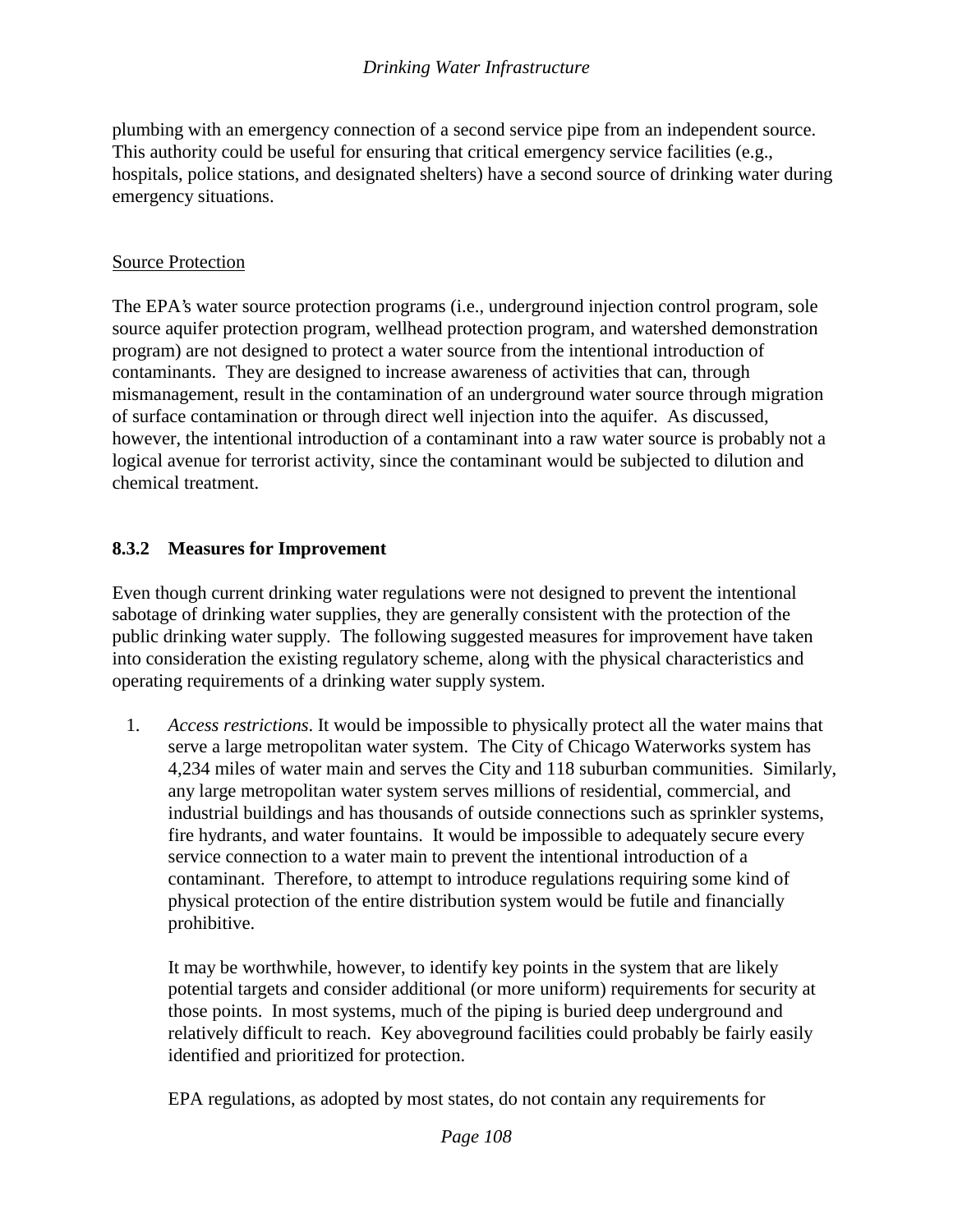restricting access to water production or treatment facilities. A common theme in the drinking water regulatory scheme is the certification or permitting of each water supply system by the state agency and the requirement that the construction of water production and treatment facilities meet certain engineering standards. As discussed, most states have adopted some sort of standards that require the physical protection of water production facilities (locked well houses, fenced pumping stations, etc.) and water treatment facilities. However, there is no uniform regulatory scheme for ensuring physical protection of these critical facilities. It may be possible to work with the existing engineering requirements (e.g., the AWWA Standards or Recommended Standards) to introduce additional security features in construction permits that would provide a measure of protection without imposing financial or operational hardships. Another area to consider for action would be setting minimum security requirements for retrofitting older facilities. Many older facilities already have security provisions such as locks and fences around critical facilities to ensure public safety and to prevent vandalism.

 2. *Changes to monitoring and treatment standards*. Monitoring drinking water for contaminants is the primary focus of current drinking water regulations. Currently, all water companies must monitor for contaminants for which MCLs have been established as well as for a list of "unregulated" contaminants. These monitoring requirements are very specific. Monitoring must be conducted by trained individuals, and samples must be analyzed by certificated laboratory personnel. This is an expensive process. Any additional contaminant testing might place a substantial financial burden on water suppliers. In addition, publication of these additional requirements would notify any hostile elments about which contaminants would most likely be detected. Nonetheless, it might be worthwhile to conduct research to identify test methods for detecting contaminants considered likely candidates for terrorist use. Even if not done routinely, such tests could be used following a threat or during periods of heightened security.

It also might be worthwhile to conduct research on the vulnerability of potential contaminants to existing water treatment technologies. Modest changes in treatment might provide additional protection against such contaminants. Again, techniques might be developed for use on a contingency basis if there is reason to suspect a potential for terrorist activity.

Another issue in this vein is the effect of the proposed changes in residual disinfectant requirements. It may be advisable for the EPA to consider intentional contamination scenarios in developing and implementing the disinfectant and disinfectant by-product rulemaking.

3. *Information restrictions*. Current regulations require that drinking water system information, including maps, diagrams, and construction details, be available to the public. Such information might be valuable to those planning to attack the system, and so restricting this information might provide a measure of protection. However, there are strong practical reasons why the information should not be restricted. Contractors of all types (e.g., road and building construction, utility construction, and plumbing installation)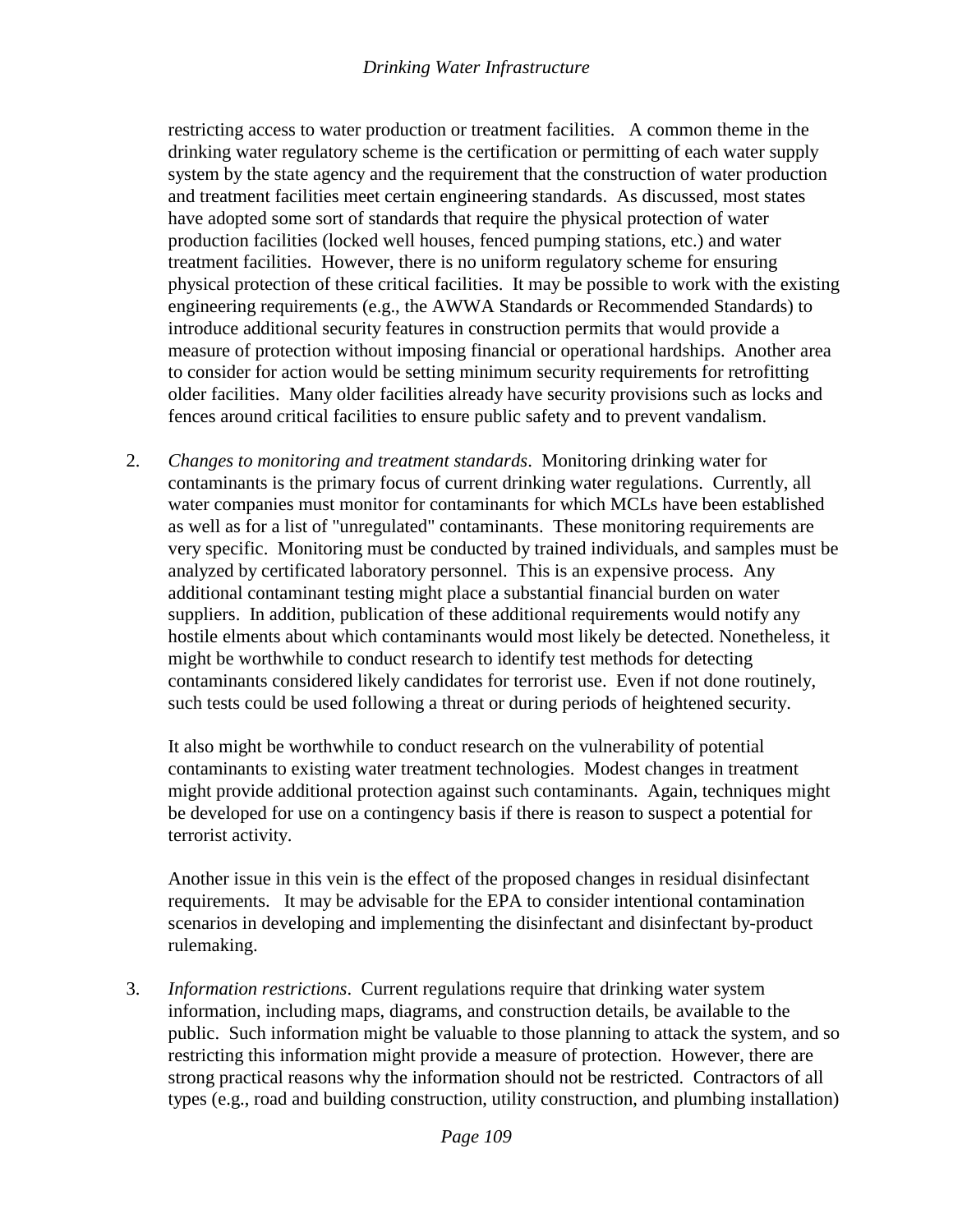need this information to safely conduct their business without harming the water supply system. Instituting secrecy as to the configuration of the system might result in more damage and interruptions of service than terrorists are likely to cause.

- 4. *Personnel screening*. Requirements for certification of water system operators are currently under review by the EPA. It might be worthwhile to consider introducing requirements for background checks into this process.
- 5. *Emergency planning*. Per SDWA regulations, water suppliers are required to perform emergency planning to cover instances of system disruption. However, there appears to be a need for guidance as to how, in particular, to plan for sabotage-related scenarios. Development of guidance for emergency planners might be worthwhile. Such guidance could include appropriate responses to a threat of hostile action, such as:
	- Increased monitoring and sampling;
	- Increased facility security;
	- Procedures for immediate public notification through the Emergency Alert System;
	- Procedures for preventing ingestion of pollutants in the system (e.g., raising the residual chlorine levels in the water will give it an unappetizing taste and odor, indicating that it should not be drunk);
	- Alternatives to damaged system facilities (e.g., the availability of portable or backup emergency treatment technologies from other systems in the area); and
	- Alternative water supply strategies.
- 6. *Mechanisms for regulatory change*. The regulatory scheme for drinking water is relatively conducive to making regulatory amendments from the top down. Any regulation adopted by the EPA must be adopted by all states that have primary enforcement responsibility within two years of the date of promulgation of the federal regulation. The state regulations become applicable to all regulated water systems within the state, and if correctly worded, can be required to be codified in governmental water supply systems' ordinances, rules, or regulations. The water supply industry also has an appropriate forum for regulatory change; AWWA is a nationwide association that provides an information network that reaches most water supply companies, participates in EPA and state rulemakings on a regular basis, and publishes water supply system standards that are often incorporated into state construction permits or regulations.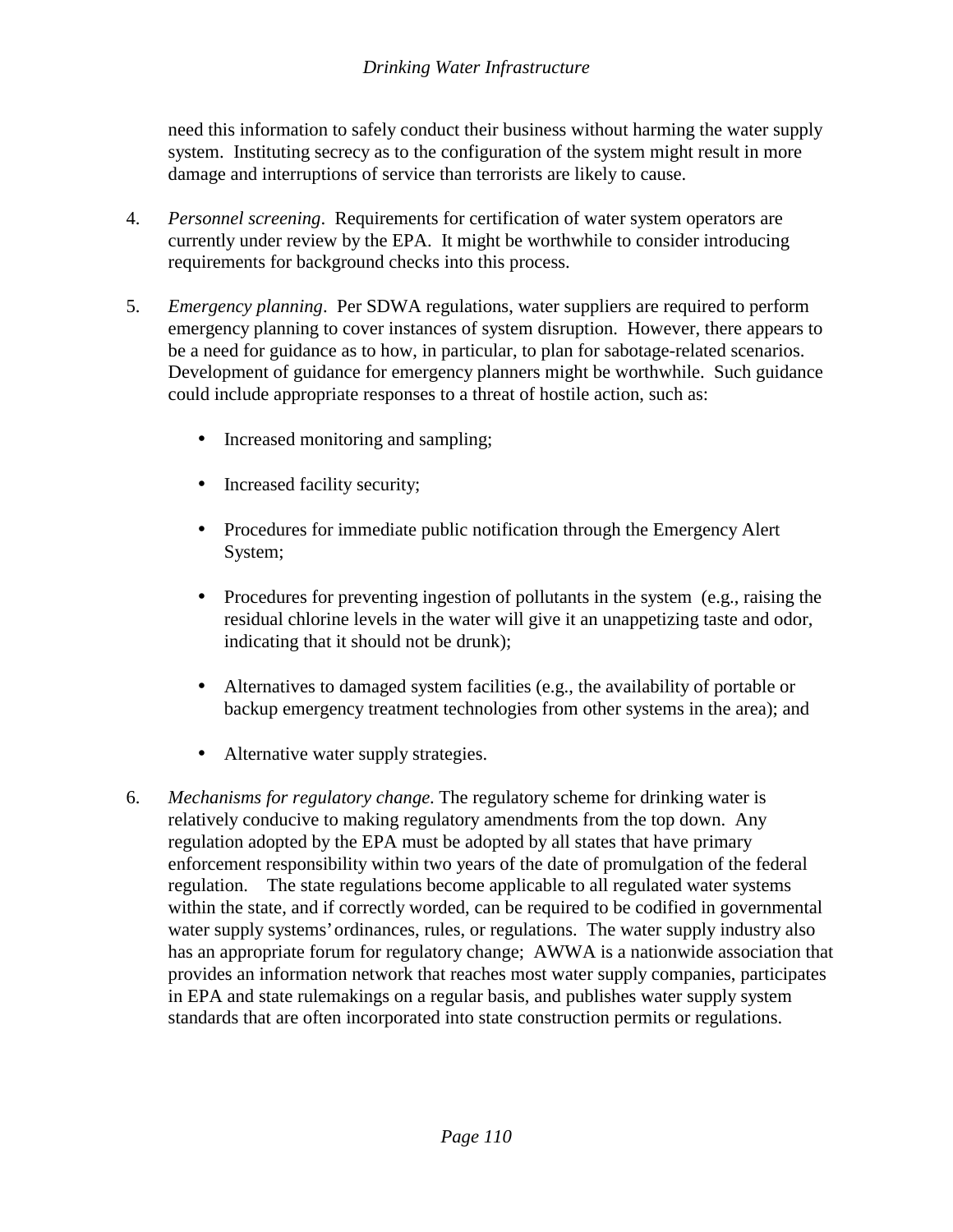## **9 EMERGENCY SERVICES INFRASTRUCTURE**

## **9.1 General Description of Regulation**

## **9.1.1 The Current Regulatory Environment**

#### Overview of Emergency Services Organizational Structure

Emergency services consist of local, state, federal, and private response organizations. Local emergency services consist primarily of a very widely distributed network of local police, fire, emergency management, and emergency medical personnel. The wide distribution of responders allows for quick response. In virtually any emergency situation, the first responders at the scene will be local personnel, and they will continue to provide the main part of the response for at least the first several hours. As time progresses, depending on the nature of the emergency, local and state officials may call upon neighboring jurisdictions, the federal government, and private response organizations for assistance. If criminal activity is suspected, the U.S. Department of Justice (DOJ) may take over the primary investigatory role.

## *Local Response*

The key players in local emergency response are generally fire and law enforcement departments. Emergency medical response in the field is provided by local fire departments (Emergency Medical System [EMS] units) and other public and private ambulance companies, in cooperation with local hospitals. Most large municipalities, counties, and states also have an emergency management agency (EMA) that performs disaster planning and provides operational oversight and coordination of response efforts in large-scale emergencies.

Local governments also have a host of local support organizations that they can call upon for assistance. Resources may be requested from other government agencies, such as public works departments, and from volunteer organizations such as local American Red Cross (ARC) chapters, Radio Amateur Civil Emergency Services (RACES), and other community service and charitable organizations. The volunteer organizations typically have both local chapters and a national umbrella organization.

## *State Response*

Each state has an emergency management statute that lays out state-level policy and authority for emergency response. This statute lays out procedures by which the governor is authorized to declare a state of emergency, thereby acquiring special emergency powers. During the state of emergency, the governor may direct action by all state personnel, commandeer property, set curfews, order evacuations, and otherwise take all steps necessary to respond to the event without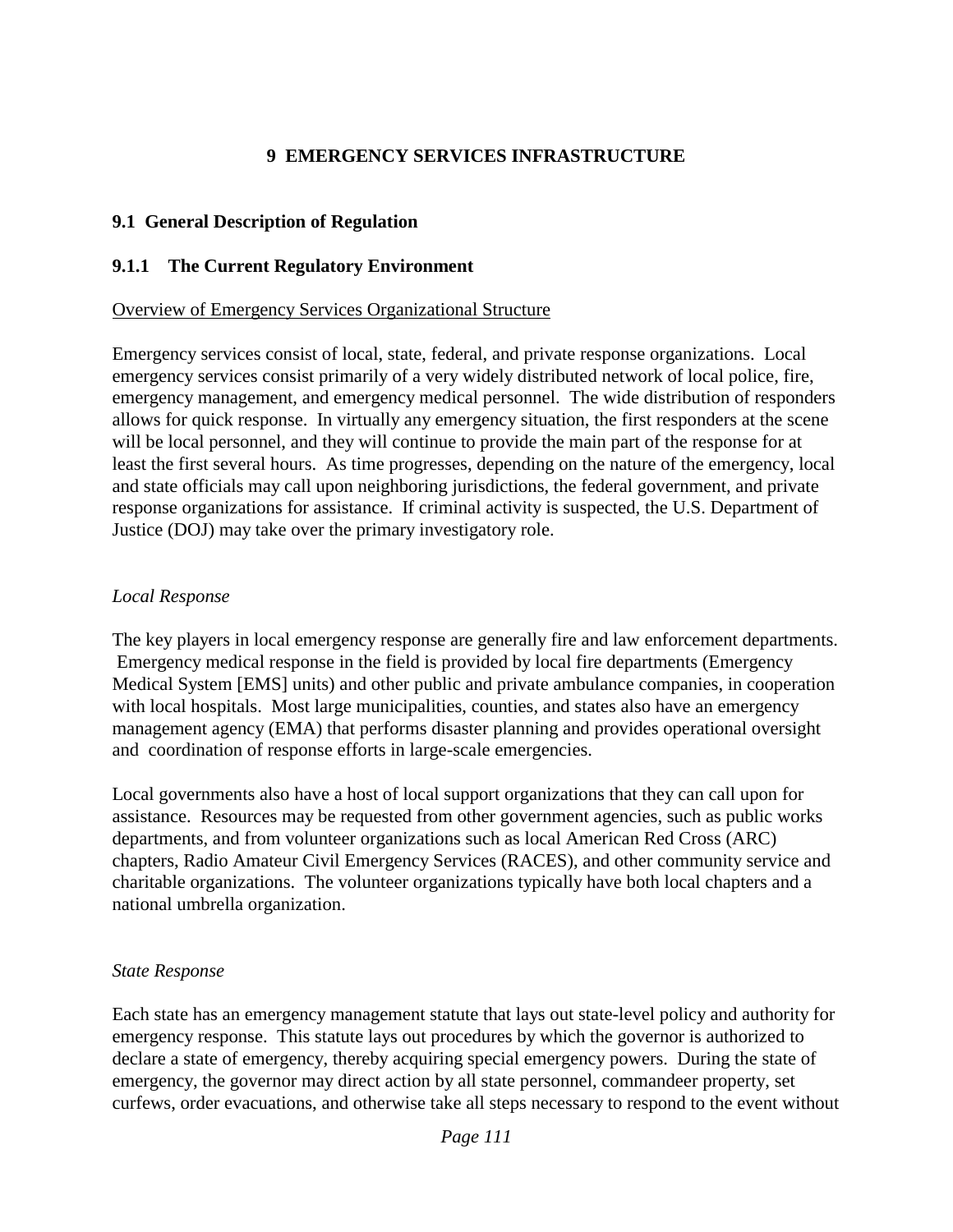#### *Emergency Services Infrastructure*

going through the usual channels and procedures. Implementation of state-level emergency services is generally coordinated by the state EMA. This agency is usually tasked by statute with preparation and implementation of state-wide emergency planning, including coordination with local emergency services, neighboring states, and the federal government. Other major participants in emergency response at the state level generally include the state police and the state environmental protection agency, with support from various other state agencies such as public health and transportation. Most states have, in one department or another, units that can provide specialized response services such as monitoring for hazardous or radioactive materials.

#### *Federal Response*

At the national level, the Federal Emergency Management Agency (FEMA) is the primary Federal agency responsible for disaster response. FEMA maintains the Federal Response Plan (FRP) and the Federal Radiological Emergency Response Plan (FRERP) and coordinates federal assistance in the event of a Presidential declaration of emergency. FEMA also promotes emergency planning, training and preparedness on the part of state and local governments through a variety of guidance, training programs and funding mechanisms. Other agencies play significant roles too. The Environmental Protection Agency (EPA) and US Coast Guard, as cochairs of the National Response Team, administer the National Contingency Plan  $(NCP)^{95}$ , which provides for response to releases of oil and hazardous substances nationwide. DOJ conducts investigations into disasters when criminal activity is suspected as the cause. Numerous other agencies, including the DoD, provide assistance with disaster response in accordance with the above-mentioned plans.

Table 9.1 briefly outlines the structure of emergency service organizations from the local to the national level.

<sup>40</sup> CFR 300 *et seq.*  95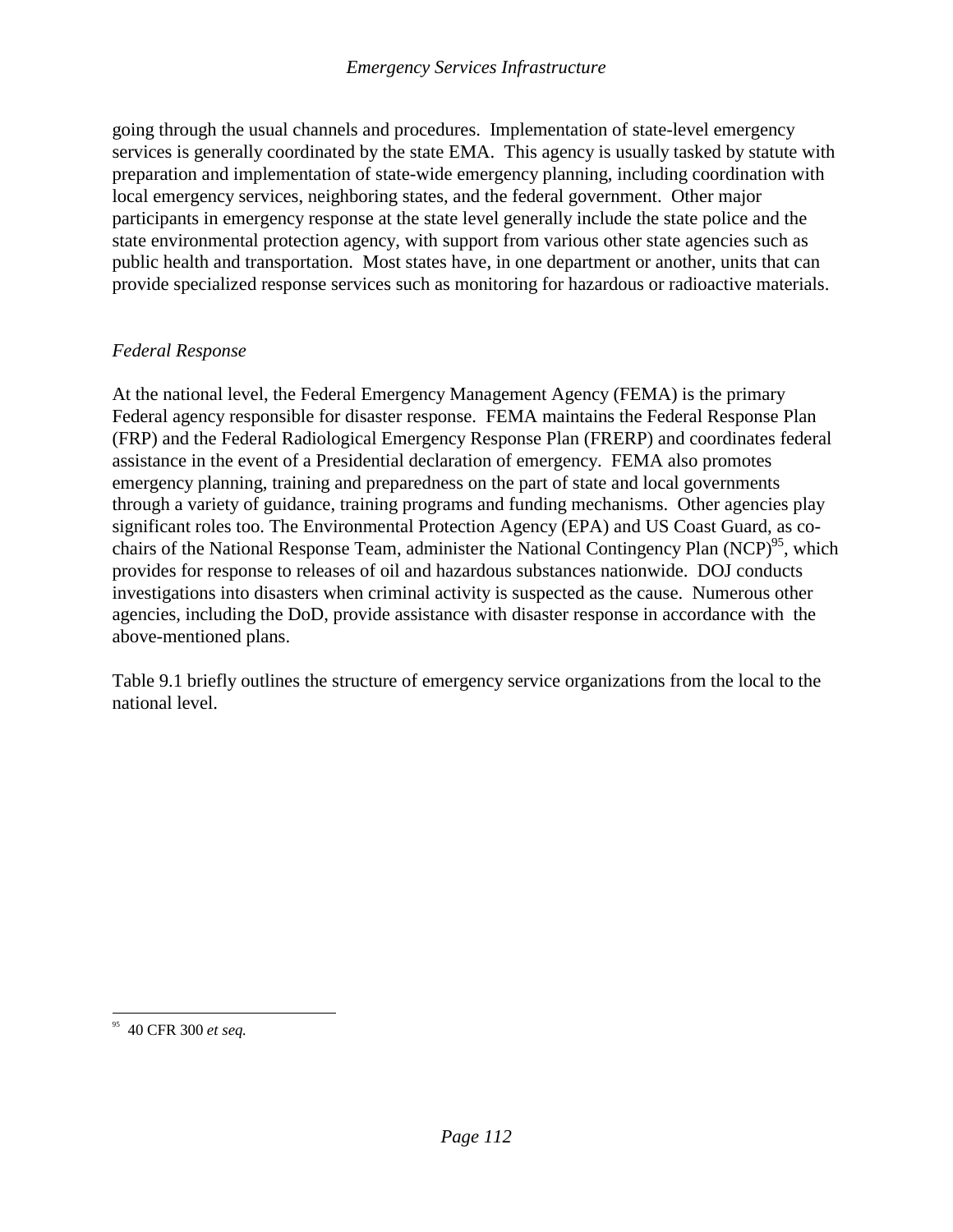| <b>Type of Organization</b> | Local                                                                                                                        | <b>State</b>                                                                                                       | <b>National</b>                                                                |
|-----------------------------|------------------------------------------------------------------------------------------------------------------------------|--------------------------------------------------------------------------------------------------------------------|--------------------------------------------------------------------------------|
| Law enforcement             | <b>Municipal Police Department</b><br><b>County Sheriff Department</b>                                                       | <b>State Police Department</b>                                                                                     | U.S. DOJ<br><b>FBI</b><br><b>ATF</b>                                           |
| Fire fighting               | Local Fire Depts. (volunteer or<br>professional) may include:<br><b>Emergency Medical</b><br>Service<br>Hazmat Response Unit | <b>State Fire Marshal (arson</b><br>investigations and oversight)                                                  | National Fire Academy<br><b>National Fire Protection</b><br>Association (NFPA) |
| Medical                     | Local EMS (Fire Dept. unit)<br>Private Ambulance Co.s<br>Hospitals (Public/Private)                                          | <b>State Public Health Department</b>                                                                              | U.S. Dept. of Health and Human<br>Services — Centers for Disease<br>Control    |
| <b>Emergency Management</b> | Municipal and County<br><b>Emergency Management</b><br>Departments                                                           | <b>State EM Department</b>                                                                                         | <b>FEMA</b>                                                                    |
| <b>Technical Support</b>    | Municipal/County Agencies<br>with support roles, e.g. Public<br>Works, Social Services<br>Local chapters of ARC, RACES       | State Agencies with support<br>$roles$ — e.g. Public Health<br>Dept., Highway Dept.<br>State chapters of volunteer | Federal Agencies cooperating<br>under the NCP, FRP, and<br><b>FRERP</b>        |
|                             | and other volunteer org'ns.                                                                                                  | organizations.                                                                                                     |                                                                                |

# **Table 9.1: Outline of Emergency Response Organizations**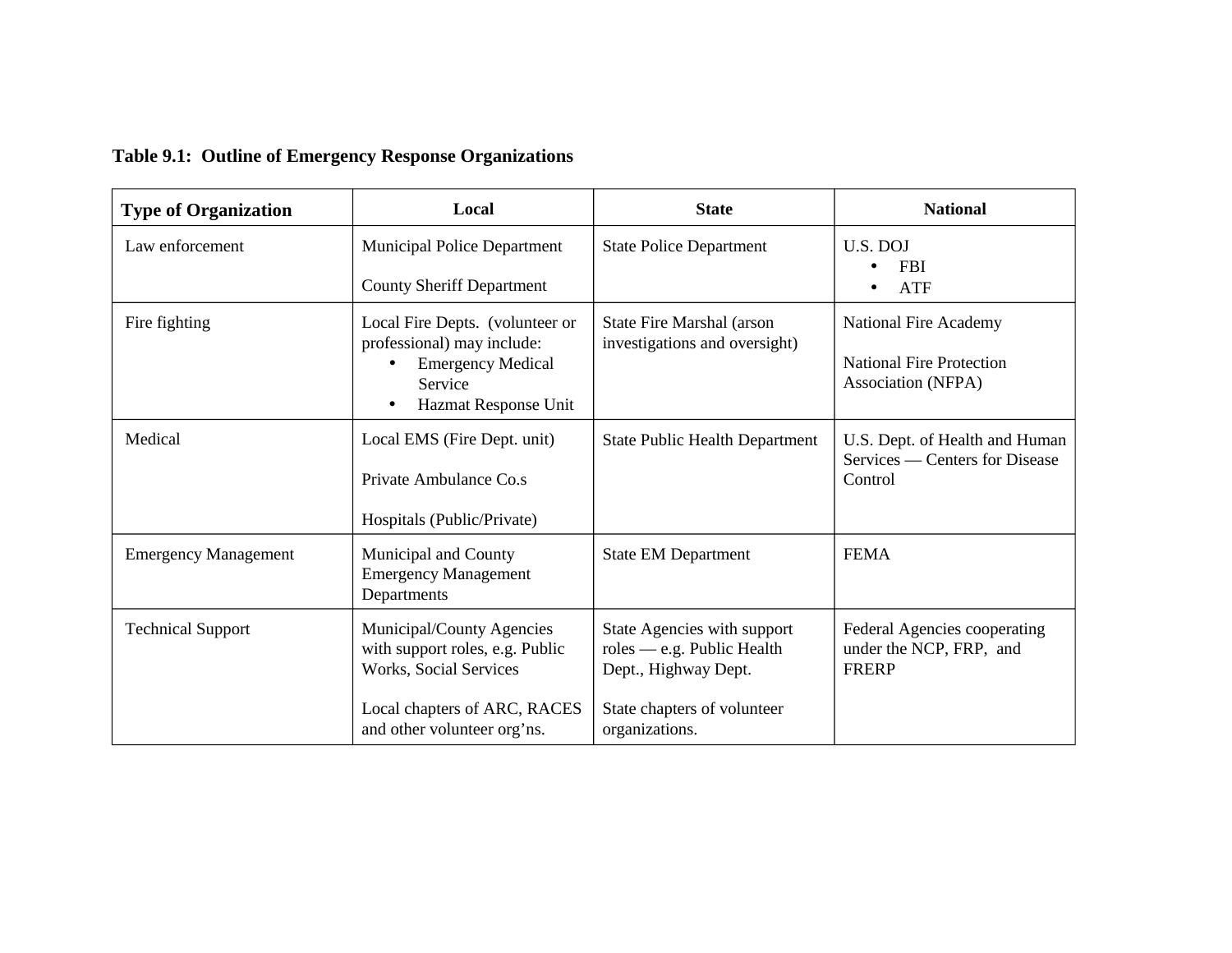## Physical infrastructure of Emergency Services

The physical infrastructure for emergency services includes the facilities and equipment used by the agencies that provide emergency services, and the facilities and equipment of public communications systems (e.g., radio broadcast stations) that are used to notify and instruct the public about the emergency situation. More concretely, the infrastructure includes police and fire stations, emergency operations centers, hospitals, telecommunications and data centers, radio and telephone systems used for communications among emergency workers, vehicles used by emergency workers, and radio and telephone station studios and transmission equipment.

## Regulation of Emergency Services.

Regulation of emergency services differs significantly from regulation of other infrastructures, since emergency services are primarily provided by governmental entities. Regulation of electric and gas utilities, telecommunications, banking and transportation has traditionally sprung from a perceived need to balance the providers' profit motive against public goals such as safety, universal service and reasonable pricing. Emergency services, on the other hand, are mainly provided by local governments and so are presumed to operate in the public interest; there is not the same kind of tension between public and private interests of the sort that has led to extensive regulation in other areas. The conduct of emergency services is controlled through political channels in the same manner as other governmental services.

Although not as all-encompassing as those controlling other types of infrastructure, there are regulations that affect how emergency services are provided. Some of these regulations set standards for certain technical aspects of response, such as medical treatment. Others represent procedures promulgated by response agencies, detailing how they will carry out their response actions. The following areas capture the most significant emergency services-related regulations:

- Implementation of federal response. Regulations and plans issued by FEMA and the EPA determine in detail how federal disaster-response efforts are conducted.
- Implementation of state response. State EMAs issue their own regulations setting out roles, authorities, and policies for state and local response.
- Hazardous material and radiological response. Federal regulations play a significant role in preparedness for specialized response capabilities such as hazardous material (hazmat) and radiological response.
- Communications. Federal Communications Commission (FCC) regulations significantly affect the way in which public safety communications are conducted.
- Medical response. Provision of emergency medical services, like all medical services, is closely regulated at the state level.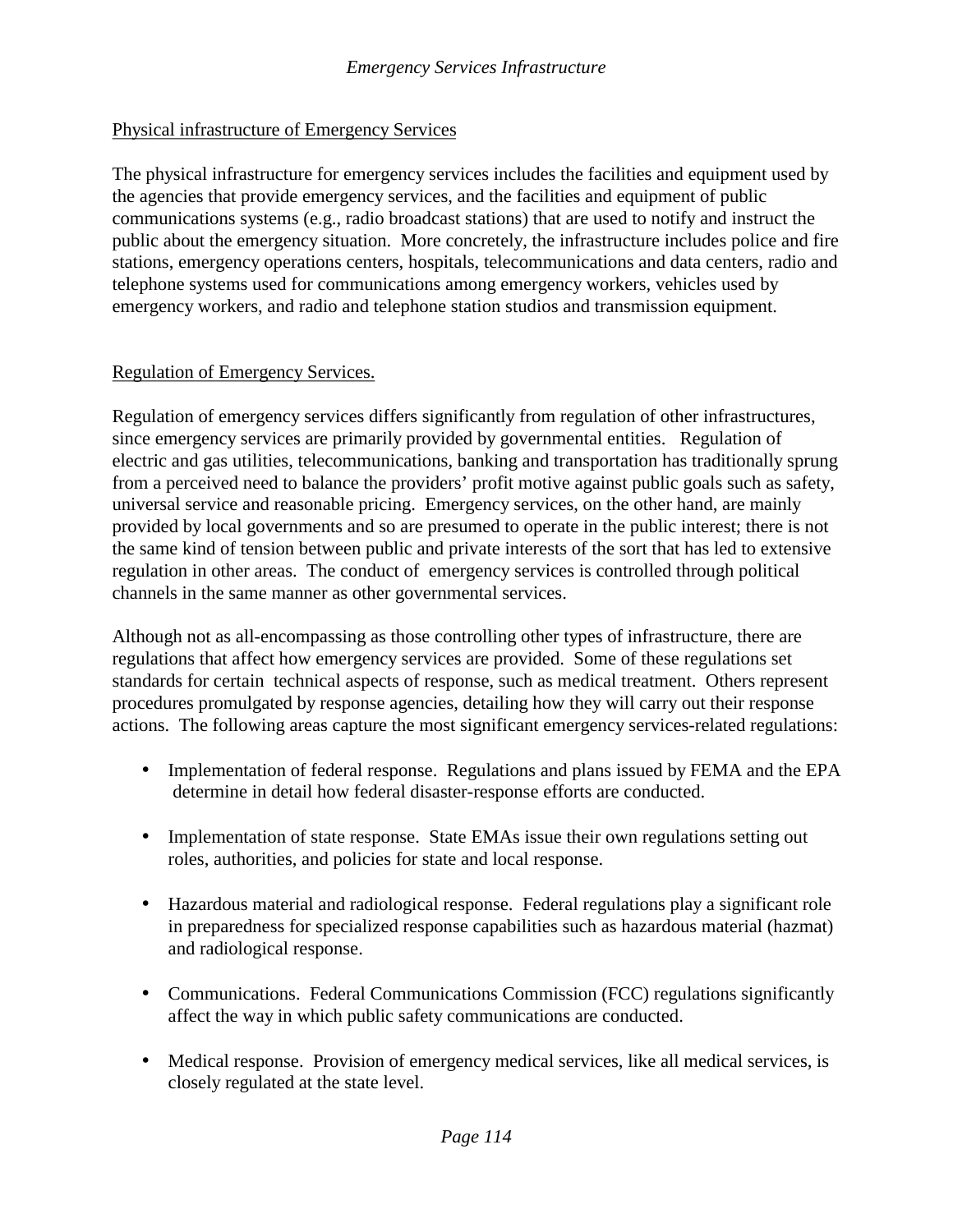Details of these regulatory roles are discussed in Section 9.2.2 below.

Several nongovernmental organizations publish guidance on practice and performance standards related to the infrastructure for emergency services. One example is the American Society for Testing and Materials which has published several standard guides addressing emergency medical services (communications, vehicles, dispatch, and 911 enhanced telephone systems). Another example is the National Fire Protection Association, which publishes guides related to fire protection. Some of its guides, such as *Installation, Maintenance, and Use of Public Fire Services Communications Systems*, are relevant to emergency services infrastructure.

## **9.1.2 Current Trends in Regulation**

The major recent trend in regulation of emergency services has been the growth of specialized programs aimed at technological hazards. Following the Three Mile Island accident in 1979, FEMA and the Nuclear Regulatory Commission (NRC) established regulatory standards for emergency preparedness at nuclear power plant sites. (10 CFR 50, App. E and 44 CFR 350 *et seq.*) Those regulations apply to both nuclear utilities and the communities surrounding the plants. Shortly thereafter, the Comprehensive Environmental Response, Compensation and Liability Act of 1980 (CERCLA) established a federal response program for oil and hazardous materials spills. Following the chemical-release disasters in Bhopal, India, and Institute, West Virginia, this program was supplemented by the Emergency Planning and Community Right-To-Know Act of 1986 (EPCRA), which established requirements for local and state level hazmat preparedness programs.

## **9.2 Description of Selected Regulatory Agencies**

## **9.2.1 Selection Method**

FEMA and the EPA are discussed below because of the roles they play in federal planning and in promoting preparedness on the part of state and local government and industry. The FCC is discussed because of its oversight of the Emergency Alert System and its role in assigning frequencies to various kinds of public safety and other emergency radio networks. At the state level, Illinois was selected as an example of a state with a well-developed system of regulations governing emergency operations and medical response. Regulations of the Illinois Emergency Management Agency (IEMA) and the Illinois Department of Public Health (IDPH) are profiled. Lastly, the Association of Public-Safety Communications Officials (APCO) is profiled because of its role in setting standards for emergency communications.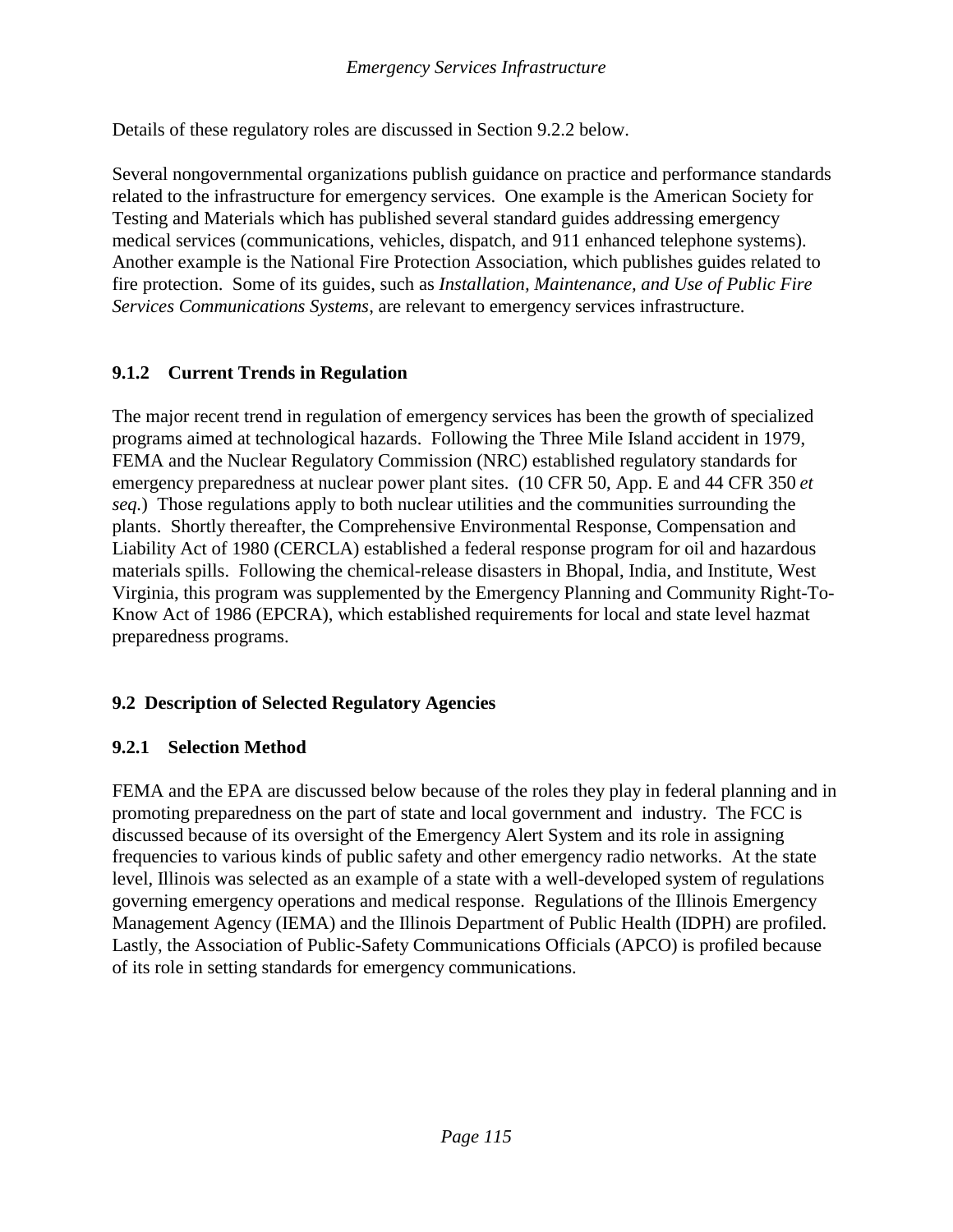## **9.2.2 Agency Descriptions**

## **9.2.2.1 Federal Emergency Management Agency**

FEMA is the federal agency with jurisdiction over the distribution of disaster relief and over emergency planning and preparedness. FEMA has carried out these responsibilities through publication of regulations and guidance. Some of the most significant are:

• Stafford Act planning and regulations. The Robert T. Stafford Disaster Assistance and Emergency Relief Act (42 U.S.C.A. § 5121 *et seq.*) authorizes federal assistance in the event of a disaster or emergency to save lives and protect public health, safety and property. The Federal Response Plan (FRP), developed and published by FEMA in coordination with 27 other agencies and departments, lays out policies and procedures for provision of this assistance. FEMA is the primary agency for receiving disaster notification and initiating response measures. The FRP includes function-specific annexes addressing specific types of assistance, including among others transportation, communications, public works and engineering, firefighting, mass care, health and medical services, urban search and rescue, and hazardous materials response. A Terrorism Incident Annex was added in February 1997, describing coordinated arrangements among FEMA, DOJ, U.S. Department of Defense (DOD), U.S. Department of Energy (DOE), EPA, and U.S. Department of Human Health and Services (DHHS).

Also under the Stafford Act, FEMA has published detailed regulations (44 CFR 206 *et seq.*) describing the process by which governors may apply for a Presidential emergency or disaster declaration. Such declarations authorize use of federal resources for response and financial assistance for reimbursement of state and local response expenses, repair of infrastructure, and aid to individuals affected by the disaster.

- Radiological emergency preparedness. FEMA reviews and approves state and local emergency plans and preparedness for addressing the offsite effects of a radiological emergency at a commercial nuclear power plant, including evaluation of biennial exercises. Standards for this activity are published at 44 CFR 350 *et seq.* FEMA and the NRC have also issued joint guidance on this topic: NUREG-0654/FEMA-REP-1, Rev. 1, *Criteria for Preparation and Evaluation of Radiological Emergency Response Plans in Support of Nuclear Power Plants.*
- FEMA's responsibilities also include providing instructions and technical guidance on emergency preparedness to states and their political subdivisions. To that end, FEMA has issued numerous guidance documents, memoranda and letters providing specific advice and assistance in dealing with various kinds of emergencies.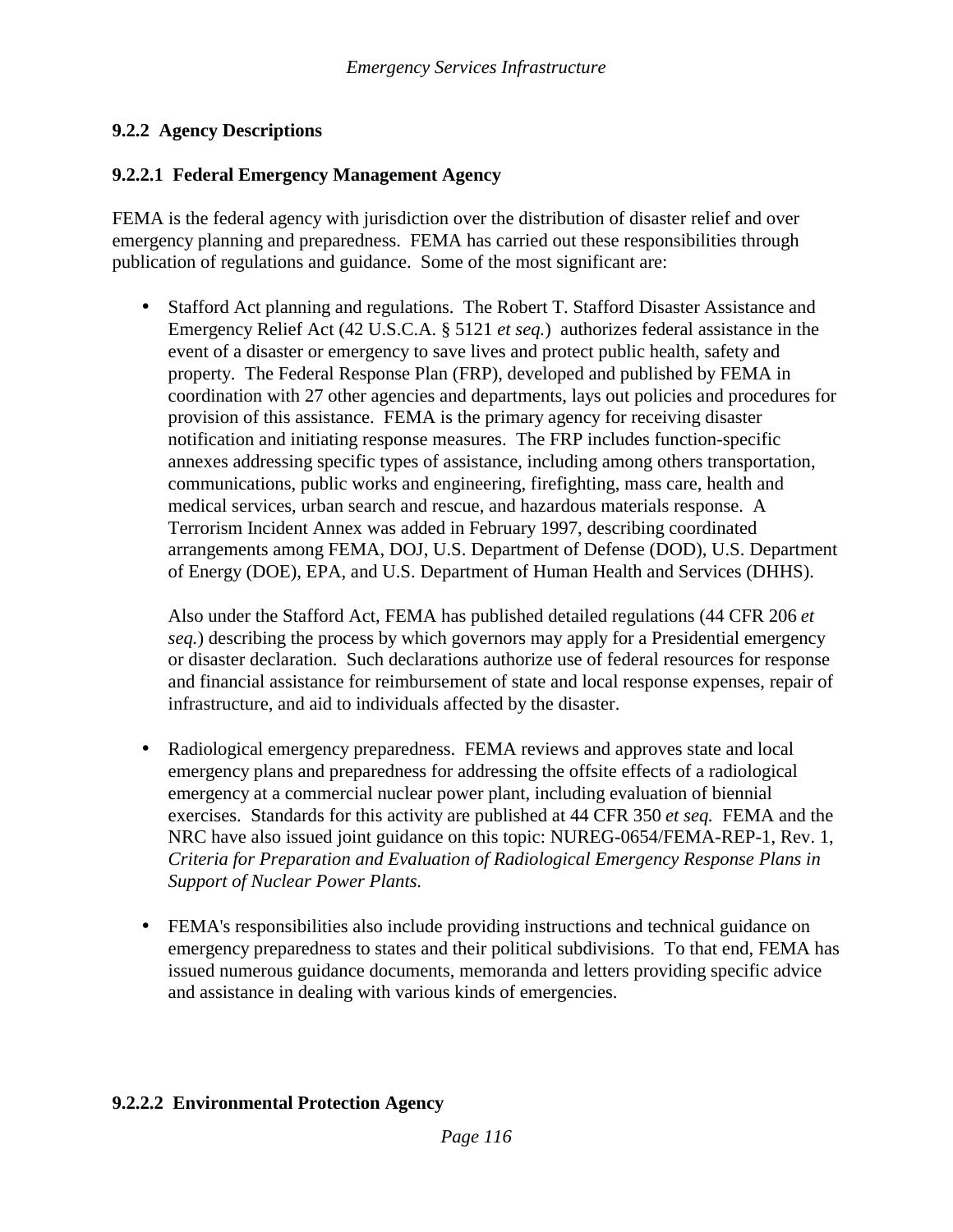The EPA has had a significant role in developing and promoting preparedness against hazardous material releases. EPA regulations have driven development of hazmat response capabilities among a broad spectrum of organizations, as detailed below.

- The National Contingency Plan (NCP) (40 CFR 300) implements CERCLA, laying out procedures for federal response to spills of oil or hazardous substances. Many parts of the NCP are concerned with remediation and cleanup of sites that were contaminated long ago; however, there are also sections on immediate response to current spills. Under the NCP, certain types of spills must be promptly reported to the National Response Center, the single point of contact for the national response team (NRT). The Center immediately relays the notification to the appropriate predesignated federal on-scene coordinator  $(OSC)$ ,  $^{96}$  who coordinates, directs and reviews the response effort in compliance with the NCP and the regional response plan for that area. The response may include assistance from other federal agencies according to their expertise. The NRT has representatives from almost every federal agency.<sup>97</sup> The 10 RRTs also have representatives from governor-designated state emergency response agencies.
- EPCRA regulations require preparedness against releases of "extremely hazardous" substances" (EHSs) that pose particular danger to surrounding communities (40 CFR 355). The regulations direct states to set up state-level and local-level planning bodies to prepare against this hazard. Firms that use EHSs must offer assistance with this planning, and must immediately notify local authorities in the event of a release. The EPCRA regulations also require routine reporting of information such as stockpiles of EHSs and normal (non-emergency) releases (40 CFR 372).
- The EPA also has incorporated emergency preparedness provisions into several environmental regulations affecting industries that use hazardous materials. Regulations issued under the Resource Conservation and Recovery Act (RCRA) (applying to facilities that store or process hazardous waste [40 CFR 265.56]), Clean Air Act (CAA) (release prevention and response for hazardous air pollutants [40 CFR 68; 61 FR 31668, June 20, 1996; 61 FR 16958; and 61 FR 31730]), and Clean Water Act (CWA) (oil spill prevention and response [40 CFR 112]) all contain provisions addressing emergency preparedness. Under these regulations, facilities with permits for handling hazardous materials are required to have contingency plans in place; train employees on emergency response procedures; and have systems for providing warnings to employees and local

<sup>&</sup>lt;sup>96</sup> The OSC is a federal official who oversees the response. The OSC will be from the Coast Guard for all oil discharges to waters, or the EPA for all discharges or releases threatening inland areas, or from DOD or DOE for releases from facilities within their jurisdiction, custody or control.

<sup>&</sup>lt;sup>97</sup> In addition to the EPA and Coast Guard, the NRT has representatives from FEMA, DOJ, DOD, U.S. Department of Interior (DOI), U.S. Department of Commerce (DOC), U.S. Department of Agriculture (USDA), Department of Labor (DOL), DOE, U.S. Department of State (DOS), Research and Special Projects Administration (RSPA), NRC and DHHS.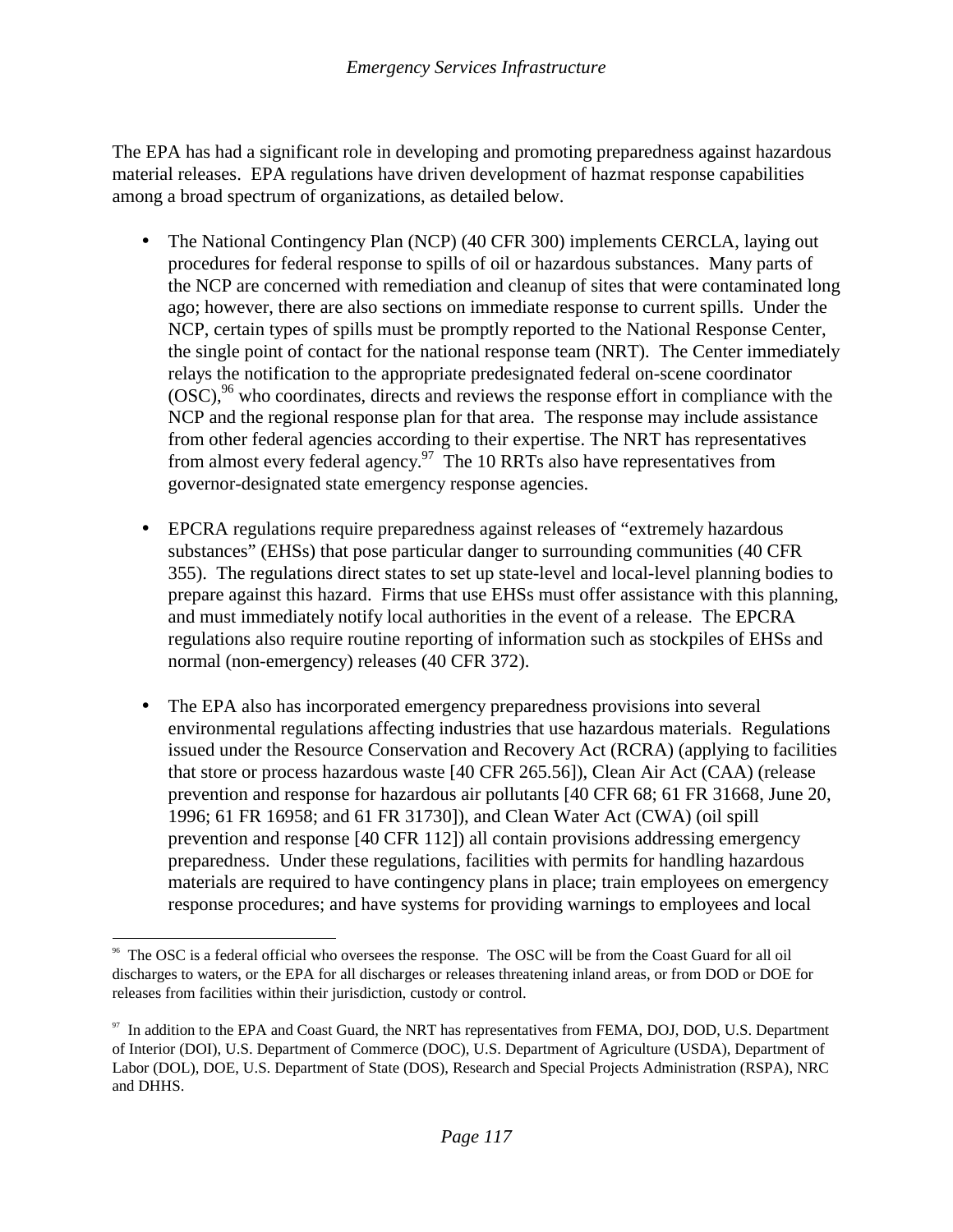authorities in the event of a spill.

## **9.2.2.3 Federal Communications Commission**

The FCC was established by the Communications Act of 1934.<sup>98</sup> It has regulatory authority over many aspects of communications systems that serve the public, such as radio broadcast stations, television broadcast systems, and cable systems. The significance of the FCC for emergency services resides in (1) its oversight of the Emergency Alert System (EAS) for notifying and instructing the public; (2) its authority to assign frequency bands for public safety radio services; and (3) its authority to license special emergency radio services. "Public safety radio" includes the activities of local government radio, police radio, fire radio, highway maintenance, forestryconservation radio, and emergency medical radio. "Special emergency radio services" includes the activities of medical services, rescue organizations, disaster relief organizations, school buses, and beach patrols. The FCC has established a new National Advisory Committee to provide coordination and direction in implementating the new rules and regulations for the EAS.

- Regulations pertaining to public safety radio services are found at 47 CFR 90. They lay out allowable frequencies, power output, and other technical specifications for radio equipment used by local and state public safety services.
- Requirements for the EAS are found in 47 CFR Parts 0, 11, 73 and 76. Essentially all radio and TV broadcast stations and cable providers are required to participate in the national system. Participation in state and local systems (i.e., agreeing to transmit emergency messages originating at the state or local level) is voluntary. A redundant network is set up such that the failure of any one station will not cause other area stations to miss the message. Codes and protocols for activation are provided for.

The new regulations require participating stations to phase in upgrades to their equipment. The new equipment will allow improvements in the system; for example, it will be possible to incorporate equipment in ordinary television sets so that they turn on automatically when there is an alert signal, similar to the way National Oceanographic and Atmospheric Administration (NOAA) weather radios work now.

## **9.2.2.4 Illinois Emergency Management Agency**

State-level emergency management in Illinois is coordinated by the Illinois Emergency Management Agency (IEMA), pursuant to the Illinois Emergency Services and Disaster Agency Act of 1975. IEMA regulations appear in Title 29 of the Illinois Administrative Code. Those regulations include:

<sup>&</sup>lt;sup>98</sup> 48 Stat. 1064.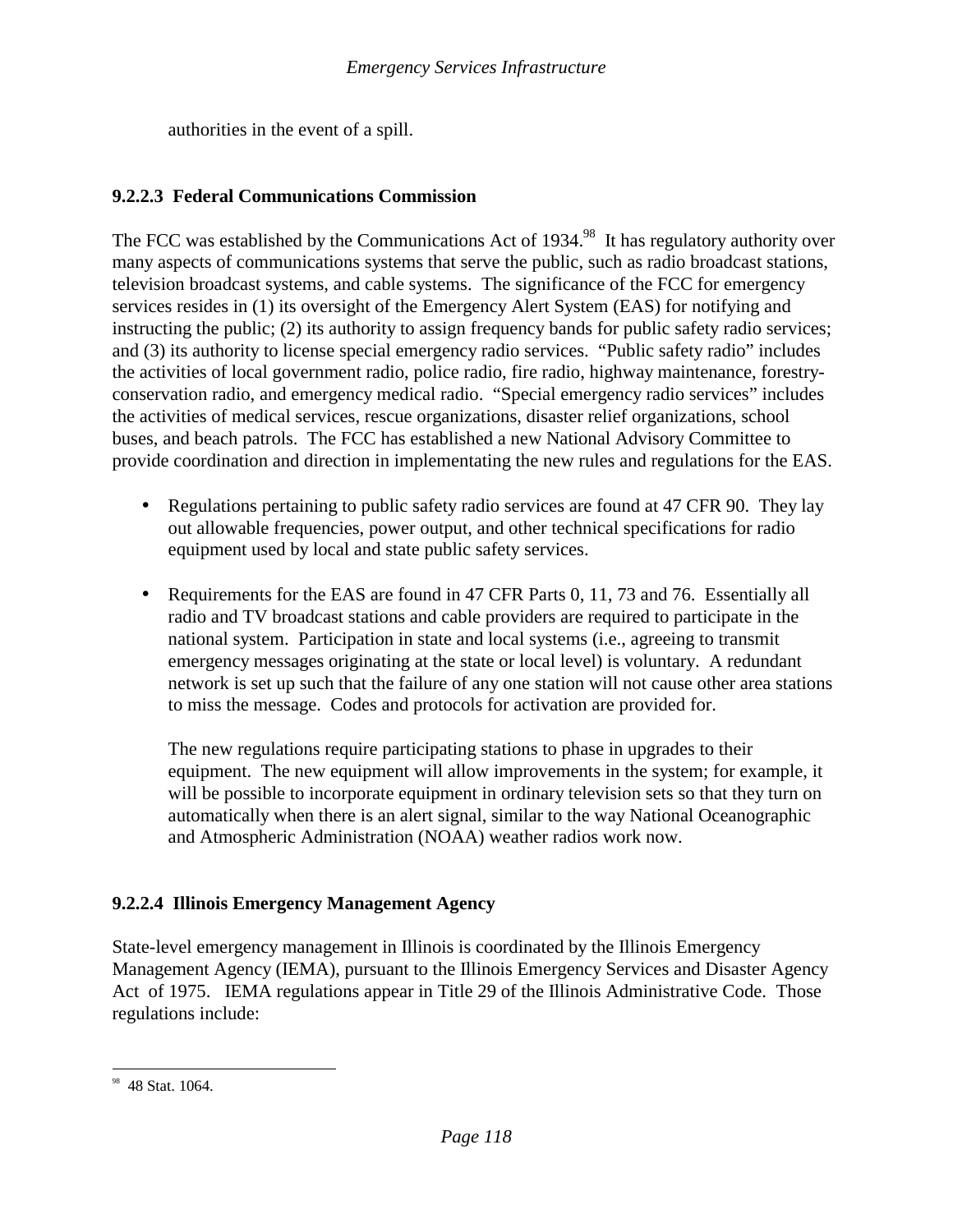- Radiological Protection (Part 320). This part includes policy for the development and maintenance of a radiological protection program, specifications and procedures for testing and maintenance of radiological monitoring equipment, and standards and procedures for radiological training and recordkeeping.
- Individual and Family Grant Program (Part 410) and Public Disaster Assistance Program (Part 420). These parts lay out procedures for administering disaster-relief programs, in coordination with FEMA, to provide financial assistance to individuals, families, and local governments affected by disasters.
- Emergency and Written Notification of an Incident or Accident Involving a Reportable Hazardous Substance (Part 430). This part requires notification of IEMA whenever there is a reportable release of an extremely hazardous substance (as defined in EPCRA). IEMA serves as the point of contact for the State and in turn notifies other Illinois agencies as appropriate.
- Development, Annual Review, Coordination of Chemical Safety Contingency Plans (Part 610) and Emergency Planning and Community Right-to-Know (Part 620). These parts establish requirements and procedures for coordination between businesses and local governments regarding planning for hazardous material response, inventory reporting, release reporting, and emergency notifications.
- Emergency Services and Disaster Agencies: Establishment, Accreditation, and Workers' Compensation (Part 1300). This part requires establishment of local emergency services agencies by each county and by each municipality with more than 500,000 residents. It also sets standards for their accreditation and provides workers' compensation coverage for workers and volunteers engaging in emergency response activities, drills or exercises.
- Emergency Management Assistance Program (Part 1310) This part establishes administrative procedures and requirements for local emergency service agencies to receive financial assistance (grants) distributed by FEMA through the State of Illinois.

## **9.2.2.5 Illinois Department of Public Health**

The Illinois Department of Public Health (IDPH) licenses hospitals and emergency medical transport providers (ambulances) within the State of Illinois. Some of the major components of the IDPH regulations relating to emergency medical services are:

• Hospital emergency room requirements. General-service hospitals are required to provide at least a minimum level of emergency care. (Some specialized hospitals, such as psychiatric hospitals, are not.) In addition, the regulations provide that facilities meeting certain additional requirements may be designated as primary and secondary Trauma Centers. The requirements at each level are extensive and include stipulations as to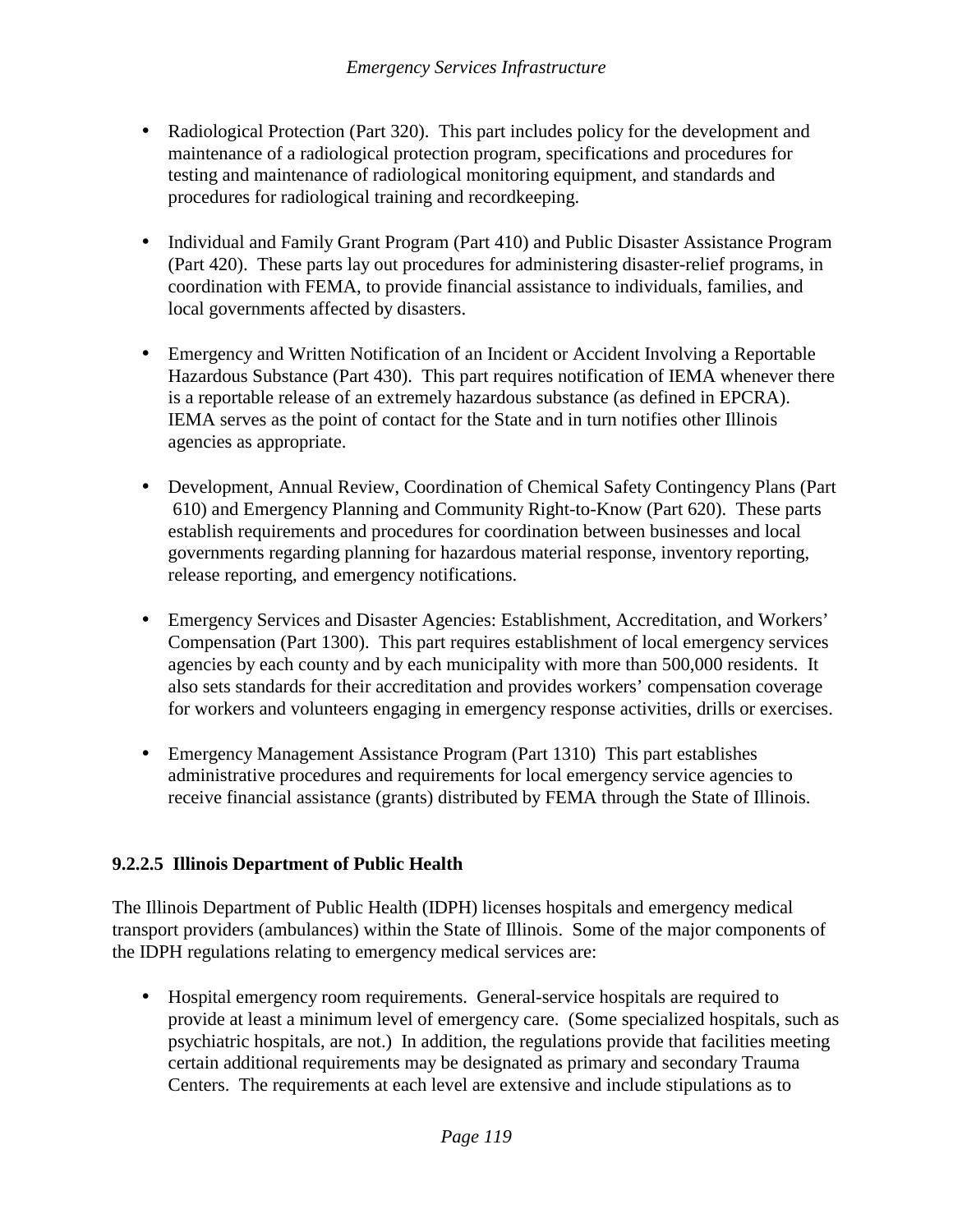## *Emergency Services Infrastructure*

equipment, supplies, staffing, 24-hour availability, and other factors.

- Emergency medical transport requirements. Each service providing emergency medical transport, including fire department emergency medical services, ambulances, watercraft, and helicopters must be licensed by IDPH. Each such service must meet extensive requirements including training and certification of personnel, availability of medical equipment and supplies for enroute care, communications capabilities, and other factors.
- Emergency medical systems. The IDPH regulations establish emergency medical service regions and provide for a hierarchy of coordinated services within each region. Within each region, the primary resource hospital oversees and directs the delivery of emergency medical services performed by the transport providers and other participating hospitals.

#### **9.2.2.6 Association of Public-Safety Communications Officials**

The objectives of the Association of Public-Safety Communications Officials (APCO) are to foster the development and progress of the art of public safety communications; ensure greater cooperation in the correlation of the work and activities of town, county, state and federal agencies; promote cooperation between these agencies and the FCC; and conduct surveys, management and training seminars. APCO reviews and approves proposed practice and performance standards developed by organizations such as the American Society for Testing and Materials. It has recently participated in developing APCO-25, a suite of standards on digital radio communications that is intended to improve the effectiveness and reliability of intraagency and interagency public safety radio communications.

## **9.3 Regulations and Critical Infrastructure Protection**

#### **9.3.1 Impact of the Regulations on Protection of Critical Infrastructure**

The security of the emergency services infrastructure appears to be little affected by regulation. As noted earlier, regulation of emergency services is not pervasive; and among these regulations, few are concerned with the security of associated infrastructure. It should be noted, however, that the infrastructure of emergency services is decentralized and inherently resilient against attack. To keep response times short, police and fire services are provided out of numerous local stations. In a large city, there will be dozens or hundreds of stations. An attack on any one (or even several) of these locations cannot disable the entire response system. An attack on a police station will not even completely disable that station's personnel, since at any given time a large fraction of police officers are out on patrol. In addition, police and fire personnel are somewhat less vulnerable than most in that they have protective equipment on hand, and in the case of police at least can defend themselves against armed attack.

Emergency medical services and hospitals are also decentralized. Urban areas typically have several hospitals with emergency care capability within close range, as well as numerous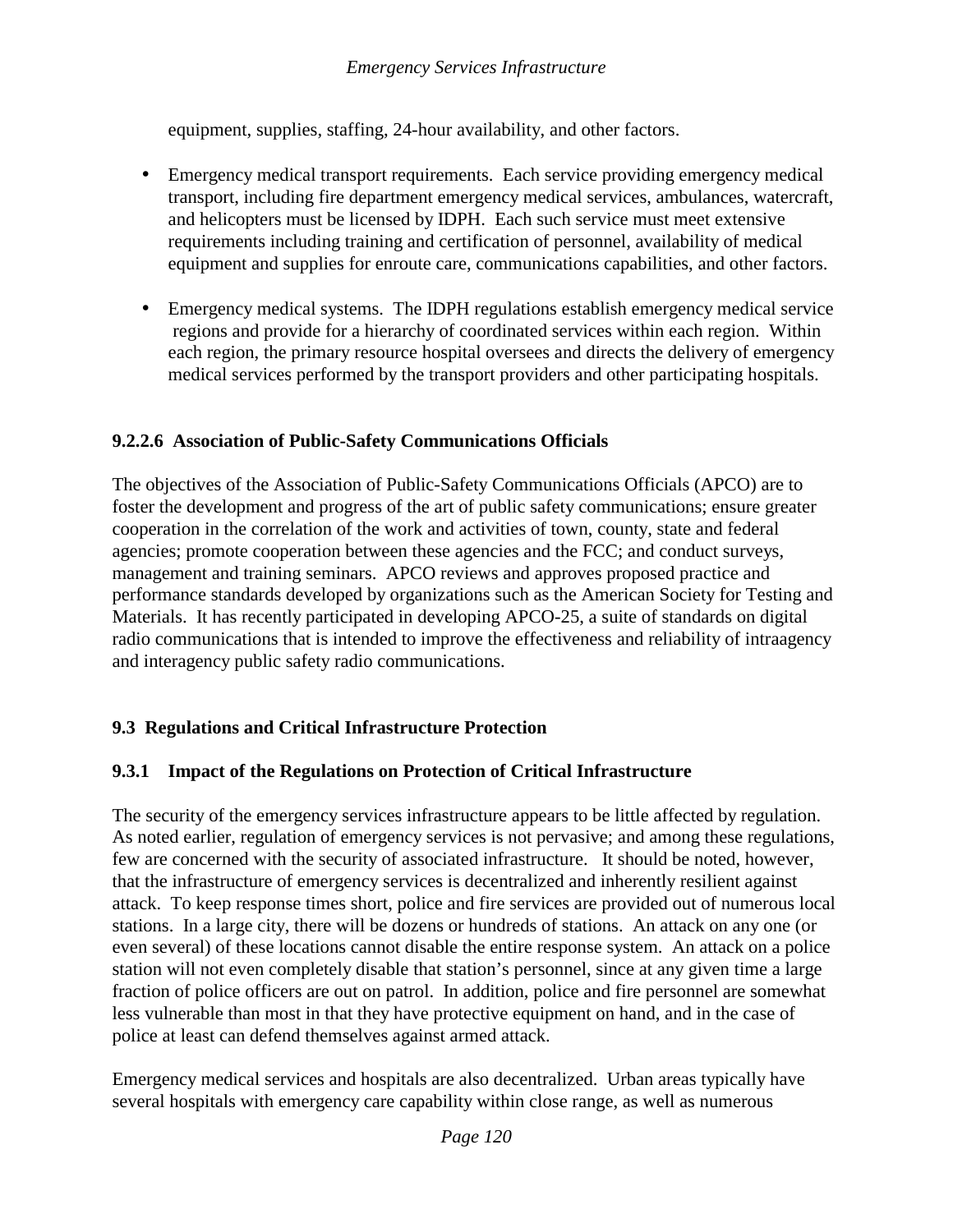transport services.

The strongest connection between regulation and emergency service infrastructure assurance appears to be in the area of communication to the public. The FCC's EAS system regulations establish network redundancies, passwords, testing mechanisms, and other measures directly intended to make the EAS more robust and less subject to single-point failure.

The regulation of emergency services *has* affected the ability of those services to respond to the types of emergencies that the Commission is concerned with. This has occurred through two mechanisms: one, coordinated planning for federal response, and two, the establishment of a network of public and private capabilities for response to emergencies involving hazardous or radioactive materials.

#### Coordinated Planning for Federal Response.

The development of emergency planning at the federal level, including the FEMA Stafford Act regulations, NCP, FRP, and FRERP, has strengthened response capabilities for major disasters of all types. These plans have been extensively verified through exercises and lessons learned from actual responses. Implementation of these plans has enhanced federal response capabilities. Also as a result of these plans, state and local governments are now in the habit of promptly notifying federal officials when major emergencies occur, and they routinely request assistance when it appears that local resources will be exhausted. This means that in the event of a significant terrorist event, local response officials could be expected to provide notice to key federal agencies within a matter of minutes. The resultant federal response will be well coordinated and will proceed according to established protocols for assistance to local officials.

#### Network of Hazmat/Rad Response

Regulations adopted since 1980 have created a network of public and private capabilities for response to radiological and hazardous material emergencies. EPA environmental regulations implementing EPCRA, RCRA, and CAA require firms that handle or store hazardous materials to have emergency preparations in place. Such firms are required to have in-house emergency response organizations, emergency plans, training programs, procedures for giving prompt warning to employees in the event of an emergency, and, if necessary, a method of notifying offsite authorities of the need to evacuate nearby areas. They are also required to promptly notify local and federal officials when there is a release of hazardous materials.

The EPCRA regulations set up a network of local and state emergency response organizations specifically to plan for and implement response to hazardous material emergencies. Each state has a state emergency response commission (SERC) to implement preparedness statewide, and local emergency planning committees (LEPCs), usually at the county or municipal level, to perform local planning functions. The LEPCs generally consist of officials from local response agencies and may also include industry representatives. Firms that store or use regulated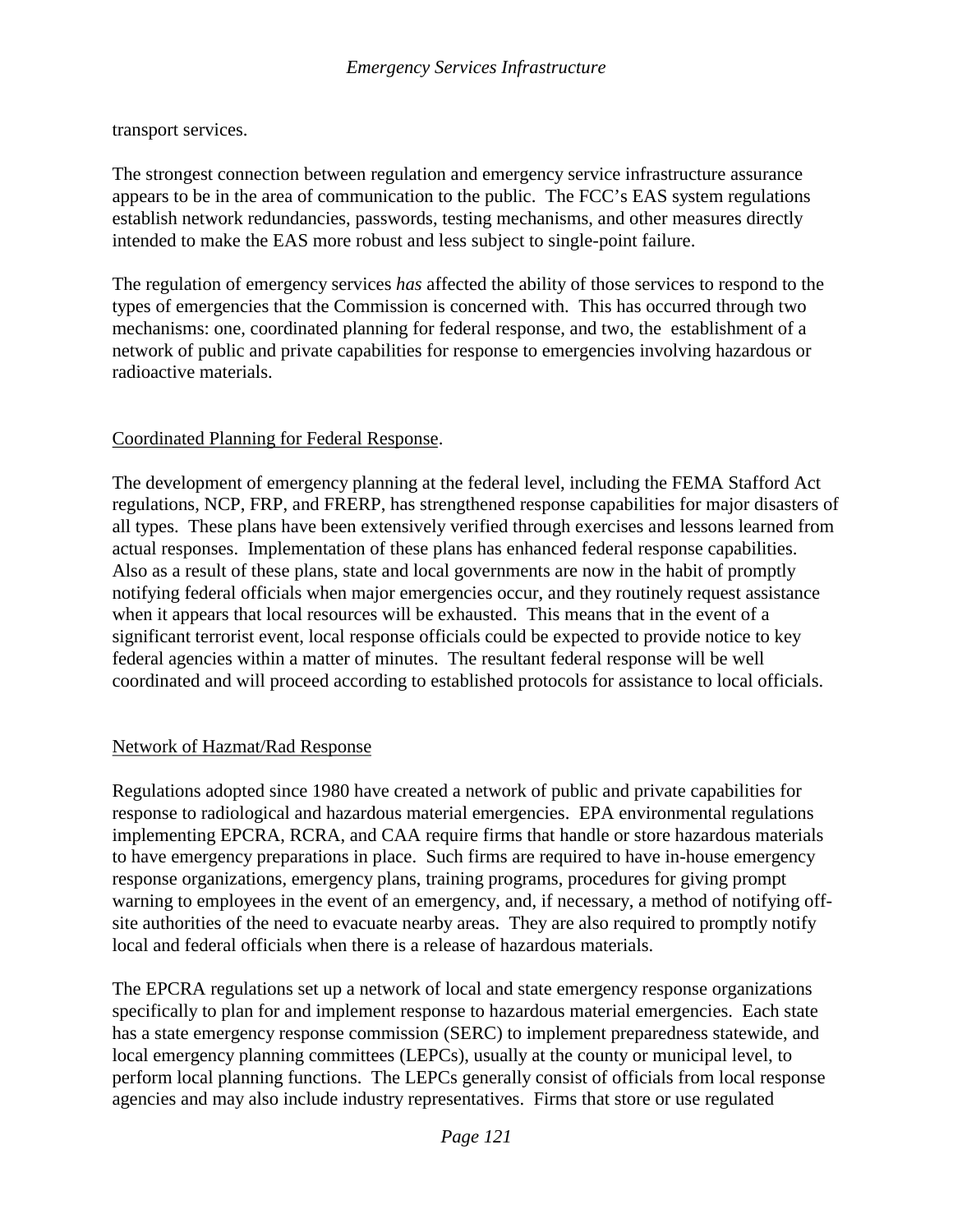hazardous materials are required to offer assistance and information to their local LEPCs. Thus, as a result of the EPCRA regulations, there is now a national network of state and local hazardous materials response agencies. These agencies in turn participate as state and local representatives on the RRTs under the NCP.

Radiological response capabilities are also relatively widespread, partly as a result of the regulation of nuclear power plants. Regulations adopted by the NRC and FEMA require radiological emergency response capability on the part of nuclear utilities and communities where nuclear power plants are located. Over 40 states, as well as numerous localities, participate in this program. They are required to have radiological emergency response plans, including the ability to assess radiological hazards and implement appropriate protective measures for the public.

One other agency also bears mention in this respect. The Occupational Safety and Health Administration (OSHA) administers regulations on workplace safety. Pursuant to EPCRA, in 1987 OSHA adopted regulations governing the safety of emergency response personnel who respond to hazardous material incidents (29 CFR  $\S 1910.120(q)$ ). Partly as a result of these regulations, hazmat response teams across the country are trained and equipped to operate in hazardous environments with appropriate personal protective gear.

## **9.3.2 Measures for Improvement**

Review of the regulations described above, along with conversations with emergency response officials, indicates that the primary opportuniy for improvement of response capabilities lies in enhancement of emergency communications. Two significant measures are already being undertaken. First, the FCC has instituted improvements in the EAS to increase speed and reliability of transmission of public instructional messages. The older Emergency Broadcast System (EBS) used a "daisy chain" of transmissions from a single primary entry station. If any link in the transmission was severed, the stations beyond the break would not receive the transmissions. Under EAS, a state is divided into regions, and each region has two primary entry stations that are continuously monitoring state emergency broadcast frequencies and each other. Other stations within the region monitor these stations. Thus EAS is a parallel system, with redundancies that make it more resilient against breakdown or attack.

The second measure that has been the adoption of technical standards for design of the next generation of communications equipment. Emergency service organizations and communications equipment manufacturers have cooperated to set standards to improve the effectiveness and reliability of public-safety communications equipment. They developed APCO 25, a suite of standards for digital radio communications for public safety applications that improves interoperability and talk-around capabilities (APCO-25 also refers to the process that developed these standards). Interoperability refers to the ability to use components made by different manufacturers in a single system. Talk-about refers to the capability to have portableto-portable and/or mobile-to-mobile intercommunication without the use of a repeater. This is particularly valuable for tactical operations involving different agencies. Organizations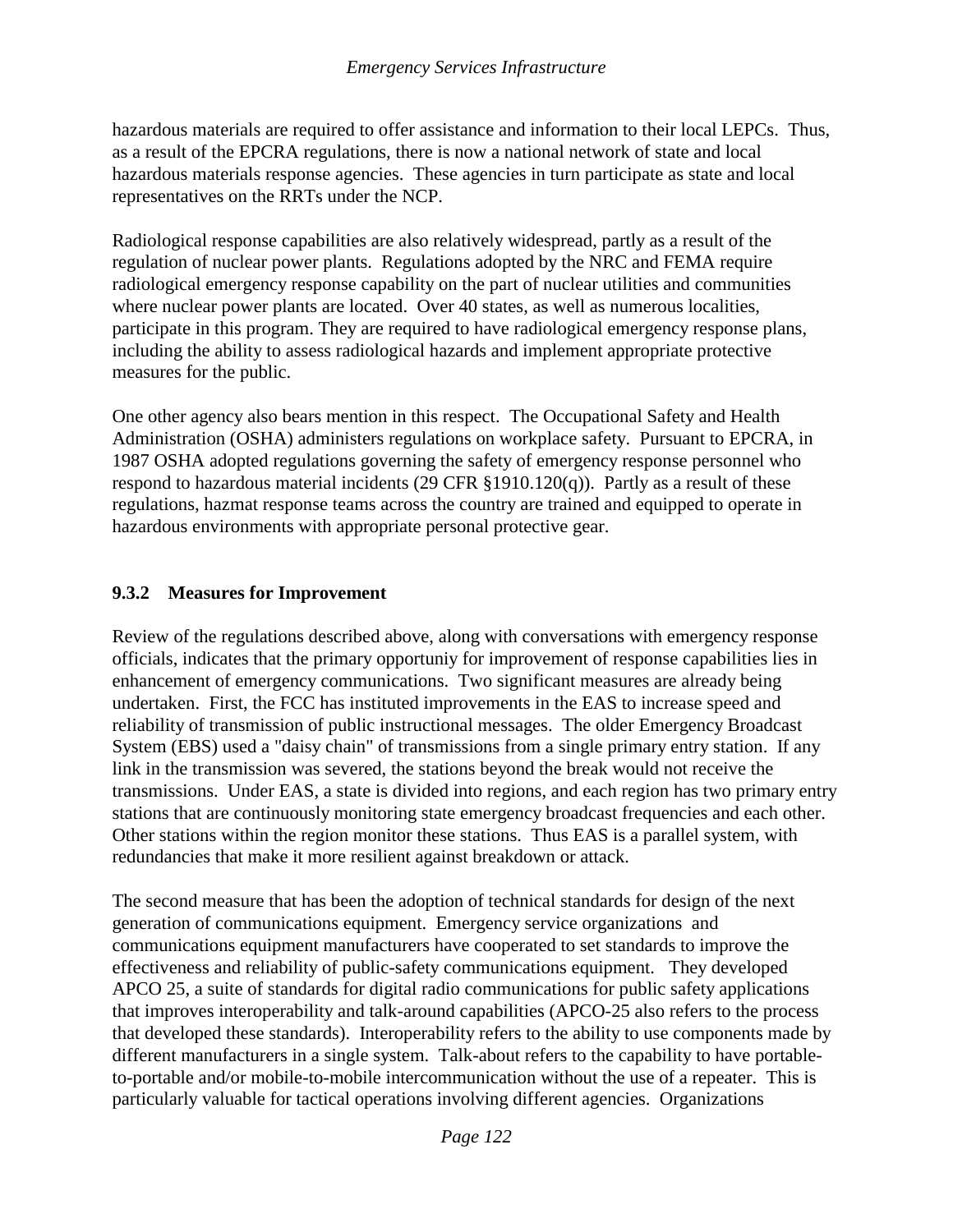representing governmental public safety radio users at each level of government (Association of Public Safety Communications Officials, National Association of State Telecommunications Directors, Department of Defense, National Telecommunications and Information Administration) and industry organizations (Telecommunications Industry Association, American National Standards Institute) participated in the APCO-25 process.

The action that remains to be taken is allocation of additional radio spectrum for use by emergency response agencies. The APCO-25 process will allow development of equipment that uses narrower radio bandwidths for communications. This will effectively double the number of channels available to public safety organizations. However, the scarcity of available channels remains an issue with emergency service organizations. Many such organizations are advocating reallocation of a portion of the radio spectrum that is currently reserved for television to publicsafety radio communications. Such a reallocation would effectively double the available number of channels again. A bill to require the FCC to set aside an additional 24 MHz of radio spectrum for public safety was introduced in the Senate in February 1997 (S. 255, Law Enforcement and Public Safety Telecommunications Empowerment Act). This bill is currently inactive; however, similar language has been incorporated into the Senate version of the Budget Reconciliation Act (S. 947, A Bill to Provide for Reconciliation Pursuant to Section 104(a) of the Concurrent Resolution on the Budget for Fiscal Year 1998, June 23, 1997).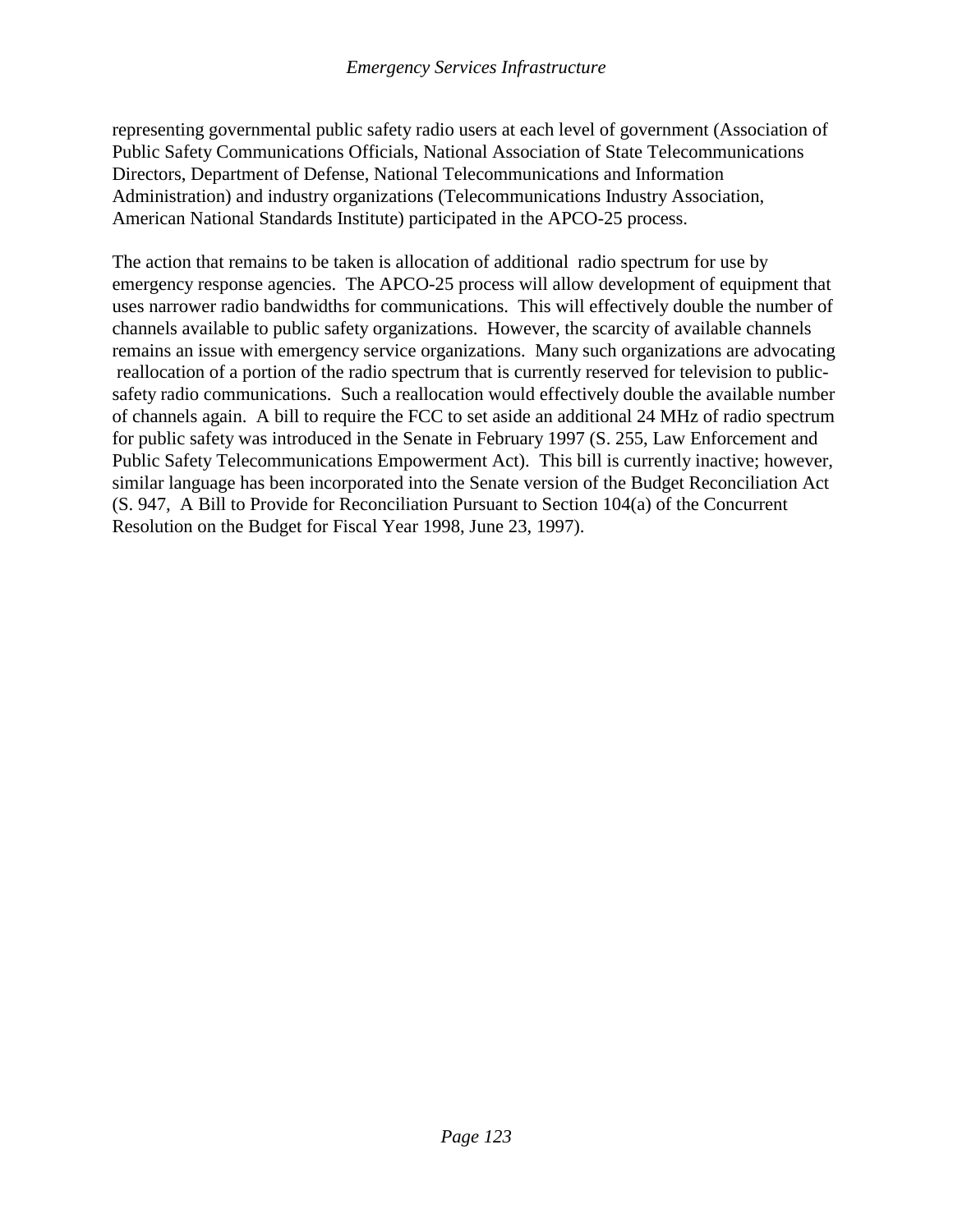[This page intentionally left blank.]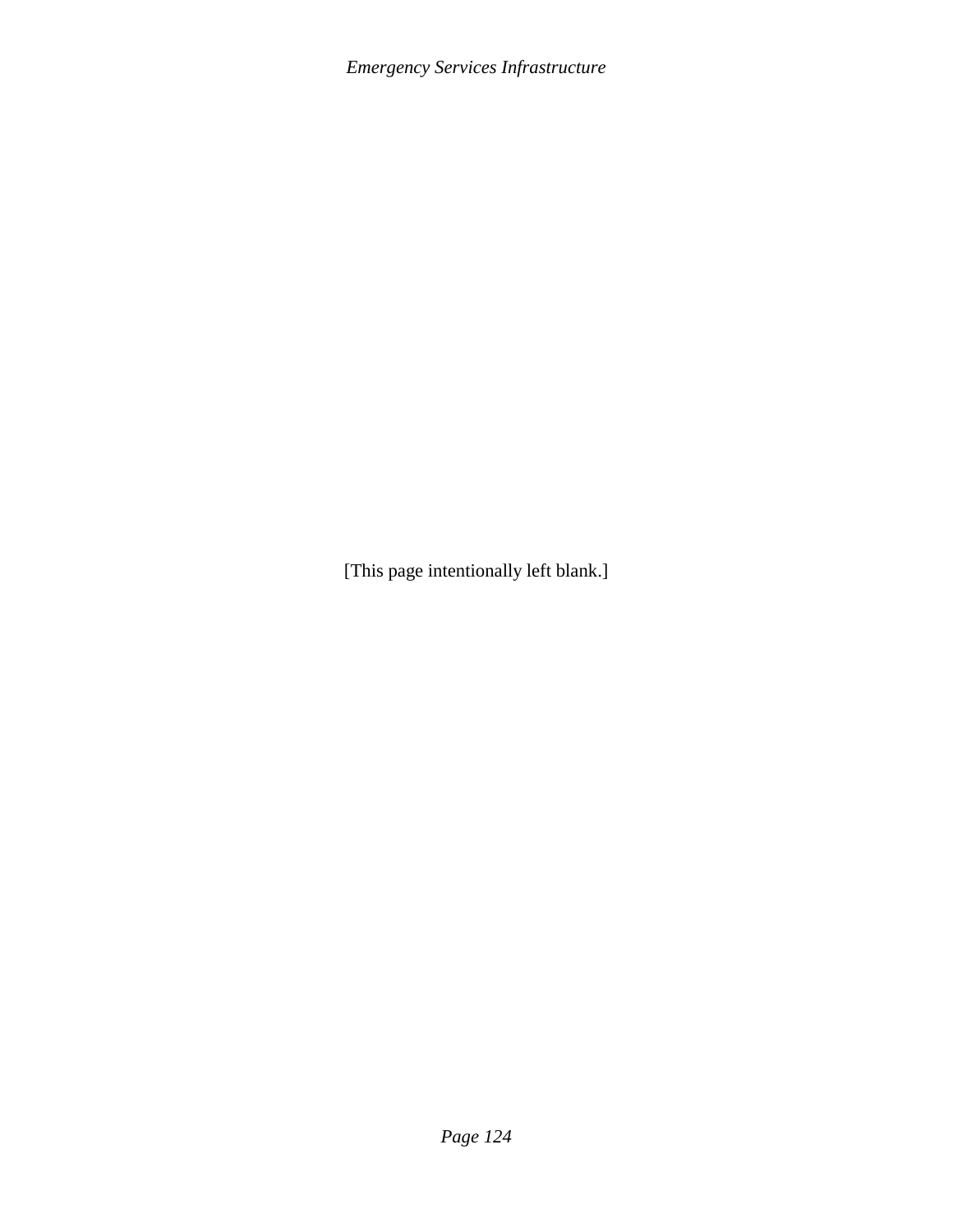## **APPENDIX**

#### **ACRONYMS, AGENCIES AND ASSOCIATIONS, STATUTES AND REGULATIONS**

## **Acronyms**

| automatic loan machines                      |
|----------------------------------------------|
| automatic teller machine                     |
| bulletin board system                        |
| Code of Federal Regulations                  |
| compressed natural gas                       |
| <b>Emergency Alert System</b>                |
| electronic data interchange                  |
| electronic funds transfers                   |
| extremely hazardous substances               |
| emergency operating center                   |
| exempt wholesale generators                  |
| <b>Federal Register</b>                      |
| Federal Radiological Emergency Response Plan |
| <b>Federal Response Plan</b>                 |
| Illinois Administrative Code                 |
| instrumental flight rule                     |
| information security                         |
| independent system operator                  |
| local distribution company                   |
| <b>Local Emergency Planning Committee</b>    |
| liquefied natural gas                        |
| liquefied petroleum gas                      |
| maximum contaminant level                    |
| National Contingency Plan                    |
| <b>National Communications System</b>        |
| National Response Team                       |
| Open Access Same-time Information System     |
| outer continental shelf                      |
| operational security                         |
| on-scene coordinator                         |
| public switched network                      |
| public utility commission                    |
| qualifying facilities                        |
|                                              |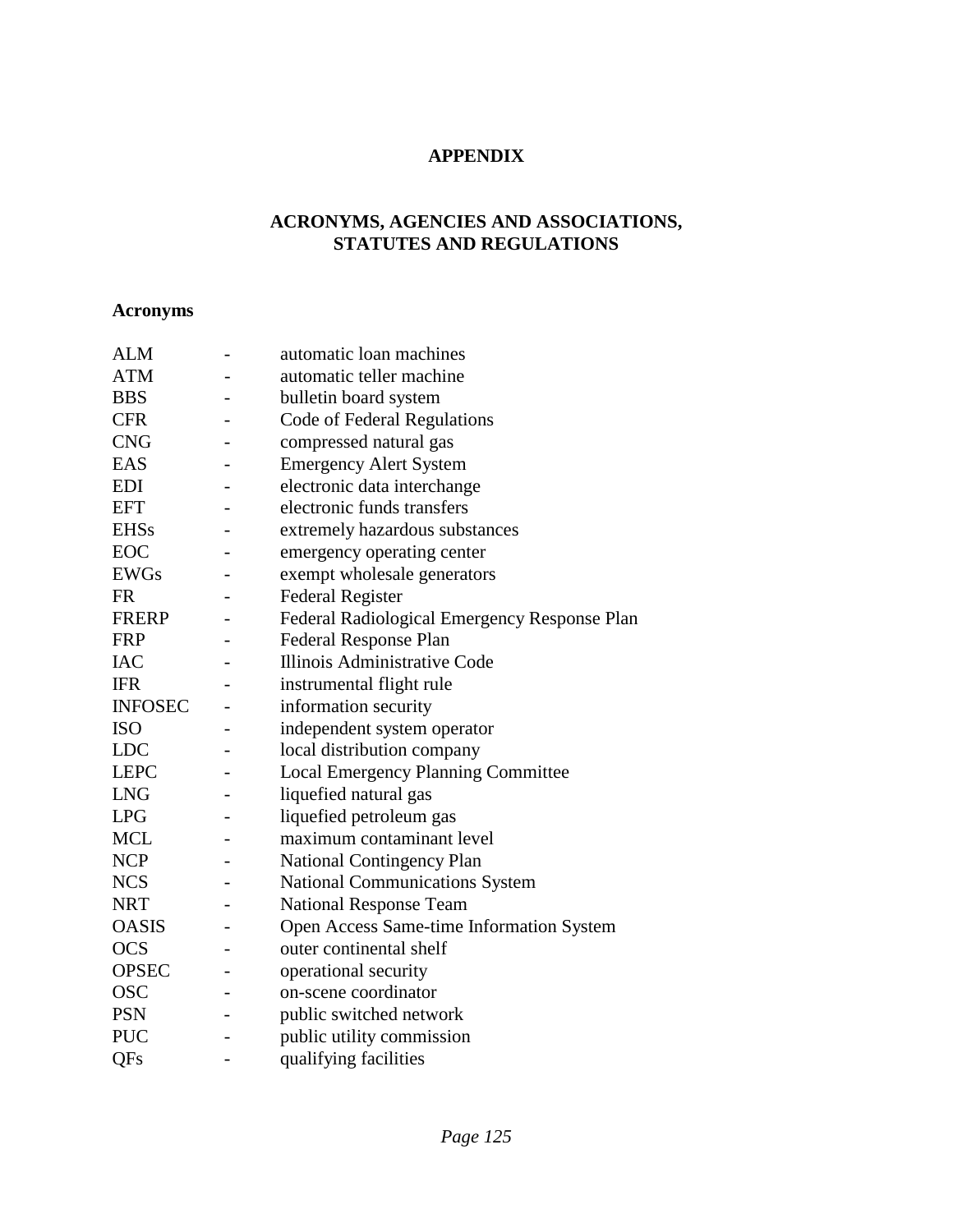## **Acronyms Cont'd**

| <b>RDC</b>   | residual disinfectant concentration        |
|--------------|--------------------------------------------|
| <b>RSU</b>   | remote service units                       |
| <b>SCADA</b> | supervisory control and data acquisition   |
| <b>SERC</b>  | <b>State Emergency Response Commission</b> |
| <b>SPR</b>   | <b>Strategic Petroleum Reserve</b>         |
| <b>SYSEC</b> | system security                            |
| <b>TAC</b>   | <b>Texas Administrative Code</b>           |
| <b>USC</b>   | <b>United States Code</b>                  |
| <b>USCA</b>  | <b>United States Code Annotated</b>        |
| <b>VASI</b>  | visual approach slope indicator            |
| VOR          | very-high-frequency omni-range             |
|              |                                            |

## **Agencies and Associations**

| <b>Atomic Energy Commission</b>                           |
|-----------------------------------------------------------|
| <b>American Gas Association</b>                           |
| Associated Public Safety Communications Officers          |
| American Petroleum Institute                              |
| American Water Works Association                          |
| <b>Bureau of Land Management</b>                          |
| Department of Commerce                                    |
| Department of Defense                                     |
| Department of Interior                                    |
| Department of Justice                                     |
| Department of Labor                                       |
| Department of State                                       |
| Department of Transportation                              |
| <b>Environmental Protection Agency</b>                    |
| Energy Research & Development Administration              |
| <b>Federal Aviation Administration</b>                    |
| <b>Federal Communications Commission</b>                  |
| <b>Federal Deposit Insurance Corporation</b>              |
| Federal Reserve System/Board                              |
| <b>Federal Energy Regulatory Commission</b>               |
| <b>Federal Financial Institutions Examination Council</b> |
| <b>Federal Housing Finance Board</b>                      |
| Federal Highway Administration                            |
| <b>Federal Power Commission</b>                           |
| <b>Federal Railroad Administration</b>                    |
| <b>Federal Transit Administration</b>                     |
|                                                           |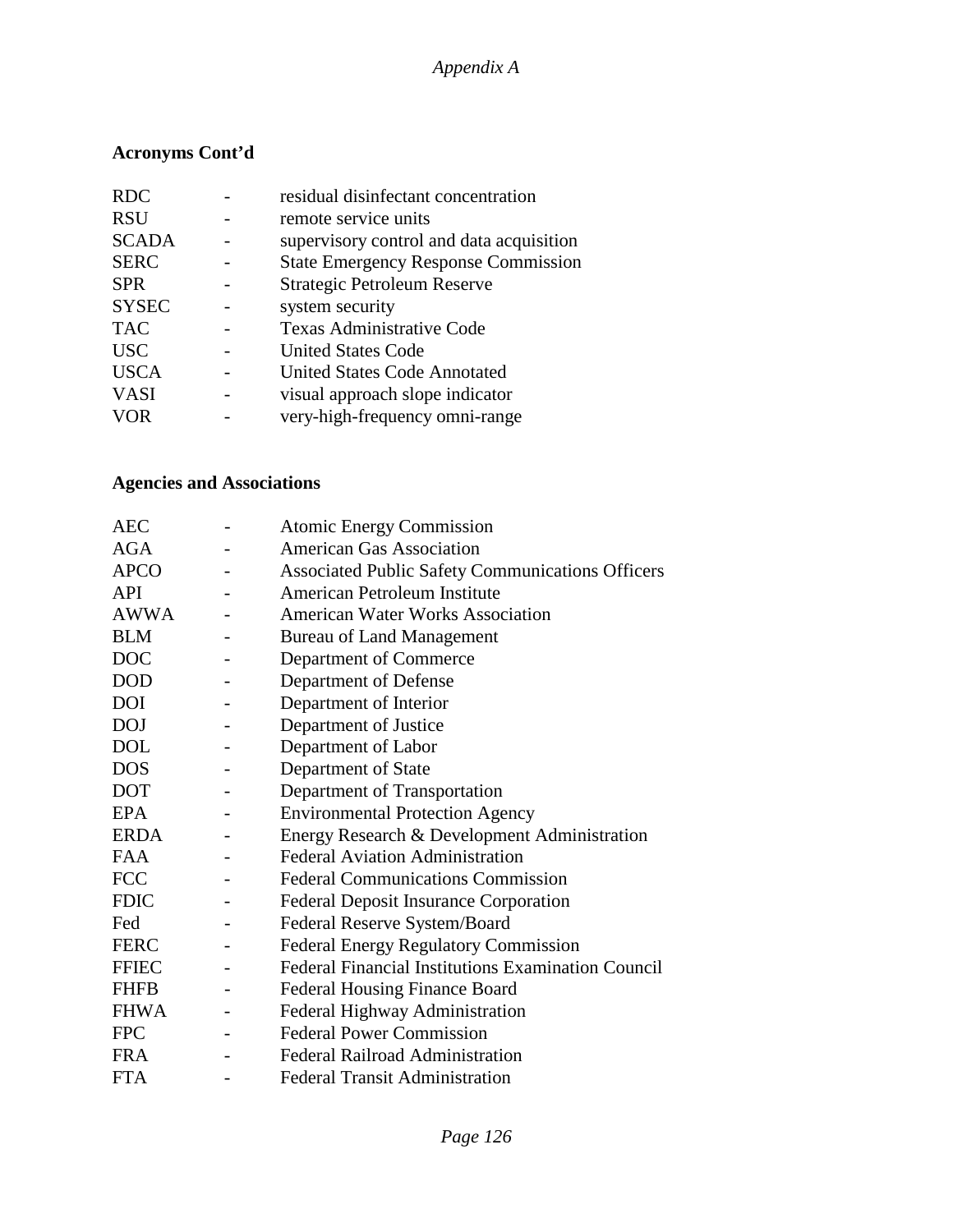## **Agencies and Associations Cont'd**

| <b>GRI</b>    |                          | <b>Gas Research Institute</b>                                          |
|---------------|--------------------------|------------------------------------------------------------------------|
| <b>ICC</b>    |                          | Illinois Commerce Commission                                           |
| <b>ICEC</b>   |                          | Illinois Commission on Electronic Commerce                             |
| <b>IDOT</b>   |                          | Illinois Department of Transportation                                  |
| <b>IDPH</b>   |                          | Illinois Department of Public Health                                   |
| <b>IEEE</b>   |                          | Institute of Electronics and Electric Engineers                        |
| <b>IEMA</b>   | $\overline{\phantom{0}}$ | Illinois Emergency Management Agency                                   |
| <b>IEPA</b>   |                          | Illinois Environmental Protection Agency                               |
| <b>INGAA</b>  |                          | <b>Interstate Natural Gas Association of America</b>                   |
| <b>IPCB</b>   |                          | <b>Illinois Pollution Control Board</b>                                |
| <b>MMS</b>    | $\overline{\phantom{0}}$ | <b>Mineral Management Service</b>                                      |
| <b>NAC</b>    |                          | National Advisory Committee (FAA)                                      |
| <b>NASDAQ</b> |                          | National Association of Securities Dealers' Automated Quotation System |
| <b>NERC</b>   |                          | North American Electric Reliability Council                            |
| <b>NFPA</b>   |                          | <b>National Fire Protection Association</b>                            |
| <b>NJBPU</b>  |                          | New Jersey Board of Public Utilities                                   |
| <b>NOAA</b>   |                          | National Oceanographic and Atmospheric Administration                  |
| <b>NPC</b>    |                          | <b>National Petroleum Council</b>                                      |
| <b>NRC</b>    |                          | <b>Nuclear Regulatory Commission</b>                                   |
| <b>NRIC</b>   |                          | Network Reliability and Interoperability Council                       |
| <b>NTIA</b>   |                          | National Telecommunications and Information Administration             |
| <b>OCC</b>    |                          | Office of the Comptroller of the Currency                              |
| <b>OSHA</b>   | $\overline{\phantom{0}}$ | Occupational Safety and Health Administration                          |
| <b>OTS</b>    |                          | Office of Thrift Supervision                                           |
| <b>PUCT</b>   |                          | Public Utility Commission of Texas                                     |
| <b>RSPA</b>   | $\qquad \qquad -$        | Research and Special Programs Administration                           |
| <b>RTC</b>    |                          | <b>Resolution Trust Corporation</b>                                    |
| <b>SEC</b>    |                          | Security and Exchange Commission                                       |
| <b>STB</b>    |                          | <b>Surface Transportation Board</b>                                    |
| <b>TRC</b>    |                          | <b>Texas Railroad Commission</b>                                       |

# **Statutes and Regulations**

| <b>APSPA</b>  |        | Accountable Pipelines Safety and Partnership Act of 1996 (Pub. L. 104- |
|---------------|--------|------------------------------------------------------------------------|
|               |        | 304)                                                                   |
| CA of 1863    | $\sim$ | Currency Act of 1863 (Chap. 106, 13 Stat. 99)                          |
| <b>CAA</b>    |        | Clean Air Act (42 U.S.C.A. §§ 7401-7671q)                              |
| <b>CPUC</b>   |        | California Public Utilities Code                                       |
| <b>CWA</b>    |        | Clean Water Act (33 U.S.C.A. §§ 1251-1387)                             |
| <b>DIDMCA</b> | $\sim$ | Depository Institutions Deregulations and Monetary Control Act of 1980 |
| <b>ECPA</b>   |        | Energy Conservation and Production Act of 1976 (Pub. L. 94-385)        |